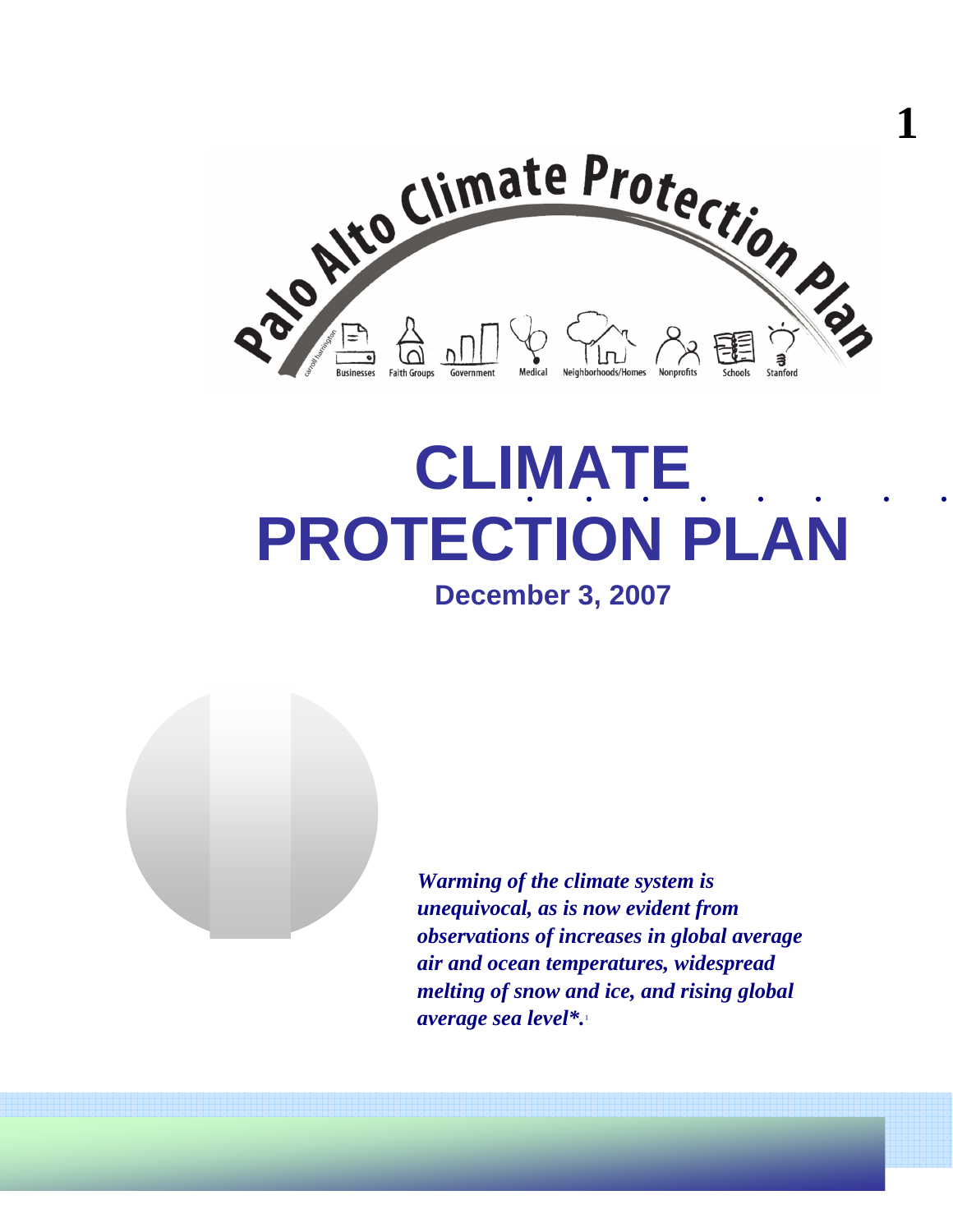<sup>\*</sup> IPCC, 2007: Summary for Policymakers. In: Climate Change 2007: The Physical Science Basis. Contribution of Working Group I to the Fourth Assessment Report of the Intergovernmental Panel on Climate Change [Solomon, S., D. Qin, M. Manning, Z. Chen, M. Marquis, K.B. Averyt, M.Tignor and H.L. Miller (eds.)]. Cambridge University Press, Cambridge, United Kingdom and New York, NY, USA.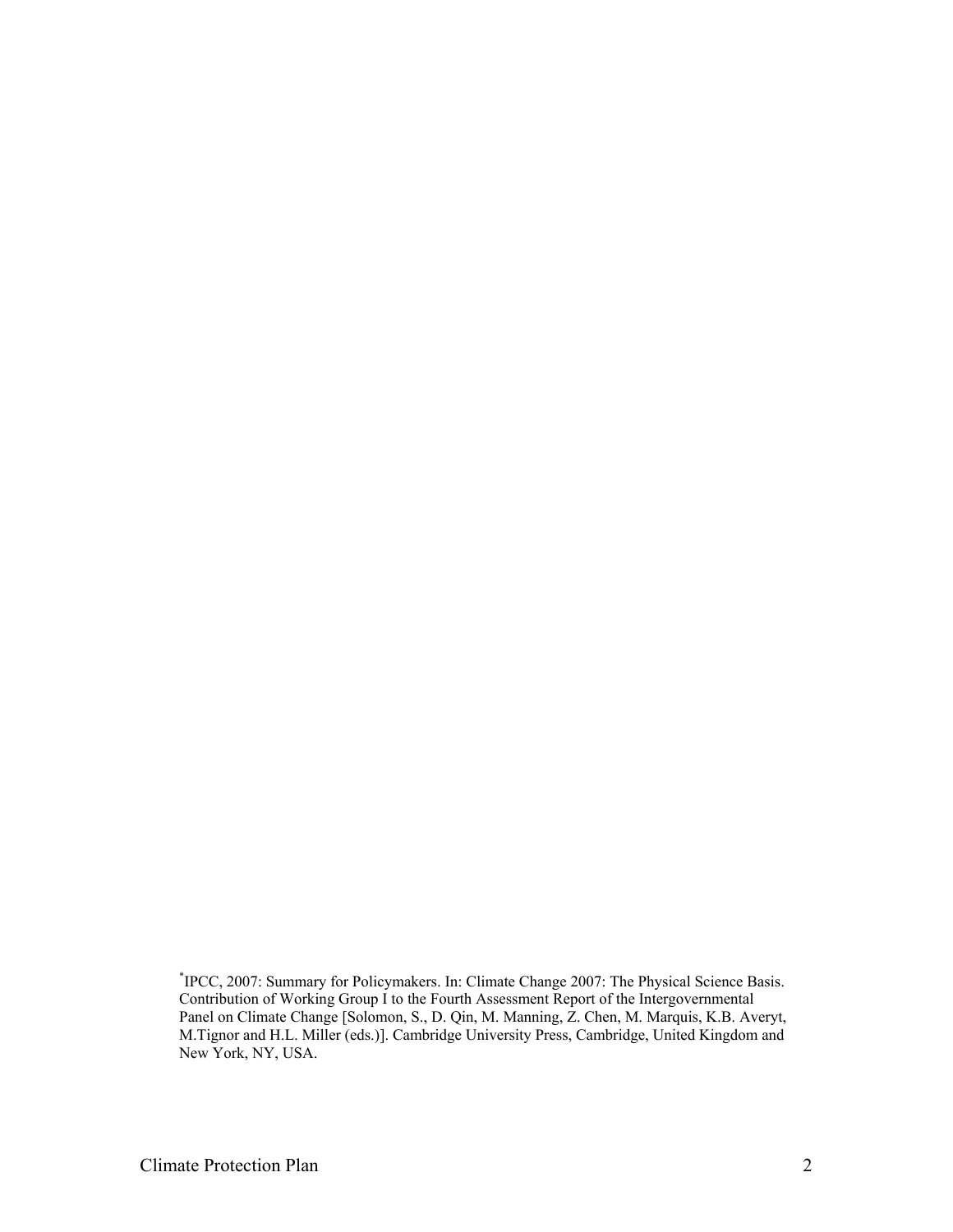# **Table of Contents**

| <b>Chapter</b>                                            |                                                                                                                | Page     |
|-----------------------------------------------------------|----------------------------------------------------------------------------------------------------------------|----------|
| <b>Executive Summary</b>                                  |                                                                                                                | 4        |
| <b>Chapter 1: Introduction</b>                            |                                                                                                                | 7        |
| <b>Chapter 2: Baseline</b>                                |                                                                                                                | 13       |
| <b>Chapter 3: Utilities</b>                               |                                                                                                                | 26       |
|                                                           | <b>Chapter 4: Sustainable Purchasing</b>                                                                       | 37       |
| <b>Chapter 5: Transportation and Sustainable Land Use</b> | 43                                                                                                             |          |
| <b>Chapter 6: Green Building</b>                          | 60                                                                                                             |          |
| <b>Chapter 7: Zero Waste</b>                              | 69                                                                                                             |          |
|                                                           | <b>Chapter 8: Education and Motivation</b>                                                                     | 77       |
| <b>Glossary</b>                                           |                                                                                                                | 82       |
| <b>Appendix I</b>                                         | Summary of Green Ribbon Task Force<br>Recommendations Cross Referenced to<br><b>Climate Protection Actions</b> | $I-1$    |
| <b>Appendix II</b>                                        | Possible Actions by Short-Term,<br>Medium Term and Long Term                                                   | $II-1$   |
| <b>Appendix III</b>                                       | Draft Elements of Palo Alto Sustainable<br><b>Purchasing Policy</b>                                            | $III -1$ |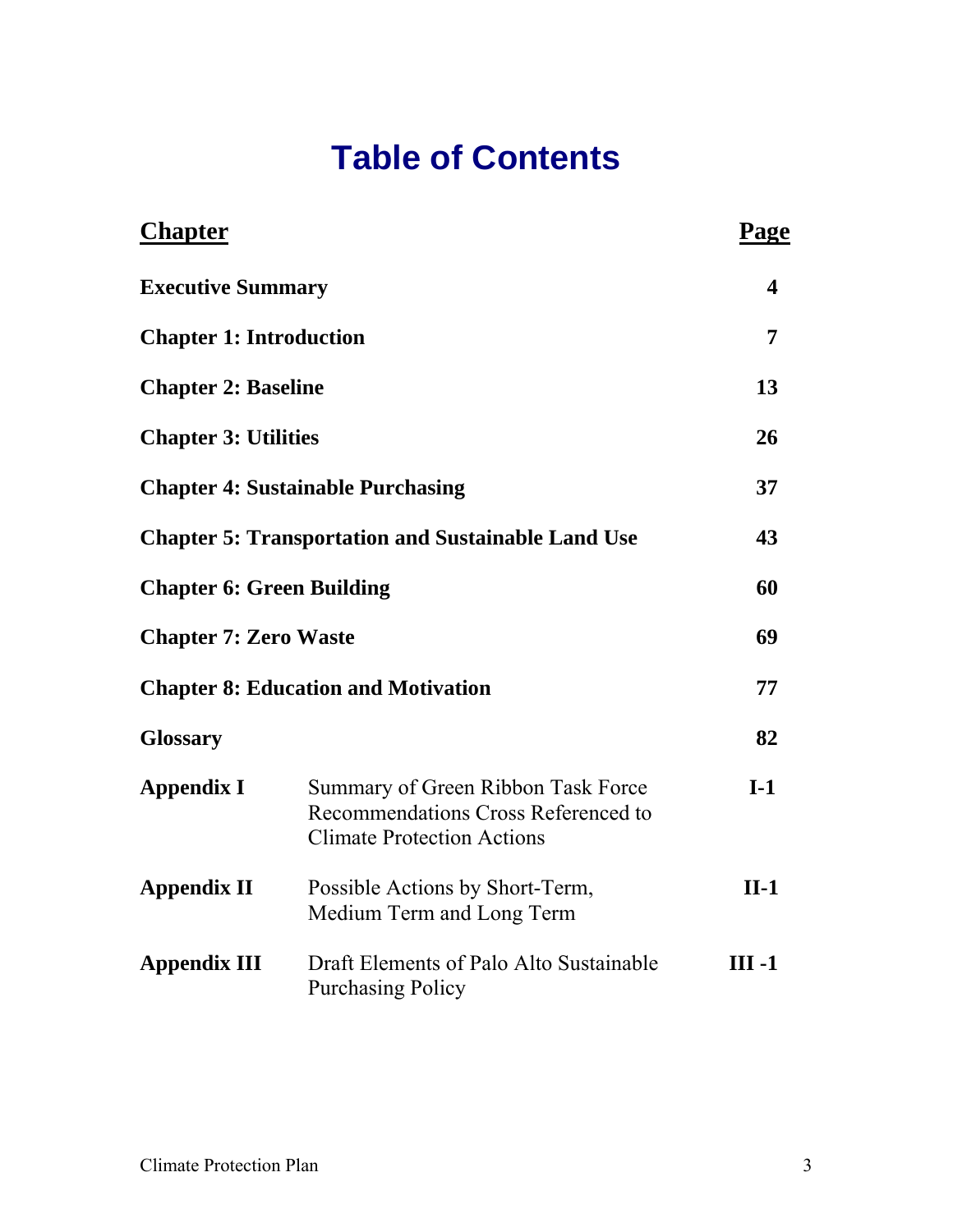# **Executive Summary**

## **Overview**

Global warming is nearly universally recognized by scientists, and much of the public, as one of the most important threats facing human civilization, and political stability. This rise in temperatures has major implications for transboundary migration, economic prosperity, and the future of human development. Locally, the effects of climate change are likely to reduce the availability of hydro generated electricity, increase the incidence of forest fires, and lead to a rise in the level of San Francisco Bay that would impact Palo Alto's shoreline.

The Climate Protection Plan (CPP) continues a process, of which the Green Ribbon Task Force (GRTF) recommendations were an earlier step, through which the City government and the community are working together to reduce significantly greenhouse gas (GHG) emissions. A cross reference between the GRTF recommendations and those of the CPP are summarized at the end of each chapter and presented in-full in Appendix I.

The goal of the CPP is to present a comprehensive inventory of municipal (City governmentgenerated) and community-generated emissions, propose reduction targets, and propose practical steps to reach those targets.

# **Setting Emission Reduction Goals**

The CPP sets out goals for the reduction of  $CO<sub>2</sub>$  emissions from the City and the Community. These goals are:

*Short Term Goal:* By 2009 the City will reduce emissions by 5% from 2005 emission levels for a total reduction of  $3,266$  metric tons of  $CO<sub>2</sub>$ .

*Medium Term Goal:* By 2012 the City and Community will reduce emissions by 5% from 2005 emissions levels for a total reduction of 39,702 metric tons of  $CO<sub>2</sub>$ .

*Long Term Goal:* By 2020, the City and Community will reduce emissions by 15% of 2005 levels, equal to 119,140 metric tons of  $CO<sub>2</sub>$ , and bring the community in line with State reduction goals.

# **Cost Benefit Analysis and Budget Implications**

The CPP begins the process of estimating the costs of potential actions, some of which would be borne by the City, and others of which would be borne by the end user or community.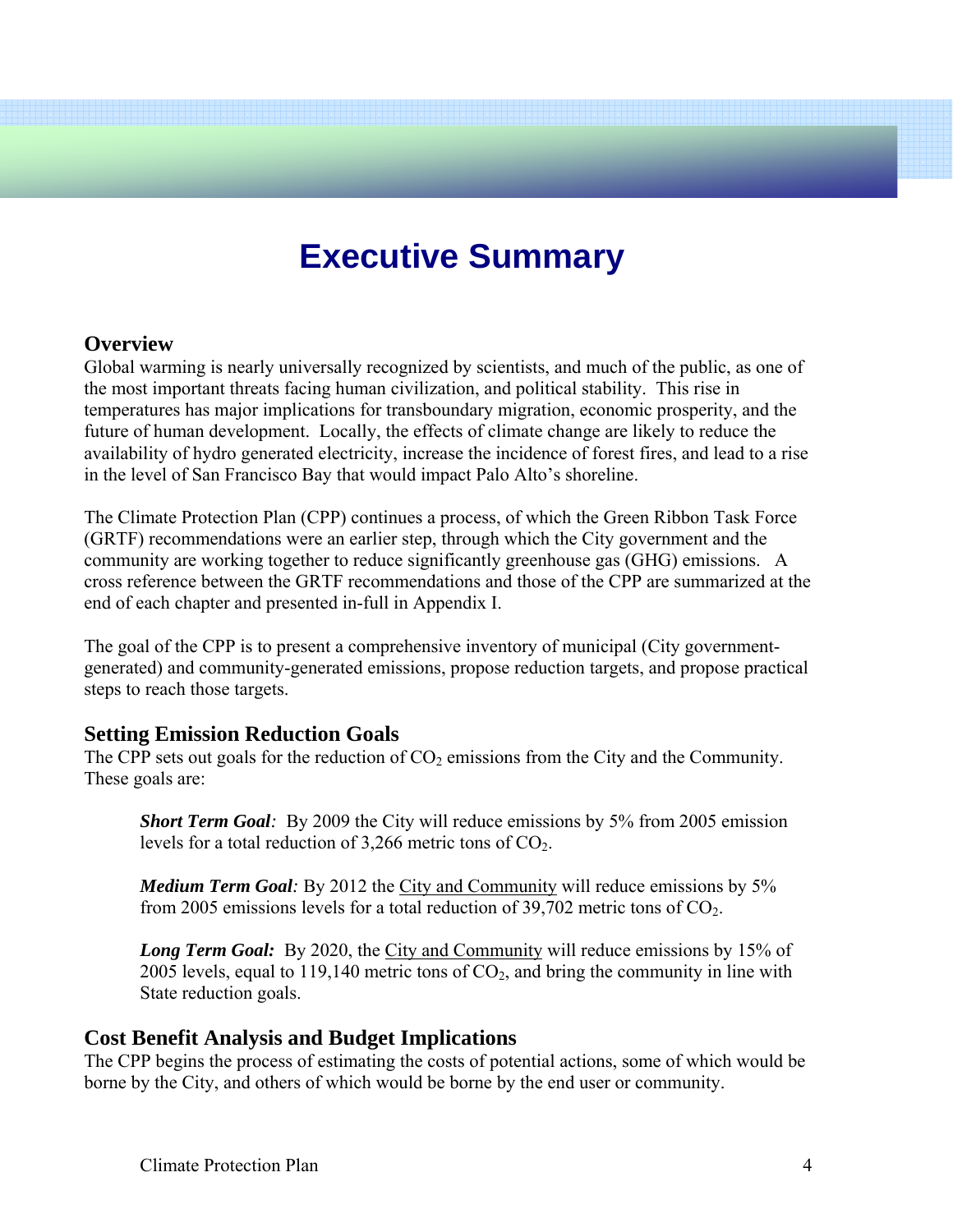The cost benefit analyses here should be considered as preliminary only. Additional, more detailed financial analyses should be carried out before many of the actions listed here are implemented. Furthermore, additional funding is required for many of the actions recommended in this report. Any actions deemed by Council worth expending City funds would be integrated into the 2008-10 budget process in spring 2008.

The table at the end of this Executive Summary lists all of the proposed actions in this report, broken out by those requiring no additional funding, and those requiring additional funding and/or additional analysis of funding needs.

# **Structure of the Report**

This report contains eight chapters:

- Chapter 1 is the Introduction.
- Chapter 2 discusses the baseline inventory of City and community-wide greenhouse gas (GHG) emissions, and proposes an overall goal of reducing communitywide emissions by 15% below 2005 levels by 2020.
- Chapter 3 covers the wide array of emission-reducing Utility programs.
- Chapter 4 describes the Sustainable Purchasing portion of the Plan.
- Chapter 5 discusses Transportation and Sustainable Land Use.
- Chapter 6 covers Green Building.
- Chapter 7 discusses Zero Waste, and
- Chapter 8 on Education proposes strategies for enlisting City employees and the Palo Alto community in carbon-reduction efforts.

In each chapter, the subject area is introduced, baseline emissions quantified where possible, and then goals and actions laid out for Short-Term (2008), Medium-Term (2009-2011), and Long-Term (2012-2020) time frames. At the end of each chapter, the GRTF recommendations for that section are laid out in table format, side-by-side with the recommendations contained in that chapter, with comments regarding differences between the two sets of recommendations. Appendix 1 lists the entire 250 recommendations of the GRTF and correlates them where possible with the proposed actions of the CPP.

This document primarily assumes a forward-looking vantage point. While several activities throughout the City are already underway to achieve Council policy goals that overlap with climate protection issues, this report attempts to identify the costs and benefits of those activities as they apply to greenhouse gases. It also focuses on the continuation of those activities as well as the introduction of new activities for reducing GHG emissions.

# **Key Findings**

Emissions within Palo Alto are estimated at 814,254 metric tons per year. The CPP presents a number of possible actions to consider implementing to meet the City's emission reduction goals. The three primary sources of emissions from Palo Alto are as follows:

**Transportation Fuels:** Commute emissions, plus other non-commute driving and Air Travel accounts for 333,400 metric tons of  $CO<sub>2</sub>e$  or 40% of total emissions.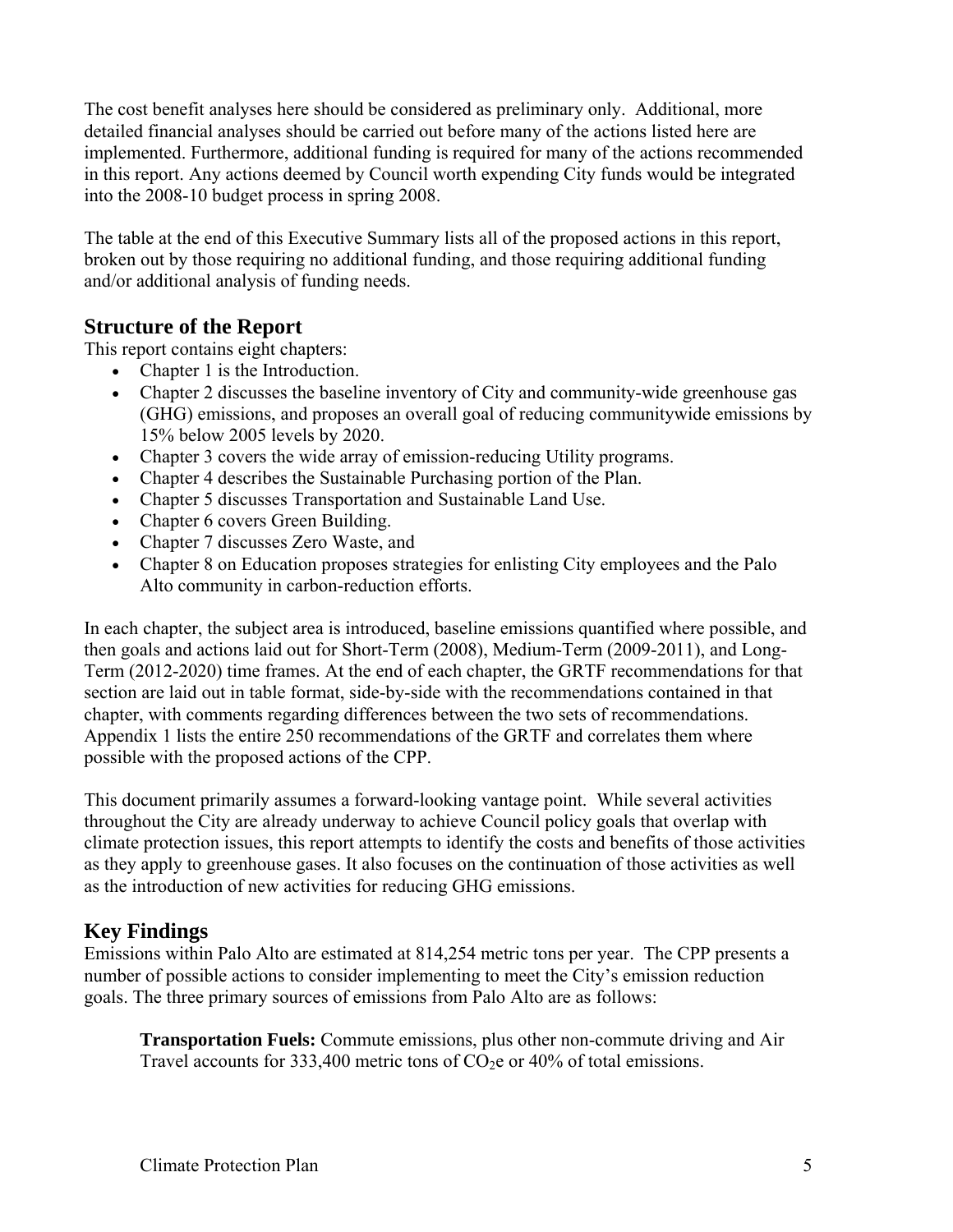**Energy:** Natural Gas and Electricity use accounts for  $155,016$  metric tons of  $CO<sub>2</sub>e$  or 19% of total emissions

**Solid Waste:** Emissions from Solid Waste account for 100,304 metric tons of CO<sub>2</sub>e or 14% of total emissions.

A variety of possible actions to reduce these emissions are presented in this report. These actions fall into three categories:

 **Short Term Actions.** These are actions that the City should undertake as soon as possible, for completion by July 2009. Generally these actions cost little or no additional funds, are part of existing programs, or can be accomplished with relatively modest effort on the part of staff. For the most part, these actions do not achieve significant declines in emission levels.

**Medium Term Actions.** These are actions that the City should aim to complete by 2011. With a few exceptions these actions entail moderate marginal cost. Some actions may require a new program for implementation, and most may be accomplished with a modicum of additional staff, resources and/or community effort.

**Long Term Actions.** These are actions that will require substantial additional resources, considerable staff effort, and substantive community involvement to be effective.

A complete list of proposed actions, and their costs and benefits where known, is included in Appendix II.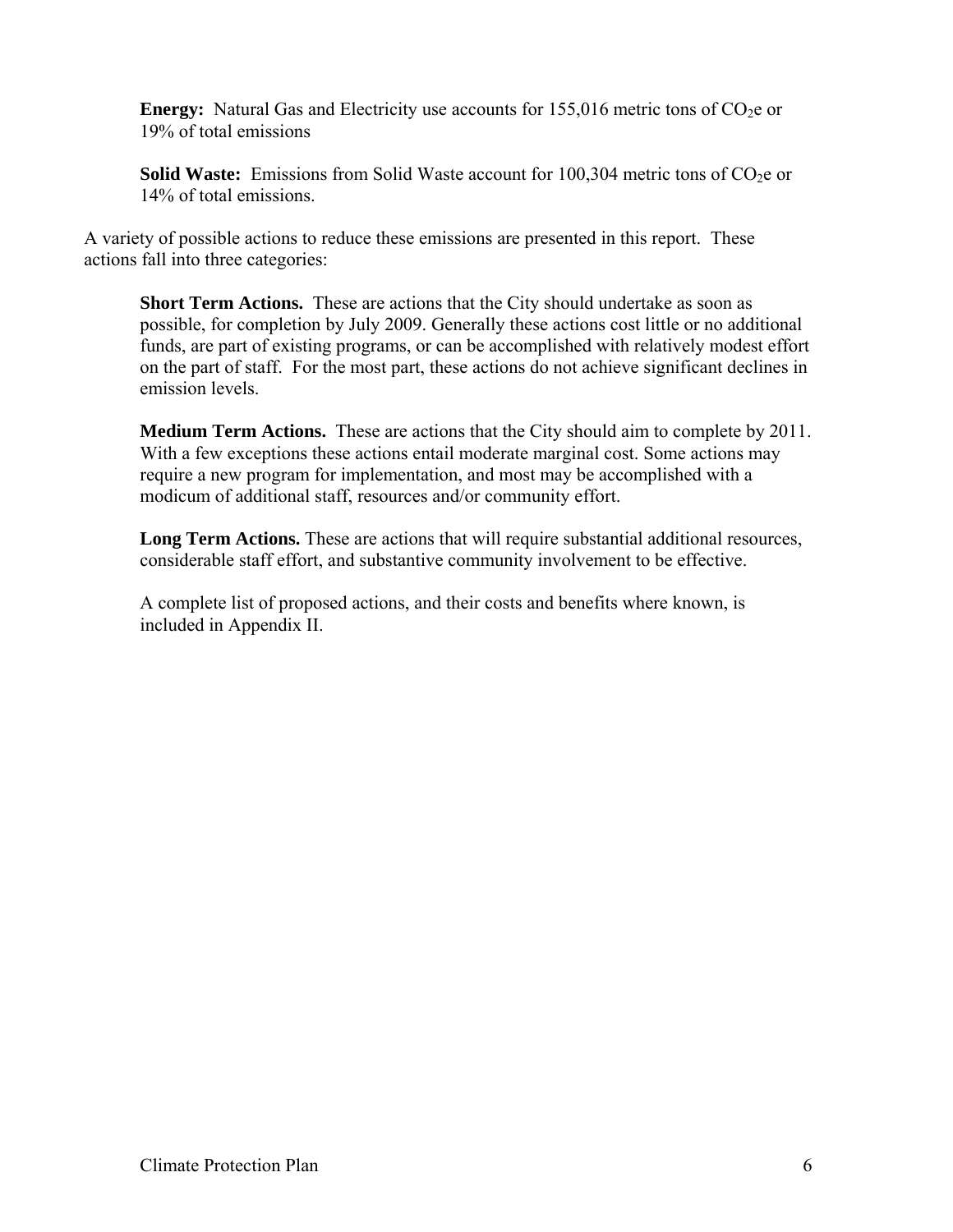# **Chapter 1: Introduction**

Global warming is nearly universally recognized by scientists, and much of the public, as one of the most important threats facing human civilization, and political and military stability. This rise in temperatures has major implications for transboundary migration, economic prosperity, and the future of human development. Locally, the forecasted changes in precipitation accompanying climate change could dramatically reduce the availability of hydro generated electricity, increase the incidence of forest fires, and lead to a rise in the level of San Francisco Bay that will impact Palo Alto's shoreline.

The residents and businesses of Palo Alto clearly recognize the challenges, and appear willing to be part of the solution. In a survey conducted of residents on behalf of the City's utilities, a full 81% of respondents believe that global warming is worse now than a few years ago. $<sup>1</sup>$ </sup>

City staff members have also recognized the importance of climate change, and have taken many steps to reduce the emissions of greenhouse gases. For example, the Electric Utility has implemented an innovative and nationally recognized green power program and provided incentives for energy efficiency, among other programs. The Planning Department has implemented incentives for environmental considerations in development, while the Public Works Department is working to decrease the energy demands in public buildings, reduce energy use in the Regional Water Quality Treatment Plant, and reduce the amount of waste that is deposited in the landfill.

Palo Altans can take pride in the efforts of the City and community in reducing greenhouse gas emissions. For example, since 1990, the City government has reduced its energy use by roughly 20% by purchasing and installing energy efficient lighting and LED street lighting, and by implementing energy management systems that optimize state-of-the-art HVAC systems. Also since 1990, emissions from the community from electricity and gas use have declined 13% due in part to more efficient use of energy as well as a decline in economic activity.

Nevertheless, local government, by itself, cannot fully address all of the challenges posed by climate change. Government must act in coordination with, and provide incentives to, the public to fully mitigate the risks posed, and to promote programs and individual behaviors that reduce greenhouse gas emissions. Recognizing the need for coordinated action, former Mayor Kleinberg established in 2006 a Green Ribbon Task Force (GRTF), spearheaded by residents and supported by City staff, to develop a comprehensive list of recommendations to the City and the Community, on ways to reduce greenhouse gas

<sup>&</sup>lt;sup>1</sup> RKS Research and Consulting, 2006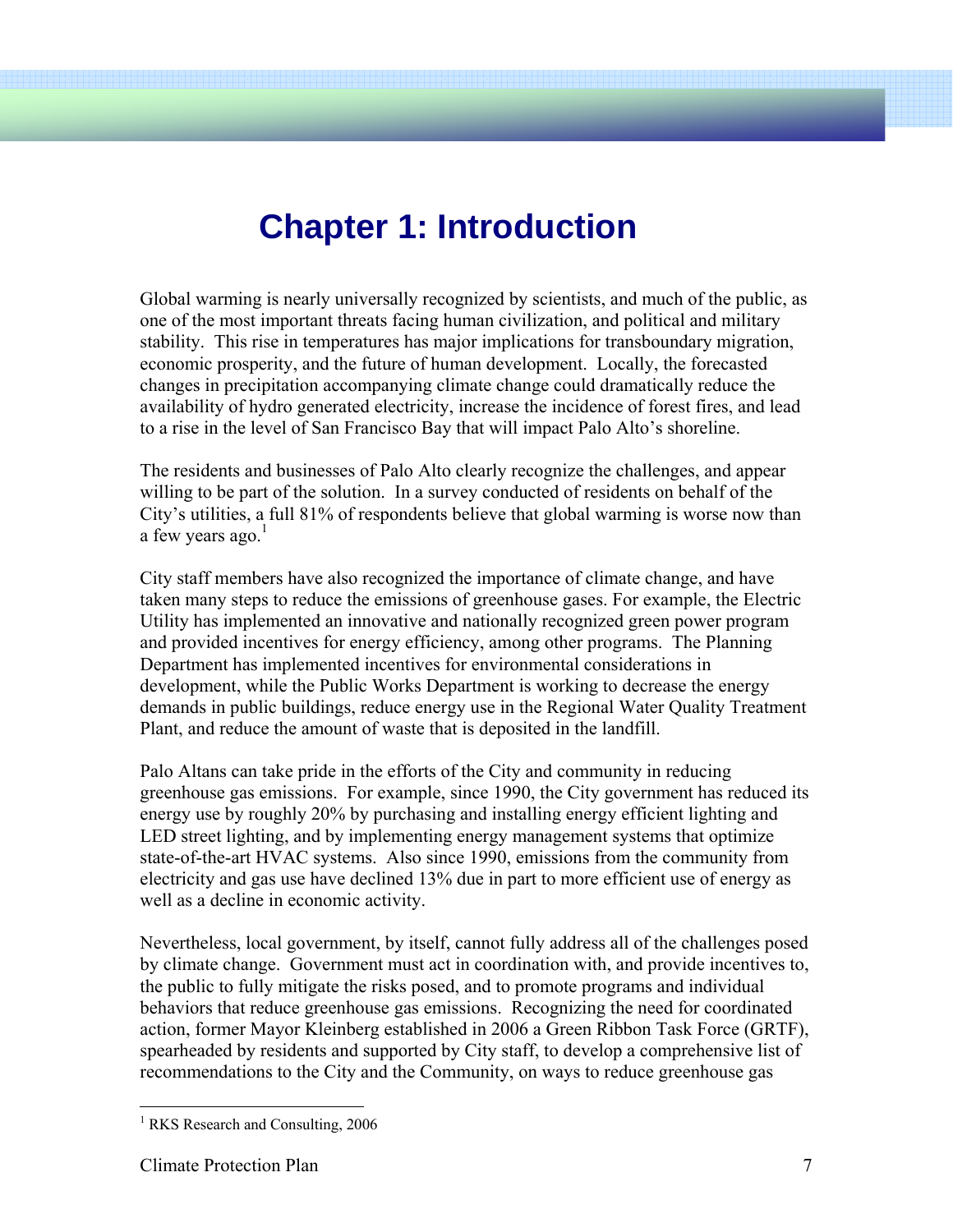emissions. The report of the GRTF (CMR: 211:07) delivered in December, 2006 represents far-reaching thinking about new and innovative approaches to solving the climate challenge. Staff has ensured that recommendations of the GRTF are integrated into this Climate Protection Plan.

The first step in implementing a climate protection plan for the City government of Palo Alto and the community it serves is to develop a comprehensive baseline assessment of current emissions. Over the last year, City staff and community members have studied the sources and amounts of greenhouse gas (GHG) emissions from within City limits. This work has included assessments of emissions from energy and fuel use in municipal operations, electricity and natural gas use by the community, road travel within and through Palo Alto, air travel, and commuting to and from Palo Alto. These efforts have been summarized in recent Council reports (CMR 211:07 and *Green Ribbon Task Force Report*).

Council has made Climate Protection a top priority for 2007, and has committed to address climate protection in numerous arenas including:

- 1. U.S. Mayor's Climate Protection Agreement (CMR 426:06)
- 2. Sustainability Policy (CMR 260:07)
- 3. International Council of Local Environmental Initiatives (ICLEI) Cities for Climate Protection Campaign (CMR 426:06)
- 4. California Municipal Utility Association GHG Reduction Principles (CMR 211:07)
- 5. Long-Term Electric Acquisition Plan (CMR 158:07)
- 6. Membership in Sustainable Silicon Valley and Joint Venture Silicon Valley's Climate Protection Taskforce (CMR 266:07)
- 7. California Climate Action Registry (CMR 169:06)

The goal of this CPP is to present a comprehensive inventory of municipal (City government-generated) and community-generated emissions, identify reduction targets, and propose practical steps to reach those targets. More specifically, the CPP is intended to achieve the following:

- 1. Analyze the available data on emissions from both municipal and community activities, to present a more comprehensive inventory of emissions from (a) City government operations and (b) community-wide activities
- 2. Present this inventory as a baseline against which to measure progress towards reducing GHG emissions
- 3. Develop a set of emission reduction goals for municipal operations over the next year (short term), from years 2-4 (medium term) and from year 5 and beyond (long term) timeframes.
- 4. Present cost-effective actions for each City department for achieving municipal emissions reduction goals.
- 5. Present cost-effective actions the City may undertake to help reduce emissions from the Community.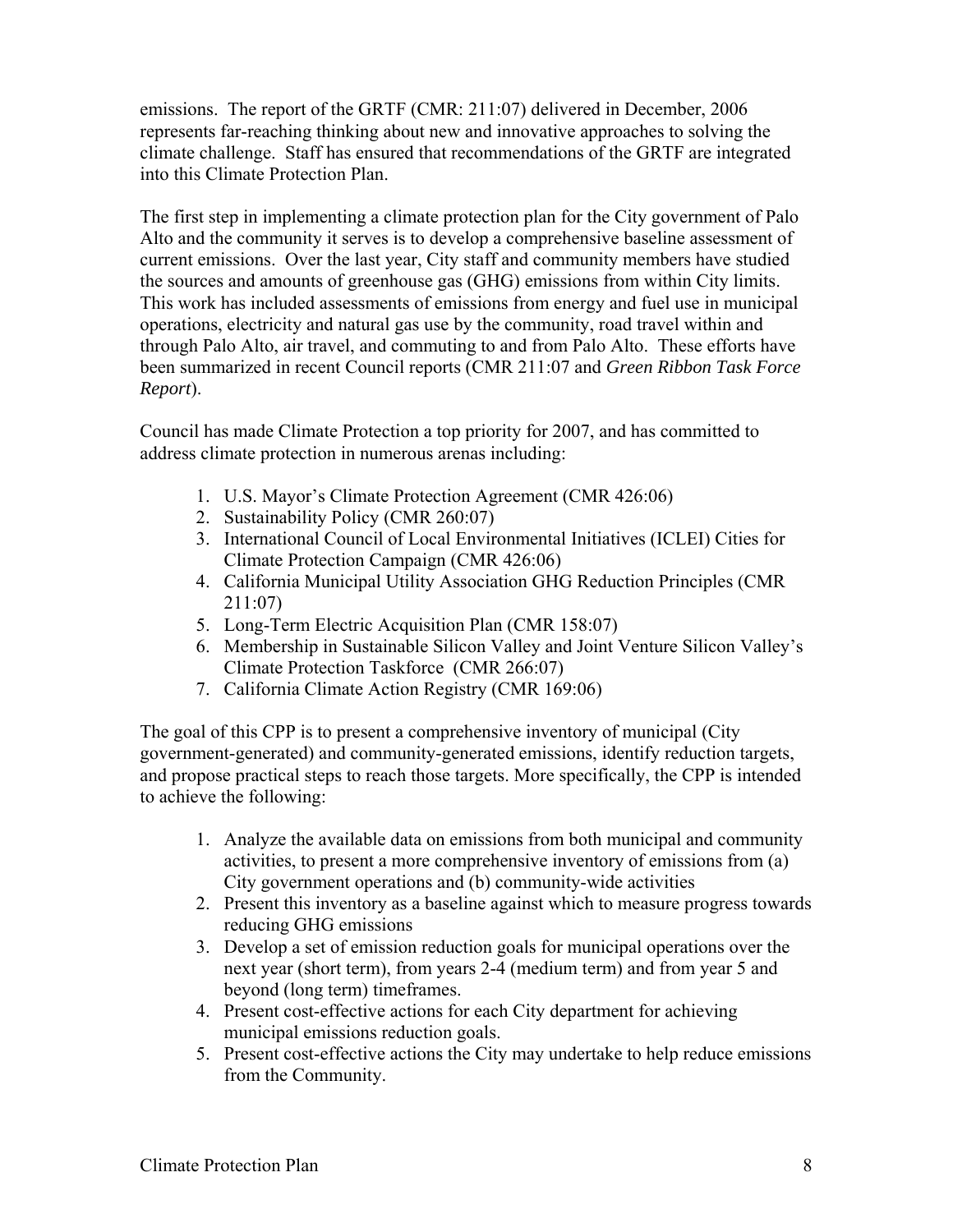The Climate Protection Plan (CPP) is the next step in a process, continuing on from the GRTF recommendations, by which the City government and the community develop and implement GHG emission reductions and provide leadership in the climate crisis. While the City and the community have much to accomplish, we are not starting from scratch. Municipal staff and the community have already implemented many programs to reduce emissions. Palo Alto is known nationally and internationally as a community of intellectual capital and innovative technology, developing new approaches to solving problems. As a community, Palo Alto has the opportunity to continue its leadership role in finding solutions to the challenges posed by the climate issue.

# **Cost Benefit Analysis and Budget Implications**

The costs of actions to reduce greenhouse gas emissions are a key component of prioritizing which actions to take, in implementing a Climate Protection Plan. This CPP begins the process of estimating the costs of various actions. Some of these costs would be borne by the City, while other costs, either directly or indirectly, could potentially fall on the end user, or the community.

The process of estimating costs of specific  $CO<sub>2</sub>$  reductions requires making some assumptions. The assumptions used in this report are described in each chapter's cost benefit section. In some instances, the assumptions use information taken from manufacturers' or other non-peer-reviewed materials and websites, and could not for this study be independently verified. This being the case, the cost benefit analyses should be considered as preliminary only. Additional, more detailed financial and budgetary analyses should be carried out before many of the actions listed here are implemented.

Despite the preliminary nature of these estimates, the analysis does strongly suggest that the City specifically, and the community as a whole, may embark on some significant actions to reduce greenhouse gas emissions at little or no cost. These low-cost actions can be initiated within the next twelve months. Other actions, requiring either greater financial commitment or policy decisions, should be evaluated in the upcoming months by staff which can then make recommendations for expenditures in concert with the FY 2008-2009 budget process. A third group of potential actions represent long term investment and policy changes and require additional study and consideration.

In many cases the changes required to significantly reduce emissions bear significant costs. Many of the actions listed in Appendix II listed here have relatively low cost, but also low benefit. A few, such as reducing the carbon intensity of electricity, have a major impact and can be implemented quickly while maintaining relatively low cost to the City. However, overall, significant investments will be required, especially surrounding waste diversion and the zero waste goals, to achieve significant reductions in emissions.

In many instances, however, the benefits of actions extend beyond the climate change issue. For example, while achieving Zero Waste goals will significantly reduce carbon emissions, it will have other benefits in terms of reduce requirements for landfill space and cleaner air. In another example, adopting green building principals will lower emissions from energy use, but also reduce water demand, improve indoor air quality, and enhance overall standards of living. Including these "auxiliary" benefits into the cost benefit analyses was beyond the scope of this project.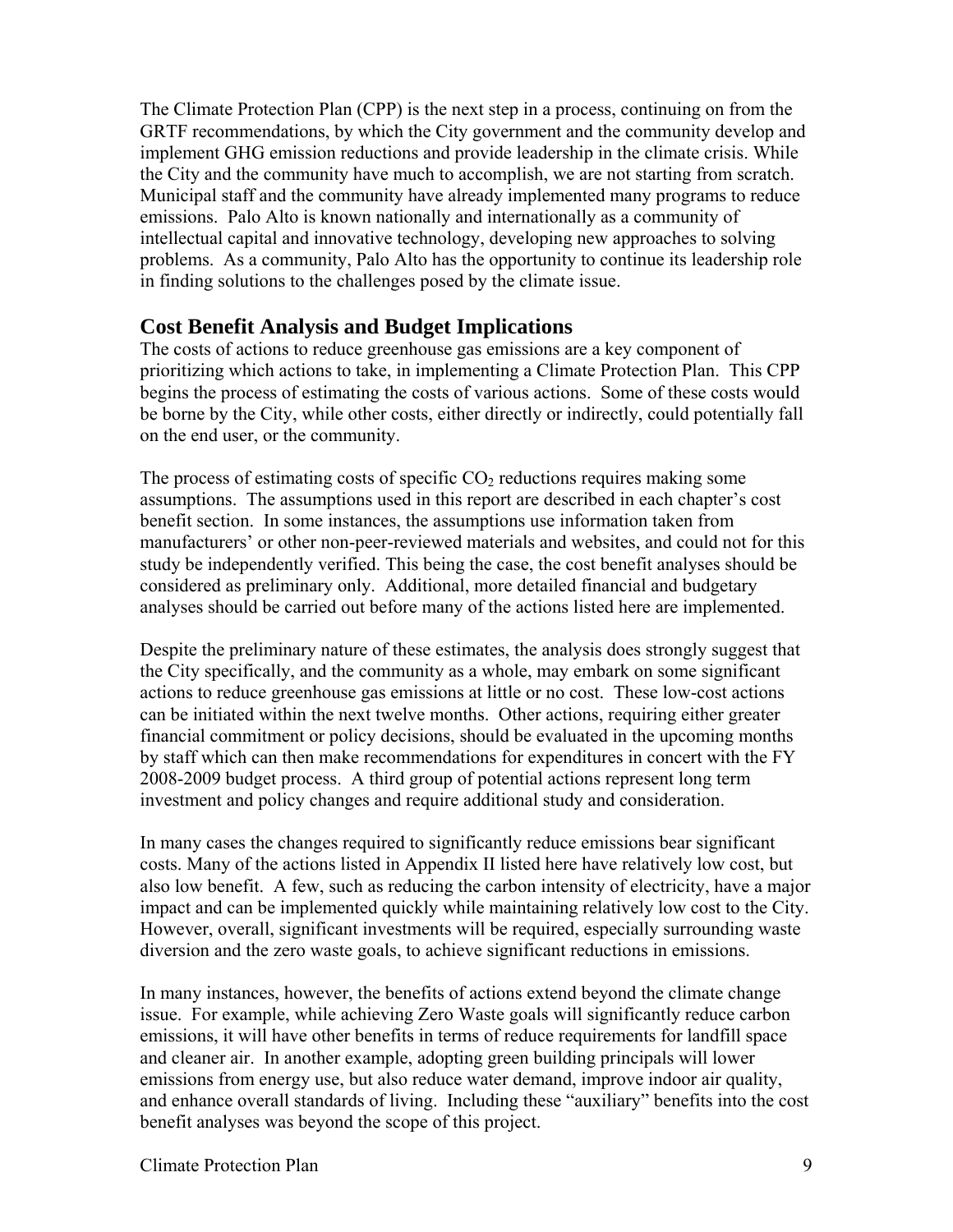# **How the Climate Protection Plan fits into other environmental and sustainable efforts**

The Climate Protection Plan intersects with and influences many other environmental programs and initiatives. For example, the Zero Waste plan calls for an increase of the diversion rate of several categories of solid waste which will significantly reduce GHG emissions from the community. Another example is the Urban Forest Master Plan. An interdepartmental team has been working to prepare a master plan that addresses the management and expansion of Palo Alto's urban forest. The goal of the Plan is to identify and set forth a comprehensive strategy for management and expansion of both the private and public urban forest, including a preliminary inventory of the publicly-owned urban forest and its carbon trapping capacity. The plan will be completed by summer 2008.

# **Goal Setting**

In each of the following chapters, staff evaluates actions for reducing emissions from several of the sectors comprising City and community GHG sources. To the extent possible, each recommendation is analyzed on a cost-benefit basis.

Staff recommends adopting the following overall goals across City and community operations. These goals are listed below, and correspond with many of the recommendations listed in the Green Ribbon Task Force Report:

- 1. Set greenhouse gas emissions reduction targets as follows:
	- A 5% reduction from 2005 City emissions levels by July 2009. This would equal a reduction of  $3,266$  metric tons CO<sub>2</sub>e.
	- A 5% reduction in City and Community emissions by July 2012. This would equal a reduction of 39,702 metric tons of  $CO<sub>2</sub>e$ .
	- A community-wide target of a 15% decrease from 2005 levels by 2020, equal to a reduction of 119,107 metric tons. Achieving this goal would enable Palo Alto to match the State of California's goal of 1990 emission levels by the year 2020 (statewide it is estimated that 2005 emissions were 15% higher than 1990 emissions).
- 2. Incorporate carbon reduction into the City's Comprehensive Plan goals to ensure continuity with other City priorities, continued action, and a long-term perspective.
- 3. Explore and evaluate a policy whereby all of the Palo Alto Utilities would become climate neutral and enable customers to choose climate neutrality through various voluntary mechanisms.
- 4. Use this Climate Protection Plan as a springboard for determining GHGreducing actions to take over the next few years. It should be revisited and action steps reformulated at least biennially.
- 5. Maintain and report GHG inventories on a regular basis including: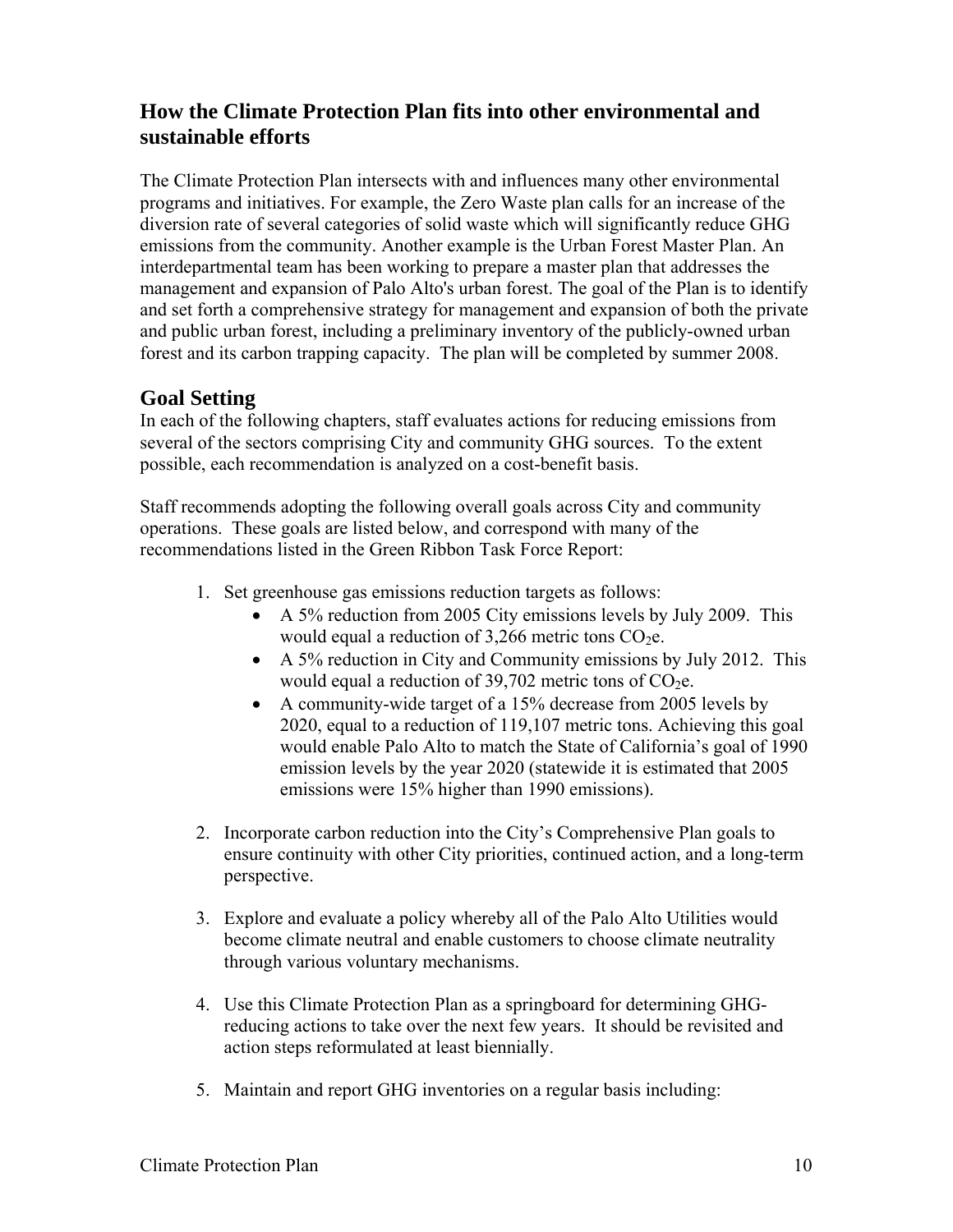- Conducting regular community-wide GHG emission estimates using methodological advances to improve the estimates presented here.
- Conduct annual municipal operations GHG emissions inventory.
- Continue to certify electric utility emissions with California Climate Action Registry (CCAR) or with a suitable reporting system recognized by the State of California.
- 6. Promote participation by Palo Alto businesses in inventory efforts: CCAR, SSV (Sustainable Silicon Valley), JVSVN (Joint Venture Silicon Valley Network), SVLG (Silicon Valley Leadership Group) or other organization). This includes participation by vendors and joint action agencies with which Palo Alto interacts (Northern California Power Agency, Transmission Agency of Northern California, Palo Alto Solid Waste Collection and Hauling agreements, etc.). These efforts should include:
	- Participating in regional efforts to promote consistent, science-based, reasonable, and transparent GHG inventory accounting.
	- Working with ICLEI, California Climate Action Registry, California Air Resources Board, US EPA and other broad based organizations who are working on developing new approaches to estimating emissions from refuse (landfills, recycling, composting) activities, water treatment, natural gas distribution systems, and other pertinent and applicable municipal operations.
	- Helping to refine science for estimating unmeasured sources; fugitive methane from landfills and gas distribution, sequestration and sinks, regional transportation, air travel, embodied emissions in purchased products, etc.
	- Developing methodology using SAP or other tools/systems for tracking and for regulatory compliance and tracking municipal purchases for emissions modeling.
	- Preparing systems for completing municipal inventories of non- $CO<sub>2</sub>$ emissions.
	- Identifying and tracking long-term methodology and metrics for measuring progress (e.g. total, net, per-square-foot, per capita, per unit GDP, etc.).

# **Monitoring**

The City will measure its overall progress in reducing GHG emissions by:

- Completing the California Climate Action Registry inventory, or similar inventory, every two years.
- Updating International Consortium of Local Environmental Initiatives inventory for community-wide emissions every two years.
- Monitoring the effectiveness of actions undertaken on an annual basis.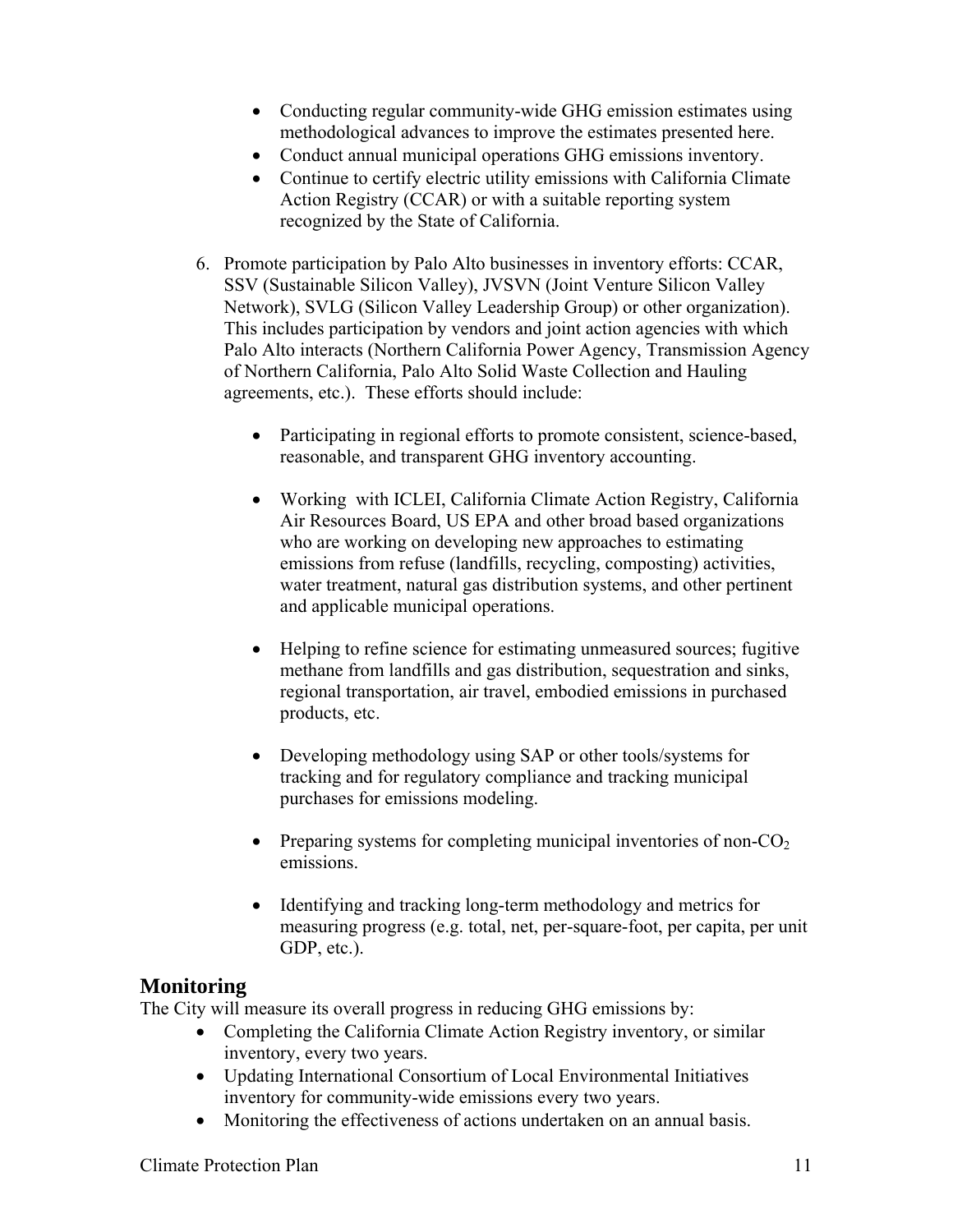#### **Table 1.1 Baseline Green Ribbon Task Force Recommendations in comparison with Baseline Palo Alto Climate Protection Plan Actions**

| <b>GRTF Baseline Recommendations</b>                     | <b>CPP</b> Baseline Actions                                          |
|----------------------------------------------------------|----------------------------------------------------------------------|
| Knowing the starting point helps identify and prioritize | This CPP analysis presents more detailed analysis of cost            |
| opportunities                                            | effective actions and prioritizes opportunities for the city and the |
|                                                          | community.                                                           |
| No uniform accepted baseline methodology for cities.     | CPP used best practice analysis to emissions estimating              |
|                                                          | Methodology for Palo Alto, borrowing approaches from CCAR,           |
|                                                          | ICLEI and the US EPA.                                                |
| Would be improved with more frequently updated Palo      | CPP does not specifically address issue of Palo Alto-specific        |
| Alto-specific data                                       | data.                                                                |
| Apply targets to government, corporations, or even       | CPP provides a comprehensive analysis of emissions from more         |
| individuals                                              | sources than are commonly used in performing inventories.            |
|                                                          | Additionally, CPP provides recommendations and cost effective        |
|                                                          | measures on how to reduce emissions for Palo Alto government,        |
|                                                          | corporations and individuals.                                        |
| Measuring changes instead of totals often easier with    | CPP provides data for the community and municipal government         |
| greater accuracy                                         | to compare progress overtime by providing details on                 |
|                                                          | methodology used to complete assessment.                             |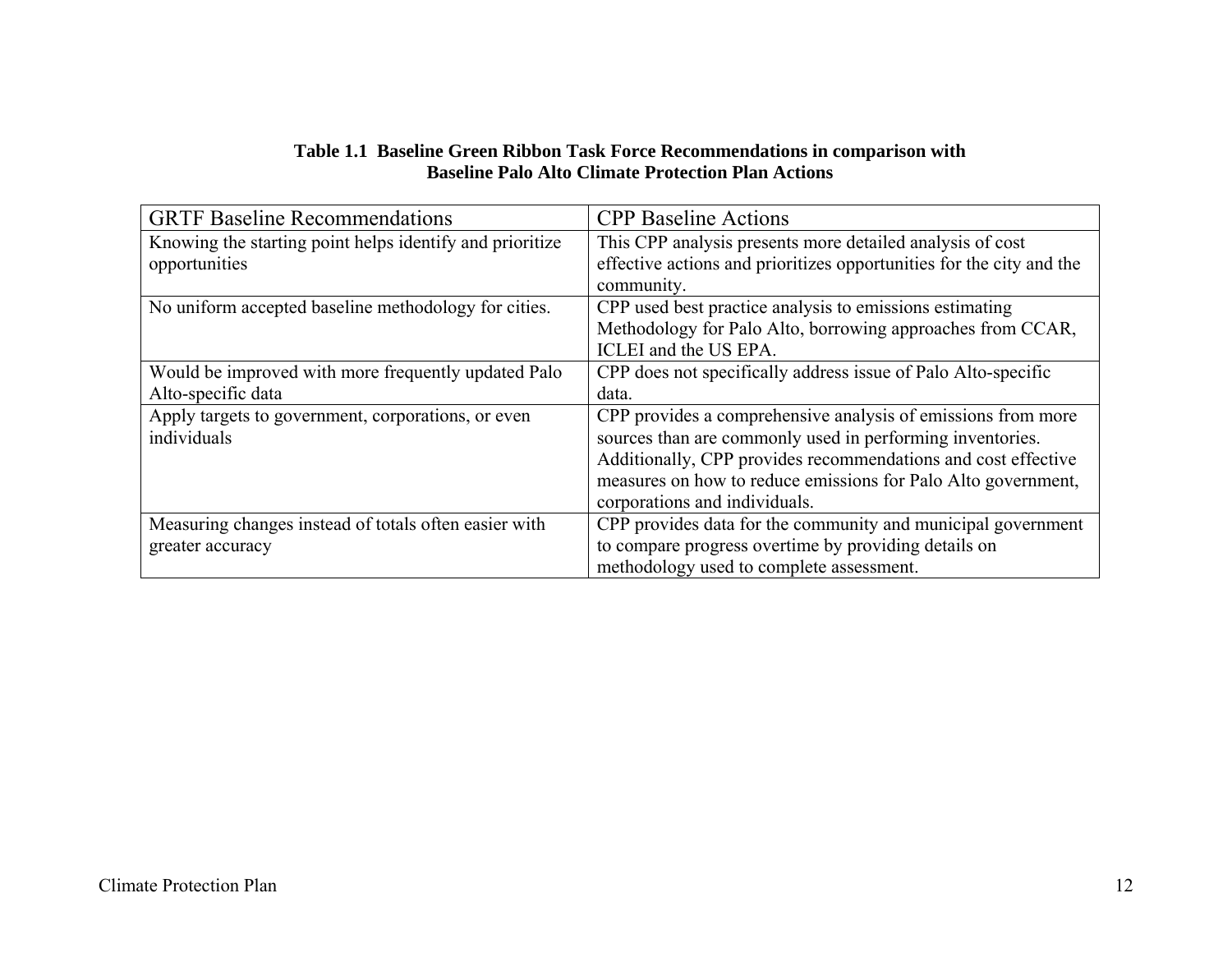# **Chapter 2: Greenhouse Gas Emissions Estimates**

## **Overview**

According to the US Environmental Protection Agency, the average American emits 23 metric tons of carbon dioxide into the environment every year; 10 metric tons related directly to driving, home activities, and air travel, and 13 metric tons related to the purchase of products and services. Overall, each person emits 140 pounds of carbon dioxide per day.

Per capita  $CO<sub>2</sub>$  emissions in California are estimated by the California Energy Commission to be approximately 11 metric tons per year. In California, GHG emissions are dominated by carbon dioxide, mostly from combustion of fossil fuels, followed by nitrous oxide, then methane, and then the remaining "high global warming potential" gases, chlorofluorinated refrigerants and sulfur hexafluoride. California GHG emissions by GHG and by end-use sector are illustrated in Figure 2.1 and Figure 2.2.

The greenhouse gas of key concern is carbon dioxide  $(CO<sub>2</sub>)$ . GHGs other than  $CO<sub>2</sub>$  can be converted to "CO<sub>2</sub> equivalent" (CO<sub>2</sub>e) by multiplying the mass of that gas by the "global warming potential" (GWP), which indicates the equivalent greenhouse effect of a pound of the gas as compared to a pound of  $CO<sub>2</sub>$ . Throughout this report, references to greenhouse gas (GHG) emission quantities follow the international convention of using metric tons (2205 pounds) of  $CO_2$  or " $CO_2$  equivalent" when referring to non- $CO_2$ greenhouse gases. Sometimes pounds are used when those units are more illustrative. The key GHGs of interest are listed below in Table 2.1 along with their respective global warming potentials.

| Tuble 211, Inc., Organizable Oub Orobar Warning I otentials |                 |                                                                    |  |  |  |
|-------------------------------------------------------------|-----------------|--------------------------------------------------------------------|--|--|--|
| Gas                                                         | <b>Symbol</b>   | <b>Global Warming Potential</b><br>(IPCC Second Assessment Report) |  |  |  |
| Carbon Dioxide                                              | CO <sub>2</sub> |                                                                    |  |  |  |
| Methane                                                     | CH4             | 21                                                                 |  |  |  |
| Nitrous Oxide                                               | $N_2O$          | 310                                                                |  |  |  |
| Hydrofluorcarbons                                           | <b>HFCs</b>     | 140-12,100                                                         |  |  |  |
| Perfluorocarbons                                            | <b>PFCs</b>     | 6,500-9,200                                                        |  |  |  |
| Sulfur Hexaflouride                                         | $\mathrm{SF}_6$ | 23,900                                                             |  |  |  |

**Table 2.1. Key Greenhouse Gas Global Warming Potentials** 

Per capita Palo Alto emissions (not including municipal operations-generated emissions) are estimated at 14 metric tons, or 26% above the statewide average. This higher level of emissions is not necessarily an indication that an average Palo Altan actually emits more greenhouse gases than the average Californian. Rather, it indicates that this inventory includes emissions, both direct and indirect, which may not be included in some other inventory approaches.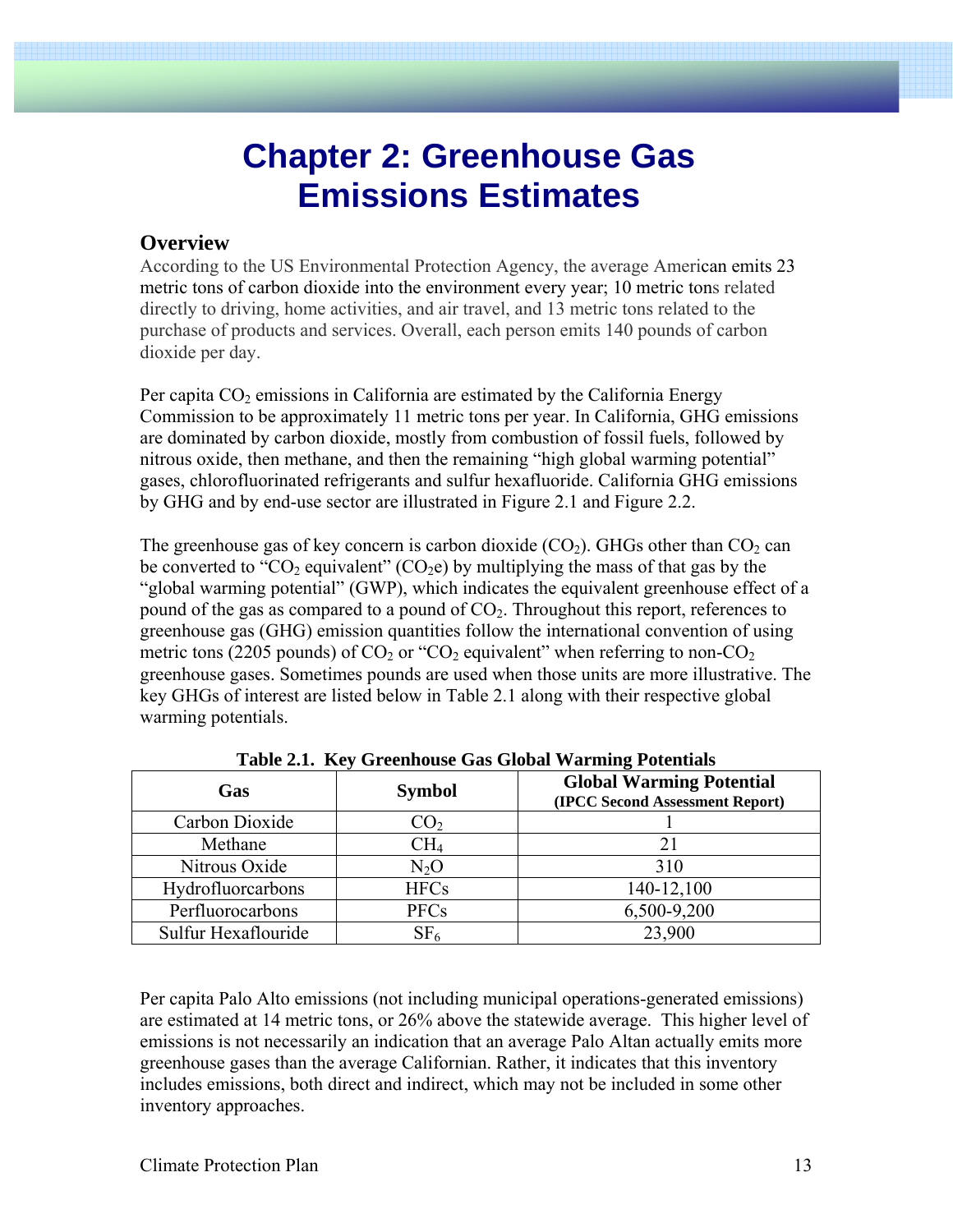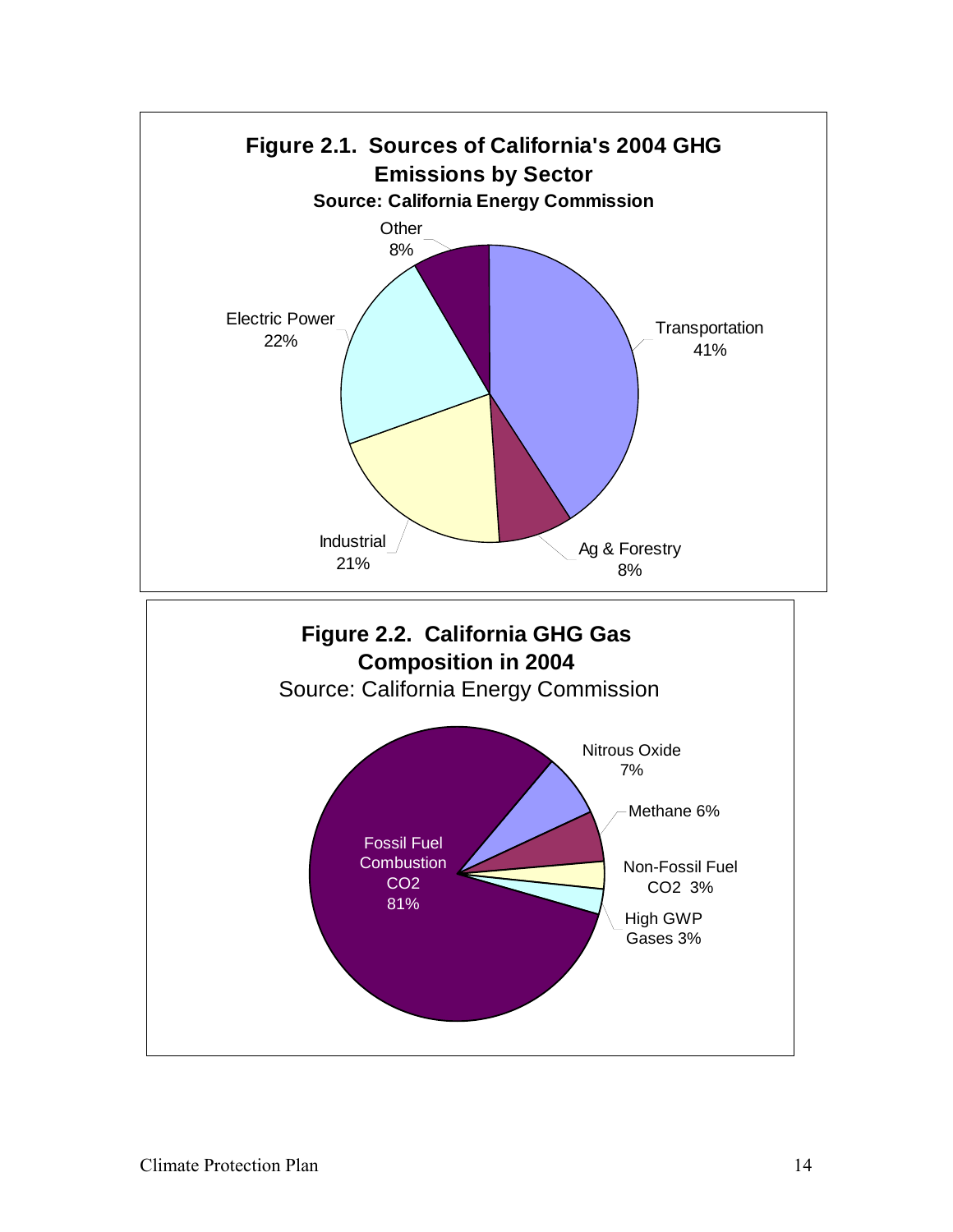# **Approach to Assessing Emissions**

In this report, staff has attempted to complete a more comprehensive assessment of emissions from both City operations (municipal) and the Palo Alto community as a whole than most other cities have attempted. This assessment includes some sources of emissions not included in other inventories, such as emissions generated outside Palo Alto and even outside the United States, as part of "upstream" emissions from the manufacture of products used but not produced in Palo Alto. By including these sources, we have attempted to account for emissions that are a result of our actions, behaviors and purchasing decisions which we can indeed influence. In a global perspective, we "own" those emissions no matter where they are generated. We as a community **should** account for them, even if current emissions reporting protocols do not extend to this level.

**Municipal Emissions Profile.** City operations contribute to greenhouse gas emissions through three primary avenues:

- 1. Energy
	- a. The use of electricity and natural gas to power and heat City buildings and facilities.
	- b. The use of gasoline, compressed natural gas, diesel fuel and other fossil-based fuels to power vehicles, equipment, compressors and other machinery. This includes the emissions of vehicles from the Palo Alto Landfill and Regional Water Quality Plant.
	- c. Emissions associated with losses in the electric and gas transmission and distribution systems (which serve the entire community).
- 2. Materials & Services
	- a. Emissions associated with the manufacture, use, and disposal of a wide variety of products such as paper, electronics, toner cartridges, and equipment.
	- b. Outsourced services that use fossil fuels from City fueling stations.
- 3. Community Refuse and Wastewater Services
	- a. Emissions from the Palo Alto landfill (which serves the entire community) but not including the use of vehicles which are included in 1b above.
	- b. Emissions from wastewater treatment at the Palo Alto Regional Water Quality Plant (which serves several communities) but not including the use of vehicles which are included in 1b above.

Palo Alto has  $CO_2$  "sinks," as well, such as City-owned trees, which can absorb  $CO_2$ . Given the framework of this Plan, these sinks are not included. The City is working actively to manage its forest resources in open spaces and is currently working on a revised Urban Forestry Master Plan. Staff recommends that future reports and updates include the impact of municipal and community actions to increase biotic sinks and sequestration impacts and coordinate the Climate Protection Plan actions with those of the Urban Forestry Master Plan.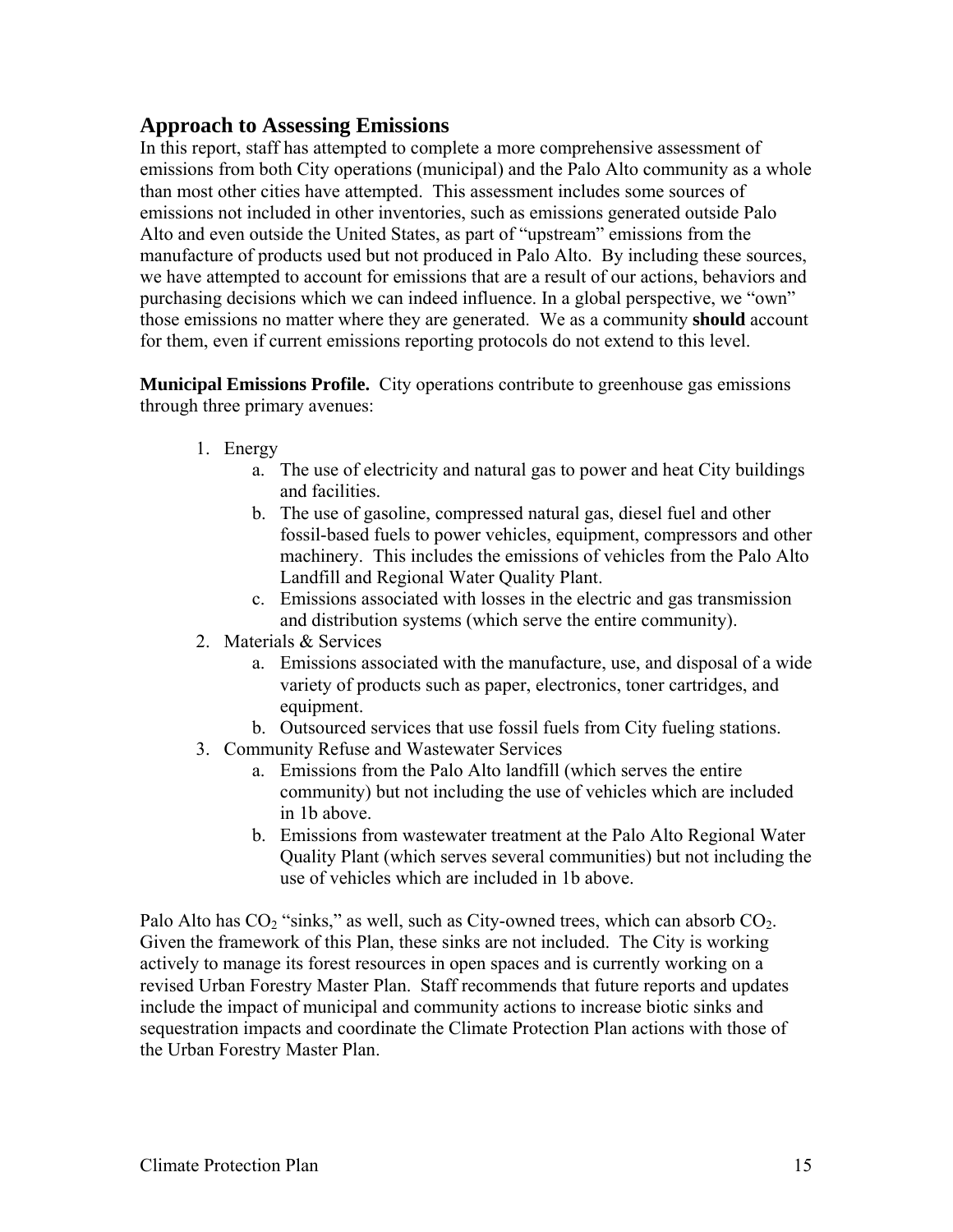**Community Emissions Profile.** The Palo Alto community - businesses, residents and workers produce greenhouse gas emissions in a wide variety of ways. These include:

- 1. General economic and domestic activity which consumes electricity and natural gas to power and heat homes and businesses.
- 2. Non-commute travel, including errands, business, vacations, shipping, and air travel.
- 3. Commuting by residents to their job within and outside of City limits, and by non-residents commuting into the City for work. In this way, the "community" of Palo Alto includes workers who come to the City for employment, but do not reside within city limits.
- 4. Production of waste material which, when landfilled, decomposes and in the process produces methane, a potent greenhouse gas.
- 5. Production of new materials and disposal of materials that could be recycled.

Calendar year 2005 has been selected as the "baseline" reference year, as it is the first year for which certified estimates have been completed.

A key element in this analysis is the inclusion of "upstream" emissions as well as "downstream" emissions. Understanding the differences between these emissions types is critical in understanding both the methodology of this report, as well as the results and conclusions drawn. Downstream emissions are those which are released as the result of a particular activity. For example, downstream emissions include the discarding of materials into a landfill which in the process of decomposing creates  $CO<sub>2</sub>$ , methane, or other greenhouse gases, or the leakage of refrigerants into the atmosphere from old appliances. The ICLEI model focuses on downstream emissions.

Upstream emissions are those generated by the manufacture and transportation of products to Palo Alto. In this report, upstream emissions are included for items which are discarded into the waste stream but which are recyclable. The upstream emissions represent the difference between the additional emissions which are generated by the making of a new item compared to the emissions generated by recycling the item. For example,  $15.7$  tons of  $CO<sub>2</sub>$  emissions are produced in the production of one ton of new aluminum cans, as opposed to 2.2 tons  $CO<sub>2</sub>$  emitted in recycling a ton of aluminum cans (EPA 2006). The difference, 13.5 tons, is included in the emissions inventory for nonrecycled aluminum cans as an upstream emission.

The analysis presented below is based on three primary approaches to measuring emissions.

**1. California Climate Action Registry**. For the municipal baseline estimates associated with energy use, staff used the protocols from California Climate Action Registry (CCAR). This State recognized registry provides municipalities and organizations a methodology for measuring emissions primarily associated with energy use. The data used in this report were those reported to CCAR as the City's 2005 baseline emissions inventory.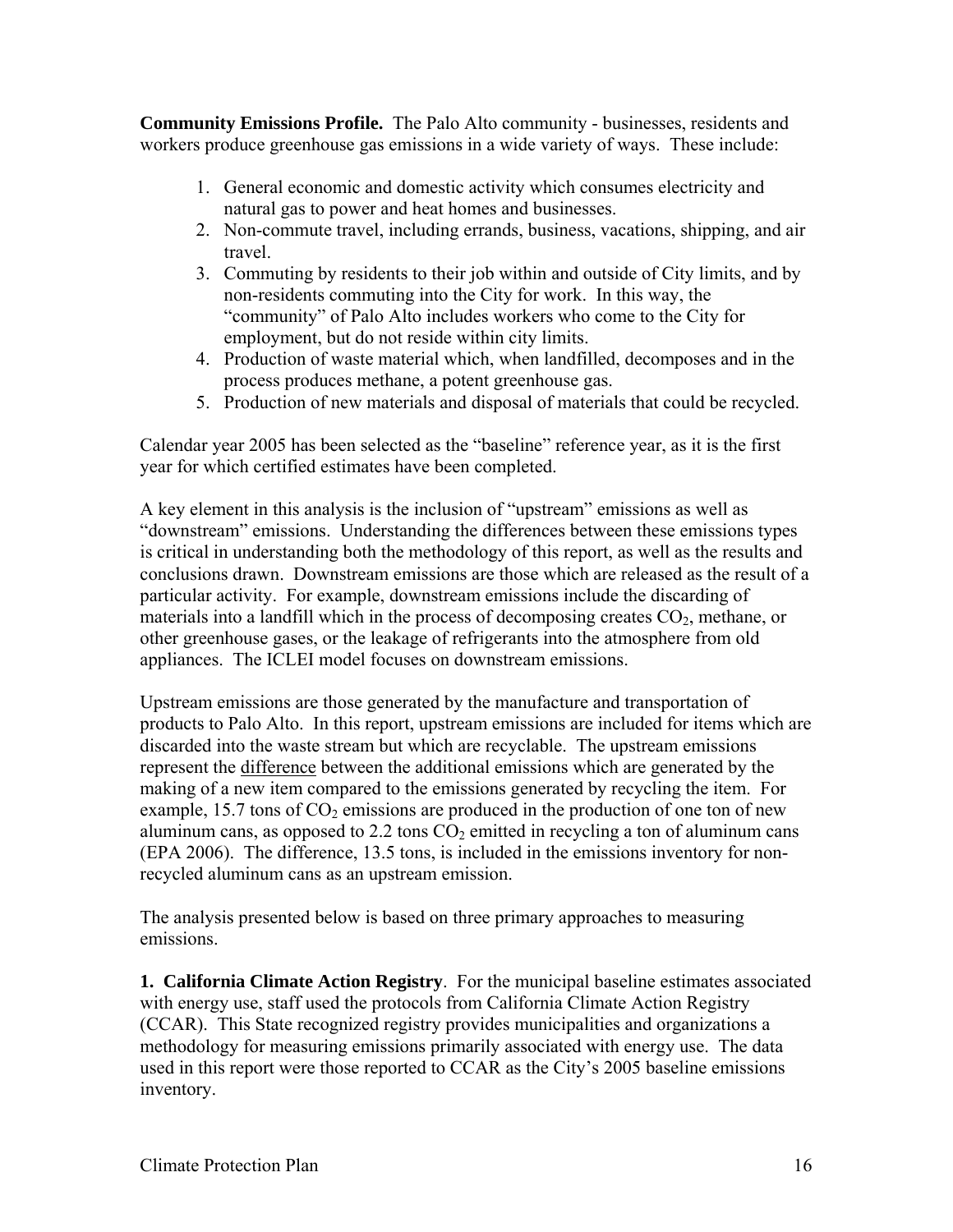**2. ICLEI.** For much of the other non-energy sources of emissions from the City, staff used the protocols designed by ICLEI, the International Council for Local Environmental Initiatives. These protocols are embodies in ICLEI's Clean Air and Climate Protection (CACP) Software, which was used in this analysis. The ICLEI climate protection protocol is being used by over 800 cities and local governments around the world, including over 20 in the Bay Area. The ICLEI approach has the advantage of comparability between cities, allowing municipal staff and residents to compare emissions profiles of similar communities. However the ICLEI approach does have some limitations and does not consider many types of emissions from the community which are critical to obtaining a complete community-wide emissions profile. These omissions include emissions from municipal purchases of office supplies, as well as emissions associated with the manufacturing of materials which are discarded by the community instead of being recycled.

**3. US EPA.** Because of the ICLEI limitations, staff used the US Environmental Protection Agency's Life Cycle Assessment of Emissions and Sinks for emissions factors when the ICLEI Model did not include those elements.

Table 2.2 presents the details of the emissions inventory, identifying for each emissions source whether the ICLEI or the EPA model was used, as well as the data source and conversion factor used.

In addition to the CCAR, ICLEI, and EPA protocols, staff has employed the following additional resources in developing a baseline of Palo Alto emissions:

- 1. Transportation estimates are based on the Mayor's Green Ribbon Task Force assessment of transportation vehicle-mile, vehicle mix, fuel sales, and commute data from the U.S. Census Bureau, Bay Area Air Quality Management District, Metropolitan Transportation Commission, California Department of Motor Vehicles, and State Board of Equalization.
- 2. Estimates related to materials and solid waste are based on landfill emissions factors from the California Air Resources Board (CARB), direct sourcetesting measurements at the Palo Alto Landfill, the US Environmental Protection Agency's *Solid Waste Management and Greenhouse Gases Report Edition 3*, and use of ICLEI's "Clean Air and Climate Protection Software".
- 3. Assessment of the component emission factors associated with purchases by the City were carried out using data from the US EPA WARM model, as well as anecdotal data from the Pew Center on Climate Change, "The Green Guide" of the National Geographic Society, Silicon Valley Toxics Coalition, Indiana Recycling Coalition, and Green Office Products Program of United Kingdom<sup>2</sup>.

 $\overline{a}$ 

<sup>2</sup> Other sources include: *Eco-Efficiency in Industry and Science series from Kluwer Publications: Computers and the Environment, edited by Ruediger Kuehr and Eric Williams. Research conducted at the United Nations University, and Organization for Economic and Cooperative Development. Working Party on Pollution Prevention and Control. Extended Producer Responsibility: A Guidance Manual for Governments. October 2000.*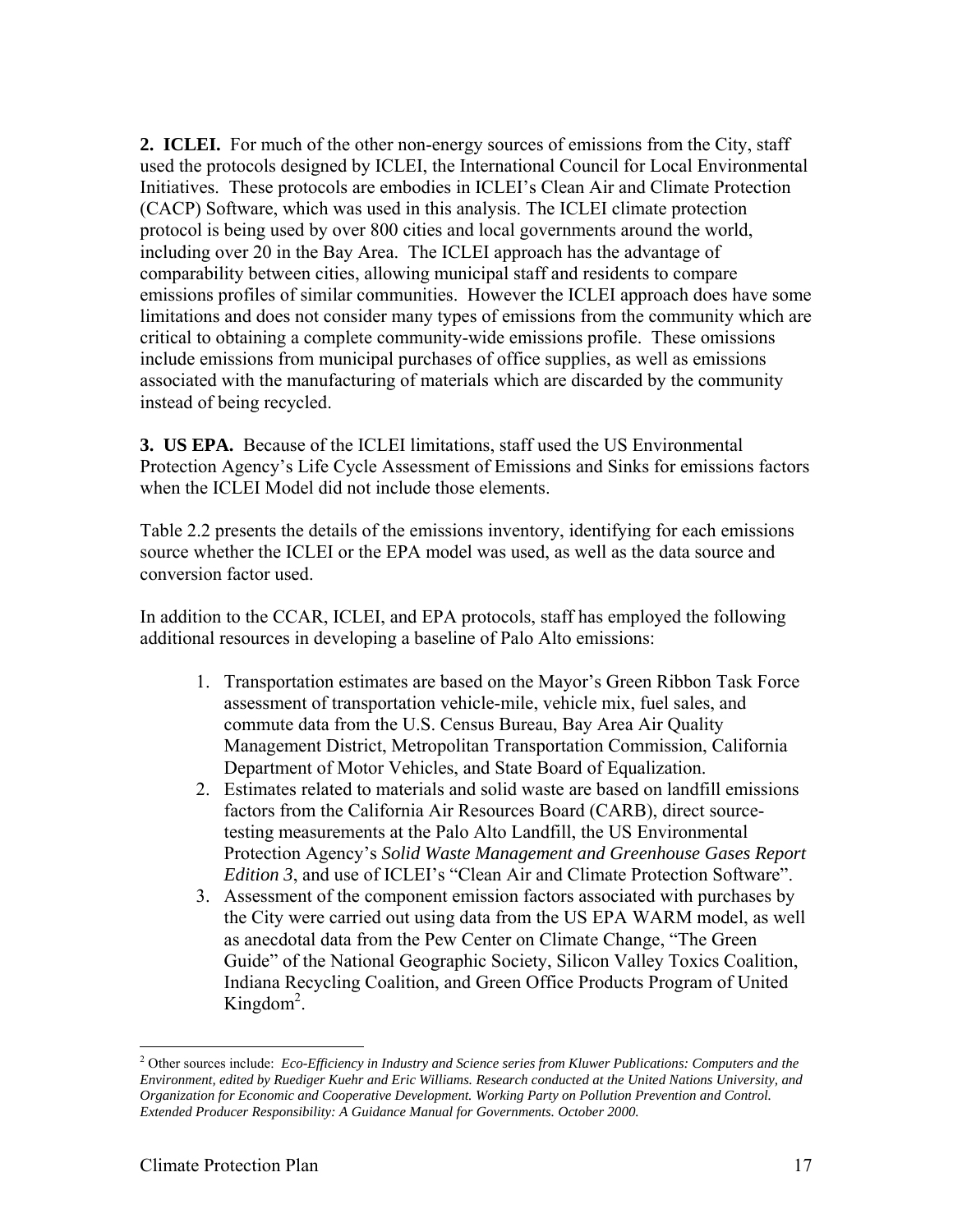# **Baseline Emissions Estimates**

Municipal and community-wide emissions estimates are listed in Table 2.2. The results indicate that total baseline emissions for the municipal and community combined is 794,049 metric tons of  $CO<sub>2</sub>e$ , or approximately 14 tons per resident. Of that total, municipal emissions contributed  $65,329$  metric tons of  $CO<sub>2</sub>e$  which include emissions from energy use, biogenic sources, fugitive sources, employee travel, fuel use, and some office purchases. Community emissions are approximately 728,720 metric tons of  $CO<sub>2</sub>e$ per year, which include emissions from electricity and natural gas use, transmission and distribution losses, commuting into and out of Palo Alto, non-commute ground travel, air travel, landfill emissions, and upstream emissions from recyclable materials left in the waste stream. One emissions source, leakage of methane from the Palo Alto Landfill, is subject to considerable debate, and different methodologies show a high degree of variability. Currently, an external consultant has been retained to carry out a detailed study. The results from that study are not yet released.

Emissions of greenhouse gases from City operations and City-managed facilities are presented in Figure 2.3. Municipal use of electricity, natural gas, and liquid fuels emit about 22,242 tons of  $CO<sub>2</sub>e$  per year. Flaring collected landfill gas and incinerating wastewater sludge account for another  $43,185$  tons of biogenic  $CO<sub>2</sub>$  (not reported under IPCC protocols). City purchases account for at least 759 tons of  $CO<sub>2</sub>e$ . One major suspected source of "fugitive" methane emissions is included which involve leaks in the utilities' natural gas distribution system. The amount of emissions from such leaks is very difficult to estimate accurate. The total of  $65,329$  metric tons of  $CO<sub>2</sub>e$  includes taking a conservative approach to the variability of fugitive emissions.

Continued refinement on the methodology for determining fugitive emissions is clearly worthwhile. Nitrous oxide and high GWP gases have not yet been estimated. In addition, sequestration such as trees have not yet been incorporated.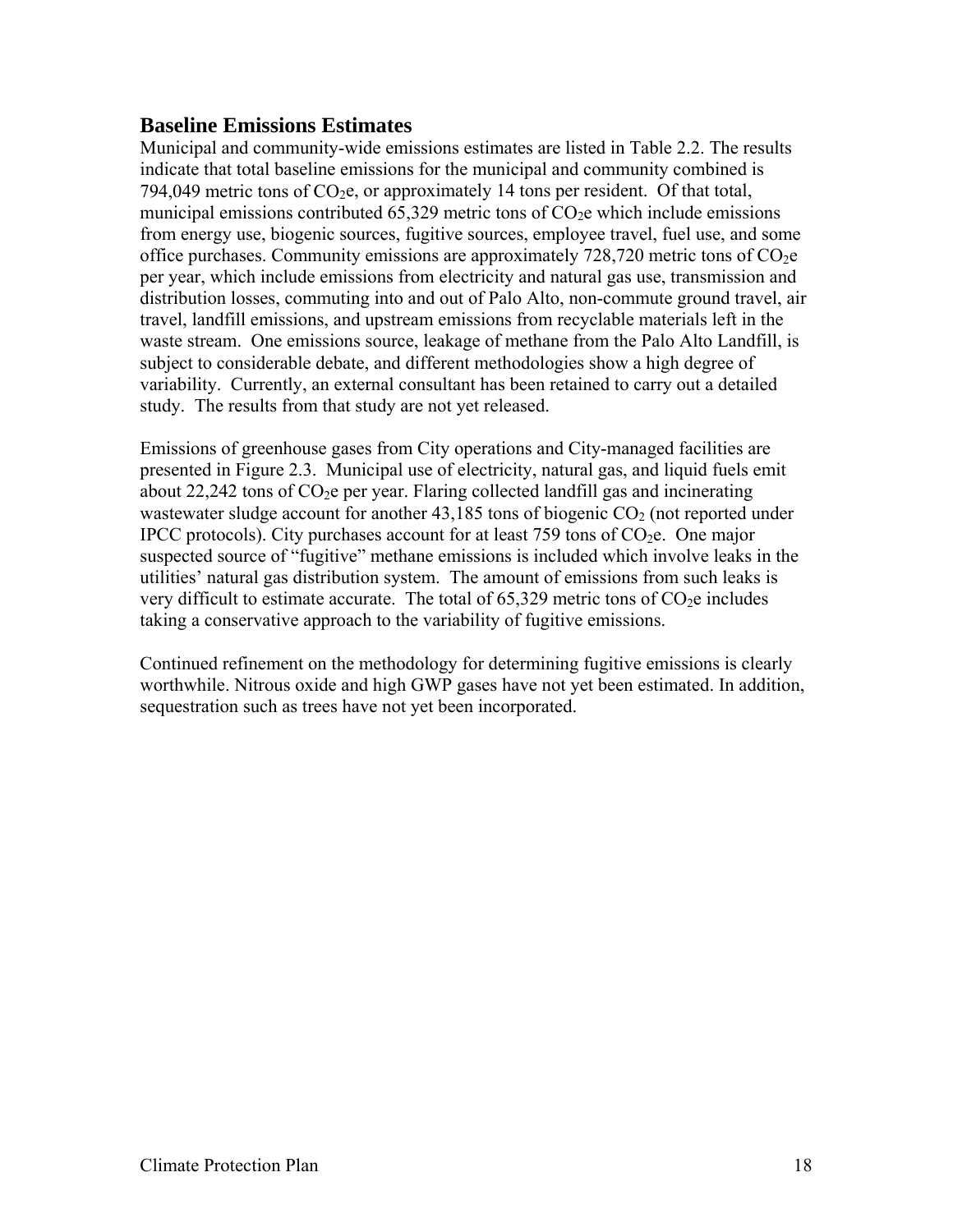

CCAR does not include emissions associated with manufacture and disposal of supplies and materials, but there are tools that can help in illuminating what those emissions may be. These indirect emissions arise from both the energy it takes to make something and the downstream effects when it is disposed of, whether landfilled, or reused or recycled. Municipal purchases of paper, toner and electronics are estimated to contribute approximately 739 metric tons of  $CO<sub>2</sub>e$  to overall municipal emissions. The actual impact of all City purchases is likely to be much greater than that stated here. Of the products tracked, the City's purchases of electronics (computers, monitors and copiers) contribute around 550 metric tons of  $CO<sub>2</sub>e$  each year. The use of paper by the City is the second largest contributor at 210 metric tons of  $CO<sub>2</sub>e$ . Other tracked municipal purchases as well as staff travel contribute small amounts to the City's total.

The community's emissions (Figure 2.4) far outstrip those of City government, totaling nearly  $730,000$  metric tons  $CO<sub>2</sub>e$ . The largest contributors to community GHG's are the non-commute use of vehicles, and natural gas and electricity use. Other primary contributors include landfilling of recyclable and compostable materials, air travel, and commuting.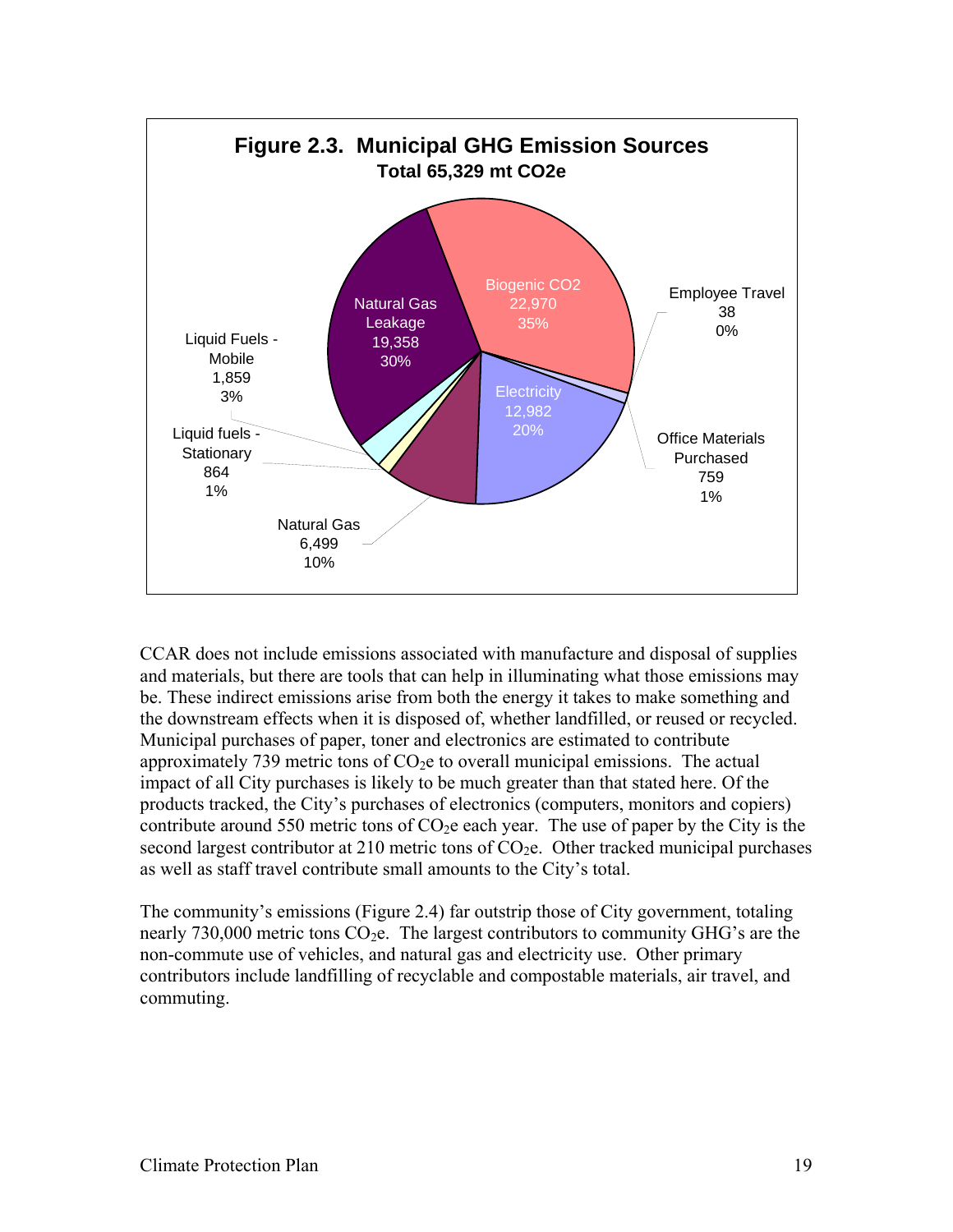

Figure 2.5 presents the upstream emissions factors associated with those discarded items. Interestingly, paper is the single largest contributor at 9,955 tons of waste, or at over  $31,000$  metric tons of  $CO<sub>2</sub>e$  and nearly 60% of total community emissions from disposal of recyclable or compostable materials in the landfill. Eliminating all recyclable materials from the waste stream would reduce total emissions from the community by nearly 8%, and would be equivalent to taking nearly 10,060 cars off the road each year.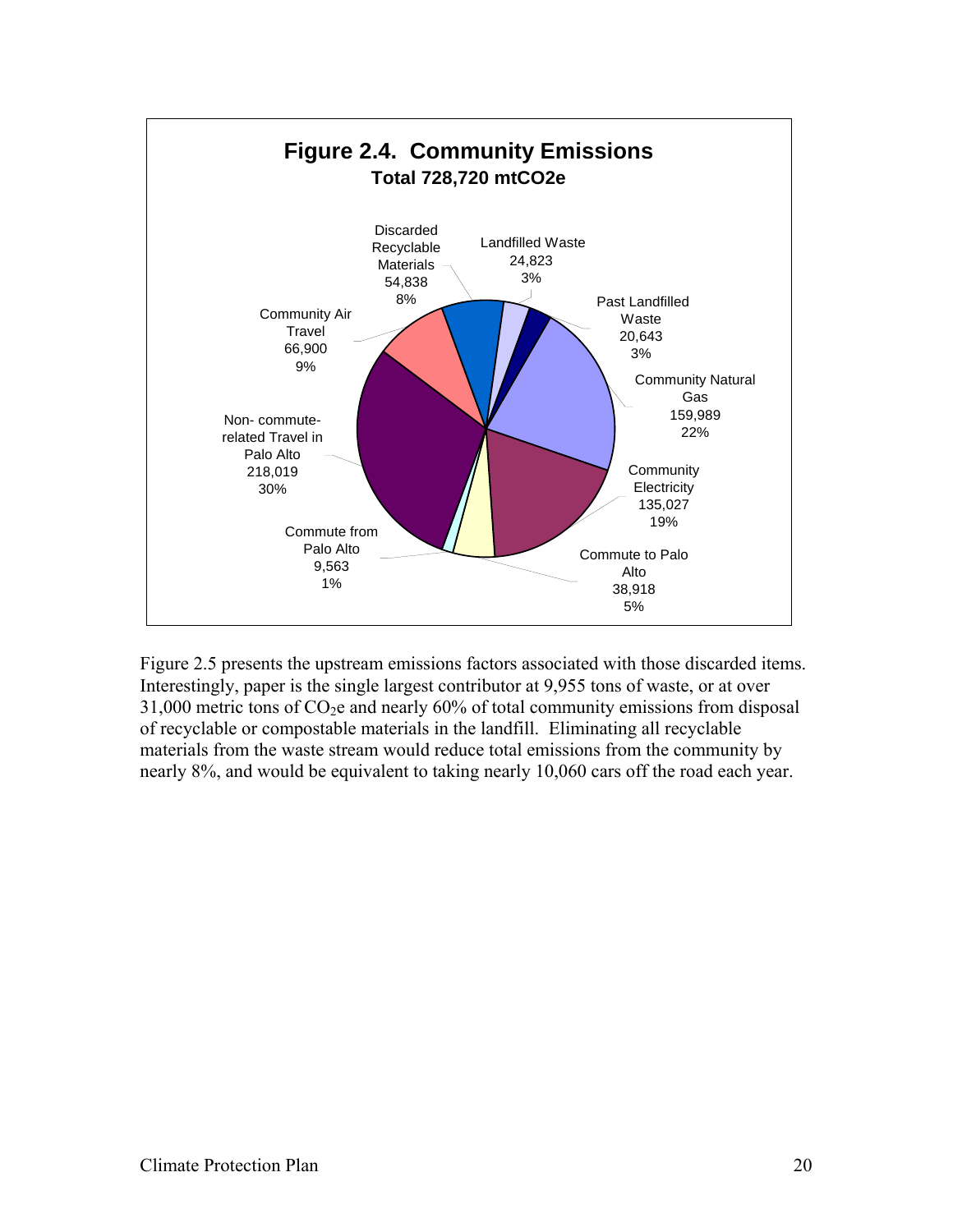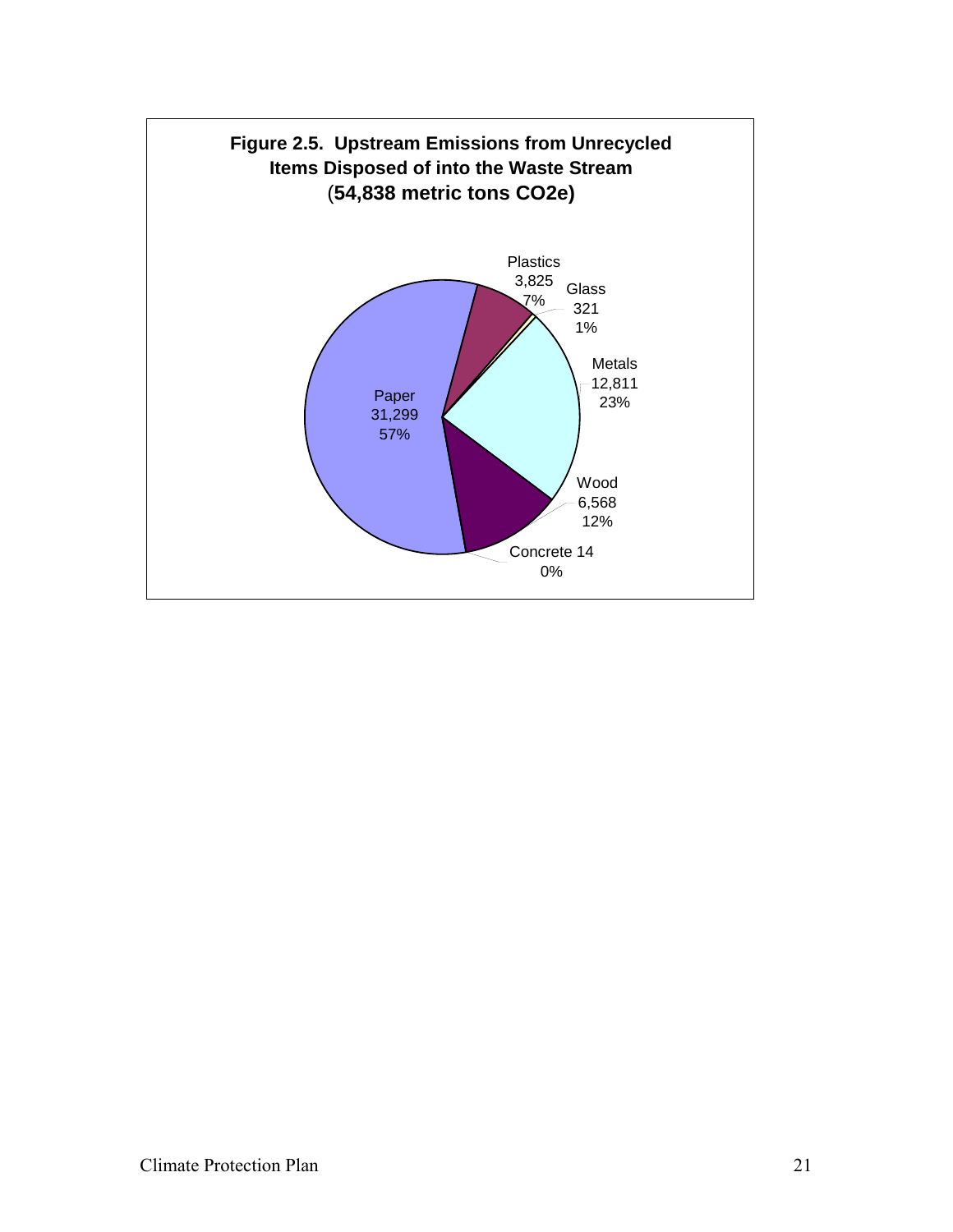|                                                       | <b>Emissions</b><br><b>Source</b>                           | CO <sub>2</sub> e<br>(metric tons | <b>Data Sources</b>                                                                                                                                                                                                                                                                                                                                                                                                                         |
|-------------------------------------------------------|-------------------------------------------------------------|-----------------------------------|---------------------------------------------------------------------------------------------------------------------------------------------------------------------------------------------------------------------------------------------------------------------------------------------------------------------------------------------------------------------------------------------------------------------------------------------|
|                                                       |                                                             | $= 2205$ lbs)                     |                                                                                                                                                                                                                                                                                                                                                                                                                                             |
| <b>City Emissions</b>                                 |                                                             |                                   |                                                                                                                                                                                                                                                                                                                                                                                                                                             |
| <b>City Fossil Fuel Use</b>                           |                                                             |                                   |                                                                                                                                                                                                                                                                                                                                                                                                                                             |
| <b>Electricity Consumption</b>                        | Electricity<br>(kwh)                                        | 12,982                            | CMR211:07 (CCAR). Includes distribution and transmission losses.                                                                                                                                                                                                                                                                                                                                                                            |
| <b>Natural Gas</b>                                    | Gas<br>(MMBtu)                                              | 6,499                             | CMR211:07 (CCAR)                                                                                                                                                                                                                                                                                                                                                                                                                            |
| Liquid Fuels - Stationary and<br>Off Road             | Includes<br>diesel,<br>biodiesel<br>$(B20)$ and<br>gasoline | 864                               | CMR211:07 (CCAR)                                                                                                                                                                                                                                                                                                                                                                                                                            |
| Liquid fuels - Mobile                                 | Includes<br>gasoline,<br>diesel                             | 1,859                             | CMR211:07 (CCAR)                                                                                                                                                                                                                                                                                                                                                                                                                            |
| <b>Employee Travel</b>                                | Air Travel<br>and ground<br>transport                       | 38                                | Employee travel was estimated by taking a sample of travel expense reports and<br>determining distances. A sample of 25 reports was used in this estimate, which<br>totaled \$15,158 out of a total of \$281,100 spent on travel in FY 06/07. This<br>sample showed 9,212 air miles and 1664 estimated driving miles. An additional<br>sample of 20 reports will be available on 9 Sept. These data will be included into<br>this estimate. |
| <b>Total Municipal</b><br><b>Emissions from Using</b> |                                                             | 22,242                            | CMR211:07 (CCAR)                                                                                                                                                                                                                                                                                                                                                                                                                            |
| <b>Fossil Fuels</b>                                   |                                                             |                                   |                                                                                                                                                                                                                                                                                                                                                                                                                                             |
| <b>Fugitive Sources</b>                               |                                                             |                                   |                                                                                                                                                                                                                                                                                                                                                                                                                                             |
| Compressed Natural Gas (CNG)<br>System leakage        |                                                             | $\overline{3}$                    | <b>CCAR</b>                                                                                                                                                                                                                                                                                                                                                                                                                                 |
| Natural Gas Distribution<br>Leakage                   |                                                             | 19,355                            | Range: 6,350 to 19,355. Low estimate based on $\frac{1}{2}$ % of sales. High estimate<br>based on purchases minus sales.                                                                                                                                                                                                                                                                                                                    |
| <b>Total Fugitive Emissions</b>                       |                                                             | 19,358                            |                                                                                                                                                                                                                                                                                                                                                                                                                                             |

# **Table 2.2. 2005 Baseline Greenhouse Gas Emission Estimates from Municipal and Community Sources**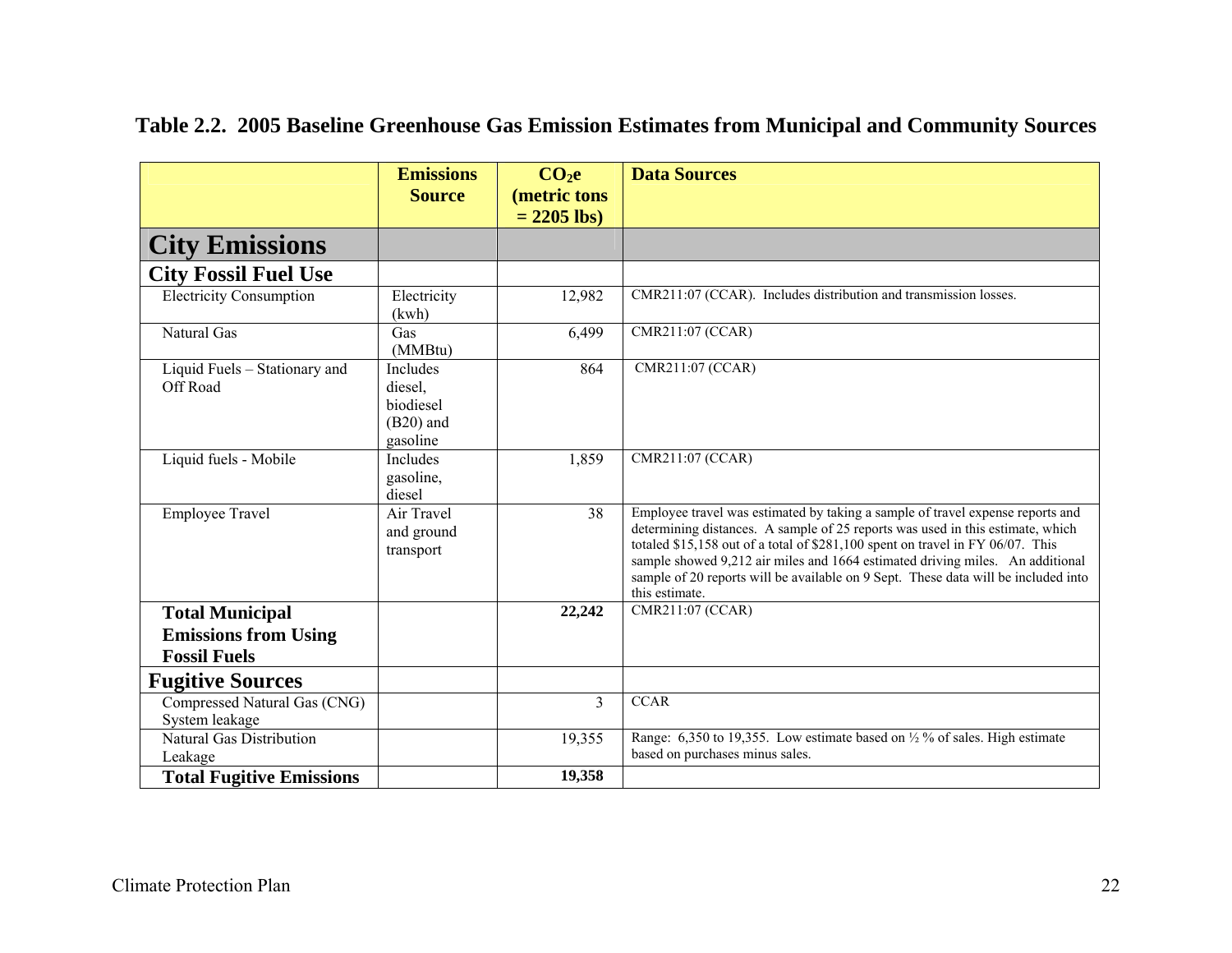|                                               | <b>Emissions</b>                                     | CO <sub>2e</sub> | <b>Data Sources</b>                                                                                                                                                                                                                                                                                                                                                                                            |
|-----------------------------------------------|------------------------------------------------------|------------------|----------------------------------------------------------------------------------------------------------------------------------------------------------------------------------------------------------------------------------------------------------------------------------------------------------------------------------------------------------------------------------------------------------------|
|                                               | <b>Source</b>                                        | (metric tons)    |                                                                                                                                                                                                                                                                                                                                                                                                                |
| <b>Biogenic Sources</b>                       |                                                      |                  |                                                                                                                                                                                                                                                                                                                                                                                                                |
| Landfill Gas Flaring                          |                                                      | 5,853            | <b>CCAR</b>                                                                                                                                                                                                                                                                                                                                                                                                    |
| Wastewater Sludge Incineration                |                                                      | 17,117           | This serves the entire community, but is placed under municipal emissions.                                                                                                                                                                                                                                                                                                                                     |
| <b>Total Biogenic</b>                         |                                                      | 22,970           |                                                                                                                                                                                                                                                                                                                                                                                                                |
| <b>Other Municipal Emissions</b>              |                                                      |                  |                                                                                                                                                                                                                                                                                                                                                                                                                |
| <b>City Purchasing</b>                        |                                                      |                  |                                                                                                                                                                                                                                                                                                                                                                                                                |
| Paper Use                                     | 19,335<br>average<br>number of<br>reams<br>purchased | 210              | Assumes 30% recyclable content for 8.5 x 11 office paper and 0% recyclable for<br>other paper sizes.                                                                                                                                                                                                                                                                                                           |
| Electronics                                   | 2061                                                 | 546              | Source: Recycling program of Indiana<br>http://www.escrapindiana.org/environmentalben.html<br>Manufacturing one computer and monitor uses at least 530 pounds of fossil fuels,<br>50 pounds of chemicals and 3,330 pounds of water. In addition, 81% of the<br>energy used by a computer over its lifetime is used in the manufacture of the<br>product, before the computer ever reaches the home or office.* |
| <b>Toner Cartridges</b>                       | 223                                                  | 2                | Toner purchases from Purchasing and IT divisions.<br>1 cartridge - 23.1 lbs of C02; Source: the green guide.com                                                                                                                                                                                                                                                                                                |
| Ink Jet Cartridges                            | 505                                                  |                  | Cartridge purchases from Purchasing division.<br>$CO2$ impact from www.first impressionslast.com, a green provider of office<br>supplies                                                                                                                                                                                                                                                                       |
| <b>Total Tracked City</b><br><b>Purchases</b> |                                                      | 759              |                                                                                                                                                                                                                                                                                                                                                                                                                |
| <b>TOTAL TRACKED</b><br><b>MUNICIPAL</b>      |                                                      | 64,901           |                                                                                                                                                                                                                                                                                                                                                                                                                |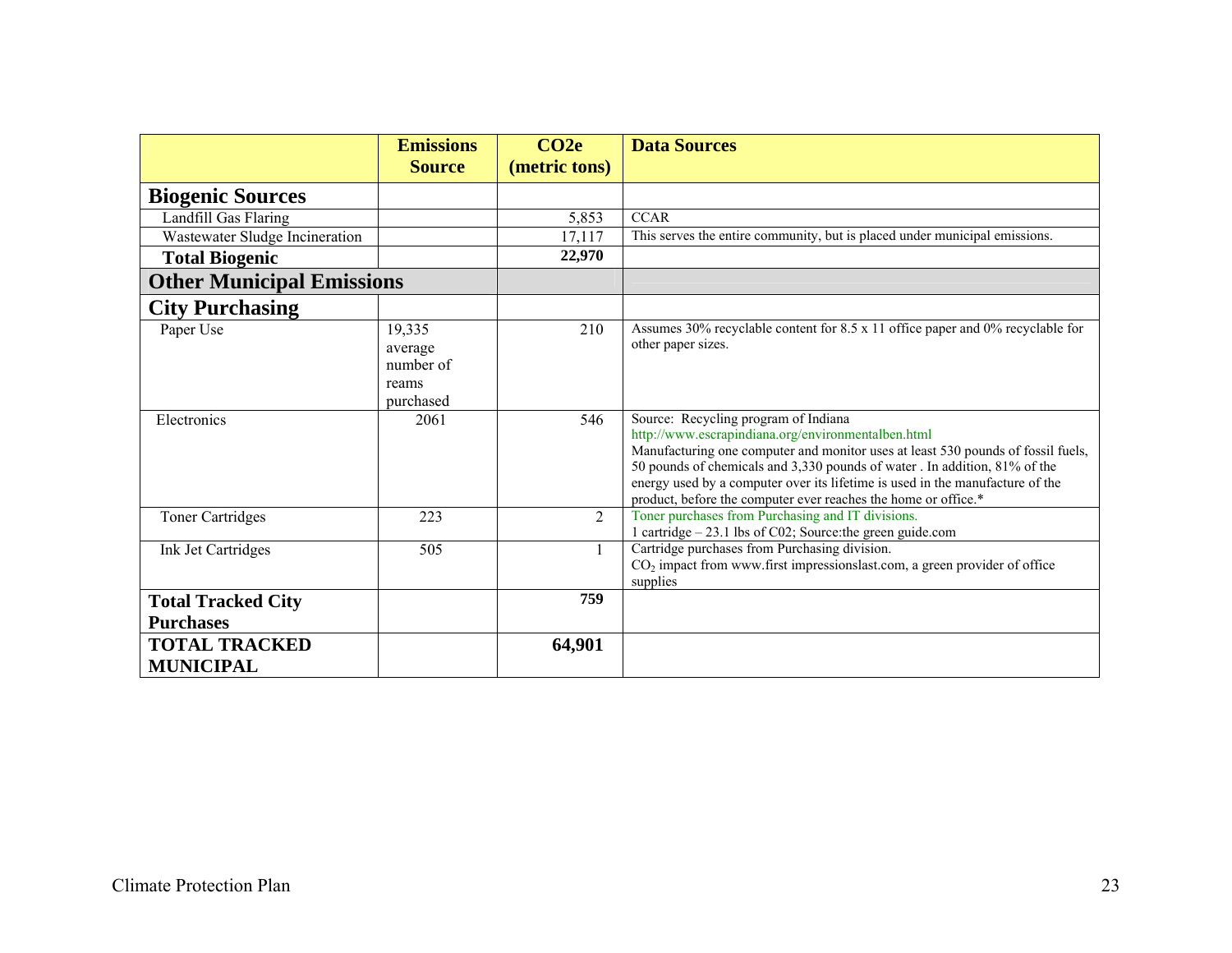|                                                                         | <b>Emissions</b><br><b>Source</b>            | CO <sub>2</sub> e<br>(metric tons) | <b>Data Sources</b>                                                                                                                                                                                                                                                            |
|-------------------------------------------------------------------------|----------------------------------------------|------------------------------------|--------------------------------------------------------------------------------------------------------------------------------------------------------------------------------------------------------------------------------------------------------------------------------|
|                                                                         | <b>Community Emissions</b>                   |                                    |                                                                                                                                                                                                                                                                                |
| <b>Waste Production</b>                                                 |                                              |                                    |                                                                                                                                                                                                                                                                                |
| Annual emissions from one year<br>of Waste Production into<br>Landfills |                                              | 24,823                             | Annual lifecycle emissions from one year of waste - CPAU Emissions from<br>annual waste production utilizing ICLEI CACP software protocol.                                                                                                                                     |
| Methane Production from Past<br>Palo Alto Landfill use                  |                                              | 20,643                             | ICLEI Note range= 5,068 - 55,049. Low estimate based on flare station<br>measurements and assumes 85% efficient LFG collection.<br>High estimate from ICLEI workshop on 7 September using ICLEI CACP<br>software. Estimate used is data from ICLEI landfill gas report (2006). |
| <b>Total Emission from Landfill</b>                                     |                                              | 45,466                             |                                                                                                                                                                                                                                                                                |
| <b>Recycled Products into Landfill</b><br>- Upstream Emissions          |                                              |                                    | This represents the difference in emissions between recycling these materials as<br>opposed to producing products from virgin materials.                                                                                                                                       |
| Paper                                                                   | 9955 tons in<br>waste stream                 | 31,299                             | EPA 2006 and 2006 Waste Composition Study                                                                                                                                                                                                                                      |
| Plastic                                                                 | $2,236$ tons in<br>waste stream              | 3,307                              | EPA 2006 and 2006 Waste Composition Study                                                                                                                                                                                                                                      |
| <b>Plastic Bags</b>                                                     | $306$ tons in<br>waste stream                | 518                                | EPA 2006 and 2006 Waste Composition Study                                                                                                                                                                                                                                      |
| Glass                                                                   | $1,147$ tons in<br>waste stream              | 321                                | EPA 2006 and 2006 Waste Composition Study                                                                                                                                                                                                                                      |
| Aluminum Cans                                                           | 113 tons of<br>Aluminum in<br>waste stream   | 1.537                              | EPA 2006 and 2006 Waste Composition Study                                                                                                                                                                                                                                      |
| Mixed Metal                                                             | $2,373$ tons of<br>metal in<br>waste stream  | 11,274                             | EPA 2006 and 2006 Waste Composition Study                                                                                                                                                                                                                                      |
| Concrete                                                                | 1,383 tons of<br>concrete in<br>waste stream | 14                                 | EPA 2006 and 2006 Waste Composition Study                                                                                                                                                                                                                                      |
| Wood                                                                    | $2,670$ tons of<br>wood in<br>waste stream   | 6,568                              | EPA 2006 and 2006 Waste Composition Study                                                                                                                                                                                                                                      |
| <b>Total Upstream Emissions</b>                                         |                                              | 54,838                             |                                                                                                                                                                                                                                                                                |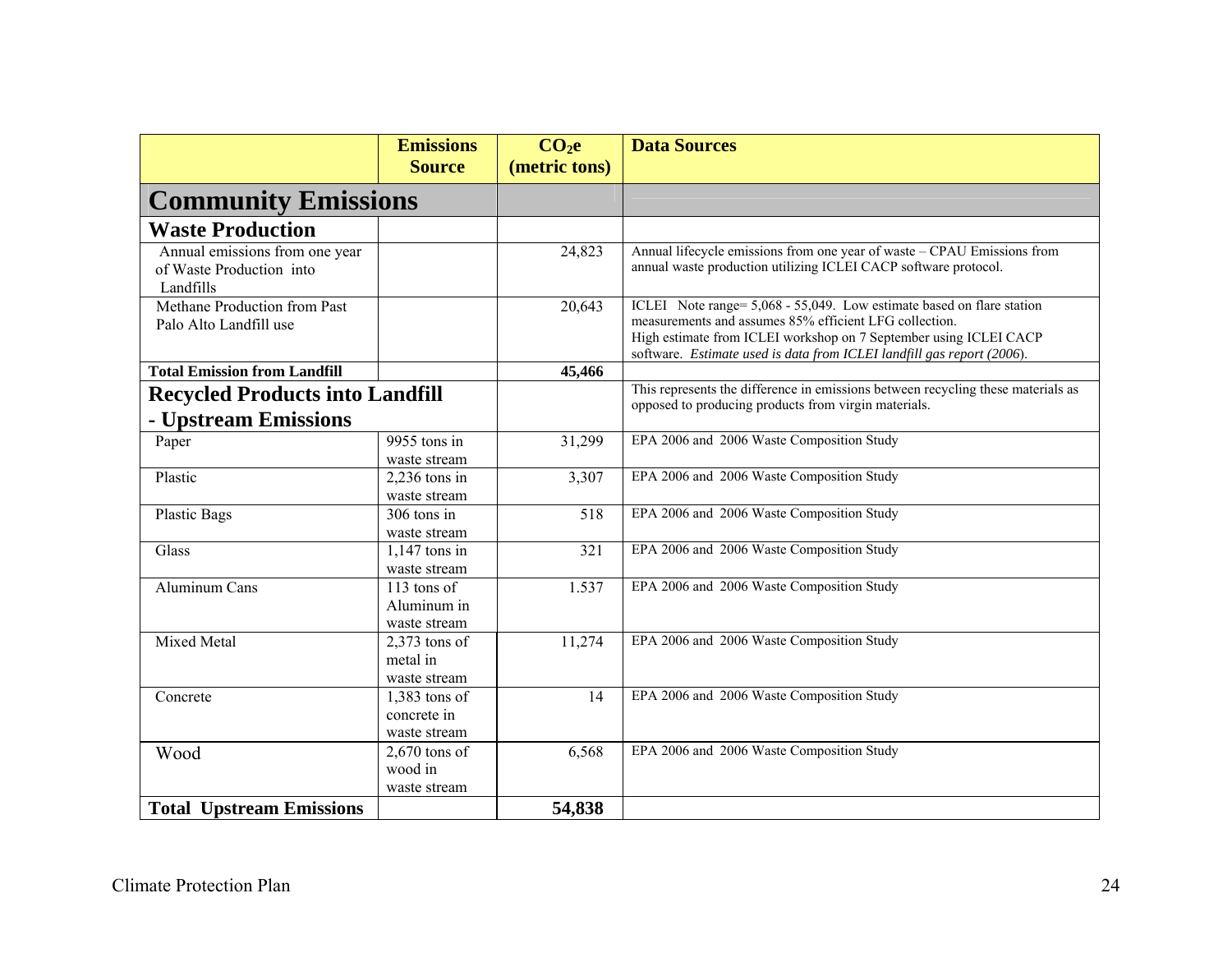|                                                    | <b>Emissions</b><br><b>Source</b> | CO <sub>2</sub> e<br>(metric tons) | <b>Data Sources</b>                                                                                                        |
|----------------------------------------------------|-----------------------------------|------------------------------------|----------------------------------------------------------------------------------------------------------------------------|
| <b>Community Energy Use</b>                        |                                   |                                    |                                                                                                                            |
| <b>Electricity Consumption</b>                     | Electricity<br>(kwh)              | 135,027                            | <b>CMR 211:07 CCAR</b>                                                                                                     |
| Natural Gas Use                                    | Natural Gas<br>(MMBtu)            | 159,989                            | <b>CMR:211:07 CCAR</b>                                                                                                     |
| <b>Total Community Energy Use</b>                  |                                   | 295,016                            |                                                                                                                            |
| <b>Community Transportation</b>                    |                                   |                                    |                                                                                                                            |
| Commute within town                                | Gasoline and<br>diesel            | 671                                | Estimates from GRTF Transportation Subcommittee Palo Alto ABAG Commute<br>Data file                                        |
| Commute into Palo Alto                             | Gasoline and<br>diesel            | 38,918                             | Estimates from GRTF Transportation Subcommittee. Palo Alto ABAG<br>Commute Data file. 50% of total commute into Palo Alto  |
| Commute from Palo Alto                             | Gasoline and<br>diesel            | 9,563                              | Estimates from GRTF Transportation Subcommittee. Palo Alto ABAG<br>Commute Data file 50% of total commute out of Palo Alto |
| Non Commute Palo Alto Road<br>Transportation total | Gasoline and<br>diesel            | 217,348                            | Estimates from GRTF Transportation Subcommittee. Palo Alto ABAG<br>Commute Data file.                                      |
| Palo alto air travel                               | Aviation fuel                     | 66,900                             | Estimates from Data from GRTF - Transportation Subcommittee                                                                |
| <b>Community Transport</b>                         |                                   | 333,400                            |                                                                                                                            |
| <b>TOTAL COMMUNITY</b>                             |                                   | 728,720                            |                                                                                                                            |
| <b>TOTAL MUNICIPAL AND</b><br><b>COMMUNITY</b>     |                                   | 793,621                            | At population of 58,598, equals per capita emissions of 13.5 tons                                                          |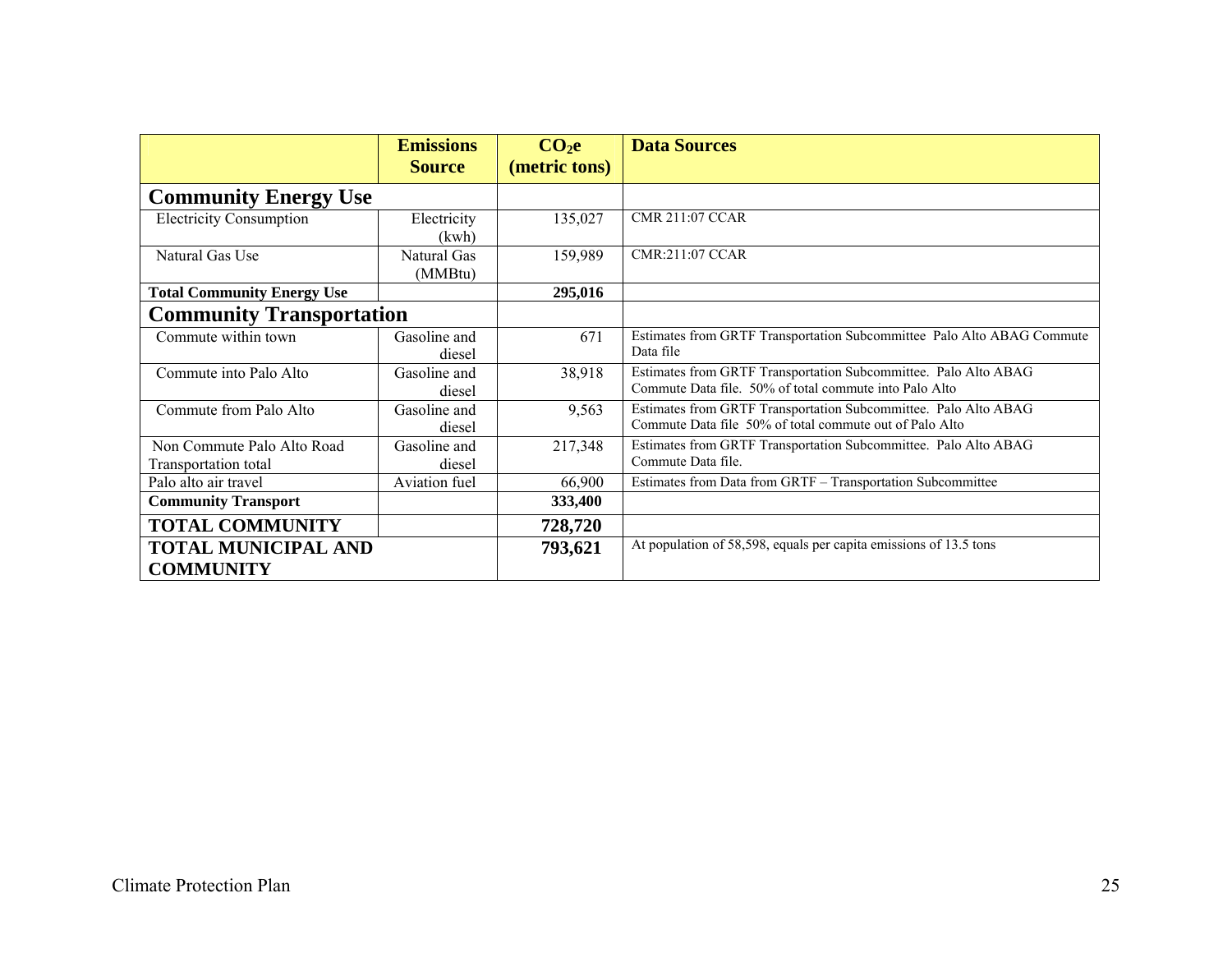# **Chapter 3: Utilities**

# **Overview**

This chapter describes the major utility program areas that address climate protection, both mandatory and discretionary. Many of the programs began prior to the development of a climate protection plan, but had environmental protection, including greenhouse gas (GHG) reduction, as a key impetus. Existing and new programs are described in this chapter, with quantitative estimates of greenhouse gas reduction potential associated with each major area, where possible.

Electricity and natural gas account for approximately half of the estimated GHG emissions from the community as a whole. For base year 2005, electric emissions were 145,000 metric tons of  $CO<sub>2</sub>$ , and natural gas emissions were 165,000 metric tons of  $CO<sub>2</sub>$ .

The key highlights of this chapter are that it proposes to:

- 1. Define "climate neutral" as it applies to Utilities
- 2. Pursue alternatives to reduce the carbon intensity of the natural gas portfolio
- 3. Promote the deployment of local solar energy resources
- 4. Facilitate and encourage voluntary emission reductions by customers
- 5. Support GHG-related research, development and education
- 6. Adopt a GHG adder of \$20/metric ton in utility purchasing decisions

# **Goals and Actions**

To meet its reduction targets, Utilities intends to pursue the recommendations formulated by the Energy Subcommittee of the Green Ribbon Task Force (GRTF):

"Reduce greenhouse gas emissions from electricity and natural gas usage to achieve climate neutrality by 2020 by doing all of the following:

- 1. Reduce electricity and natural gas use through conservation and energy efficiency
- 2. Reduce carbon intensity of energy supply provided by Utilities
- 3. Expand use of renewable energy installed or purchased directly by customers
- 4. Participate in and promote greenhouse gas emissions inventory tracking and reporting
- 5. Promote and implement climate-neutral alternatives and education
- 6. Employ urban forest opportunities to reduce energy use and increase carbon sequestration
- 7. Invest in GHG-reducing projects or offsets to balance remaining emissions
- 8. Support research and development in GHG-reducing science and sociology
- 9. Coordinate energy-related climate activities with building and urban planning activities

'Climate Neutral' in this context does not necessarily mean zero emissions, but as close as is feasible and practical, similar to the goals of the Zero Waste Strategic Plan."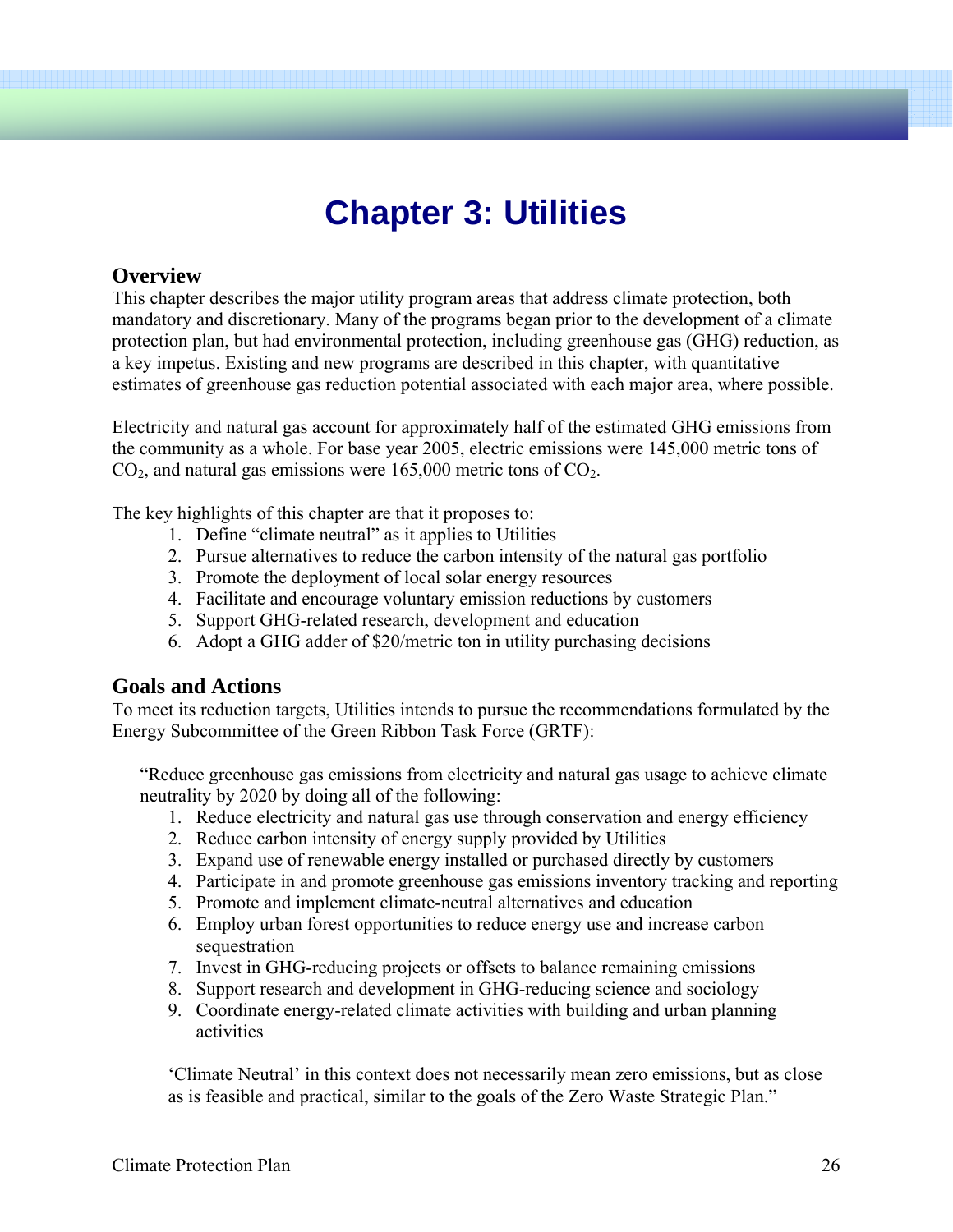Should "Climate Neutral" mean mandatory inclusion for all utilities customers, or does it apply only to programs that enable a customer to choose to be climate neutral? Staff recommends a combination of both mandatory and optional programs, so that Utilities (a) reduce communitywide emissions from electricity and natural gas by at least 15% from 2005 to 2020, and (b) establish programs that enable customers to choose a climate neutral option for both electricity and natural gas (currently only offered for electric – Palo Alto Green).

The GRTF also had several recommendations regarding GHGs related to energy use associated with water use. However, as described in the April 23, 2007 staff report (CMR:211:07), GHG emissions from water use in Palo Alto are extremely small due to the gravity-fed nature of the water supply. Staff will continue to implement water conservation measures in existing buildings and in new construction, but these programs are not anticipated to yield significant direct reductions in GHG emissions. Key opportunities related to wastewater treatment, however, are included here.

Utilities' planned and existing programs for implementing the GRTF recommendations are described in detail below.

#### **1. Reduce electricity and natural gas use through conservation and energy efficiency**

Implementing the Council-approved 10-year efficiency plan, extrapolated to 2020, will reduce energy consumption by an estimated 43,300,000 kWh per year and 1,380,000 therms per year, which is equivalent to more than half of the otherwise projected load growth in electricity and nearly all of the load growth for natural gas. This translates to 15,800 metric tons from avoided fossil fuel to generate electricity (at .805 lb/kWh) and 7,300 metric tons from avoided natural gas use (at 11.7 lb/therm). The key elements of the plan are as follows.

- Implement new construction incentives to dovetail with Green Building Policy and associated programs
- Support energy code research and updates to implement local requirements in harmony with Green Building Policy and associated programs
- Expand custom rebates for commercial customers to spur innovative retrofit and "replace-on-burnout" measures by customers
- Solicit third-party "efficiency bidding" programs to spur cost-effective innovation in program design and implementation. Third-party efficiency programs deliver energy savings implemented by specialists that are customized to customer needs that are not practical to implement through conventional rebate incentive programs.
- Expand targeted programs to pursue high-yield areas (Data Centers, Motors, Air Compressors, Restaurants, etc.)
- Hire Measurement and Verification (M&V) contractor to verify and track efficiency impacts.
- Support efforts to increase efficiency of supply (e.g. improved hydro runners, lower system losses in the electric distribution system or jointly-owned electric transmission facilities, etc.)
- Investigate role for demand response and energy storage in reducing GHG emissions, such as reducing impact and cost of keeping grid reliable with increasing intermittent renewable resources.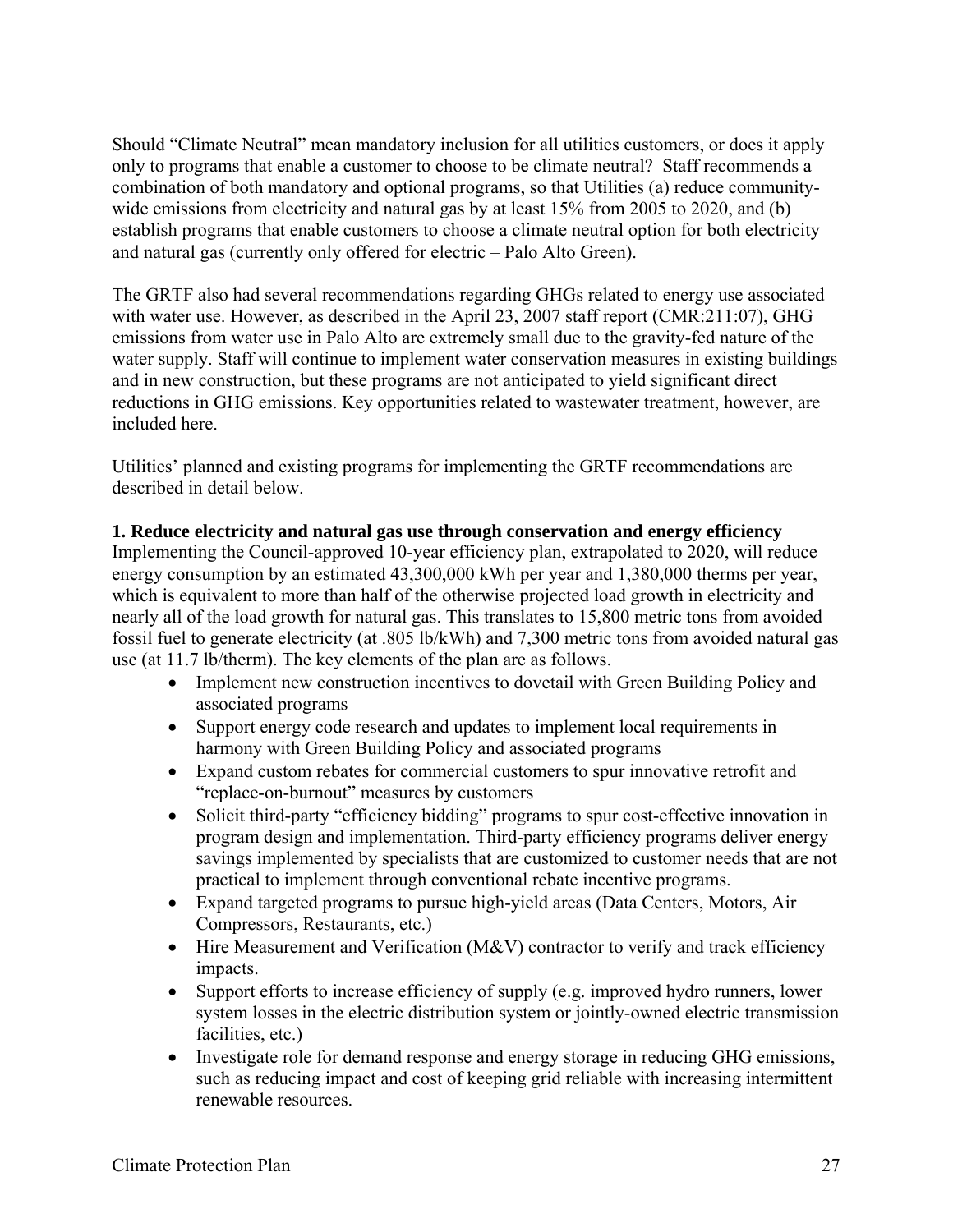- Evaluate energy efficiency opportunities at municipal government facilities. Develop a ranked set of energy efficiency and conservation measures with associated costs, benefits and greenhouse gas reduction implications. Recommend strategies and schedules for implementing all cost-effective efficiency measures.
- Develop a methodology to give recognition and to reimburse back to departmental budgets at least 50% of achieved utilities energy bill savings.
- Recommend strategies and schedules for implementing cost-effective efficiency measures, subject to budget availability to make these changes.

In addition, Utilities will evaluate and implement, where feasible, retail rates that encourage conservation and efficient use of resources. Reduction potential for retail rates has not yet been evaluated. Utilities will:

- Evaluate time-differentiated rates and implement where feasible;
- Evaluate modifications to tiered rate structures and implement where feasible; and
- Evaluate special rates for electric transportation or other environmentally-preferred technologies and implement where feasible.

## **2. Reduce Carbon Intensity of Energy Supply Provided by Utilities**

Utilities will expand the use of non-fossil energy sources by implementing the existing Renewable Portfolio targets included in LEAP, exploring local renewable energy project opportunities, and pursuing non-fossil alternatives to natural gas for a portion of the natural gas supply portfolio for retail end-use. Specific action items include:

- Meet or exceed Renewable Portfolio Standard (RPS) targets (at least 33% by 2015 with less than a \$0.5  $\ell$ /kWh rate impact). The 0.5  $\ell$ /kWh rate impact limit amounts to an additional \$5 million per year. Eligible renewable energy comprised eight percent of purchases in 2005. One-third of annual electricity supply at zero emissions compared to conventional electricity translates to 120,500 metric tons saved compared to the 2004 starting point of 0%, which translates to \$40/metric ton saved. The increase from  $8\%$  to 33% translates to 91,000 metric tons  $CO_2$  saved per year. The original targets were determined based on Utilities customer preferences and not solely on GHG reduction potential, and staff is working to meet the targets at far less than the allowed rate impact limit.
- Develop short-term renewables market with wholesale suppliers of electricity and natural gas, in order to help meet seasonal and shorter-term needs.
- Continue participation in the Northern California Power Agency's Green Power Pool to meet a portion of RPS targets through joint action.
- Evaluate and, if feasible and economic, install a municipal hydro energy recovery system, which would extract energy from water flowing downhill between reservoirs in Palo Alto's municipal water system. Estimated savings are 485,000 kWh per year, or 180 metric tons per year reduction.
- Evaluate the feasibility and cost effectiveness of portfolio targets for non-fossil alternatives to natural gas (e.g. biogas).

In addition, Utilities will promote high-efficiency and ultra-clean fossil-fueled power generation at customer sites and ensure that local and long-term electricity resources outperform statewide GHG emissions limits on long-term electric power contracts. Utilities will: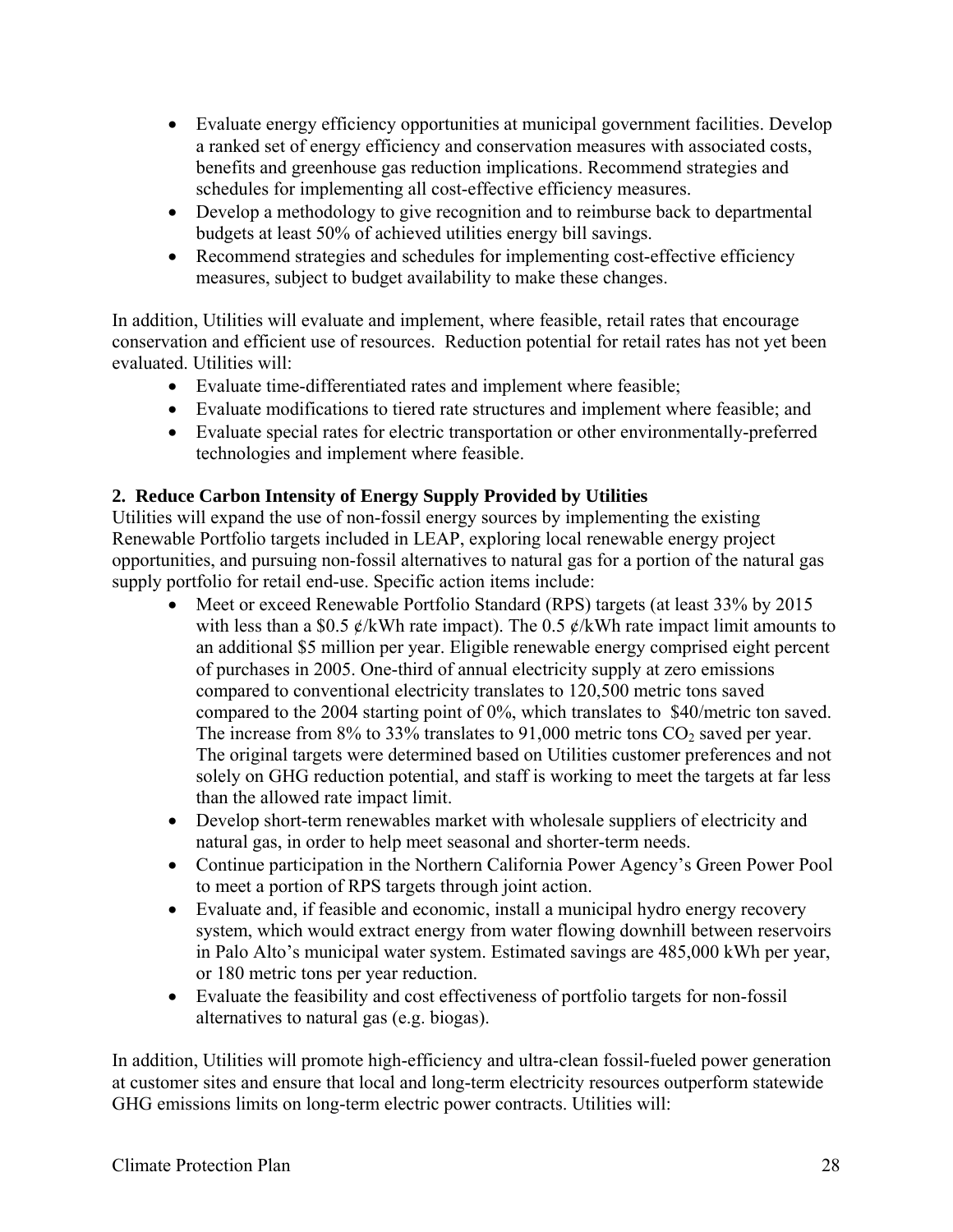- Implement the PLUG-In incentive program for cogeneration, fuel cells, waste heat recovery, and local renewables. The program maximum capacity of 20 MW would meet approximately 15% of annual energy needs, with an expected net decrease in  $CO<sub>2</sub>$  emissions of 20,000 metric tons per year.
- Ensure compliance with limitations on long-term electricity contracts of no more than 1,100 lb/MWh, as prescribed in state law enacted under senate bill SB1368.

## **3. Expand Use of Renewable Energy Installed or Purchased Directly By Customers**

Utilities will continue to offer voluntary retail rates whereby customers can choose to purchase non-fossil energy sources for electricity, and will develop a similar program for natural gas. Utilities will:

- Utilize Renewable Energy Credits for PaloAltoGreen when short on RPS targets
- Increase City government participation in Palo Alto Green from the current 3% level to 5% by 2010 and 10% by 2020. The RWQCP may need to involve all jurisdictions for whom wastewater is treated. Annual electricity use at the RWQCP is 17 million kWh, and other municipal government use is 13 million kWh. Each 1% of subscription to PaloAltoGreen amounts to approximately \$2,550 per year for the RWQCP and \$1,950 for the rest of City government, with estimated  $CO<sub>2</sub>$  reductions of 62 and 47 metric tons per year, respectively.
- Increase PaloAltoGreen to 5% of load by 2010 and 10% of load by 2020, through continued growth of the program. Ten percent of electric supply with zero GHG emissions compared to conventional electricity at .805 lb/kWh would amount to a reduction of  $36,500$  metric tons of  $CO<sub>2</sub>$ .
- Develop and implement a voluntary retail program similar to PaloAltoGreen for lowgreenhouse gas alternatives to natural gas, such as biogas. Achieving the same 20% participation rate as PaloAltoGreen would translate to ten percent of natural gas consumption with a reduction of  $16,400$  metric tons of  $CO<sub>2</sub>$  per year.

In addition, Utilities will continue to aggressively promote the use of solar energy, by implementing the existing PV Partners program, and implementing solar thermal incentive programs that were described in the Council-approved Ten-year Energy Efficiency Portfolio Plan. The key elements of the solar plan are as follows:

- Implement PV Partners program to support state-wide goals of California Solar Initiative and SB1. The current ten-year program plan is sufficient to provide incentives for up to 6,544 kW of photovoltaics, which would generate approximately 10,500,000 kWh per year, or about 1% of annual sales, reducing GHG emissions by 3,800 metric tons.
- Facilitate expanded use of solar power for PaloAltoGreen, including local solar and lower-cost wholesale solar power. The impact of this action is uncertain, but is expected to increase deployment of solar energy systems that otherwise would not be built.
- Develop and implement solar hot water and space heating incentive program, consistent with recently-enacted assembly bill AB1470 and the California Solar Initiative solar water heating pilot program. Target 500 residential systems equivalent, with estimated savings of 500 metric tons per year.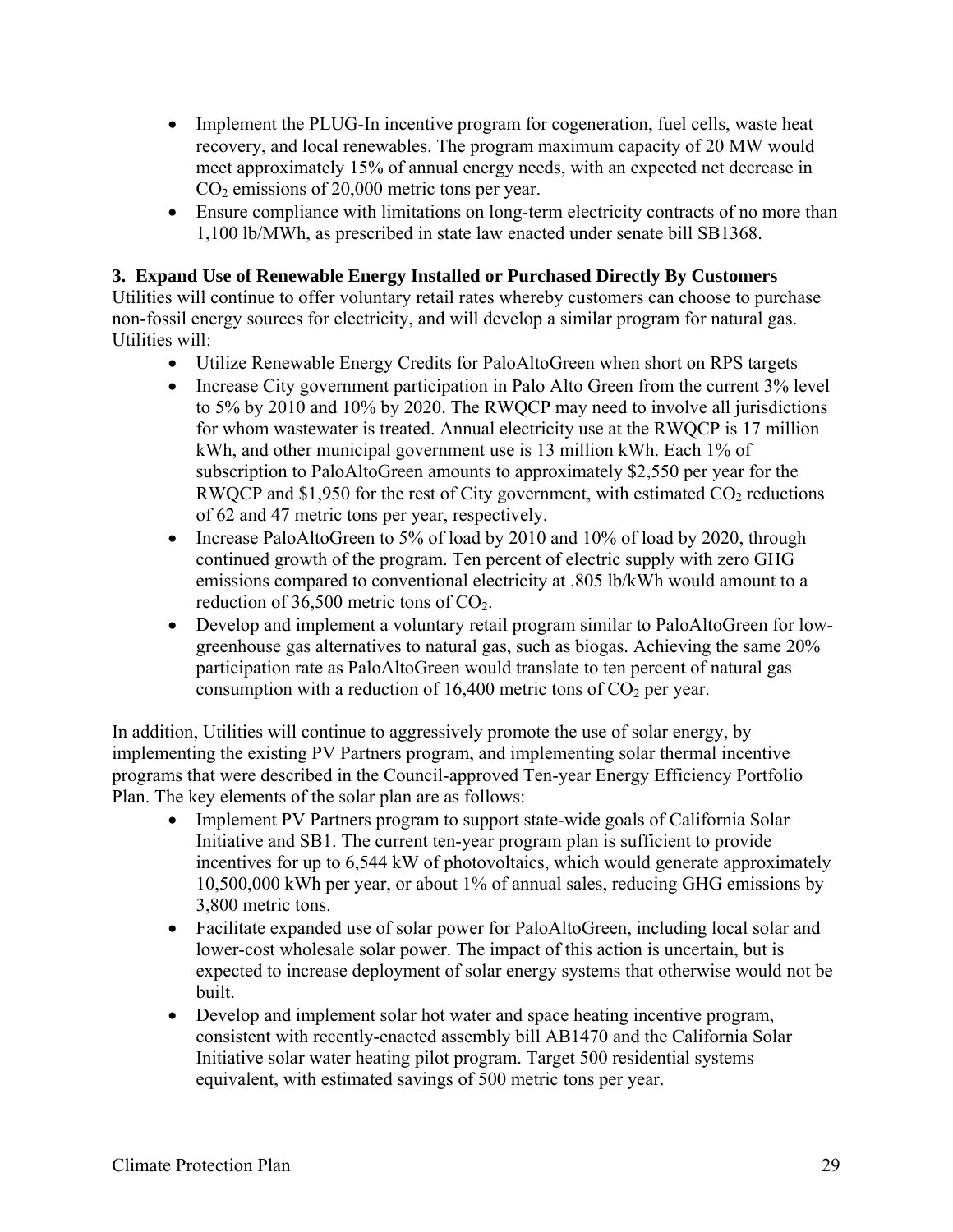• Develop and implement solar pool  $\&$  spa heating program. Target 100 pools (there are about 4,000 in Palo Alto), with estimated savings of 1,000 metric tons per year.

## **4. Participate in and Promote Greenhouse Gas Emissions Inventory Tracking and Reporting**

Staff recommendations regarding GHG inventory and tracking are discussed in Chapter 2. In addition, Utilities will continue it current efforts related to estimating and understanding emissions from non- $CO<sub>2</sub>$  GHGs such as  $SF<sub>6</sub>$  and methane, whether man-made or biogenic, including the following actions:

- Expand reporting to include all six Kyoto GHGs.
- Estimate methane emissions from gas distribution and develop mitigation plan.
- Refine science and participate in protocol development for estimating emissions from refrigerants,  $SF<sub>6</sub>$ , and non-fossil fuel sources such as landfill operations and wastewater treatment

## **5. Promote and Implement Climate-Neutral Alternatives and Education**

Utilities will employ best practices in its own purchasing decisions and support sustainable purchasing polices. Utilities will employ a GHG adder in accordance with the California Municipal Utility Association (CMUA) GHG Emissions Reduction Principles (CMR:315:06), in order to internalize the potential financial risk associated with long-term greenhouse gas liabilities. In addition, Utilities will:

- Ensure that appropriate avoided costs are included in energy efficiency evaluation criteria to use in life-cycle costing for all utility equipment
- Specify EnergyStar appliances and energy consuming equipment, if available, in municipal purchases
- Employ a \$20/metric ton GHG adder in purchasing evaluation, increasing by 5% per year starting in 2008. The adder will be applied to purchases that are not mandated or otherwise undertaken to meet other policy directives, and shall be utilized until allowance allocations, cap and trade, or other regulations are implemented that internalize the cost of GHG in utility operations. The proposed adder reflects the financial risk of future emissions regulation, not an estimate of environmental costs. Investor-owned utilities such as PG&E are currently required to use a carbon adder of approximately  $$10$ /ton of CO<sub>2</sub>. The proposed  $$20$  adder for Utilities is based on the same methodology used to determine the investor-owned utility adder, but with Palo Alto discount rates and updated information on emissions allowance costs. An example adder of \$20/metric ton of  $CO<sub>2</sub>$  translates to roughly 1  $\mathcal{C}/kWh$ , 12  $\mathcal{C}/therm$ , and 20  $\phi$ /gallon of gasoline, meaning that cost tradeoffs would treat these fuels as if they actually cost a little bit more.

Utilities will expand its efforts to mitigate emissions from all six Kyoto GHGs, whether manmade or biogenic, including the following actions:

- Seek to eliminate  $SF_6$  from utility infrastructure where feasible as high-voltage equipment is replaced and as equipment becomes available
- Explore long-term alternatives to landfill and wastewater treatment operations to reduce methane emissions based on refined emissions estimates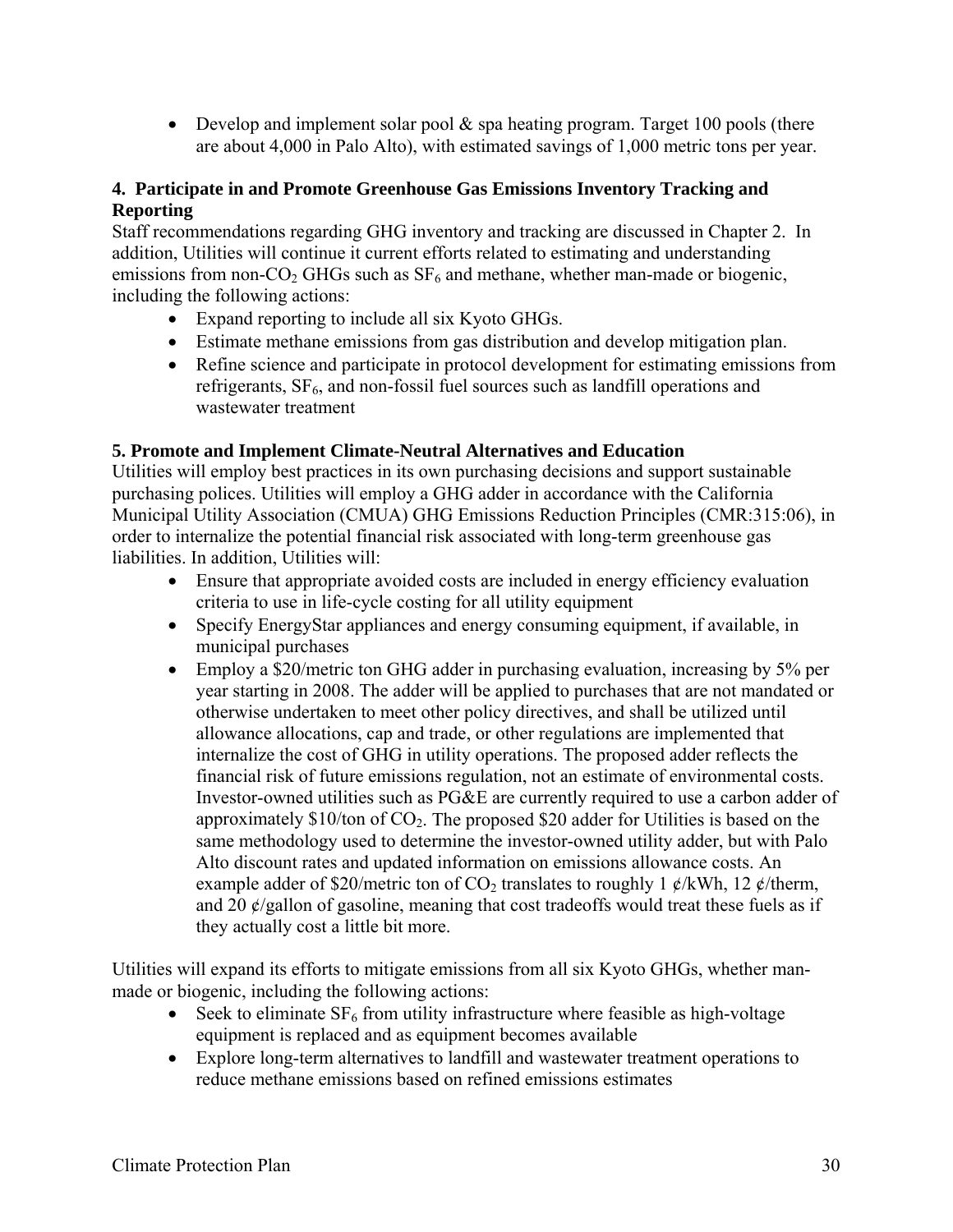# **6. Employ Urban Forest Opportunities to Reduce Energy Use and Increase Carbon Sequestration**

Utilities will:

• Participate in American Public Power Association's "Tree Power" program. Promote use of shade trees that reduce energy use and trap carbon as an extension to the "Right Tree in Right Place" program, using a mix of education and financial incentives, and coordinating with the Urban Forest Master Plan

# **7. Invest in GHG-Reducing Projects or Offsets to Balance Remaining Emissions**

Utilities will explore  $CO<sub>2</sub>$  reduction projects, allowance, and offsets to balance any remaining GHG emissions after all efficiency and supply alternatives have been exhausted. Specifically, Utilities will:

- Explore applicability of Renewable Energy Certificates (RECs) for true-up of RPS targets. RECs are a form of emission offset that is directly applicable to electricity that may be implemented more cost-effectively than long-term energy contracts
- Develop criteria for allowances and offsets for achieving climate neutrality
- Facilitate alternatives for Utilities customers to meet their climate neutral goals, such as offset alternatives similar to PG&E's "ClimateSmart" program, whereby carbon reduction projects are supported through voluntary contributions
- Monitor and comply with emission allowance regulations being developed under AB32
- Participate in regional offset efforts such as Joint Venture Silicon Valley's Climate Protection Task Force Carbon Offsets Subcommittee's endeavor to develop a local offset market

# **8. Support Research and Development in GHG-Reducing Science and Sociology**

Utilities will conduct and promote research and development, demonstration, and education projects to enhance knowledge related to climate protection and improve information available to customers. Utilities will also:

- Actively share the information gleaned from R&D with neighboring communities and the public at large
- Provide GHG emissions estimates associated with energy use to customers by facilitating access to an on-line emission calculator, and/or developing capability to include GHG emissions estimates with utility bills
- Develop benchmarking metrics, such as home energy comparison reports
- Update electric, natural gas, and water resource plans to highlight Climate Protection efforts

# **9. Coordinate Energy Climate Activities with Building and Urban Planning Activities**

This coordination is discussed in Chapter 6: Green Building and in Action 1 of this chapter (Reduce electricity and natural gas use through conservation and energy efficiency).

# **Cost-Benefit Analysis**

Table 3.2 summarizes the estimated community-wide 2005  $CO<sub>2</sub>$  emissions from electricity and natural gas use, and projected 2020 emissions with impact of each major utility program area for which quantitative estimates have been completed, including efficiency, solar, mandatory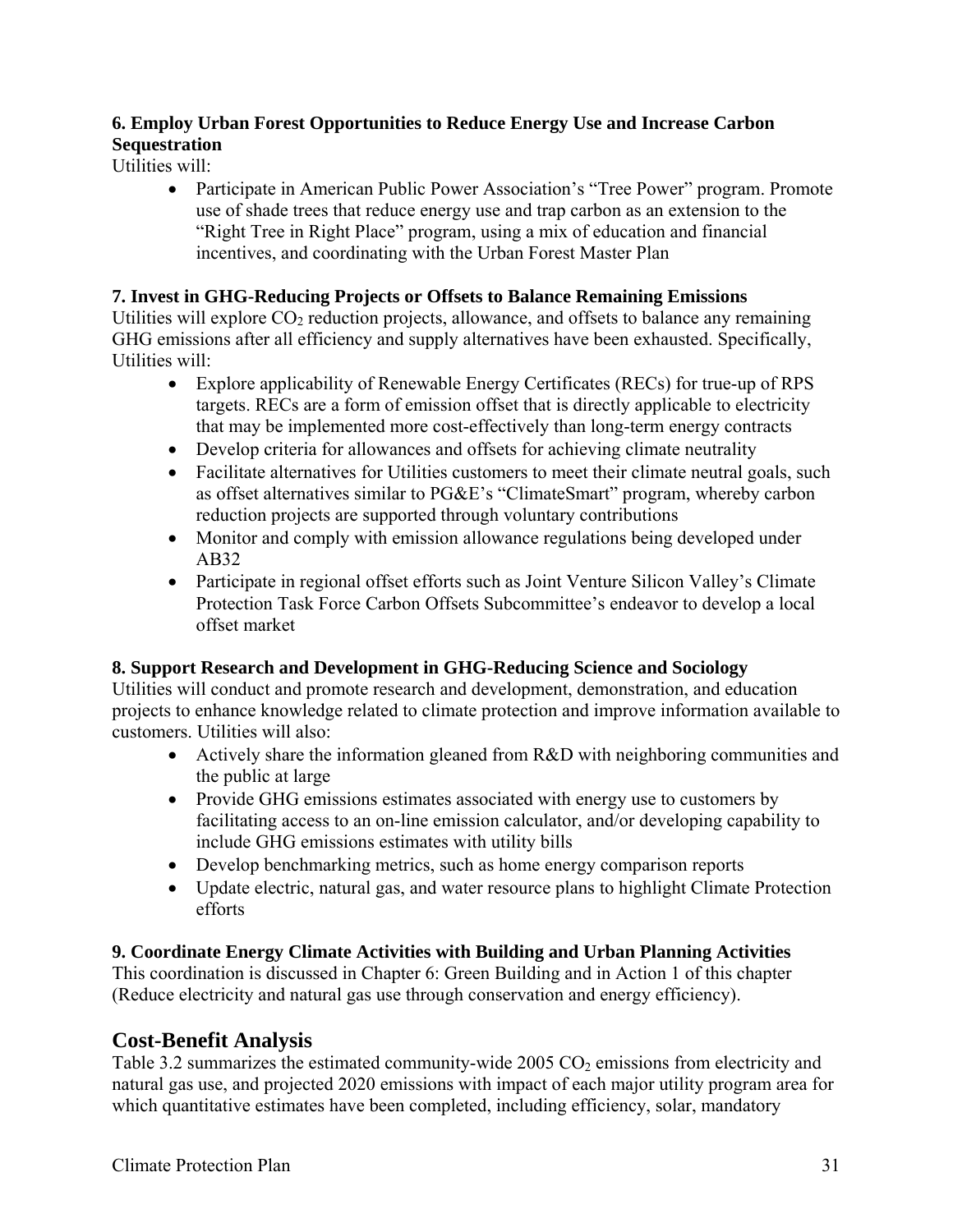renewable supply, voluntary renewable supply, and low-carbon fossil-fuel supply. The potential impacts of retail rates, offsets, research and development, non- $CO<sub>2</sub>$  gases, and purchasing practices have not yet been estimated.

|                                                              | Electric                            | Natural Gas                          |
|--------------------------------------------------------------|-------------------------------------|--------------------------------------|
|                                                              | Metric Tons $CO2$                   | Metric Tons $CO2$ Per                |
|                                                              | Per Year                            | Year                                 |
| <b>Reference Year 2005</b>                                   | 145,000                             | 165,000                              |
| Base Case 2020<br>(load growth with no efficiency reduction) | 178,600                             | 174,000                              |
| Efficiency                                                   | $-15,800$                           | $-7,300$                             |
| Solar                                                        | $-3,800$                            | $-1,500$                             |
| Mandatory Renewable Energy Supply                            | $-91,500$                           | <b>TBD</b>                           |
| <b>Voluntary Renewable Energy Supply</b>                     | $-36,500$                           | $-16,400$                            |
| <b>Total In-Community Reduction</b>                          | $-147,600$                          | $-33,400$                            |
| Net In-City Emissions                                        | 31,000<br>$(21\% \text{ of } 2005)$ | 148,800<br>$(90\% \text{ of } 2005)$ |
| Low-Carbon Supply<br>(net savings realized by state)         | $-20,000$                           | n/a                                  |
| <b>Net Emissions</b>                                         | 11,000<br>$(8\% \text{ of } 2005)$  | 148,800<br>$(90\% \text{ of } 2005)$ |

**Table 3.2. Estimated community-wide emissions and emissions reduction impacts of utility program goals** 

The ranges for costs per metric ton of  $CO<sub>2</sub>$  or  $CO<sub>2</sub>e$  reduction for each major category listed in Table 3.2 are summarized below in Table 3.3. These estimates reflect net costs incorporating savings from avoided energy purchases, and include combined costs and savings for both customers and the utility. Tax consequences are not included, such as tax credits or deductions for solar energy or energy efficiency investments. The cost effectiveness estimates represented below will continue to be refined as the Climate Protection Plan continues to evolve.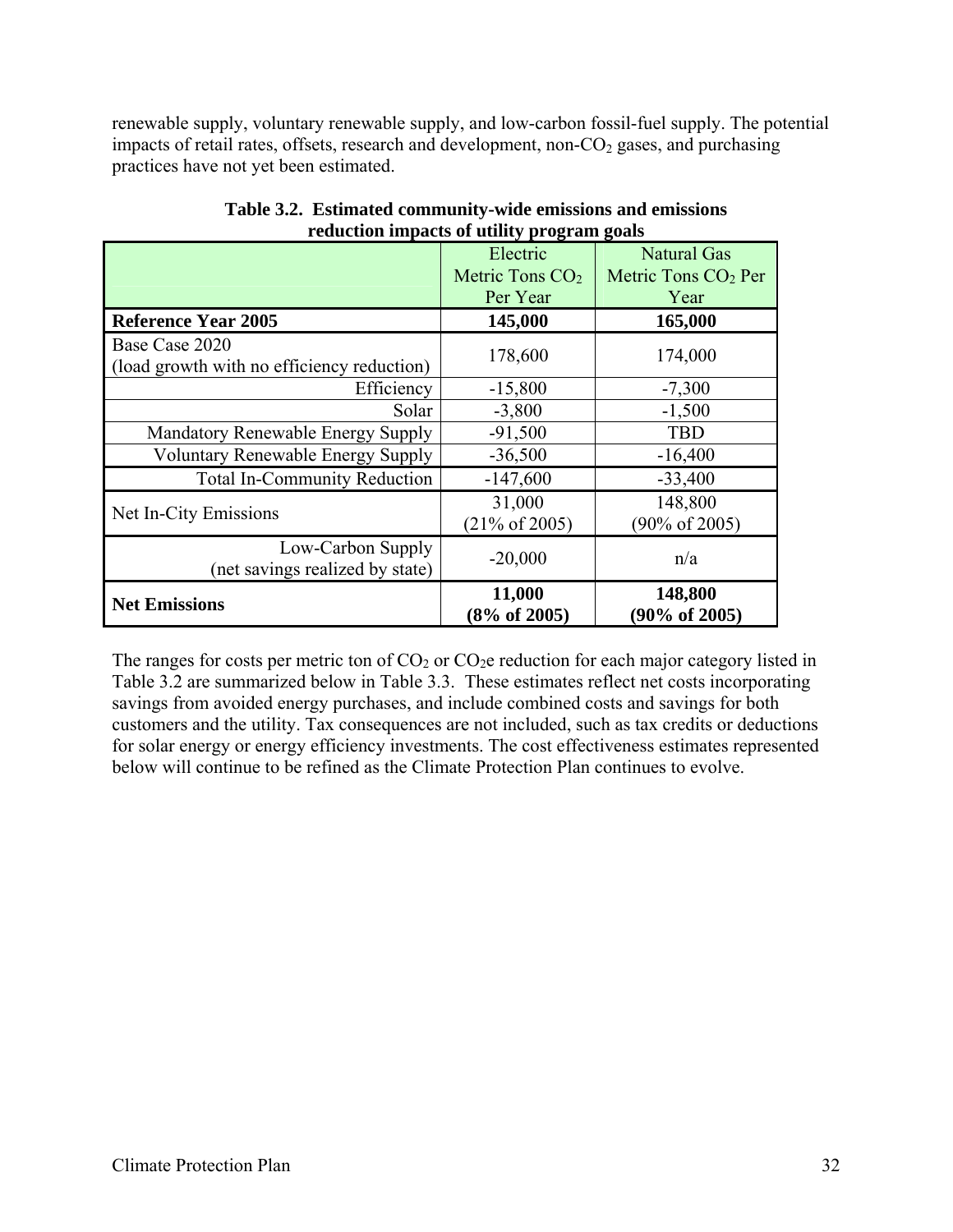| Program Area                             | Electric<br>\$ per Metric Ton<br>CO <sub>2</sub> Reduced | <b>Natural Gas</b><br>\$ per Metric Ton<br>CO <sub>2</sub> Reduced |  |
|------------------------------------------|----------------------------------------------------------|--------------------------------------------------------------------|--|
| Efficiency                               | $(40)-0$                                                 | $(40)-0$                                                           |  |
|                                          |                                                          |                                                                    |  |
| Solar                                    | 200-300                                                  | $(20)-20$                                                          |  |
| Mandatory Renewable Energy Supply        | $30 - 40$                                                | $5 - 40$                                                           |  |
| <b>Voluntary Renewable Energy Supply</b> | $30 - 40$                                                | $5-40$                                                             |  |
| Low-Carbon Supply                        | $(15)-0$                                                 | n/a                                                                |  |
| Offsets                                  | $5 - 50$                                                 | $5 - 50$                                                           |  |
| <b>Retail Rates</b>                      | <b>TBD</b>                                               | <b>TBD</b>                                                         |  |
| Research & Education                     | <b>TBD</b>                                               | <b>TBD</b>                                                         |  |
| Non- $CO2$ Gases                         | <b>TBD</b>                                               | <b>TBD</b>                                                         |  |
| <b>Purchasing Practices</b>              | $20$                                                     | $\leq 20$                                                          |  |

**Table 3.3. Estimated cost-effectiveness ranges for community-wide emissions reduction**  efforts. Cost (savings) in  $\frac{1}{2}$  per metric ton  $CO<sub>2</sub>$  equivalent reduced

Sample cost-benefit calculations to date include:

- **Energy efficiency programs.** Cost-effectiveness evaluation of energy efficiency programs were described in detail in the Ten Year Energy Efficiency Portfolio Plan (CMR:216:07). That plan aims to lower average bills in the long run, with a payback in six to ten years, resulting in a net savings realized in conjunction with the  $CO<sub>2</sub>$ emission reductions. Net savings are projected to be approximately 2  $\ell$ /kWh saved, reducing greenhouse gas emissions by 1.1 lb/kWh, which results in savings of \$40 per metric ton of  $CO<sub>2</sub>$  reduced. If no net financial savings are realized, the estimated net cost per ton reduced is zero.
- **Meet or exceed Renewable Portfolio Standard (RPS) targets** (at least 33% by 2015 with less than a \$0.5  $\mathcal{L}/kWh$  rate impact). The 0.5  $\mathcal{L}/kWh$  rate impact limit amounts to an additional \$5 million per year. Eligible renewable energy comprised eight percent of purchases in 2005. One-third of annual electricity supply at zero emissions compared to conventional electricity translates to 120,500 metric tons saved compared to the 2004 starting point of 0%, which translates to \$40/metric ton saved. The increase from  $8\%$  to 33% translates to 91,000 metric tons CO<sub>2</sub> saved per year. The original targets were determined based on Utilities customer preferences and not only on GHG reductions, and staff is working to meet the targets at far less than the allowed rate impact limit.
- **Evaluate the feasibility and cost effectiveness of portfolio targets for non-fossil alternatives to natural gas** (e.g. cowgas). Achieving five percent of gas supply with zero GHG emissions would amount to a reduction of 8,200 metric tons of  $CO<sub>2</sub>$ ; ten percent amounts to 16,400 metric tons reduction. Methane capture from animal manure, for example, could potentially reduce state-wide emissions of methane with a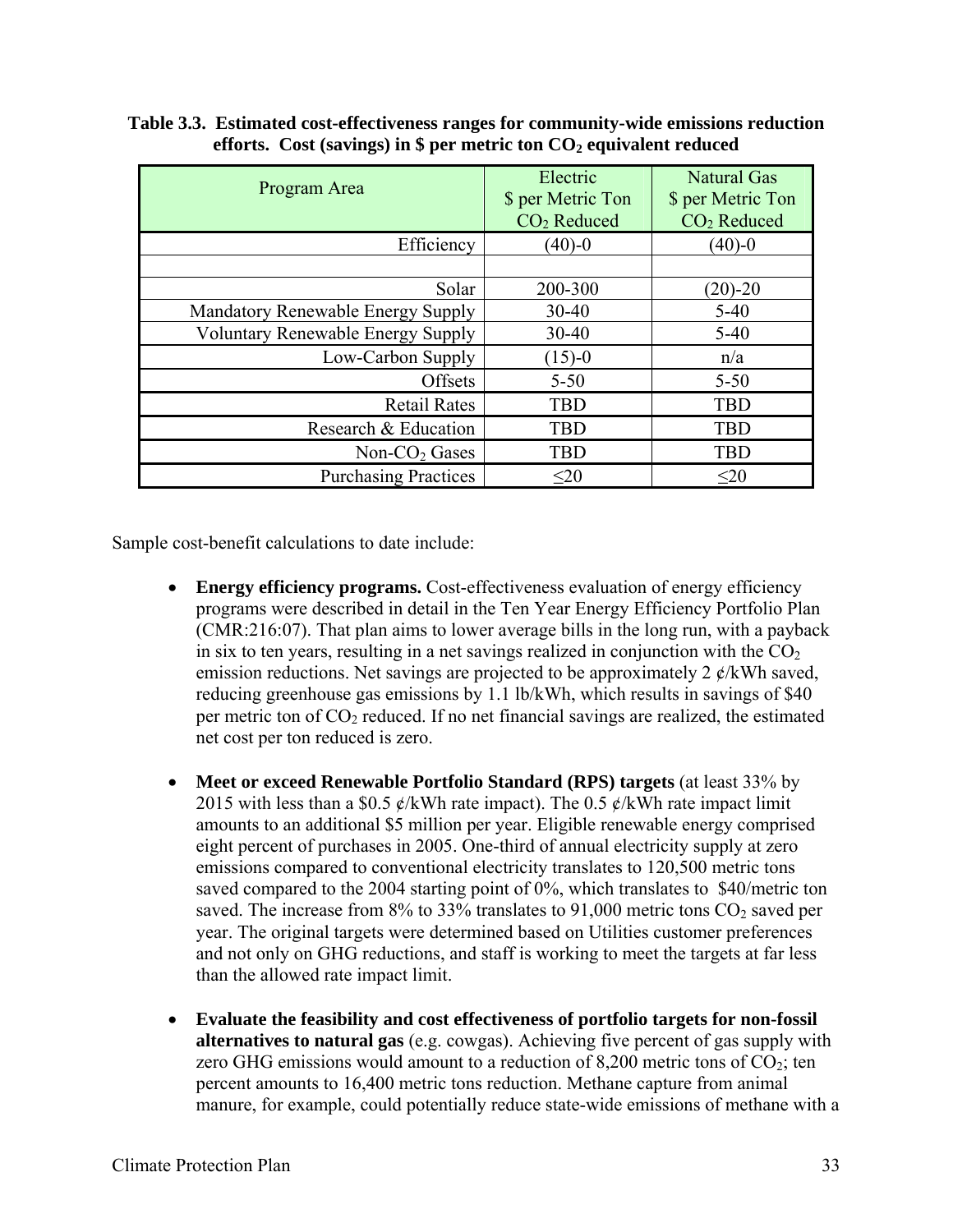$CO<sub>2</sub>$  equivalent savings 6.6 times greater due to the high global warming potential of methane. Cow gas currently is available at a price premium of approximately 20 cents per therm, which would be a roughly 20% rate increase to convert 100% of natural gas to biogas. The added cost translates to roughly \$37/metric ton  $CO<sub>2</sub>$  reduced from not burning natural gas.

- **PV Partners** The current ten-year program plan is sufficient to provide incentives for up to 6,544 kW of photovoltaics, which would generate approximately 10,500,000 kWh per year, or about 1% of annual sales, reducing GHG emissions by 3,800 metric tons. City funding for incentives is \$13 million. Currently, photovoltaic systems cost approximately \$8,000/kW installed, generating approximately 1500 kWh per year, with associated reductions between .55 and .8 metric tons of  $CO<sub>2</sub>$  per year. Assuming a high estimate of 15 cents per kWh for energy savings over twenty years, net cost per ton would be \$220 to \$320.
- **Develop and implement solar hot water and space heating incentive program,**  consistent with recently-enacted AB1470 and the California Solar Initiative solar water heating pilot program. This program might include incentives, education, bulk buys and low-interest financing. Residential solar hot water systems typically cost \$3,000 to \$6,000, offsetting approximately one metric ton per year in  $CO<sub>2</sub>$  and avoiding approximately \$180-220 per year in natural gas costs. Assuming a 15 year life, this translates to a cost per metric ton of -\$20 to \$20.
- **Develop and implement solar pool & spa heating program**. Target 100 pools (there are about 4,000 in Palo Alto). One hundred pools at an average of 500 ft of collector area saving 3.7 therms per square foot per year translates to 185,000 therms per year reduction in natural gas use, reducing GHG emissions by 980 metric tons per year. Cost effectiveness is very site specific, but assuming that only systems with a reasonable economic payback are installed, pool heating measures are expected to result in cost per ton reduced near zero or negative.
- **Implement PLUG-In incentive program**. The PLUG-In program maximum capacity of 20 MW would meet approximately 15% of Palo Alto's annual energy needs, which would result in an estimated local *increase* in CO<sub>2</sub> of approximately 48,000 metric tons per year, but *decrease* state-wide emissions by about 68,000 metric tons per year compared to a combined-cycle power plant. Therefore the net result would be a *decrease* of 20,000 metric tons per year. The program is designed to pay for itself through shared (community and Utilities) savings in 5 to 8 years, with projected  $CO<sub>2</sub>$  reduction costing \$15 per metric ton.

# **Monitoring**

Utilities will monitor its progress in reducing GHG emissions by:

- o Conducting and publishing annual municipal and community-wide emissions inventory estimates from electricity and natural gas use;
- o Continuing to certify electric utility emissions with CCAR or equivalent;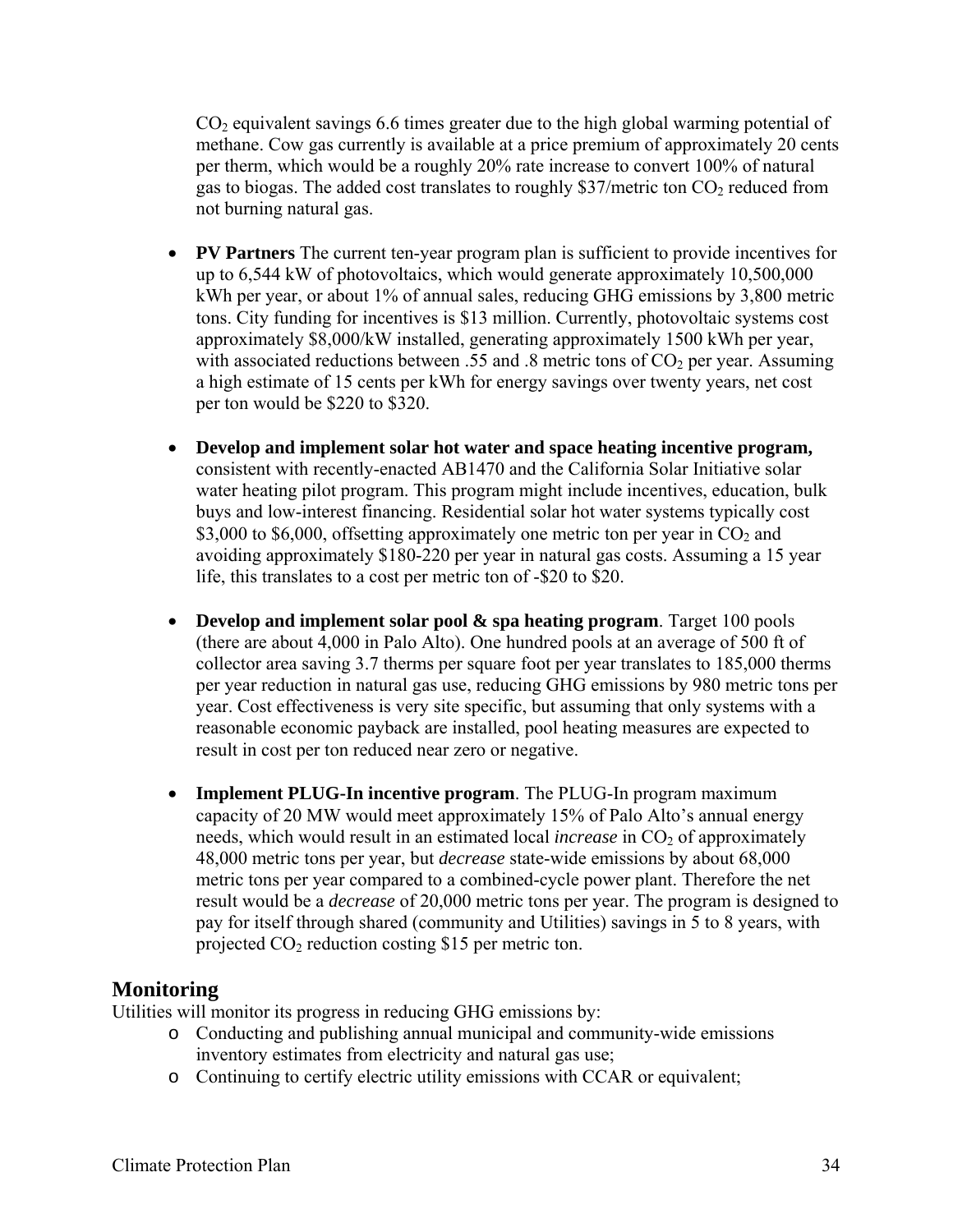- o Conduct an engineering study of non-fossil-fuel GHG emissions from Palo Alto Landfill, waste stream, and RWQCP;
- o Developing methodology and tools for tracking and for regulatory compliance; and
- $\circ$  Continue developing methodologies for conducting municipal inventories of non-CO<sub>2</sub> emissions.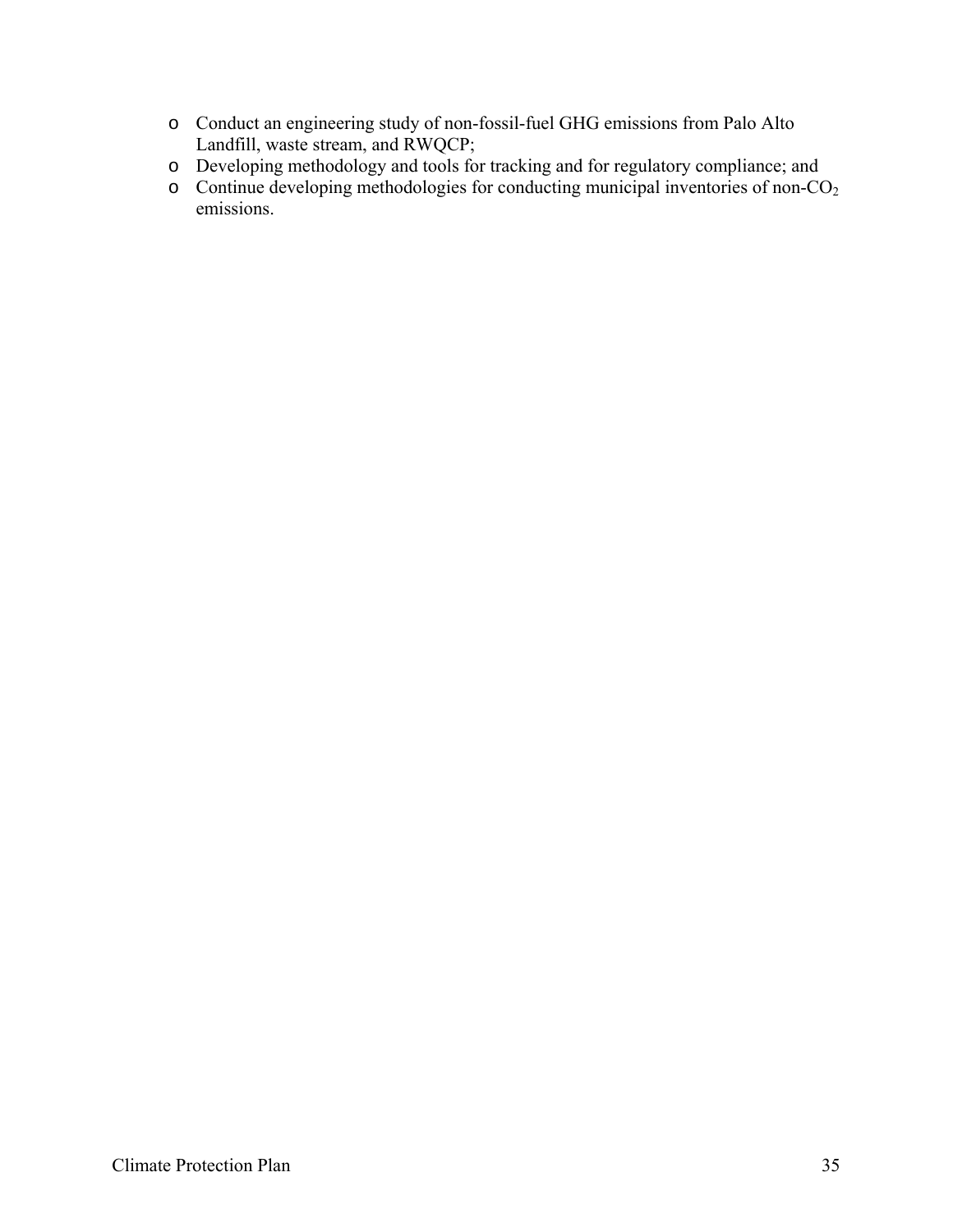| <b>GRTF Recommendation</b>                                                                  | <b>CPP</b><br><b>Recommend-</b><br>ations | <b>Timing</b> | <b>Annual Estimated</b><br>$CO2$ Savings<br><b>Potential</b><br>(metric tons) | <b>CO<sub>2</sub> Savings Costs</b><br>per Metric Ton of<br>$CO2$ per year |
|---------------------------------------------------------------------------------------------|-------------------------------------------|---------------|-------------------------------------------------------------------------------|----------------------------------------------------------------------------|
| Reduce electricity and natural gas use through<br>conservation and energy efficiency        | <b>Follows GRTF</b><br>recommendation     | <b>TBD</b>    | 23,100                                                                        | $(\$40) - 0$                                                               |
| Reduce carbon intensity of energy supply<br>provided by Utilities                           | <b>Follows GRTF</b><br>recommendation     | <b>TBD</b>    | 20,000                                                                        | $($15) - 0$                                                                |
| Expand use of renewable energy installed or<br>purchased directly by customers              | <b>Follows GRTF</b><br>recommendation     | <b>TBD</b>    | 91,500                                                                        | $$5 - $40$                                                                 |
| Participate in and promote greenhouse gas<br>emissions inventory tracking and reporting     | <b>Follows GRTF</b><br>recommendation     | <b>TBD</b>    | <b>TBD</b>                                                                    | <b>TBD</b>                                                                 |
| Promote and implement climate-neutral<br>alternatives and education                         | <b>Follows GRTF</b><br>recommendation     | <b>TBD</b>    | <b>TBD</b>                                                                    | <b>TBD</b>                                                                 |
| Employ urban forest opportunities to reduce<br>energy use and increase carbon sequestration | <b>Follows GRTF</b><br>recommendation     | <b>TBD</b>    | <b>TBD</b>                                                                    | <b>TBD</b>                                                                 |
| Invest in GHG-reducing projects or offsets to<br>balance remaining emissions                | <b>Follows GRTF</b><br>recommendation     | <b>TBD</b>    | n/a                                                                           | $$5 - $50$                                                                 |
| Support research and development in GHG-<br>reducing science and sociology                  | <b>Follows GRTF</b><br>recommendation     | <b>TBD</b>    | <b>TBD</b>                                                                    | <b>TBD</b>                                                                 |
| Coordinate energy-related climate activities<br>with building and urban planning activities | <b>Follows GRTF</b><br>recommendation     | <b>TBD</b>    | <b>TBD</b>                                                                    | <b>TBD</b>                                                                 |

# **Table 3.3. Summary of CPP and GRTF Recommendations**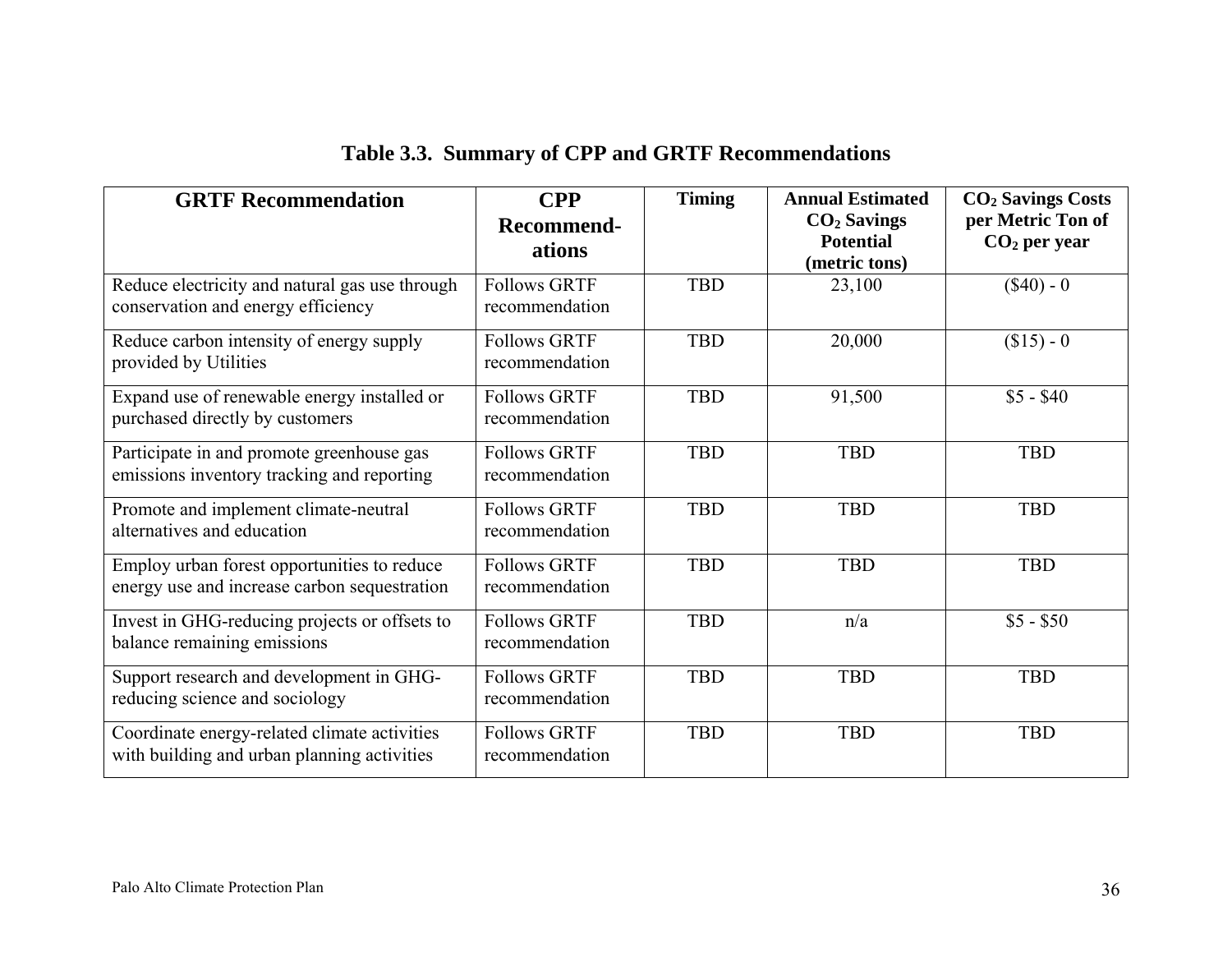# **Chapter 4: Sustainable Purchasing**

#### **Overview**

The City allocates \$16.5 million on materials and supplies from its General, Enterprise, and Capital Improvement Project Funds.<sup>3</sup> Almost all of these products and some services acquired by the City will have emissions impact during their use, manufacture or disposal. Incorporating environmental performance criteria into these expenditures could have a measurable impact on climate protection, as well as on other sustainability policies and programs such as Zero Waste, green building, and pollution prevention. Beyond City operations, the City's purchase of environmentally preferable products and services, in conjunction with the environmental purchasing efforts of other Bay Area or State Public Agencies, offers the potential to stimulate market demand and further expand access to these products and services.

Many purchases that are environmentally preferable are also fiscally preferable. Other public agencies report cost savings from purchases that benefit the environment. For  $\epsilon$ xample<sup> $\bar{4}$ </sup>,

- King County Washington purchased \$30.5 million worth of environmentally preferable products and reported a savings of \$675,000 compared to the cost of conventional products. Product examples include recycled toner cartridges, recycled motor oil and antifreeze, and retread tires.<sup>5</sup>
- Columbia University saved \$105,000 in one year by defaulting to duplex printing in its computer center. Vendors were required to ship with doublesided copying preset as the default and to train employees to use duplexing equipment to ensure efficient paper use.<sup>6</sup>

Nevertheless, not all products will offer immediate cost savings, therefore a comprehensive approach to analyzing the benefits and costs of sustainable purchases is necessary and is discussed below.

# **Components of a Sustainable Purchasing Policy and Plan**

A Sustainable Purchasing Policy and Plan will include the following:

 $\overline{a}$ 

<sup>&</sup>lt;sup>3</sup> 2007-08 Budget allocates the following for materials and supplies: CIP, \$8.5 million; General Fund, \$4.1 million; Enterprise Funds, \$3.9 million.

<sup>&</sup>lt;sup>4</sup> Realizing similar cost savings in Palo Alto would be contingent on the specific product models required, the volume purchased and the calculations used to evaluate cost benefits.

<sup>&</sup>lt;sup>5</sup> United States. Department of Executive Services Finance and Business Operations Division. King County Environmental Purchasing Annual Report 2006. King County, Washington, 2006, www.metrokc.gov/procure/green/2006annrep.pdf

<sup>6</sup> INFORM, Waste at Work: Prevention Strategies for the Bottom Line, INFORM and Council on the Environment of New York City, 1999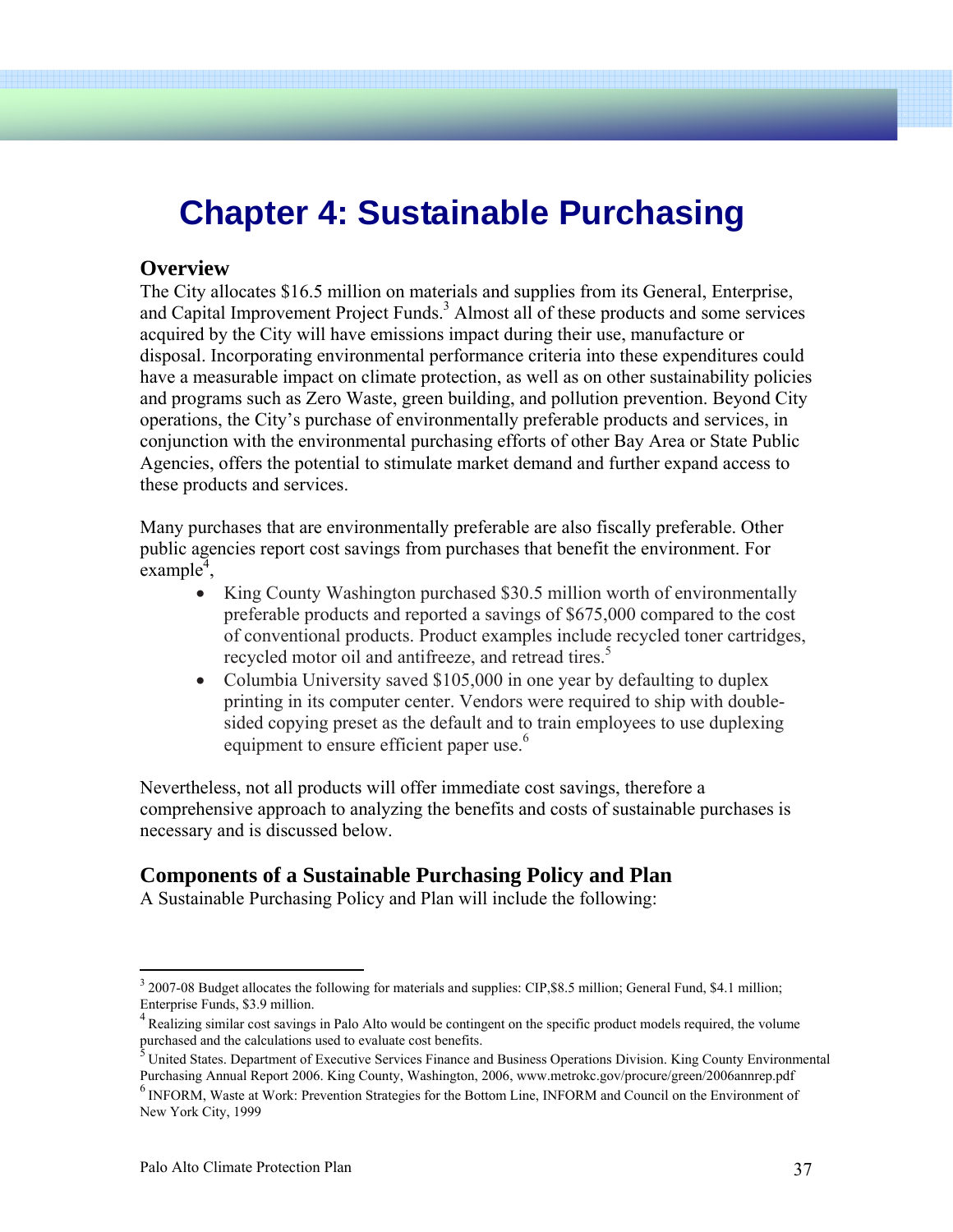- 1. **Prioritizing products and services that balance environmental performance and fiscal criteria**. For example, if a product's manufacture or use is energy-efficient and comparably priced, it would be prioritized for purchase. GHG reduction criteria would be quantified if available.
- 2. **Exploring operational changes that can offset product costs**. In the example below, 100% recycled-content paper is approximately 9% more expensive than the 30% recycled-content paper the City currently buys, based on current pricing. The additional cost of a higher recycled-content paper could be offset by setting the default on City copiers to print-double sided. This would reduce the amount of paper used and compensate for the additional cost of the product, achieving a net cost savings for the City. It would require an up-front staffing cost to reset the printers and copiers, therefore yielding a negative net cost in year 1, but positive net costs in each year thereafter.

| Current cost of paper:                          | $=$ \$64,000 |
|-------------------------------------------------|--------------|
| 20,000 reams at \$3.20                          |              |
| Cost of new paper:                              | $= $52,500$  |
| 20,000 * 75% = 15,000 reams at \$3.50/ream      |              |
| Add staff time in year 1 to                     | $= $20,000$  |
| change default setting on printers and copiers: |              |

| <b>Total Cost year 1:</b>                | \$72,500     |
|------------------------------------------|--------------|
| Less original cost:                      | $-$ \$64,000 |
| Net additional cost, year 1:*            | \$8,500.     |
| Net reduction in cost, years 2 and on:** | $-$ \$11,500 |

\*Difference between current cost and first year costs including implementation of new paper use \*\*Net cost=Difference between current cost of paper using 20,000 reams per year, and potential cost of using 100% recycled paper and using 25% less.

- **3. Performing a life cycle cost analysis for services and capital products** that may have a longer term pay-back in cost savings. Life cycle analysis assesses the environmental impacts and financial costs of all the inputs and outputs in the life cycle of competing products. It includes the initial product cost, the costs of installation, training, maintenance, anticipated repairs, disposal and/or recycling costs, and potential cost offsets.
- **4. Considering purchasing products only when needed and not solely on a replacement schedule.** For example, most of the energy used in the production, use, and disposal of computers is in the manufacture of the components. Therefore, optimizing computer exchange schedules could reduce GHG through the reduced purchase of these products.
- 5. **Evaluating use of a GHG "adder" in calculating purchasing costs.** Just as Utilities has proposed a \$20 per metric ton of C0e in utility purchases as a risk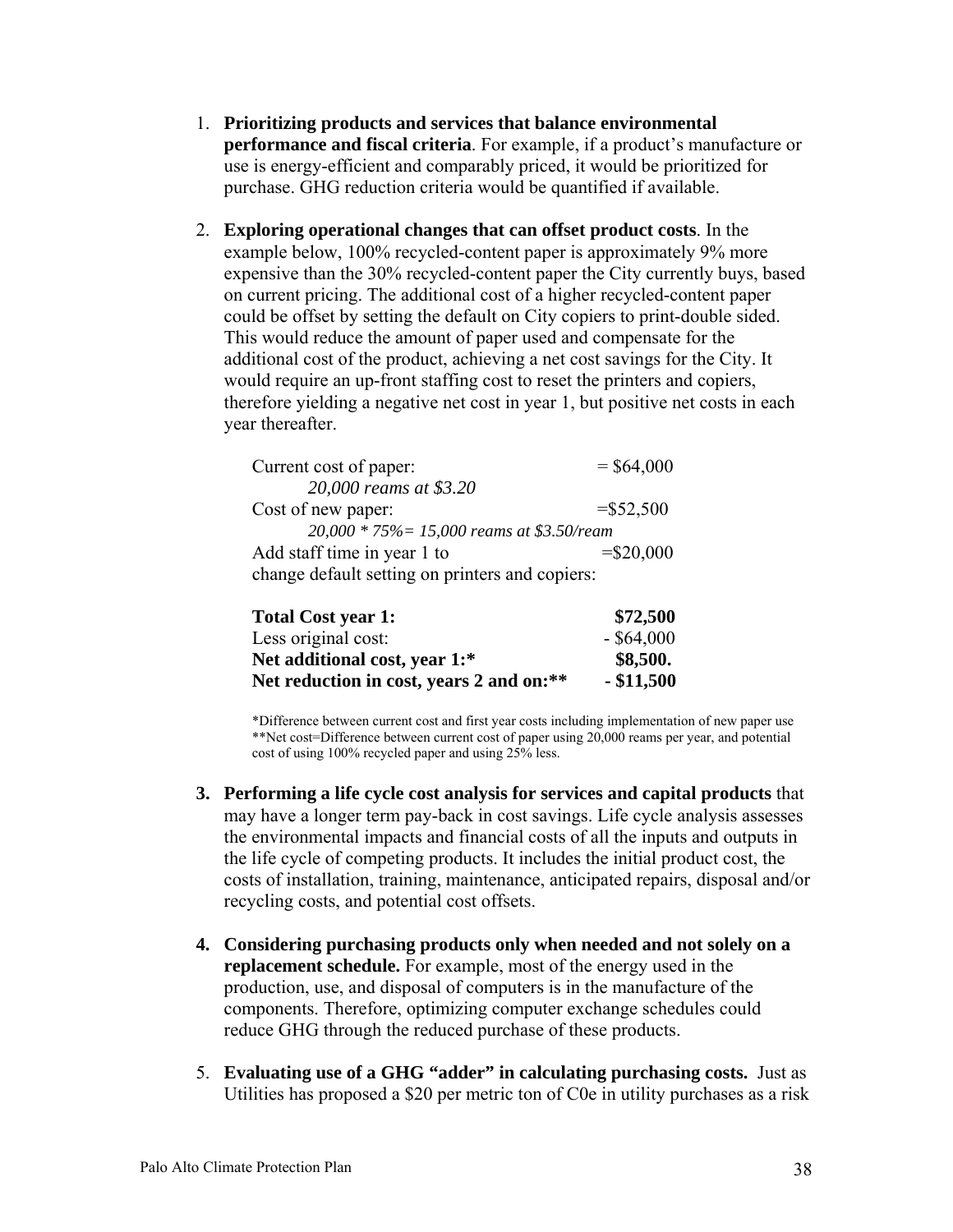management cost, the City might include an adder which would quantify the costs involved in remedying the environmental impacts of a less sustainable product.

# **Current Emission Estimates**

As shown in Chapter 2, the City's activities and purchases emit approximately 64,901 metric tons of  $CO<sub>2</sub>e$  per year, or 8% of Palo Alto's total emissions. An exhaustive list of all City purchases, related emissions and efforts to-date to purchase energy efficient and environmentally preferable products is beyond the scope of this report. This chapter will focus on the need for implementing a system that incorporates environmental criteria into City purchasing. The City's purchase of vehicles, fuels and energy sources, which are large emitters of GHG, are discussed in Chapters 3 and 4 of this report.

The City has already incorporated environmental criteria into some of its purchasing. For example, since 2000, the City has reduced its energy use by 17% by purchasing and installing energy efficient lighting and LED street lighting, and by implementing energy management systems that optimize state-of-the-art HVAC systems. These efforts have resulted in the reduction of 670 tons of  $CO<sub>2</sub>e$  (607 metric tons). In addition, the City's current purchase of 30% post-consumer recycled content paper compared to virgin paper has reduced  $CO<sub>2</sub>e$  emissions by 14 metric tons per year. Other purchases include 100% recycled-content bathroom papers, and custodial and printing products with a "less-toxic" designation. These efforts, however, have been driven by specific department projects rather than by a systemic, citywide approach. To institutionalize the consideration of environmental impacts during the purchasing process, staff is drafting a Sustainable Purchasing Policy and Plan. Policy elements are currently being reviewed interdepartmentally and will be brought to Council by June 2008 with the accompanying Plan (see Appendix 3).

# **Sustainable Purchasing Goals and Actions**

#### **Short-Term (2008)**

#### **Goals**

- Adopt a Sustainable Purchasing Policy
- Identify how City purchases affect emissions
- Engage and educate City staff in Sustainable Purchasing

#### **Actions**

- Create an interdepartmental team responsible for completing a Sustainable Purchasing Policy and Implementation Plan by June 2008
	- o Include a three-year timeline for incorporating changes to the City's purchasing specifications, scopes of service, and procedures
	- o Establish a framework and criteria for identifying, specifying, and evaluating the performance and costs of sustainable products and services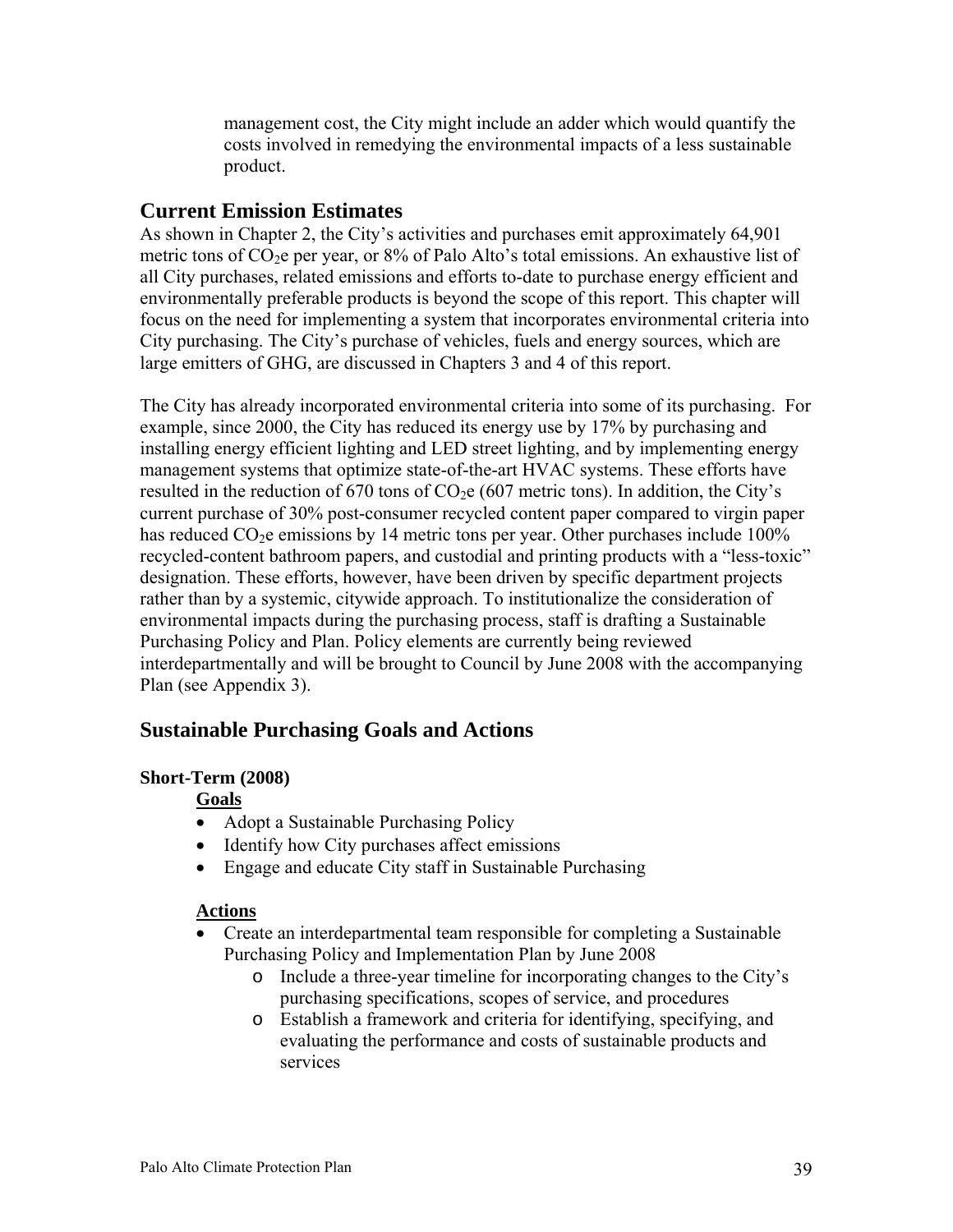- o Require annual vendor reporting on sustainable product purchases, tracking dollars spent, units purchased, and other information as specified by the City
- o Determine annual reporting needs for the City
- Conduct outreach and education among City employees to promote understanding and participation in Sustainable Purchasing goals
- Present to Council the Sustainable Purchasing Policy and Implementation Plan in June 2008
- Evaluate emissions and other environmental criteria from 2005 City purchases to identify products and services that should be targeted
- Make recommendations for financial resources needed to implement Sustainable Purchasing

#### **Medium-Term (2009-11)**

#### **Goals**

• Complete implementation of the Sustainable Purchasing Plan

#### **Actions**

- Implement programs and procedures that encourage and facilitate both centralized and decentralized purchases of sustainable products and services
- Continue staff education and engagement efforts

#### **Long-Term (2012 and beyond)**

#### **Goals**

• Evaluate and adjust plan and policy as needed incorporating new technology and environmental priorities.

#### **Actions**

- Review Sustainable Purchasing Policy every three years
- Review and revise Sustainable Purchasing Plan and timeline annually and realign with City GHG emission goals and other priorities as needed

# **Cost Benefit Analysis**

This cost benefit analysis targets a few example products for evaluation. The Sustainable Purchasing Implementation Plan will determine which products to focus on first, and cost-benefit analysis will be an integral part of that determination.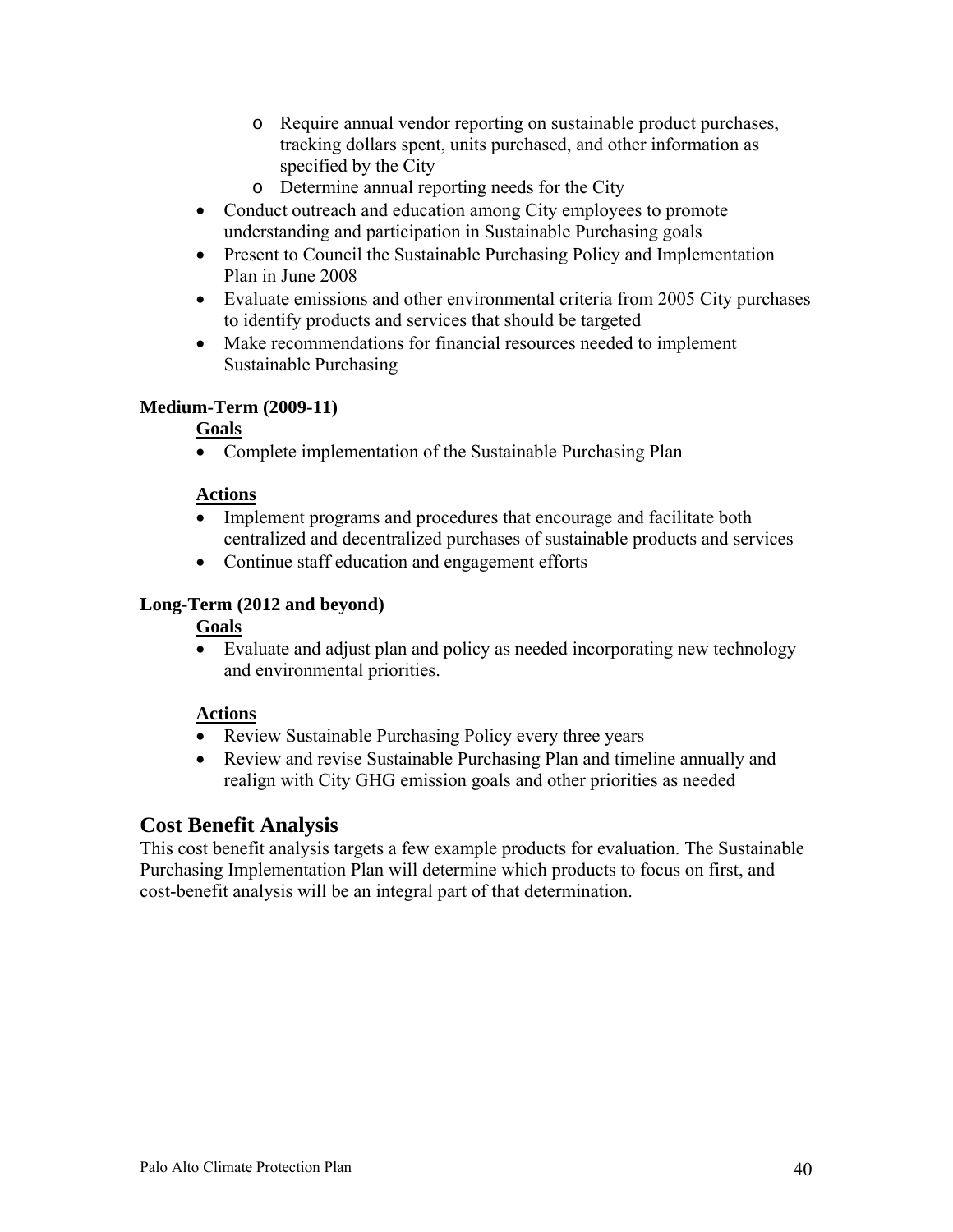| <b>Current</b><br>Product/<br>Cost                                                                 | <b>Proposed</b><br>product/cost                                                                                                   | <b>Reduction</b><br>in CO <sub>2e</sub><br>metric tons | Cost/metric<br>ton of<br>emission<br>reduction | <b>Notes</b>                                                                                                                                                                                                                                                      |
|----------------------------------------------------------------------------------------------------|-----------------------------------------------------------------------------------------------------------------------------------|--------------------------------------------------------|------------------------------------------------|-------------------------------------------------------------------------------------------------------------------------------------------------------------------------------------------------------------------------------------------------------------------|
| <b>Short Term</b><br>New copier toner                                                              | Remanufactured                                                                                                                    | .4                                                     | (\$7,875)                                      | Prices vary depending on                                                                                                                                                                                                                                          |
| Cartridges*<br>$.1$ tons/<br>Approx \$120 per<br>cartridge or<br>\$26,760/ year                    | copier toner<br>cartridges<br>approx<br>\$60/cartridge or<br>\$15,120per year                                                     |                                                        |                                                | toner cartridge size and style                                                                                                                                                                                                                                    |
| <b>Medium Term</b>                                                                                 |                                                                                                                                   |                                                        |                                                |                                                                                                                                                                                                                                                                   |
| 30% recycled-<br>content paper<br>50 tons<br>\$3.20 per ream or<br>\$64,000/year                   | 100% recycled<br>content process<br>chlorine-free copy<br>paper /(\$3.50 per<br>ream \$70,000)                                    | 32.5                                                   | \$185                                          | 9% Cost difference between<br>30% and 100% recycled-<br>content paper can be offset<br>by automatic double-sided<br>copies. Prices vary depending<br>on volume purchase. See next<br>action in this table. Reduction<br>in $CO2e$ includes upstream<br>emissions. |
| Single-sided<br>printing and<br>copying                                                            | Setting default of<br>all copiers and<br>printers to double-<br>sided<br>\$20,000<br>(staff time for<br>printer/copier<br>setting | 28.75                                                  | \$696<br>(for set-up<br>period only)           | Assumes printer and copier<br>replacement as scheduled (no<br>acceleration).                                                                                                                                                                                      |
| Continue<br>purchasing hybrid<br>cars rather than a<br>high-mileage<br>conventional<br>engine cars | Per car: \$20,419<br>sticker price for<br>hybrid<br>vs \$13,027 for<br>high-mileage<br>conventional car                           | 1.37 per car<br>per year                               | \$88/metric ton                                | Resale value is included in<br>the calculation.                                                                                                                                                                                                                   |

#### **Table 4.1. Cost Benefit Analysis**

\*An average of the cost of various sizes

\*\*This does not factor in the number of remanufactured cartridges that are currently purchased. This number was not available at the time of this report.

\*\*\*assumes Honda Civic conventional car and Toyota Prius hybrid for purposes of calculations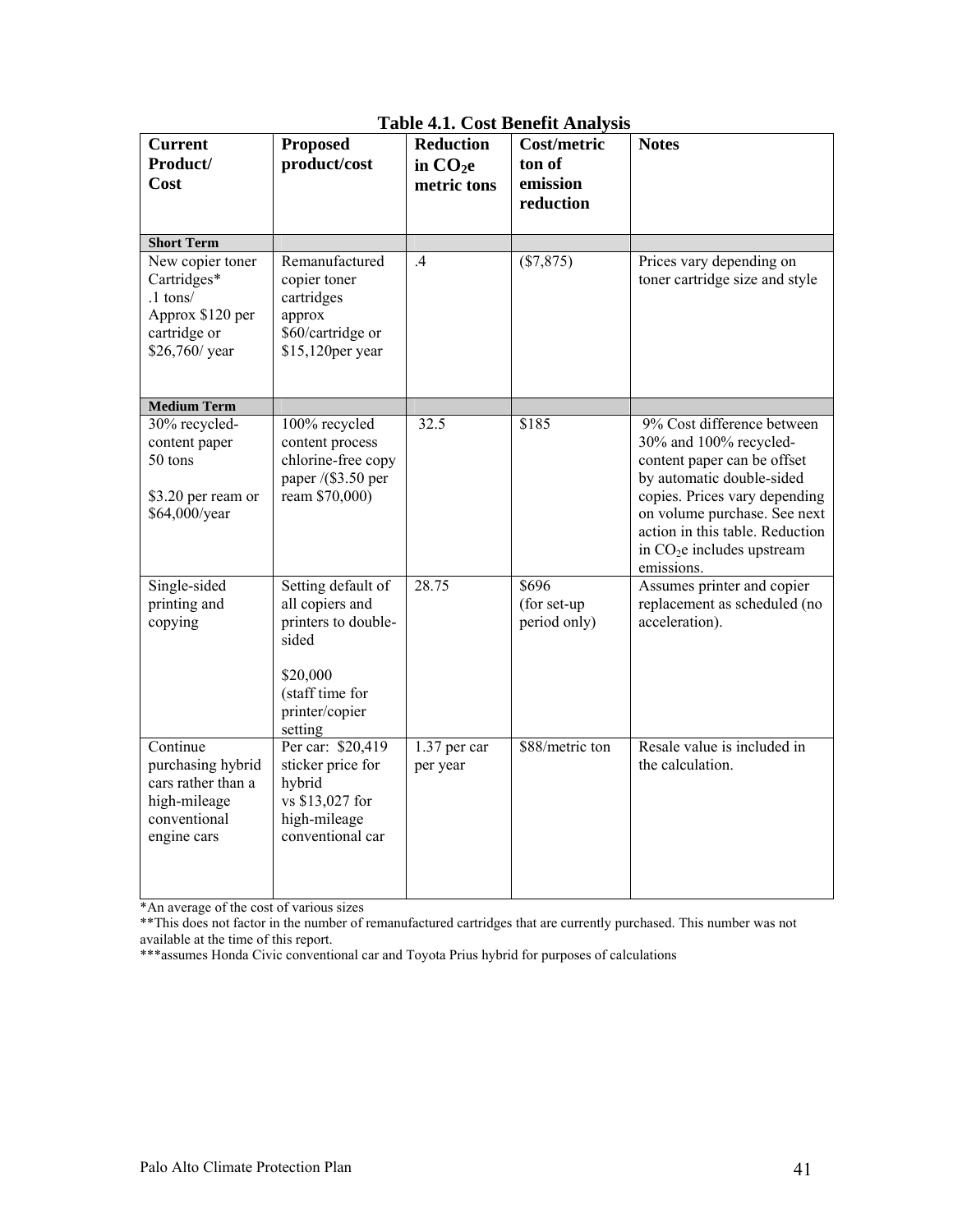# **Table 4.2.****Summary of CPP and GRTF Recommendations on Sustainable Purchasing**

| <b>GRTF Recommendation</b>                             | CPP                                                             | <b>Annual Estimated CO.</b> | $C0e$ Reduction   |
|--------------------------------------------------------|-----------------------------------------------------------------|-----------------------------|-------------------|
|                                                        | <b>Recommendations</b>                                          | <b>Savings Potential</b>    | Costs per         |
|                                                        |                                                                 |                             | <b>Metric Ton</b> |
| Promote alternative fuels, with the                    | The purchase of hybrid                                          |                             |                   |
| City leading the way in purchasing                     | vehicles does constitute a                                      | 1.37 metric tons per car    | \$88              |
| fuel efficient vehicles.                               | relatively low cost                                             |                             |                   |
|                                                        | opportunity to reduce                                           |                             |                   |
|                                                        | emissions, especially for                                       |                             |                   |
|                                                        | those staff who take home                                       |                             |                   |
|                                                        | vehicles long distances. Staff                                  |                             |                   |
|                                                        | has been concerned about                                        |                             |                   |
|                                                        | battery and disposal costs<br>which are not included in         |                             |                   |
|                                                        |                                                                 |                             |                   |
|                                                        | this analysis; the difference<br>in resale value is included in |                             |                   |
|                                                        | the calculation.                                                |                             |                   |
|                                                        |                                                                 | Mixed                       |                   |
| Revise City Purchasing Policies and                    | The CPP strongly supports                                       |                             | Moderately high   |
| Practices to Incorporate<br><b>Environmental Costs</b> | the goal of incorporating<br>environmental costs into           |                             |                   |
|                                                        |                                                                 |                             |                   |
|                                                        | purchasing policy.                                              |                             |                   |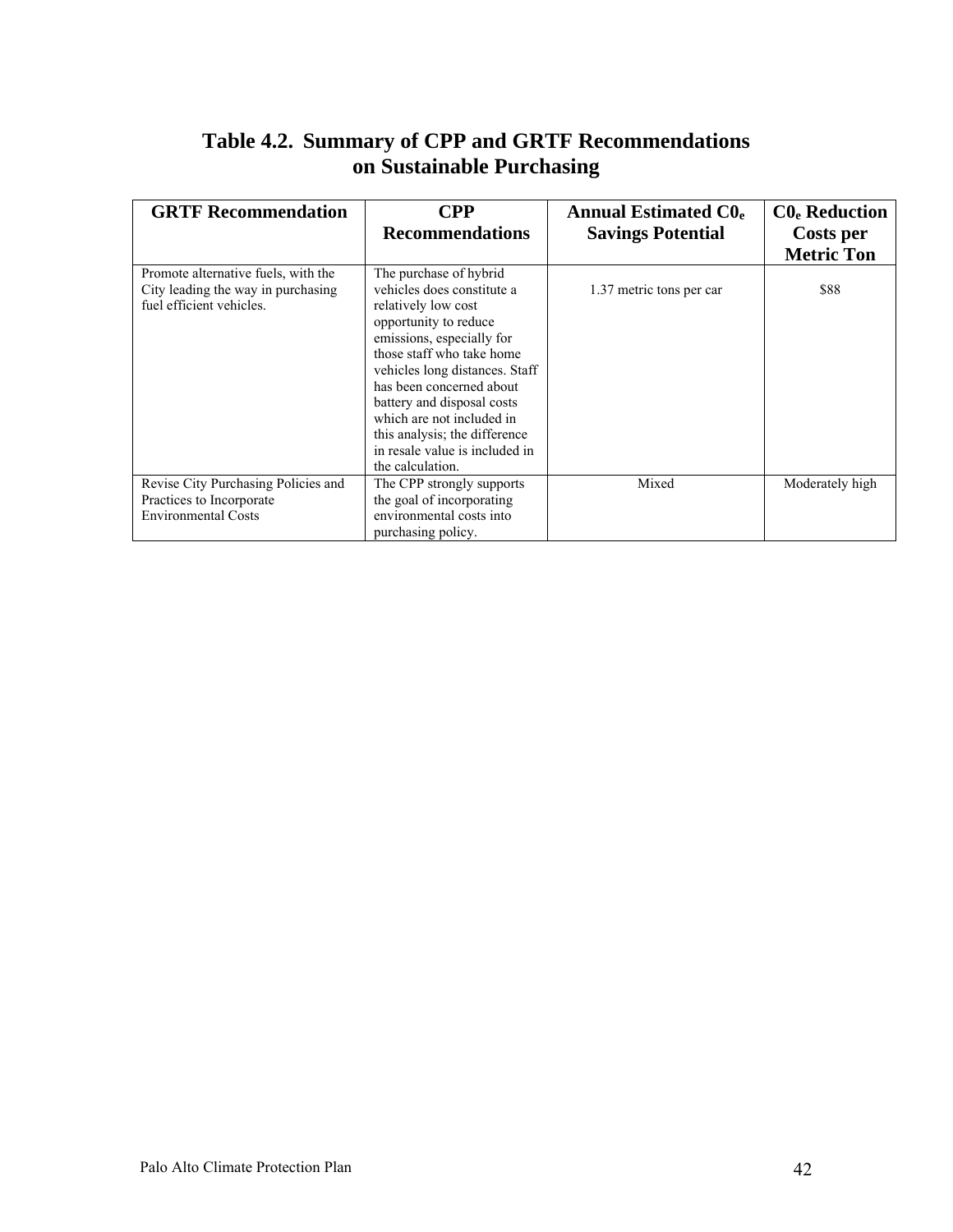# **Chapter 5: Transportation and Sustainable Land Use**

### **Overview**

The use of fossil fuels in transportation represents one of the greatest challenges in reducing GHG emissions. On a global basis, transportation represents roughly 50% of all emissions of  $CO<sub>2</sub>$ . Based the analysis carried out in Chapter 2, plus work done by the Green Ribbon Task Force, the community's emissions of fossil fuels from transportation can be summarized as follows:

| <b>Emissions Source</b>                   | CO <sub>2</sub> e | <b>Data Source</b>   |
|-------------------------------------------|-------------------|----------------------|
|                                           | (metric tons)     |                      |
| <b>Municipal Transportation Emissions</b> |                   |                      |
| <b>Vehicle Fleet/Fuel Emissions</b>       | 2,025             | CMR211:11            |
| <b>Employee Travel</b>                    | 38                | See chapter 2        |
| <b>Municipal Total</b>                    | 2,063             |                      |
|                                           |                   |                      |
| <b>Community Transportation</b>           |                   |                      |
| <b>Emissions</b>                          |                   |                      |
| Commute within town                       | 671               | <b>GRTF</b> Estimate |
| Commute into Palo Alto (50%)              | 38,918            | <b>GRTF</b> Estimate |
| Commute from Palo Alto (50%)              | 9,563             | <b>GRTF</b> Estimate |
| Non Commute Palo Alto Road                | 217,348           | <b>GRTF</b> Estimate |
| Transportation                            |                   |                      |
| Air Travel                                | 66,900            | <b>GRTF</b> Estimate |
| <b>Community Total</b>                    | 333,400           |                      |
|                                           |                   |                      |
| <b>Total Municipal + Community</b>        | 335,463           |                      |
| <b>Transportation</b>                     |                   |                      |

#### **Table 5.1. Summary of Emissions from Transportation, Fuels and City Vehicle Fleet**

City vehicles, fuel use, and travel represent less than 1% of the total estimated community-wide emissions (Figure 5.1). This illustrates that while the City should continue to most effectively use its fleet and reduce fuel use, the lion's share of reductions must come from the community's current consumption of fossil fuels for transportation. Sustainable management of the City's land is also a key part of reducing transportation-related emissions.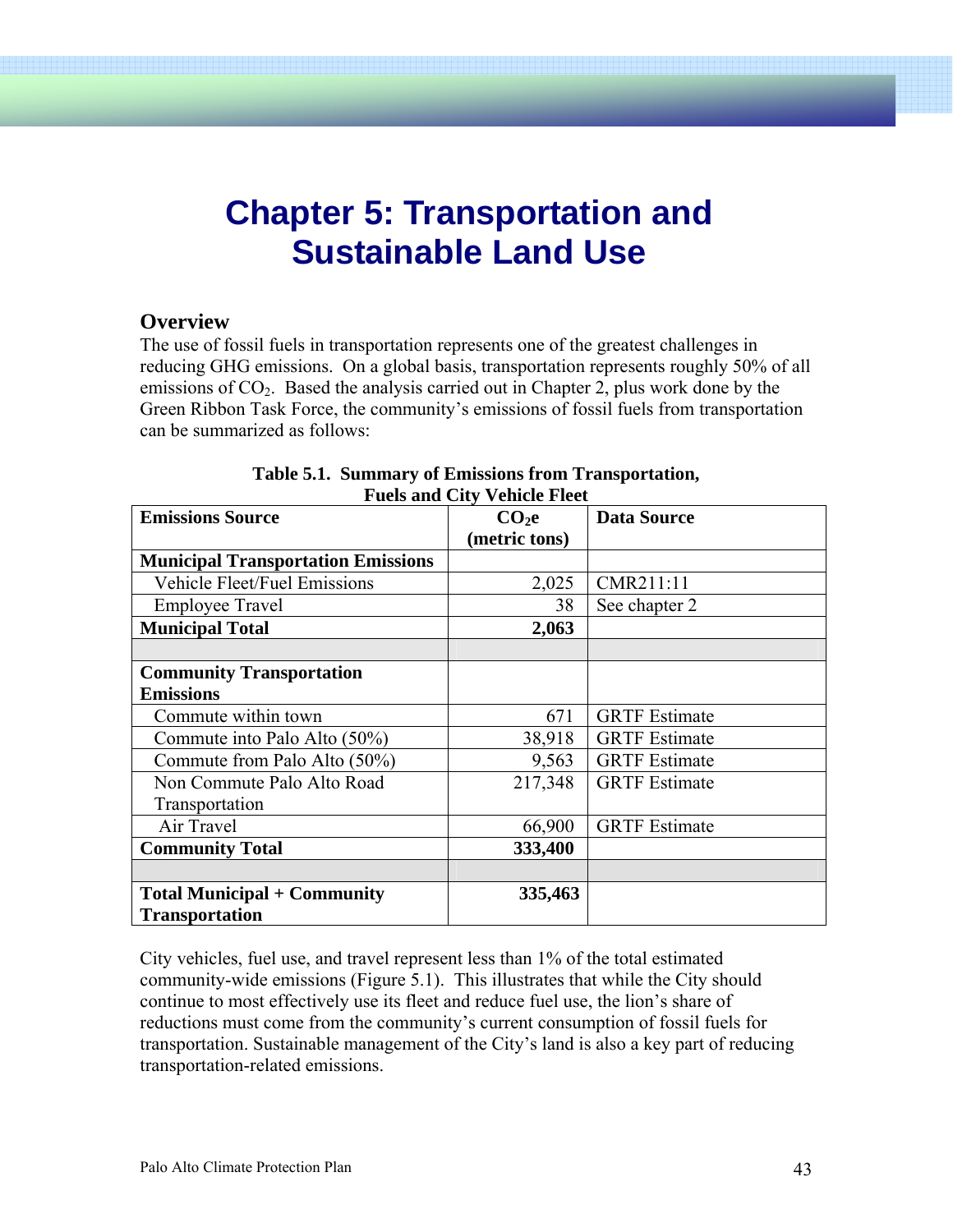

This chapter comprises three parts – one on City government travel-generated emissions, one on community travel-generated emissions, and one on sustainable land use.

# **Part I: Municipal Travel Emissions - Goals and Actions**

# **City Fleet Background**

The current City fleet is aging, and now averages 8 years. The City currently owns just two hybrid vehicles; fleet management staff has been concerned about the long term cost of such purchases as opposed to costs of conventional high mileage vehicles and a concern over battery life and disposal of used batteries. Given the relatively low miles driven by fleet vehicles, staff has focused on 1) purchasing high mileage conventional vehicles with an average of 35 miles per gallon, 2) using CNG as fuel and, 3) implementing fleet optimization techniques. As was shown in Chapter 4, purchasing of hybrids may be less cost-effective than other measures the City could take.

As an alternative to investing in more expensive technology, the City has focused on increasing the utilization of smaller vehicles and reducing the use of larger vehicles and trucks solely to move personnel. Staff is currently looking at ways of optimizing use of the vehicles which will reduce emissions.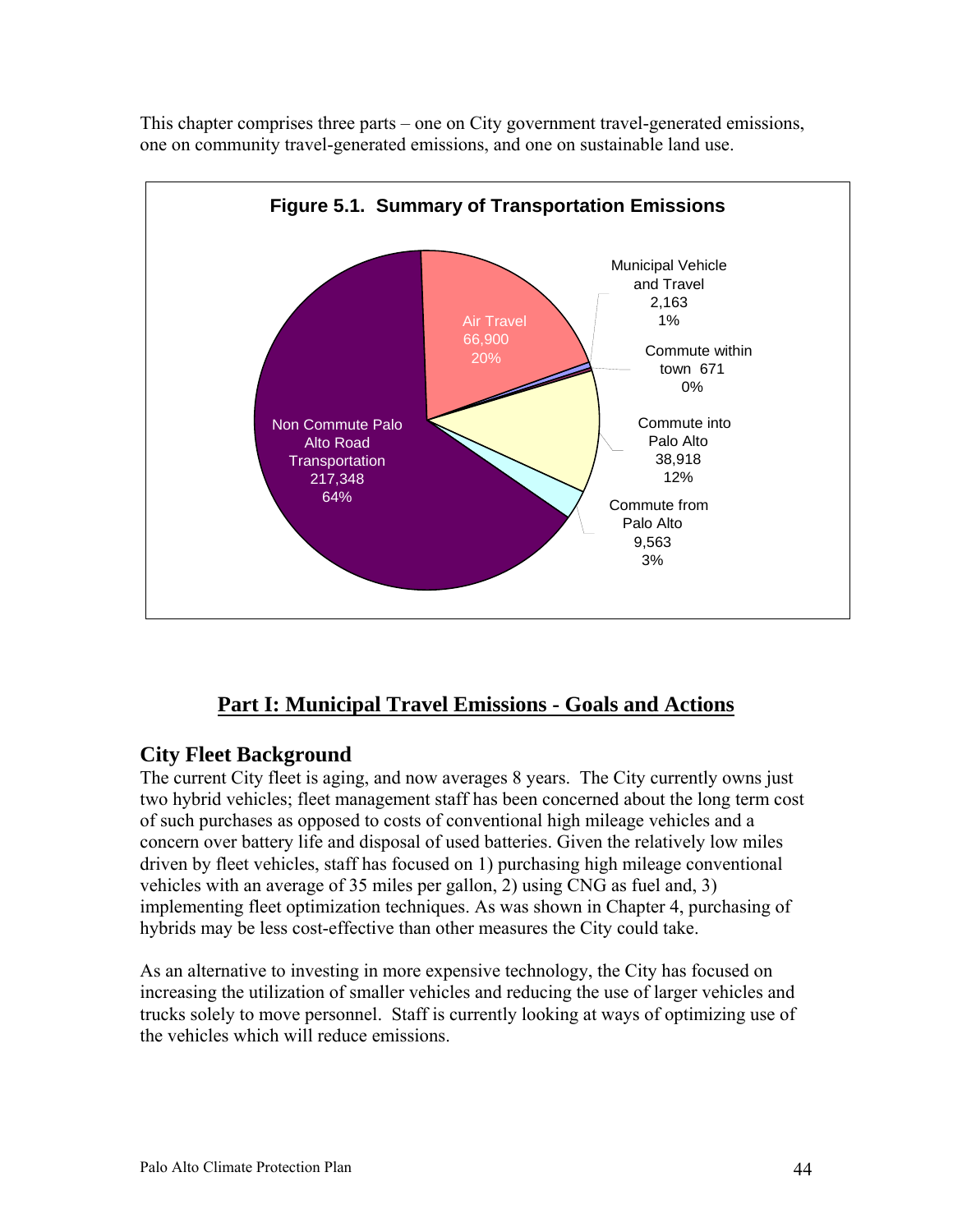# **Short Term (2008)**

# **Goals:**

- Reduce and/or offset City travel-related emissions by 5%
- Create a program to educate and engage staff in reducing travel-related emissions

#### **Actions:**

#### **1. Expand Use of Biodiesel in City Fleet**

Expanding the use of biodiesel was recommended by the GRTF. The City is currently retrofitting some of its 50 diesel vehicles to reduce emissions as required by state regulations. This retrofit, costing some \$17,000 per vehicle, will reduce emissions of NOx (the precursor of ozone or smog) and Particulate Matter (PM10) by up to 85%. While both of these reductions will improve air quality and benefit human health, they will have no effect on carbon emissions.

Currently no technology exists to reduce carbon emissions from diesel, apart from the use of biodiesel. The City does use biodiesel (B20) in heavy equipment operating at the landfill facility. Equipment Management staff purchased some 46,666 gallons in 2005, and would be interested in purchasing more biofuel. However, biodiesel cannot be used with newer vehicles because it cannot be used with the ultra low sulfur diesel they require.

### **2. Reduce Idling**

Idling represents a relatively large component of fleet emissions—perhaps as much as 20% of total fuel use. City trucks often idle for long periods at job sites to power lighting and warning equipment. While the exact number of gallons consumed during idling is not currently known, this information will be determined through analysis of the data from the vehicle optimization system currently being installed.

The City should evaluate the options for equipping each truck with an auxiliary electrical system to power illumination and warning lights without having to run the motor. Such a system would cost approximately \$2,000 per vehicle.

#### **3. Purchase Carbon Offsets for Employee Business Travel**

Emissions from business travel by City staff members are estimated at 38 metric tons of  $CO<sub>2</sub>$  per year. While this amount constitutes a relatively small fraction of the total transportation emissions, it is a source which could be easily offset. The City could alter its travel policy to pay for the purchase of carbon offsets from a recognized set of offset providers to cover all business-related travel, both air travel and ground travel. The City may wish to provide guidelines as to which carbon offset vendors and which types of projects are acceptable.

#### **4. Reinstate Telecommuting Option for City Employees**

The City could reduce the impact of employee commuting by allowing employees to telecommute on a limited basis. Clearly, many employees need to be at work in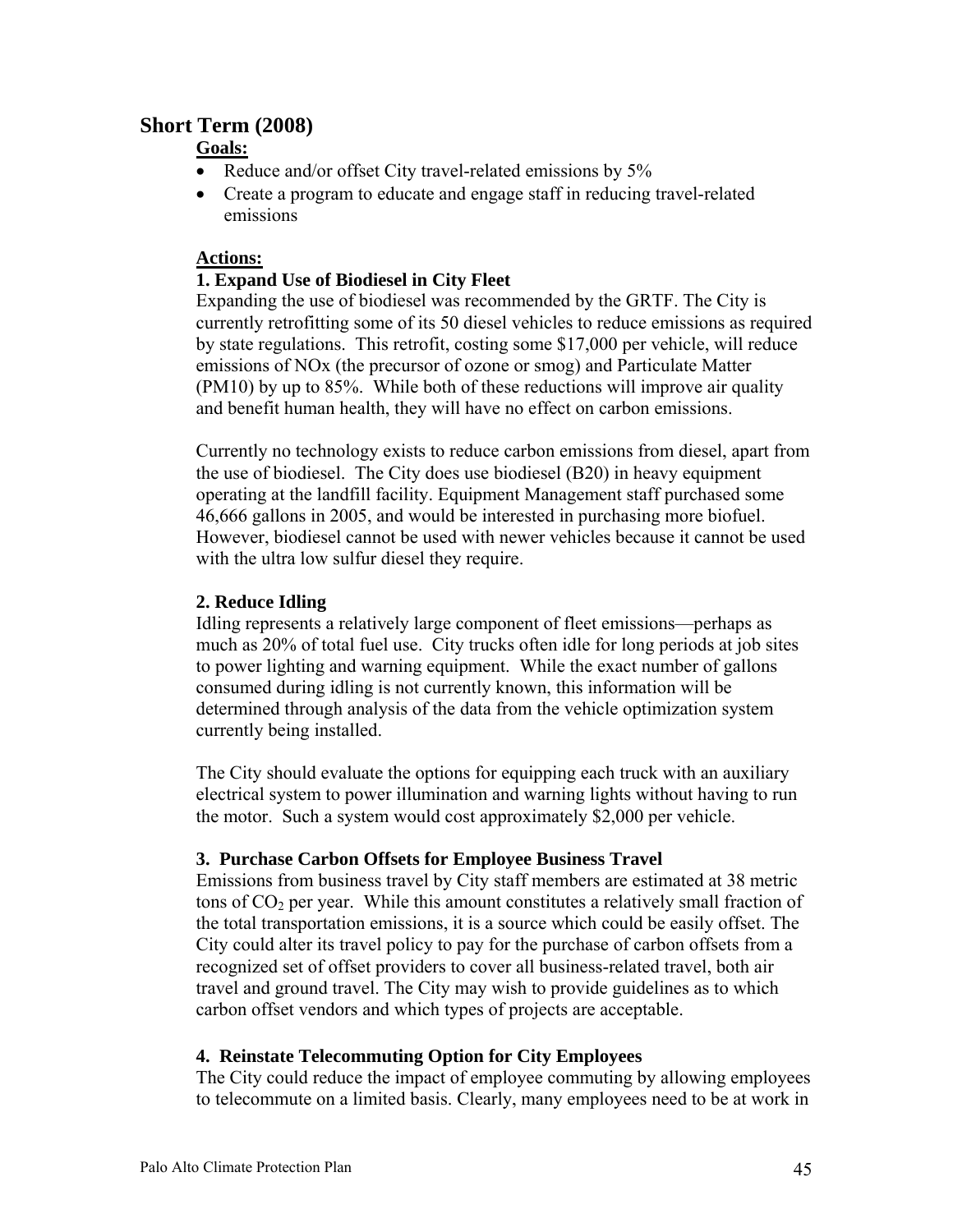order to carry out duties and serve the public. While the City policy does allow telecommuting, operating practice within the Departments severely limits the practice. Policies could be adjusted to address managers' concerns with employee telecommuting, for example limiting the practice to two days per month and specifying reporting requirements for work done on days away from the office.

# **Cost Benefit Analysis – Short Term Actions**

### **1. Expanding use of Biofuel**,

B20 costs \$4.12 per gallon as compared to \$2.80 for regular diesel. A gallon of diesel contains 22.2 lbs of  $CO<sub>2</sub>$ . This means that the use of B20 reduces emissions by 4.4 lbs for a cost of \$1.32. Therefore the cost/benefit of expanding biofuel use is as follows:

Cost: \$1.32 per gallon of biodiesel. Benefit = 4.4 lbs of  $CO<sub>2</sub>$  emissions averted.

Thus, expanding biofuel under current pricing conditions would reduce emissions by 19 metric Tons (46,666 gals total x  $20\% = 9,333$  gals x 4.4lbs = 41066 lbs total = 18.6 metric tons at cost of 9333 x 1.32=\$12,392) cost upwards of \$662 per ton of averted  $CO_2$ .

### **2. Reduce Idling**

Cost of installation of auxiliary electrical systems: \$2,000 per truck.

Annual Savings: If 20% of all diesel is consumed in idling, that translates into a savings of 12,226 gallons of diesel not consumed, or 135.7 m Tons of  $CO<sub>2</sub>$  not emitted. At least 20 vehicles could benefit from this retrofit for a total of \$40,000.

Therefore, the cost to avoid emitting 1 ton of Carbon would be \$295 per metric ton of emissions averted.

#### **3. Purchase Carbon Offsets for Employee Business Travel**

The costs of offsets would be approximately 0.77% of total annual transportation portion of travel costs, or approximately \$800 plus an estimated \$500 per year in administrative costs.. This would result in the offsetting of 39 tons of  $CO<sub>2</sub>$  at a cost of \$32 per metric ton of  $CO<sub>2</sub>$ .

#### **4. Reinstate Telecommute Option**

The costs of telecommuting include additional costs of managing staff and possibly some loss in productivity (yet gains in productivity in other cases). These costs are very difficult to calculate. Staff members receive an annual benefit which can be used to purchase computers for work at home. Therefore, additional hardware costs would be mitigated. Allowing those staff who can work from home to work 2 days a month through telecommuting could significantly reduce commute emissions. For example, if 20% of City Staff took 2 days a month to telecommute, emissions would decline by approximately 4.4 metric tons of  $CO<sub>2</sub>$  per month, or nearly 53 metric tons of  $CO<sub>2</sub>$  per year.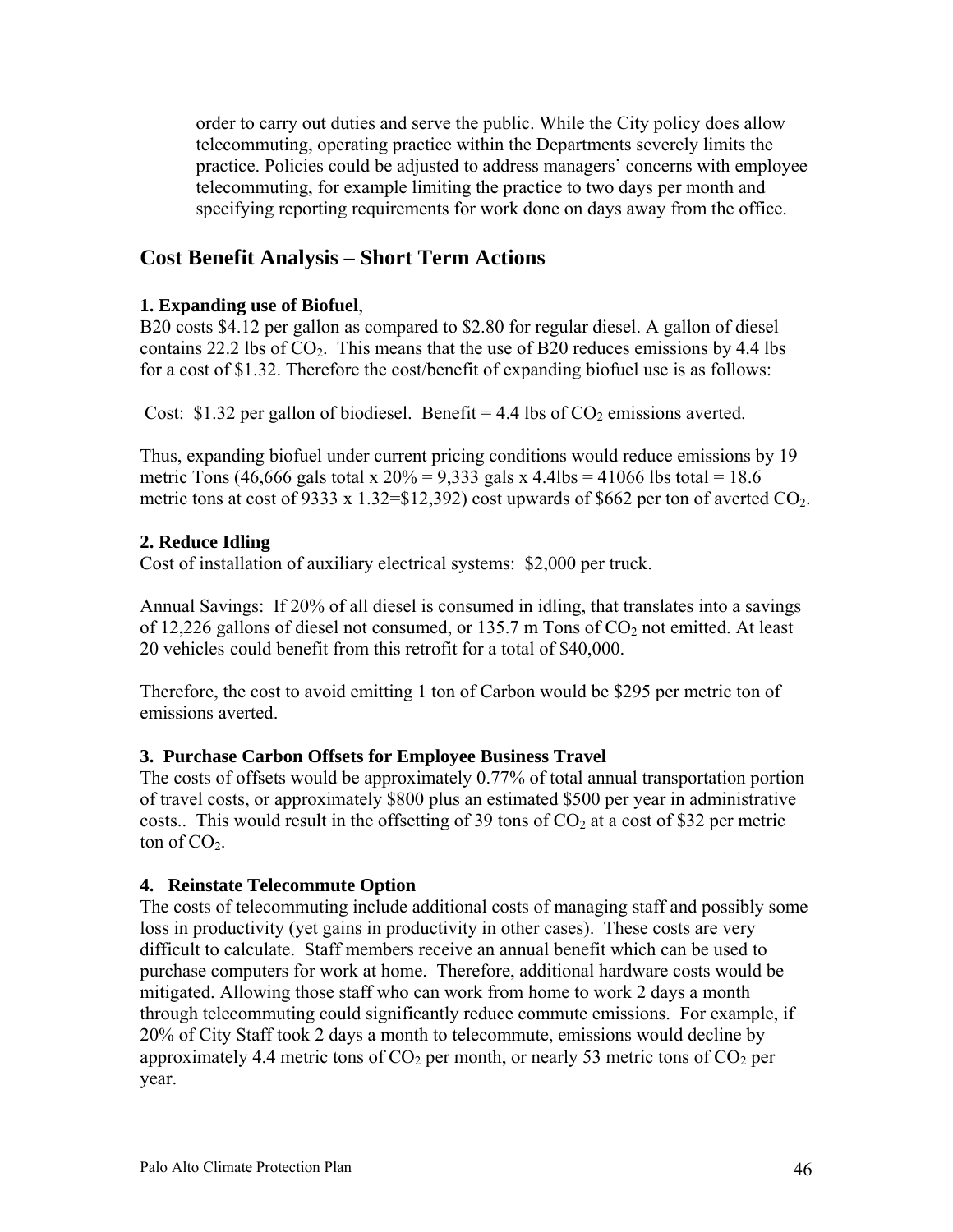# **Medium Term Actions (2009-2011)**

# **Goals**

• Reduce emissions by an additional 5% by 2011

# **Actions**

### **1. Implement Fleet Optimization Practices**

Based on the experience of fleet management consulting firms, this process can save up to 15% of fuel use. This would mean a reduction of about 21,800 gallons of gasoline and about 9,180 gallons of diesel per year. This is equivalent to 284 metric tons of  $CO<sub>2</sub>$  per year, at a cost of \$15,000 per year.

A fleet optimization system is being installed to allow for better understanding of fleet vehicle and equipment usage, and help optimize utilization. This system will include a vehicle use recording system which will download data at each visit to the City fueling facilities, and at selected data collection sites. This system should allow staff to:

- Monitor factors other than mileage or hours of usage; such as trips per calendar period, or utilization of auxiliary equipment.
- Right-size the fleet sell off under-utilized vehicles
- Directly charge departments and divisions for use of the all fleet vehicles

# **2. Implement Fleet Use Accountability**

Staff recommends taking additional "fleet use accountability" steps in concert with fleet optimization which would further reduce emissions from vehicle fleet:

- Develop a transportation-on-demand system and place more City vehicles into a single fleet with an on-line reservation system. That system would help employee choose the appropriate vehicle for the task at hand.
- Utilize small zero emissions vehicles for shuttling staff between City Hall, the MSC, RWQCP, and throughout the community.
- Ensure direct billing of all vehicle use to specific jobs.
- Ensure that all municipal vehicles used to drive home are high-milesper-gallon vehicles.

#### **3. Expand Employee Commute Incentives**

Reducing the emissions from City employee commuting poses some difficult challenges. Because of the high cost of living, many employees travel long distances. The average distance per employee commute is 20.5 miles compared to the California average of 18 miles<sup>7</sup>. Total number of employees is  $1,073$ ,

 $\overline{a}$ 

<sup>7</sup> TELECOMMUTING AND RESIDENTIAL LOCATION: RELATIONSHIPS WITH COMMUTE DISTANCE TRAVELED FOR STATE OF CALIFORNIA WORKERS. By Gustavo O. Collantes and Patricia L. Mokhtarian Institute of Transportation Studies University of California, Davis Davis, CA 95616 December 2003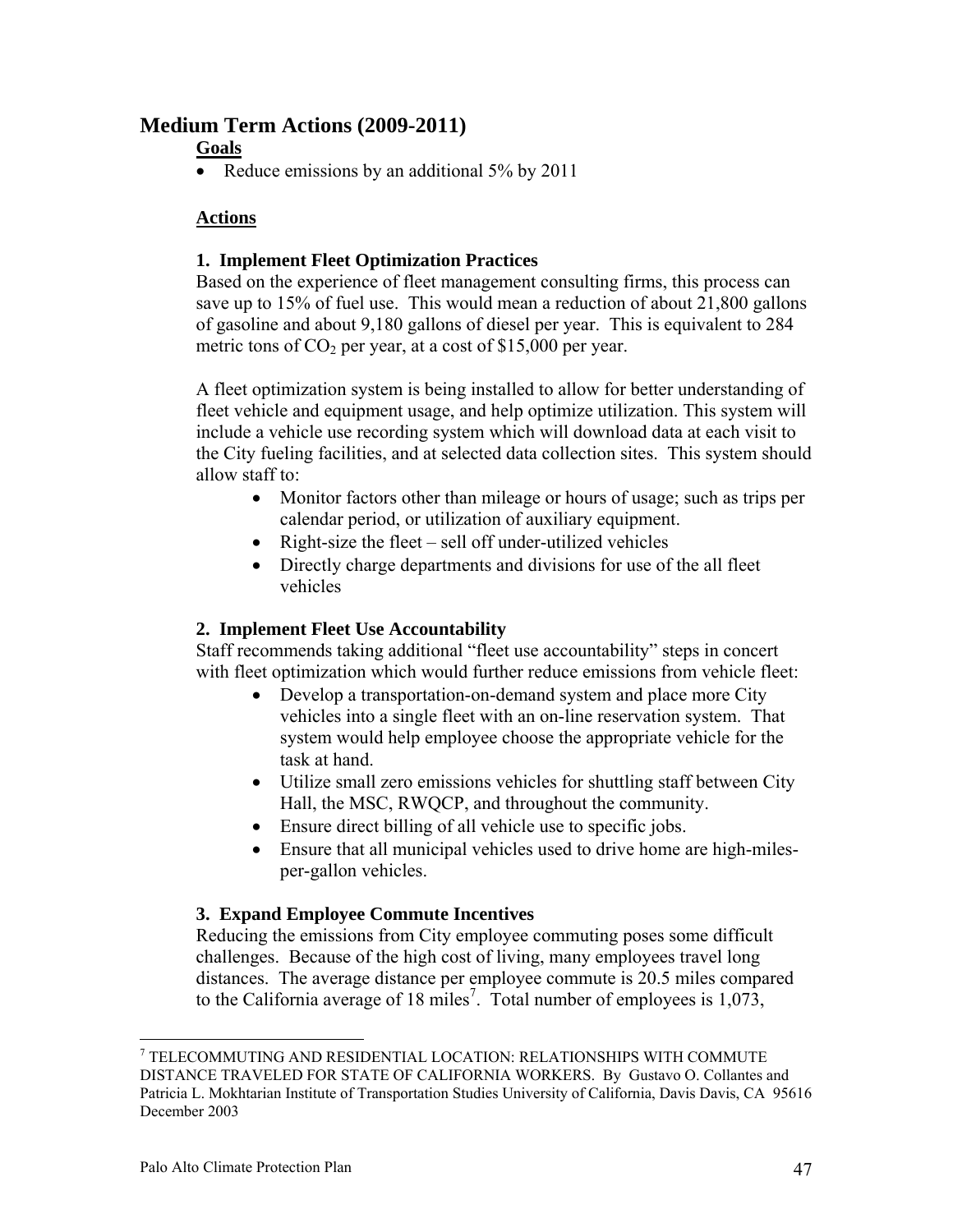making the total number of miles driven during a day 43,993. Total emissions from employee commute total some 22 metric tons of  $CO<sub>2</sub>e$  per day, or 5,542 m tons per year. Approximately 10% (110 employees) make use of commute incentives that the City offers.

There are two parts to encouraging greater use of public transit and carpooling by City employees: increasing the dollar value of commute incentives, and restructuring the current free parking benefit. The City's commute incentives are significantly less than those provided by neighboring communities. Currently, the City's commute program provides to full-time, permanent employees only \$40 per month for train and \$60 for van commuting, through tax free voucher. The City also provides \$20 for bike and walk commuting and \$30 for carpooling. These supplements are not tax free, nor have they been adjusted recently to offset increased transit fares and gasoline prices. The Federal Government allows up to \$110 tax-free per month for transit and van commute support. Stanford and Mountain View provide maximum incentives to all employees, including hourly and temporary employees, and their participation rates are considerably higher.

Permanent City employees receive free parking at all City facilities. At City Hall, this benefit is valued at the market rate in Palo Alto of approximately \$420 per year. Clearly this benefit promotes the use of vehicular commuting. As long as parking is free, only highly motivated staff, or those conveniently located, will use public transportation or other alternate modes of commuting. To change this situation, the City will need to develop alternative incentives to discourage the use of City parking spaces and encourage greater use of transit and carpooling.

Research shows that offering financial compensation for *not* using City parking is likely to result in significantly reduced emissions from City employee commuting. The Silicon Valley Bicycle Coalition (SVBC) published an analysis $\delta$ of data on 10 different case studies of incentives offered for not using employer parking facilities, covering a total of over 50,000 employees. The data are shown in the Table 5.3 below. In the study, an average incentive of \$46 dollars per month decreased parking demand by over 25%. The study also showed that charging for parking fundamentally changed employee's perspectives on driving alone to work and significantly altered commute patterns.

#### **4. Other Actions Needing Evaluation**

There are a number of possible actions that have not been considered in this section. These actions are either highly contentious or require the cooperation with other agencies. Additional study is required before a fully cost effective assessment can be made. Those other actions include:

1. Expansion of bike parking at transit centers

1

<sup>8</sup> Employee Parking Cashout, by Mike R. Bullock. Modern Transit Society. 1997. www.moderntransit.org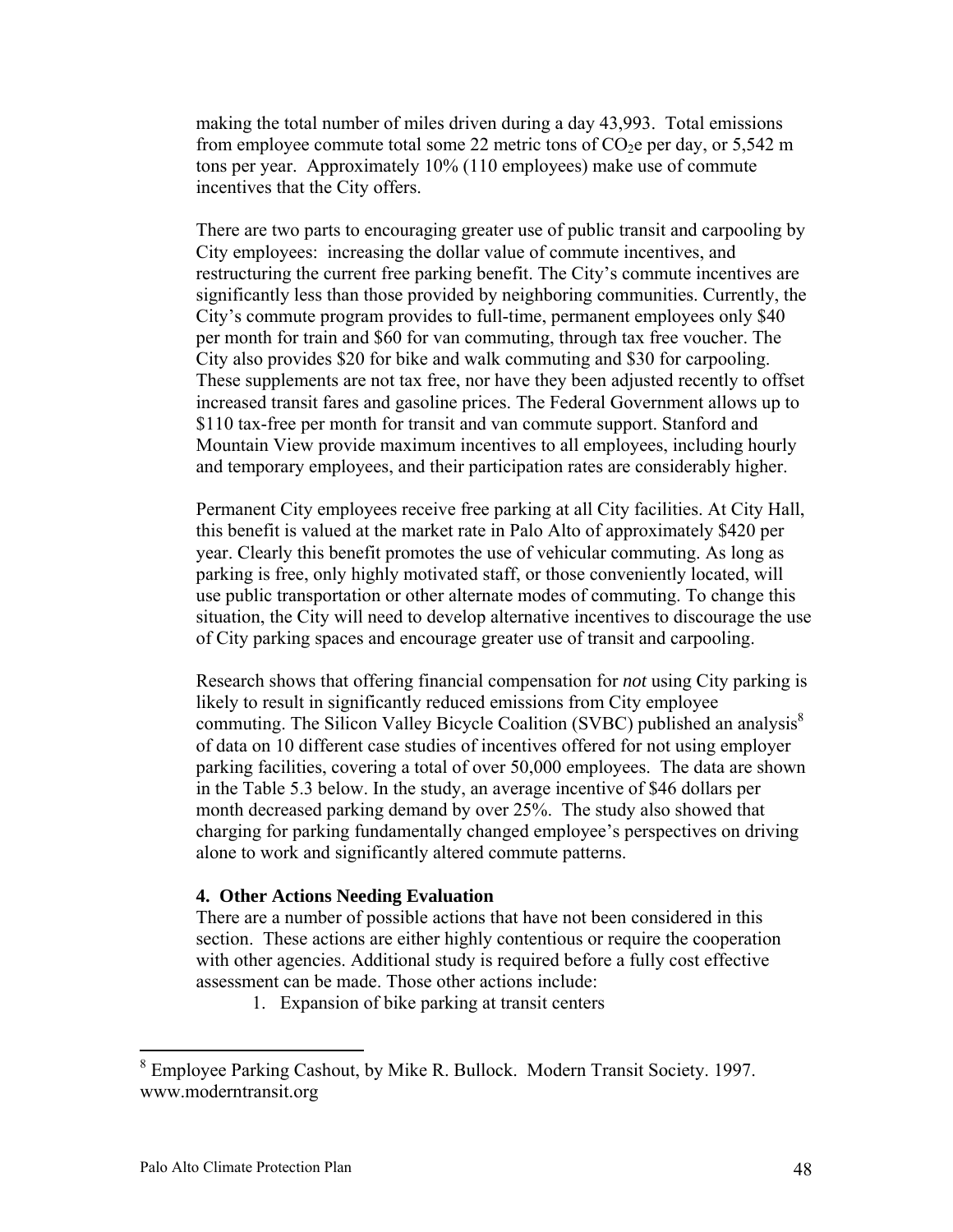- 2. Provision of showers for staff commuting by bicycle or other human powered commute option
- 3. Incentives for low emission vehicle and hybrid parking

# **Cost Benefit Analysis of Medium Term Actions**

# **1. Fleet Optimization**

Cost of system is \$15,000 per year. Savings are 284 metric tons  $CO<sub>2</sub>e$  per year. Cost of emissions reductions is \$52 per ton of  $CO<sub>2</sub>$ 

# **2. Fleet Use Accountability**

Cost of implementing a system is roughly \$1,000 per month in system maintenance. Savings are an additional 5% of fuel usage, based on similar systems in other cities. Therefore the cost/benefit of this system is savings of 95 metric tons of  $CO<sub>2</sub>$  per year at a cost of \$12,000. Thus, the cost of reduction is approximately \$126 per ton of  $CO<sub>2</sub>$ .

# **3. Expansion of Employee Commute Incentives**

If the City paid the maximum commute incentives, the number of employees commuting would increase to 25%, from 110 to 268. The additional cost outlay would be (268 x  $$110$  – (110 x 40) per month or \$300,960 per year. This would offset approximately 1,246 metric tons of  $CO<sub>2</sub>$  per year at a cost of approximately \$242 per ton of  $CO<sub>2</sub>$ .

# **Part II: Community Transportation Emissions – Goals and Actions**

# **Community Transportation Background**

As shown in table 5.1, emissions resulting from community transportation amount to 333,400 metric tons per year. The largest share of this – 217,348 metric tons or 65% - results from "non-commute road transportation" within the City limits. The second largest share, 20%, results from air travel by Palo Alto residents. The third largest component, 12%, is commuting to Palo Alto from other communities.

The goals of the City's and community's actions should be:

- Reduce community travel-based emissions by 5% in the first year, with a goal of a 15% reduction by 2020
- Offsetting remaining travel-based emissions.

All of the following actions would move the community towards those goals, and should be begun immediately, and continued over the medium and long term. This is because effective community transportation emissions reduction programs influence the choices we make by (a) providing an array of acceptable alternatives, and (b) impressing upon the community the direct impact on climate change of their choice of transportation mode.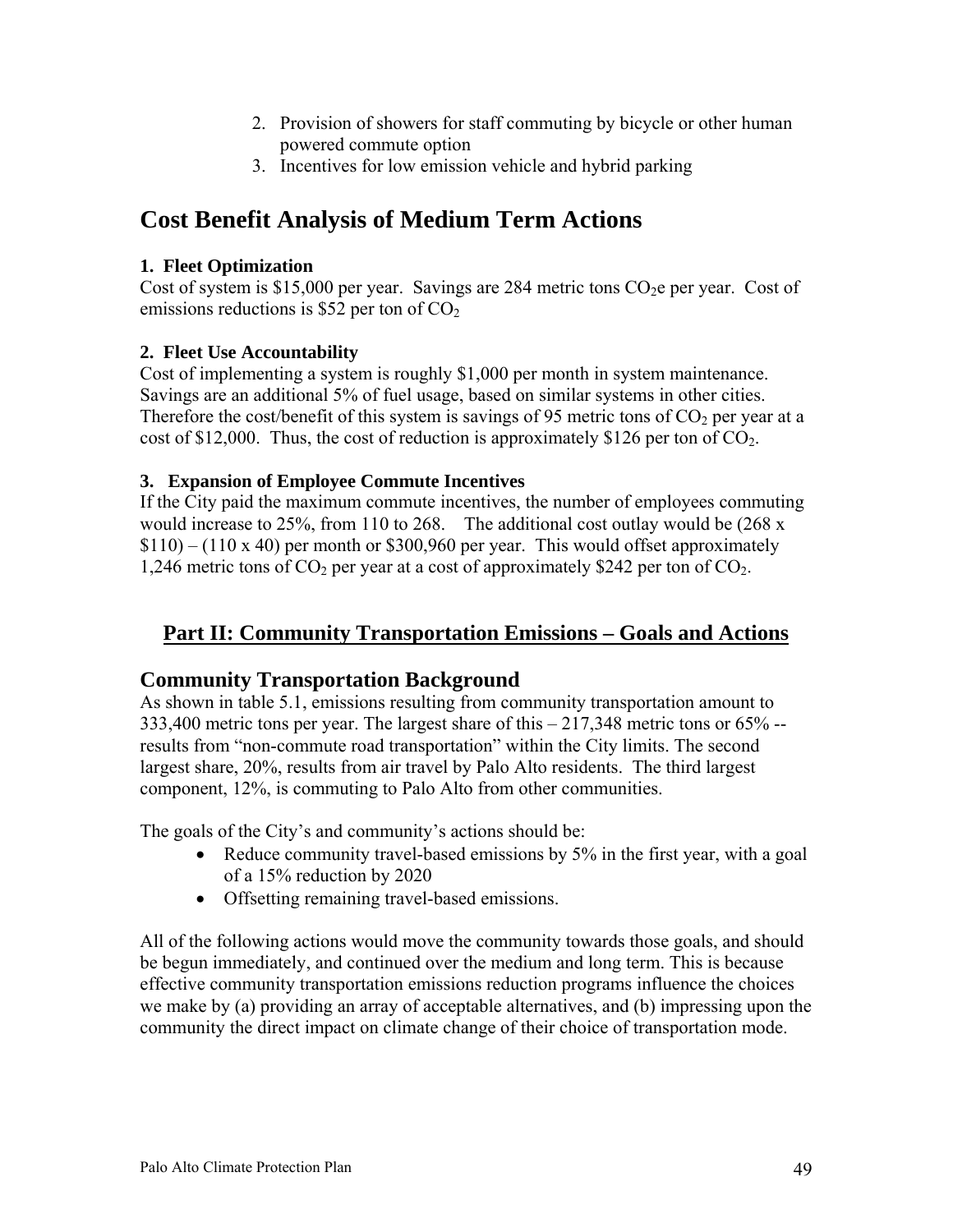# **Short-, Medium-, and Long-Term Actions**

#### **1. Offer Additional Shuttles**

The City currently operates two shuttle routes and has a cooperative arrangement with Stanford's Marguerite shuttle for noontime service between the downtown and the Quad. Offering additional shuttles would be a handy way to offer people an alternative to getting in their cars.

One option would be to add an additional shuttle bus to the current cross-town shuttle line, extending the line to the Palo Alto Medical Foundation and/or Stanford Shopping Center or other activity centers while maintaining 30 minute headways. A second option would be to offer an additional full-day cross-town shuttle route.

#### **2. Increase the Transportation Demand Management** (**TDM) Coordinator from .5 FTE to 1.0 FTE.**

Currently the half-time TDM coordinator is able to coordinate the Safe Routes to School programs, the Way2Go program, and employee commute incentives program. However, the 20-hour-per-week time allocation is insufficient to aggressively search for new opportunities and to expand efforts to encourage and assist businesses in the community to promote alternative commuting. Increasing this FTE allocation to a full-time position would expand those opportunities

#### **3. Work with School District and parent community to reduce emissions from school commute**

Projected enrollment increases in local schools will result in increased congestion and emissions, particularly during the morning commute period, unless the City, PAUSD and PTA volunteers can work together on innovative solutions that encourage a range of alternatives to driving one's children to school solo. Some options include:

- Exploring ways to encourage or incentivize carpooling at the beginning of the school year and as the rainy season begins, especially at schools where vehicle congestion spills over into local streets.
- Incorporating  $CO_2$  reduction into the fall and spring promotion of green school commute choices as well as the efforts of school and district sustainability efforts.
- Expanding the coordination of City and PAUSD efforts to manage congestion on school sites and nearby streets.

#### **4. Purchase Offsets for Community Air Travel**

The Transportation Subcommittee of the GRTF estimated that  $66,900$  metric tons of  $CO<sub>2</sub>$ emissions results from air travel by Palo Alto residents. As stated in the employee travel discussion, this is a source which is more difficult to mitigate, but fairly easy to offset. The City is an active participant in developing the Joint Venture Silicon Valley Climate Protection Partners program. The program is being designed to attract donations to support local GHG reduction projects. Specifically, a list of Palo Alto projects would be offered to Palo Alto residents wishing to invest in projects to offset their air travel and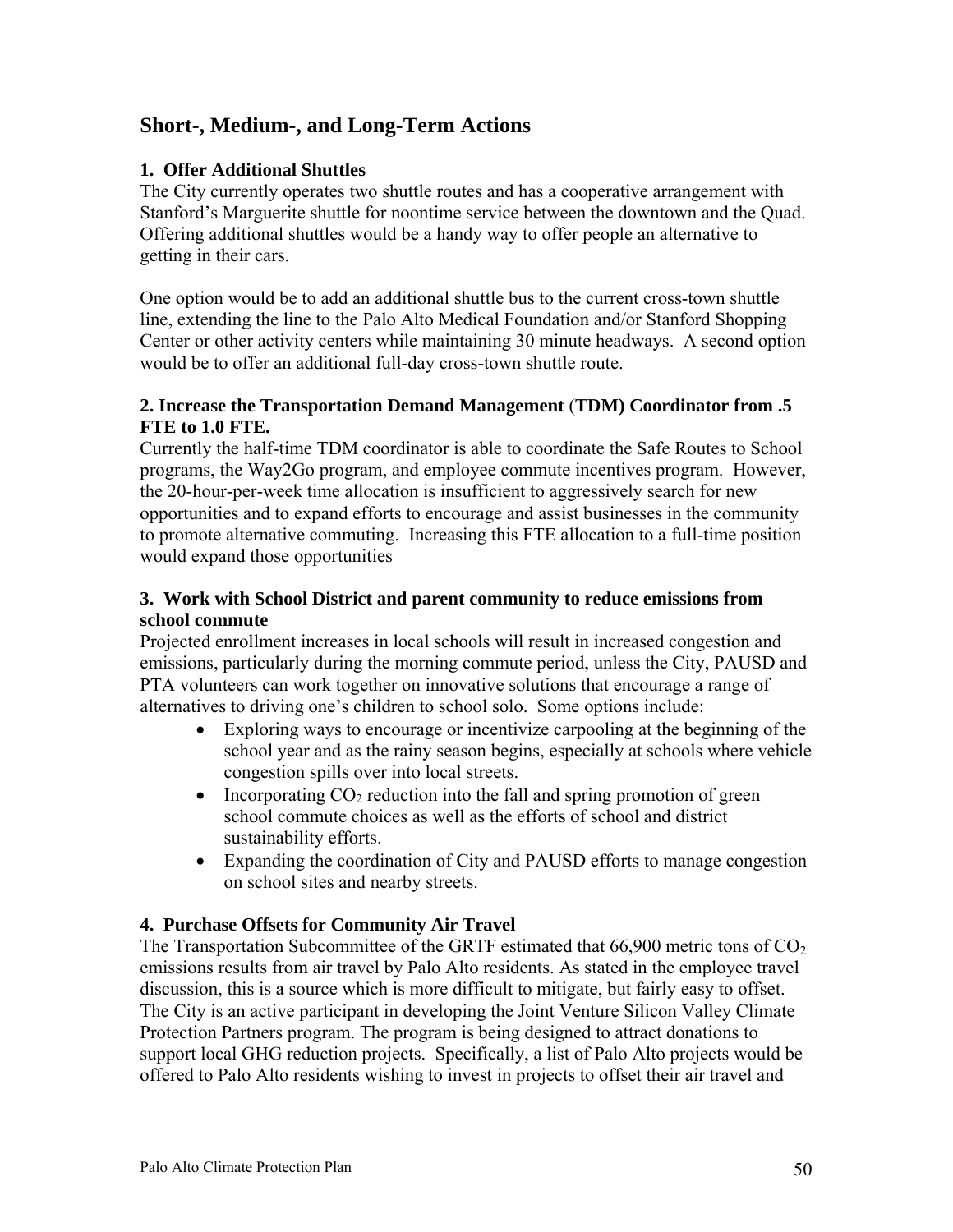otherwise-generated emissions. Alternatively, the City could work with local non-profits to facilitate the purchase of offsets.

#### **5. Work with VTA, Caltrain and other regional transportation agencies to improve transit services in Palo Alto**

The Palo Alto Caltrain station and transit center is the second busiest station on the Caltrain line and is a major transit hub for VTA, Samtrans, AC Transit Dumbarton Express, Stanford Marguerite and Palo Alto and East Palo Alto shuttles. The City should continue to work with these agencies to realize the long term vision for the Palo Alto Intermodal Transit Center, as well as upgrading and restoring a higher level of train service to the California Avenue Caltrain station.

### **6. Other Actions Needing Evaluation**

There are a number of possible actions that have not been considered in this section. These actions are either highly contentious or require the cooperation with other agencies. Additional study is required before a fully cost effective assessment can be made. Those other actions include:

- 1. Establishment of "Zip-car" or reinstating other car-share service for downtown Palo Alto
- 2. Incentives for low emission vehicle and hybrid parking
- 3. Establish bike share program
- 4. Establish "feebates" charge for gas-guzzling vehicles/ rebates for fuelefficient vehicles
- 5. Invest in public awareness of need to "buy local"
- 6. Lobby Caltrain for more frequent express train service
- 7. Lobby for multi-modal pass systems (tickets that work across transit systems)
- 8. Help establish teleconferencing center for small and home-based businesses, to reduce business travel
- 9. Lobby for increased carbon tax on fuel and air travel
- 10. Encourage the PAUSD to adopt their own goals for  $CO<sub>2</sub>$  reductions for school commuting
- 11. Create a biofuels station in Palo Alto

# **Cost Benefit Analysis – Short- Medium- and Long-Term Actions**

#### **1. Offer Additional Shuttles**

For an additional bus on the current cross-town line:

Estimated ridership: 100-150 riders a day (equiv. of 100-150 fewer trips per day). Estimated cost: \$125,000 assuming one additional shuttle is same size as existing shuttles.

Cost Benefit: 125 riders x 10 mile trips  $= 1,250$  city miles not driven which is approximately 0.5 metric tons of  $CO<sub>2</sub>e$  per day x 360 days a year = 180 metric tons of  $CO<sub>2</sub>$  per year. Reduction is **\$694 per metric ton of**  $CO<sub>2</sub>$ , not including the effect on congestion.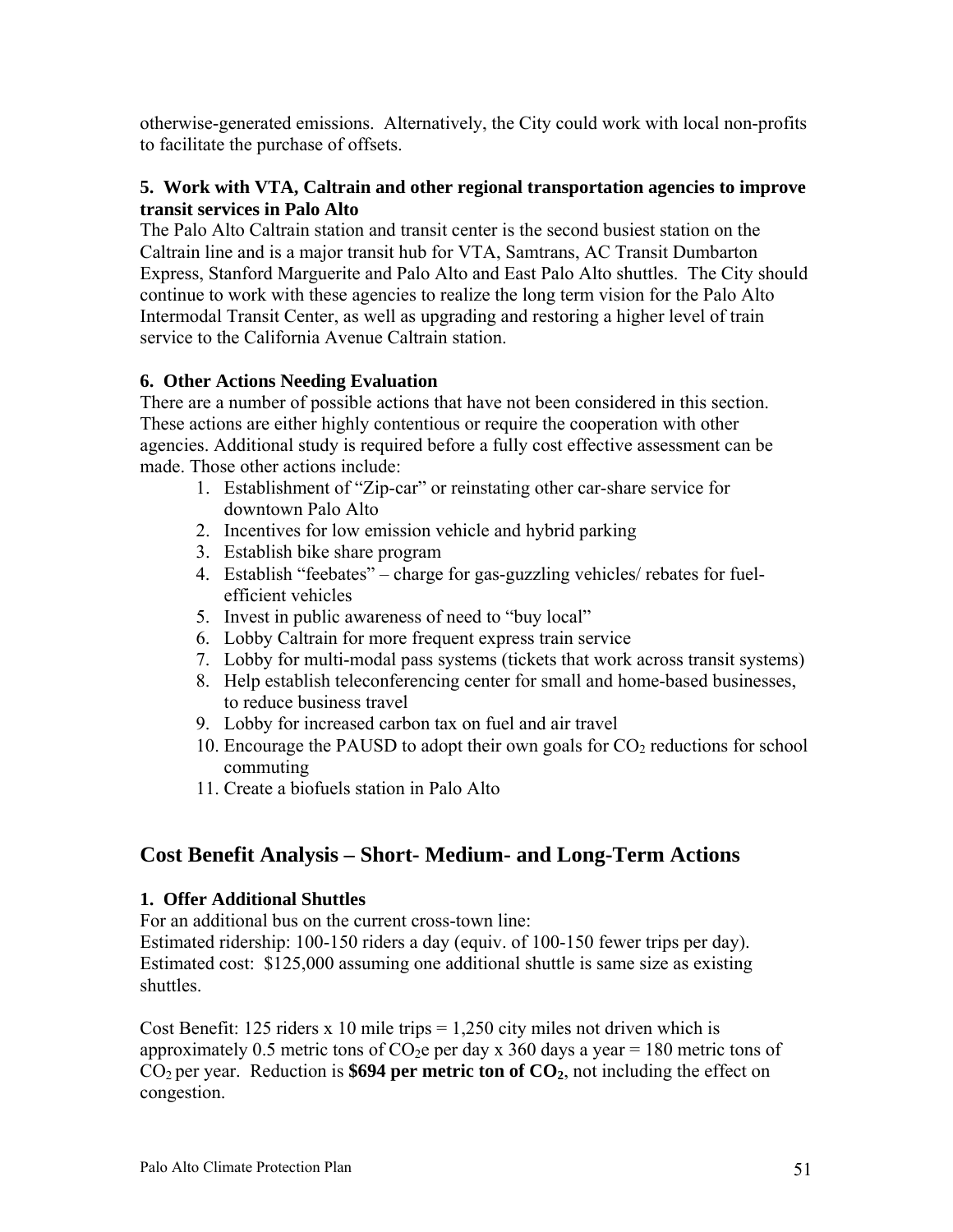For an additional all-day cross-town bus, different route: Estimated ridership: 200-250 riders per day. Estimated cost: \$125,000 225 riders x 10 mile trips = 2,250 miles not driven, 324 metric tons of  $CO_2$  averted, at a cost of **\$386 per metric ton.**

#### **2. Increase the Transportation Demand Management (TDM) Coordinator from .5 FTE to 1.0 FTE.**

Estimated cost: \$42,000 plus benefits Estimated impact: TBD

#### **3. Work with School District on school commute**

This could possibly be wrapped into TDM coordinator's job description.

#### **4. Assist in the Purchase Offsets for Community Air Travel**

The costs of establishing a "local" offsets program is relatively low. Primary costs include establishing a website for such purchases (or linking up with other cities which have created offset web sites, as well as Joint Venture Silicon Valley's local offset project under development), and administrative costs for reviewing proposed offset projects, validating the offsets are implemented, and ensuring budgetary compliance. The Berkeley system is a "for profit" organization, in that costs are covered by a small fee  $(5 - 10\%)$  associated with purchases of offsets. This would cost the City nothing, and would not reduce any CO<sub>2</sub> emissions. If 25% of travelers participated, potentially 16,725 **metric tons** of emissions could be offset or invested in other emission-reducing projects.

#### **5. Work with VTA, Caltrain and other regional transportation agencies to improve transit services in Palo Alto**

Costs for this work would be initially administrative, and could be covered by the additional 0.5 FTE staff addition to the Transportation Division within the City (see below).

# **Part III: Sustainable Land Use – Goals and Actions**

Sustainable land use involves the planning for and development of mixed-use transit friendly live/work neighborhoods. While there is some overlap between land use and green building efforts, land use goals and actions are separately included in this chapter.

# **Short Term (2008)**

 **Goals**

- Develop land use patterns that reduce travel-related emissions by supporting pedestrian, bicycle and transit use
- Reduce and/or offset community travel-related emissions by 5%
- Coordinate with Green Building efforts to ensure compatibility between built environment and sustainable land use initiatives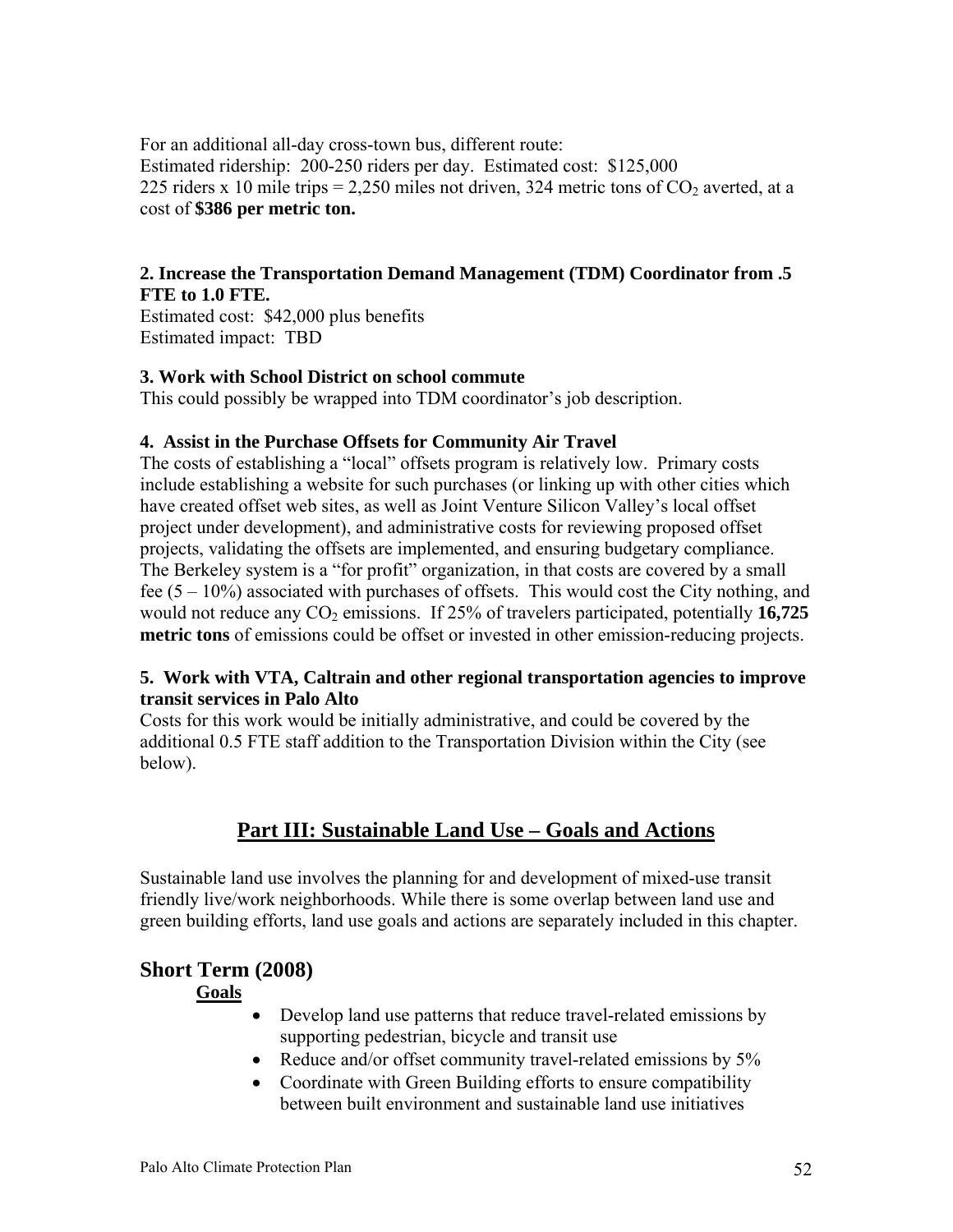#### **Actions**

#### **1. Facilitate and enhance potential for mixed use development**

Mixed use development reduces vehicle miles traveled by allowing residents and workers to live or work near services, such as restaurants, grocery stores, drug stores, retail shops, hair styling salons, etc., facilitating walking or bicycling to and from these services or uses rather than driving. Occasionally, such a mix of uses also allows residents to live close enough to work to avoid the need for commuting by automobile. The City's recent (January 2007) Zoning Ordinance amendments facilitate the use of mixed use on commercially-zoned parcels and allow for small retail services in residential projects. Immediate follow-up actions will include monitoring and evaluation of the effectiveness of the ordinance, so that project proponents are able to develop under the new regulations rather than by the more cumbersome Planned Community review process.

#### **2. Zone for Mixed Use and Higher Density Around Transit Stations**

Mixed use and higher density residential uses near transit service are another land use approach to encourage residents and workers to use non-vehicular means of transportation (walking, bicycling, transit), particularly in lieu of commuting by single-occupant vehicles. The City recently (September 2006) adopted a Pedestrian and Transit Oriented Development zone district in proximity to the California Avenue Caltrain station. The district allows higher density residential and mixed use on sites now zoned for industrial uses, as well as on sites primarily zoned and developed for commercial, where some residential use may also be accommodated. Immediate follow-up actions will include monitoring and evaluation of transit use, parking and Transportation Demand Management (TDM) approaches in such projects.

#### **3. Reduce Parking Needs for New Development**

Mixed use and transit oriented development, if effective, would reduce the need for parking, resulting in greater utilization of properties for development and increased potential for open space. Recent (October 2007) Zoning Ordinance revisions provide for reduced parking for mixed use development, proximity to transit, and where effective TDM measures are proposed. Immediate follow-up actions will include monitoring the effectiveness of these provisions on reducing parking needs and impacts.

#### **4. Require Transportation Demand Management (TDM) Programs**

TDM programs are sometimes proposed or required for development projects to reduce vehicle-miles traveled for commuting or for access to local services. TDM programs may include, but are not limited to, such measures as providing for transit passes, enhanced shuttle service, car-sharing, providing parking preferences for vanpools and "green" vehicles, additional bicycle parking, showers or other on-site amenities. Recent (October 2007) Zoning Ordinance amendments require TDM programs whenever parking reductions are requested or where required as environmental mitigation. The programs must specify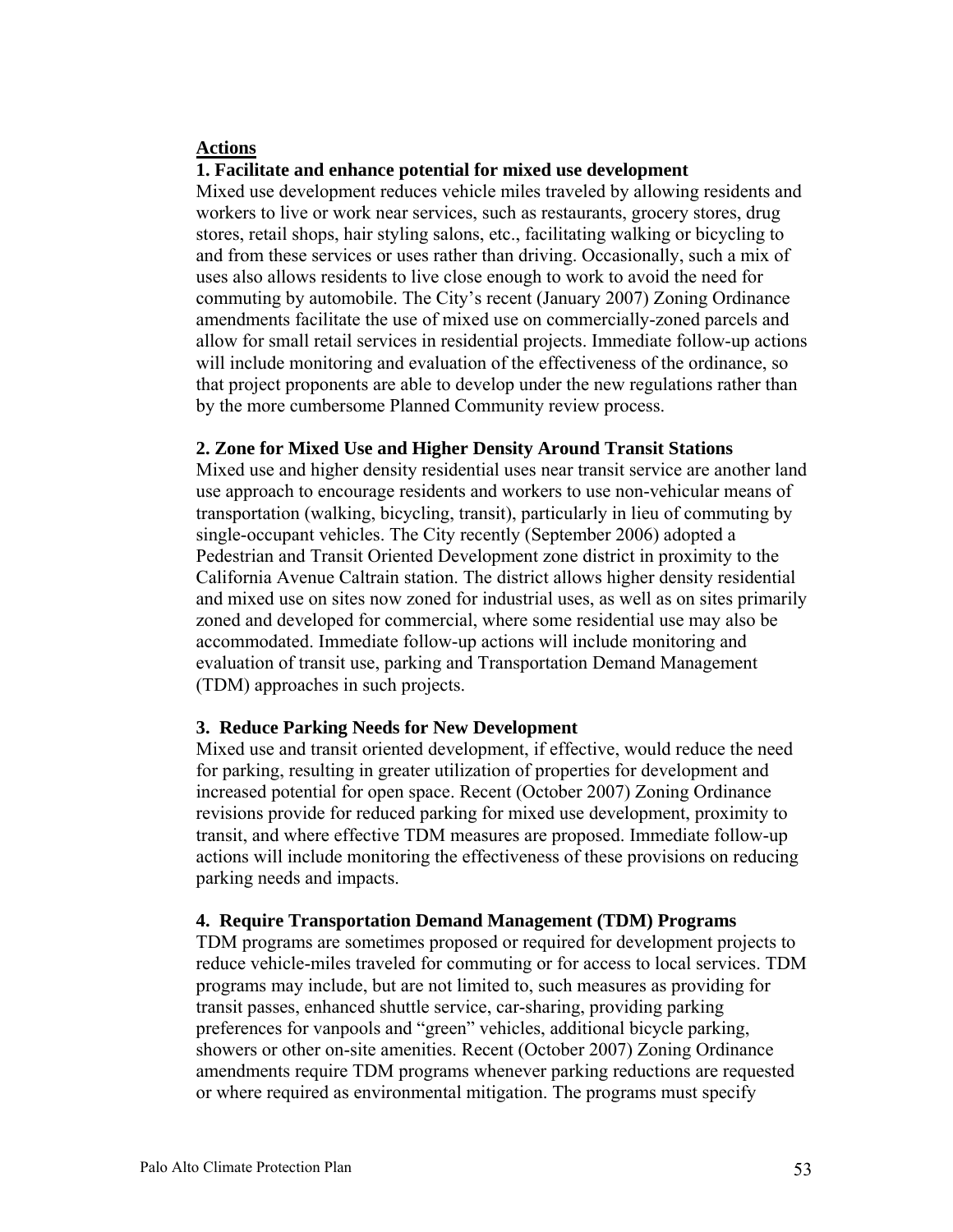performance objectives, and applicants must provide monitoring information at 2 years and 5 years after project occupancy. Immediate follow-up will include the development of staffing and procedures to implement and monitor these TDM requirements.

#### **5. Develop Monitoring Programs for Transit Use and TDM Effectiveness**

The City does not have a program or dedicated staff to monitor transit use and the implementation and effectiveness of TDM programs. As these efforts are critical to reducing vehicle-miles traveled for development in the City, a specific program for these purposes is proposed. The program would include documentation of baseline transit data at transit stations and traffic data for particular developments, and would then annually update such data and incorporate information from TDM monitoring reports, in order to identify the most effective measures for implementation in future projects. A management intern is anticipated to provide an initial outline and data for such a program, and the ongoing effort would be directed by the TDM coordinator (proposed to be increased from 0.5 FTE to 1.0 FTE elsewhere in this report).

#### **Medium Term (2009-2011)**

#### **Goals**

- Reduce emissions by an additional 10% by 2015
- Increase Caltrain and other transit use by 25% by 2015
- Provide annual reporting of transit and TDM effectiveness

#### **Actions**

#### **1. Implement Pedestrian and Transit Oriented Zoning in Downtown**

The City has adopted a Pedestrian and Transit Oriented Development zoning district in the vicinity of the California Avenue Caltrain Station. A similar overlay district should be created for downtown Palo Alto in the vicinity of the University Avenue Caltrain Station. The intent of the district would be to encourage higher density residential and mixed use projects within walking distance of the train station and of local services, further reducing automobile trips in and out of downtown. A special effort should be directed at accommodating development in the area of the City's proposed Intermodal Transit Center.

#### **2. Develop Comprehensive Plan Programs to Support Increased Density near Transit**

The City's Comprehensive Plan includes a number of policies and programs in support of increased density, particularly in areas near transit stations or along major bus routes (El Camino Real) to facilitate the use of transit and other nonvehicular transportation modes. One of the obstacles to increased residential density, however, is a lack of community facilities, such as schools and parks. The City's Comprehensive Plan Amendment will be addressing these deficiencies, which is critical to effectively implementing strategies for increased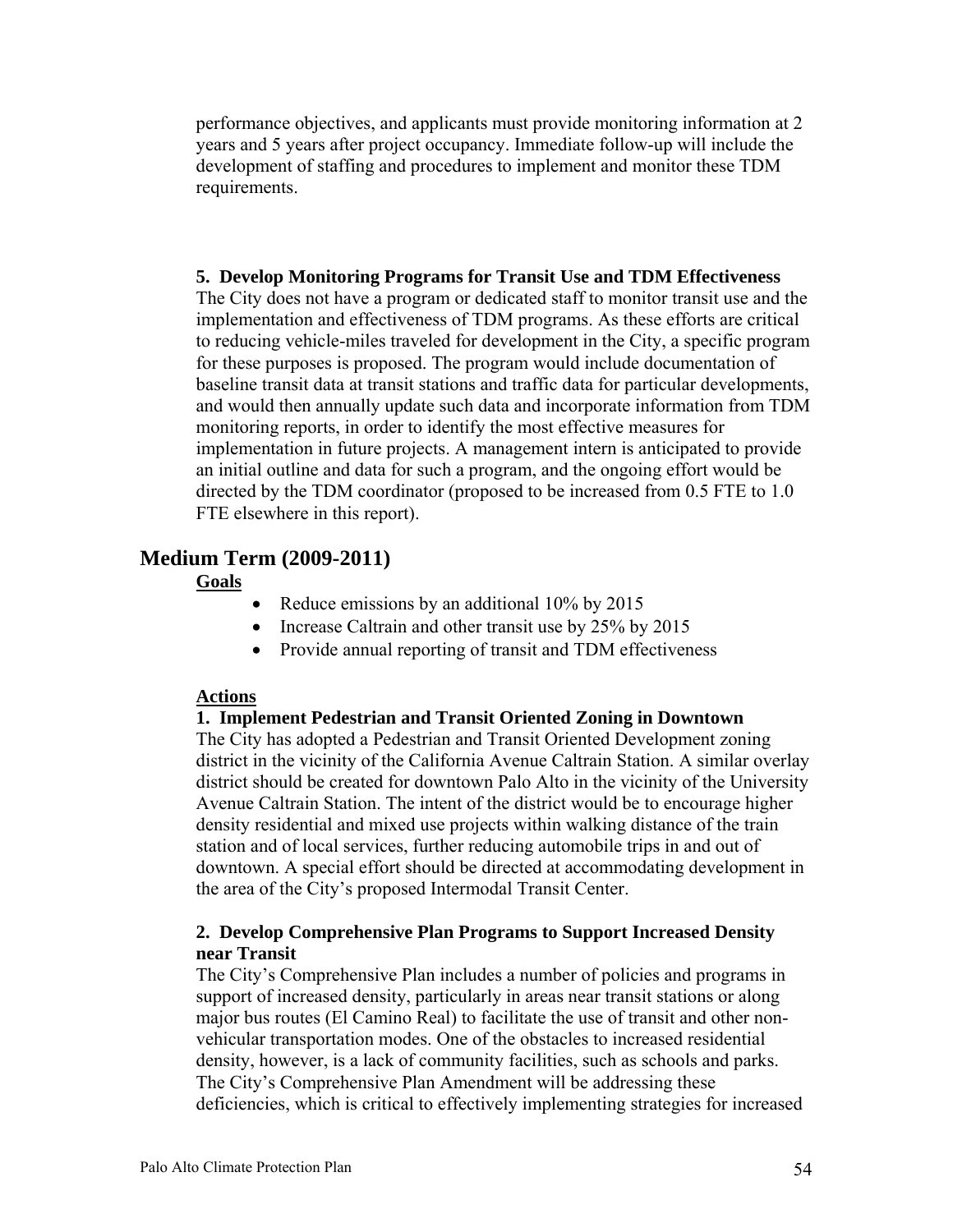housing. Area plans will be developed for the East Meadow/West Bayshore area and the Cal-Ventura/Fry's area to assess these uses and issues in a focused manner. The City may also implement a Planned Development Area (PDA) project funded by ABAG to evaluate pedestrian and transit-friendly development in the Cal-Ventura area.

#### **3. Modify Zoning Ordinance to Require Pricing Strategies to Reduce Parking**

Recently adopted (October 2007) Zoning Ordinance regulations for parking provide reductions for mixed use development, proximity to transit, and TDM measures, as well as for affordable housing and senior housing projects. Reductions in parking should reflect trip reductions and thus reduction of carbon emissions, and should minimize land coverage with parking spaces. Other strategies available to reduce parking include pricing strategies that require developers to "unbundle" parking from rent or lease prices, or otherwise charge for parking. Parking may then become a commodity that a resident or employee can forego by using non-vehicular modes of transportation. The Zoning Ordinance should be amended to provide incentives or requirements for these approaches, which may work as well for the City and parking for its employees and for public parking spaces on streets and in parking lots and garages. Evaluation of residential permit parking may also be required to ameliorate the potential impacts of spillover parking into residential neighborhoods.

#### **4. Develop Plans for Transportation Improvements around California Avenue Caltrain Station**

In support of the Pedestrian and Transit Oriented Development zone around the California Avenue Caltrain Station, key transportation improvements will be implemented to enhance pedestrian, bicycle, and transit use in the area. These improvements include: a) streetscape enhancements and lane reductions on California Avenue; b) development of Park Boulevard as a City bicycle boulevard; and c) safety improvements (e.g., dedicated left turn lane from Park Boulevard to Oregon Expressway east, crosswalk enhancements). Additional traffic calming measures may also be evaluated to assure traffic is not diverted through the Ventura neighborhood. Caltrain is also expected to upgrade the train station with improved pedestrian access.

# **Long Term (2012-2020)**

#### **Goals**

- Reduce emissions by an additional 10% by 2020
- Increase Caltrain and other transit use by an additional 50% by 2020

#### **Actions**

#### **1. Evaluate Pedestrian and Transit Oriented Development Zoning Intensity, Including Along El Camino Real**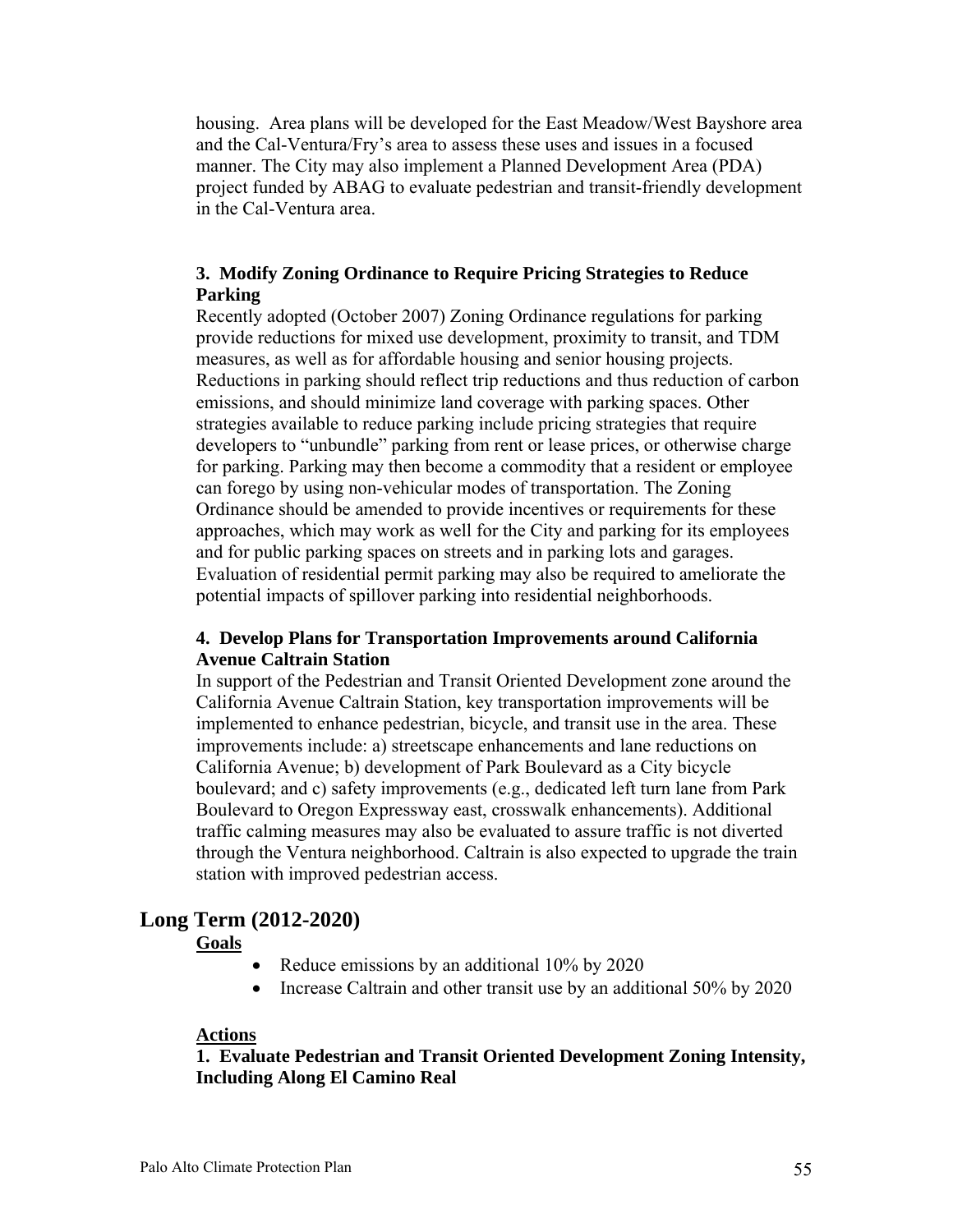Pedestrian and Transit Oriented Development zoning and the City's most intense multi-family zoning allow maximum residential development intensities of 40 units per acre. Following completion of the upcoming Comprehensive Plan Amendment, it will be appropriate to evaluate whether higher densities may be accommodated to further enhance pedestrian and transit use. The application of such densities and mixed use standards along El Camino Real may also be appropriate, particularly as the Grand Boulevard concept is implemented.

#### **2. Develop Intermodal Transit Center and High-Density Public Transportation on Demand Project**

Development of a high density, mixed use project should be promoted for the Palo Alto Intermodal Transit Center site, in conjunction with improvements to the Transit Center. The project may be a partnership between the City, Stanford, VTA, and private developers, and should stress connectivity to and from downtown, Stanford, the Medical Center, and the Shopping Center.

#### **3. Implement Grand Boulevard Improvement Strategies for El Camino Real**

Santa Clara and San Mateo Counties and several cities along El Camino Real, in conjunction with CalTrans, are developing strategies for creation of a Grand Boulevard for the roadway, including safety and streetscape enhancements and guidelines for design of quality mixed use development. The plan objective is to create a more pedestrian, bicyclist, and transit-friendly corridor to reduce the impacts of the automobile. The City of Palo Alto will be implementing one of these projects (at Stanford Avenue) in the mid-term, and others should subsequently be developed for implementation.

# **Monitoring**

The City will measure its progress on reducing transportation-related emissions by tracking:

- Number of gallons of fuel purchased by City per year
- Mix of biofuel v. regular diesel purchased per year
- Estimated rate of idling
- Number participants in City commute program
- Number of low-mileage City vehicles in fleet (as percentage of total)
- Annual communitywide increase in ridership on Caltrain and other transit services
- Estimated annual vehicle miles traveled (community-wide)
- Average miles per gallon for City fleet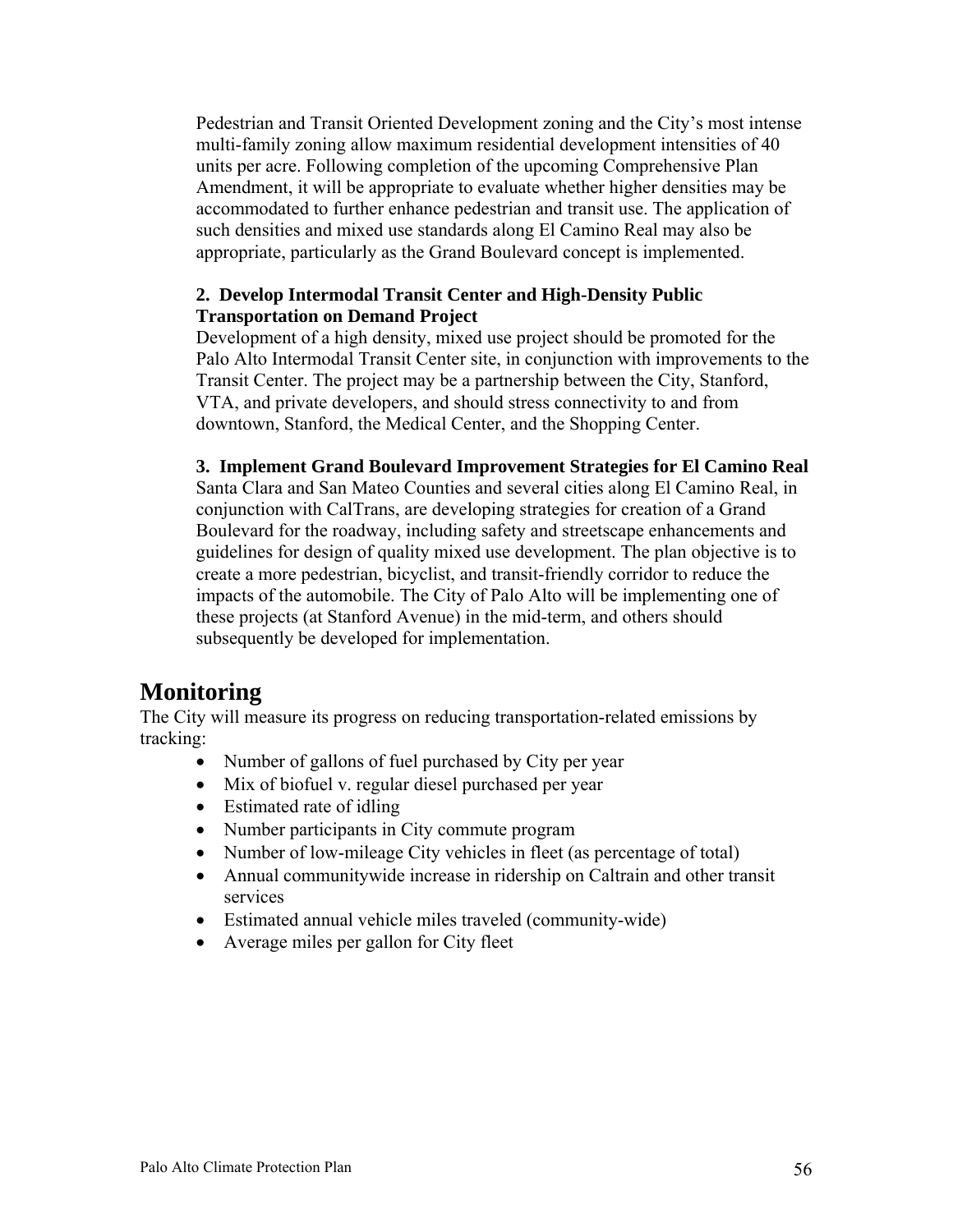| <b>GRTF</b><br><b>Recommendation</b>                                                                     | <b>CPP Recommendations</b>                                                                                             | <b>Timing</b>                  | <b>Annual Estimated</b><br>$CO2$ Savings<br><b>Potential</b> | <b>CO<sub>2</sub> Savings Costs</b><br>per Metric Ton of<br>$CO2$ per year. |
|----------------------------------------------------------------------------------------------------------|------------------------------------------------------------------------------------------------------------------------|--------------------------------|--------------------------------------------------------------|-----------------------------------------------------------------------------|
| Promote alternative fuels,<br>with the City leading the<br>way in purchasing fuel<br>efficient vehicles. | Purchase of hybrid cars instead of<br>high mileage conventional cars.                                                  | Short Term                     | $1.37$ per car                                               | \$88                                                                        |
|                                                                                                          | 1. Use of Biofuels                                                                                                     | Short Term                     | 19 metric tons                                               | \$662                                                                       |
|                                                                                                          | 2. Limiting Idling                                                                                                     | <b>Short Term</b>              | 136 metric tons                                              | \$295                                                                       |
|                                                                                                          | 3. Fleet Management                                                                                                    | <b>Short Term</b>              | 284 metric tons                                              | \$52                                                                        |
|                                                                                                          | 4. Fleet Accountability Programs                                                                                       | Medium Term                    | 95 metric tons                                               | \$126                                                                       |
|                                                                                                          | 5. Use of low-emission vehicles<br>for City staff's local use                                                          | Medium Term                    | 2.3 metric tons per<br>vehicle                               | \$510                                                                       |
| Facilitate increased biking<br>and walking.                                                              |                                                                                                                        |                                |                                                              |                                                                             |
| Increase mass transit<br>availability.                                                                   | Increase Cross town shuttles                                                                                           | Medium Term<br>180 metric tons | \$694                                                        |                                                                             |
|                                                                                                          | Work with VTA, Caltrain and<br>other regional transportation<br>agencies to improve transit<br>services in Palo Alto   | Short Term and<br>Medium Term  | Unknown                                                      | Unkown                                                                      |
| Encourage electronic                                                                                     | City should allow for                                                                                                  |                                | 53 metric tons                                               | \$0                                                                         |
| alternatives to travel.                                                                                  | telecommuting 2 days a month                                                                                           |                                |                                                              |                                                                             |
| Reduce emissions from                                                                                    | School commute likely presents                                                                                         |                                | Unknown $-$                                                  | Unknown - likely                                                            |
| school commuting.                                                                                        | one of the best opportunities for<br>the City to reduce emissions in an<br>arena over which it can exert<br>influence. |                                | unknown-fairly high                                          | fairly low                                                                  |

# **Table 5.2. Summary of CPP and GRTF Recommendations**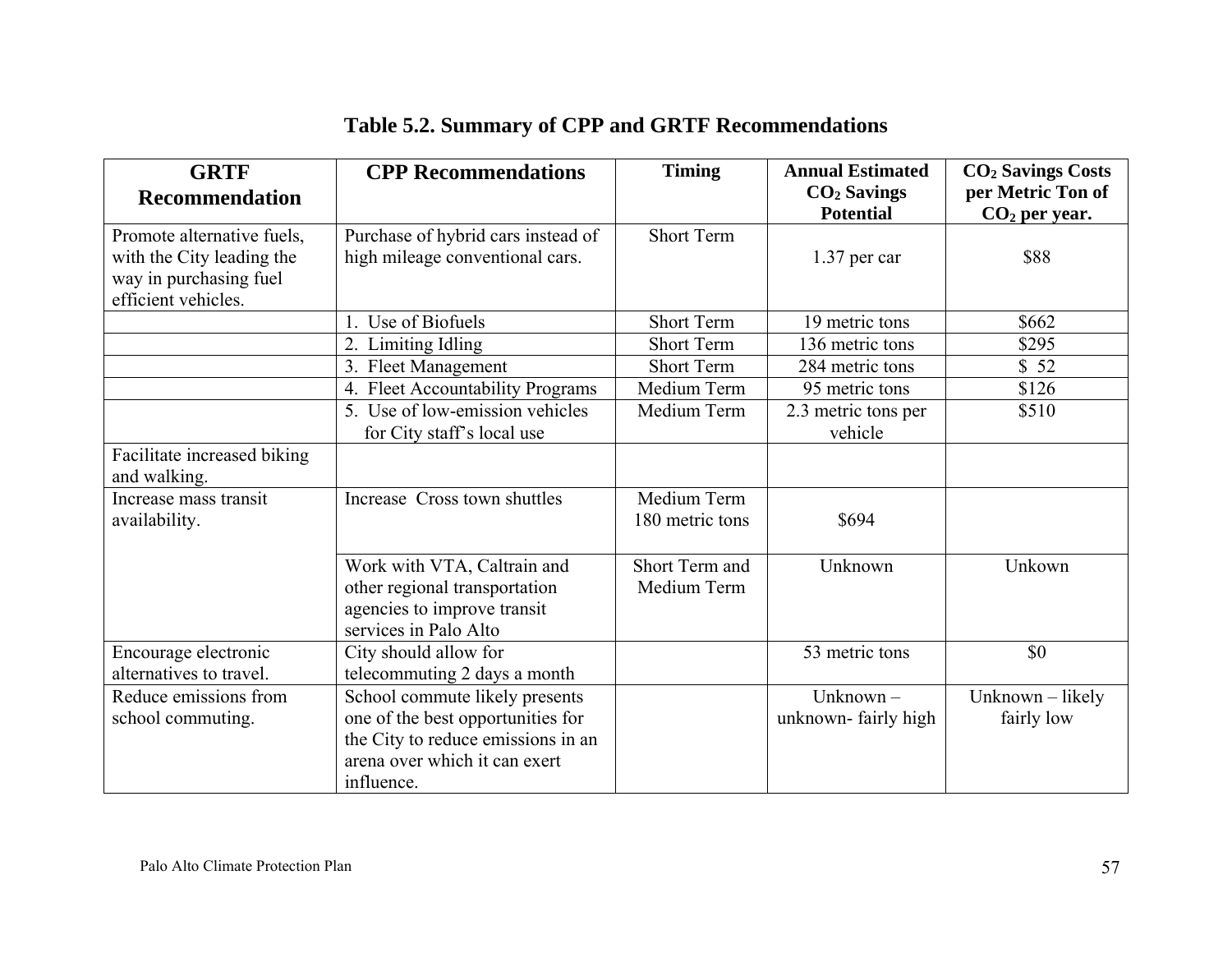# **Table 5.2. (continued) Summary of CPP and GRTF Recommendations**

| <b>GRTF</b><br>Recommendation                                                              | <b>CPP</b> Recommendations                                                           | <b>Timing</b> | <b>Annual Estimated</b><br>$CO2$ Savings<br><b>Potential</b>      | $CO2$ Savings Costs<br>per Metric Ton of<br>$CO2$ per year. |
|--------------------------------------------------------------------------------------------|--------------------------------------------------------------------------------------|---------------|-------------------------------------------------------------------|-------------------------------------------------------------|
| City offset its emissions,<br>and encourage businesses<br>and residents to do the<br>same. | City should change travel policy to<br>allow covering costs for emissions<br>offset. |               | 39 Tons                                                           | \$32                                                        |
| (No GRTF Land Use-related)<br>recommendations)                                             |                                                                                      |               | No cost-benefit analysis done for CPP<br>Land Use recommendations |                                                             |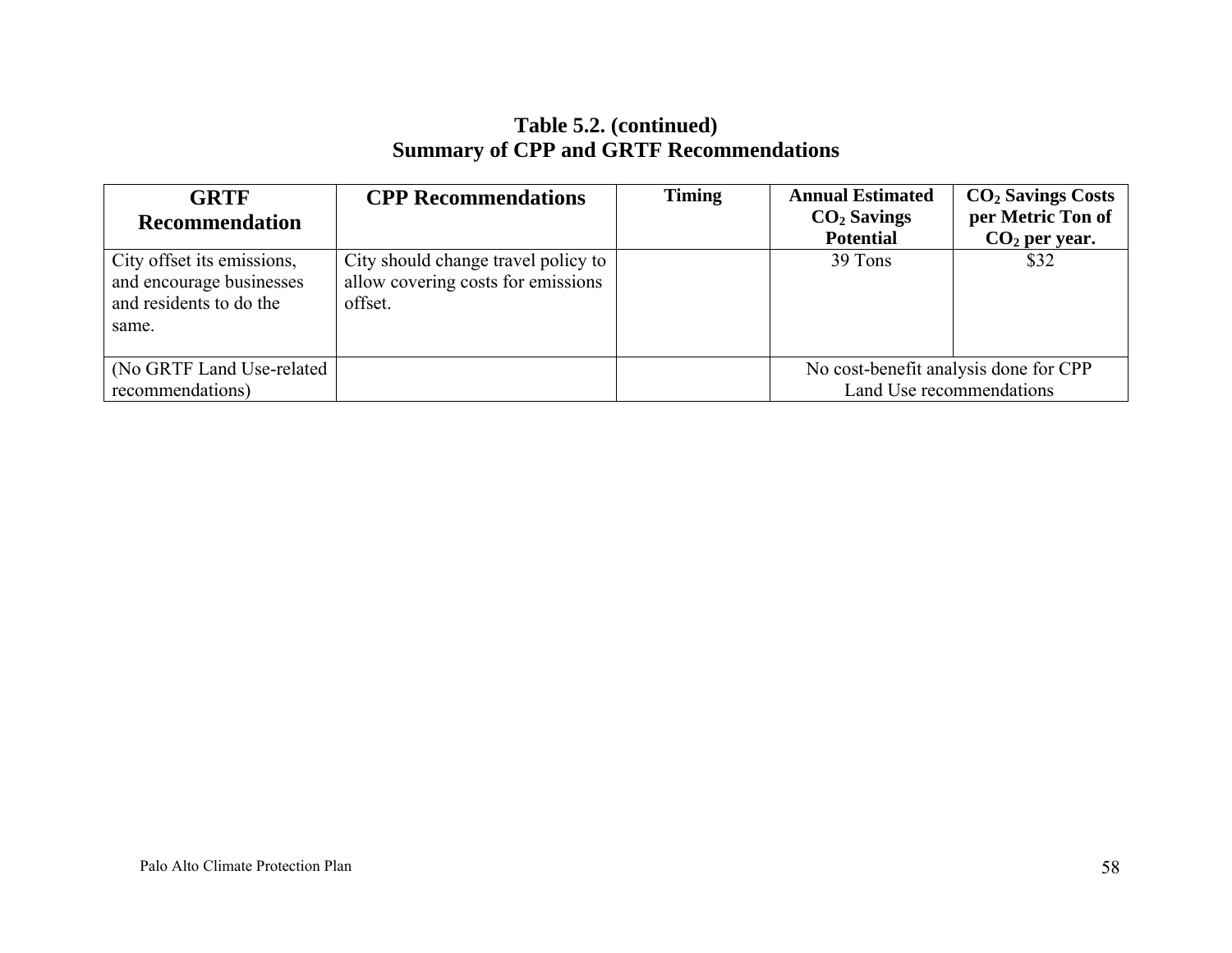| <b>Study Location</b>                                  | <b>Scope of Study</b>                        | <b>Assumed</b><br>No. of<br><b>Employees</b> | <b>Financial</b><br><b>Incentive per</b><br>mo.<br>$(1995$ $$'s)$ | Decrease in<br><b>Parking Demand</b> |
|--------------------------------------------------------|----------------------------------------------|----------------------------------------------|-------------------------------------------------------------------|--------------------------------------|
|                                                        |                                              |                                              |                                                                   |                                      |
| Group A: Areas with little or no public transportation |                                              |                                              |                                                                   |                                      |
| Century City District, West<br>Los Angleles            | 3500 employees surveyed<br>at $100+$ firms   | 3,500                                        | 81                                                                | 0.15                                 |
| Cornell University Ithaca, NY                          | 9000 faculty & staff                         | 9,000                                        | 34                                                                | 0.26                                 |
| San Fernando Valley, Los<br>Angles                     | 1 large employer (850<br>employees)          | 850                                          | 37                                                                | 0.3                                  |
| Bellevue, WA                                           | 1 medium-sized firm (430<br>employees)       | 430                                          | 54                                                                | 0.39                                 |
| <b>Weighted Average of Group</b>                       |                                              | 13,780                                       | 46.75                                                             | 0.24                                 |
| Group B: Areas with fair public transportation         |                                              |                                              |                                                                   |                                      |
| Los Angeles Civic Center                               | 10000+ employees at<br>several organizations | 10,000                                       | 125                                                               | 0.36                                 |
| Mid-Wilshire Blvd., Los<br>Angleles                    | 1 mid-size firm                              | 430                                          | 89                                                                | 0.38                                 |
| <b>Washington DC Suburbs</b>                           | 5500 employees at 3<br>worksites             | 5,500                                        | 68                                                                | 0.26                                 |
| Downtown Los Angeles                                   | 5000 employees surveyed<br>at 118 firms      | 5,000                                        | 126                                                               | 0.25                                 |
| <b>Weighted Average of Group</b>                       |                                              | 20,930                                       | 109.52                                                            | 0.31                                 |

# **Table 5.3. Study of Parking Incentives**

# **Group C: Areas with good public transportation**

| University of Washington,<br>Seattle Wa. | 50,000 faculty, staff &<br>students | 50,000 | 18    | 0.24 |
|------------------------------------------|-------------------------------------|--------|-------|------|
| Downtown Ottowa, Canada                  | 3500+ government staff              | 3,500  | 72    | 0.18 |
| <b>Weighted Average of Group</b>         |                                     | 53,500 | 21.53 | 0.24 |
| <b>Weighted Average Over 3 Groups</b>    |                                     | 88.210 | 46.35 | 0.26 |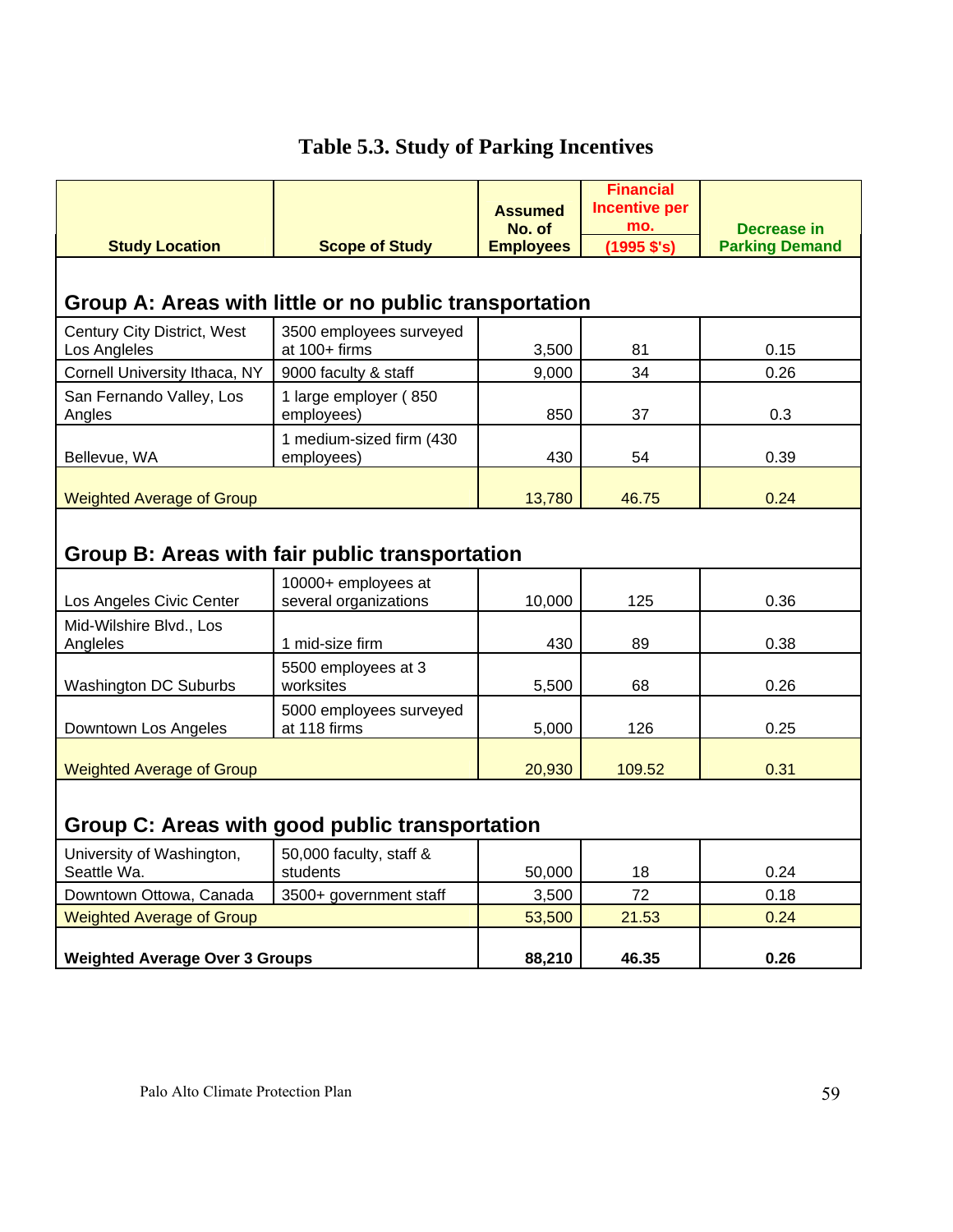# **Chapter 6: Green Building**

### **Overview**

According to the U.S. Department of Energy, buildings account for approximately 39% of total energy use, over 12% of the total water consumption, 68% of total electricity consumption, and therefore 38% of all carbon dioxide emissions annually in the United **States**.

These environmental costs can be significantly reduced through the use of green building practices. Green construction methods can be integrated into buildings at any stage, from design and construction, to renovation and deconstruction. However, the most significant benefits can be obtained if the design and construction team takes an integrated approach from the earliest stages of a building project. Potential benefits of green building include:

- **Environmental benefits,** such as enhancing and protecting biodiversity and ecosystems, improved air and water quality, reducing waste streams and conserving and restoring natural resources.
- **Economic benefits** including reduced operating costs, expanding and shaping markets for green products and services, improving occupant productivity, and optimizing life-cycle economic performance; and
- **Social benefits** including enhanced occupant comfort and health, heightened aesthetic qualities, minimized strain on local infrastructure, and improved overall quality of life.

The green building checklists commonly used in California are the Leadership in Environmental and Energy Design (LEED) and the Green Point Rated (GPR) checklists. The LEED checklist is advocated by the U.S. Green Building Council and is commonly used for nonresidential projects, and the GPR checklist is advocated by the nonprofit organization "Build It Green" and is commonly used for residential projects. The City's current Green Building Policy requires LEED certification for all new City buildings over 10,000 feet.

City staff, along with the Architectural Review Board, has been requesting green building checklists for the past four years to encourage applicants to incorporate green building materials and practices into their projects. On October 11, 2007, an ordinance went into effect citing Council adopted sustainability policy as a consideration for reviewing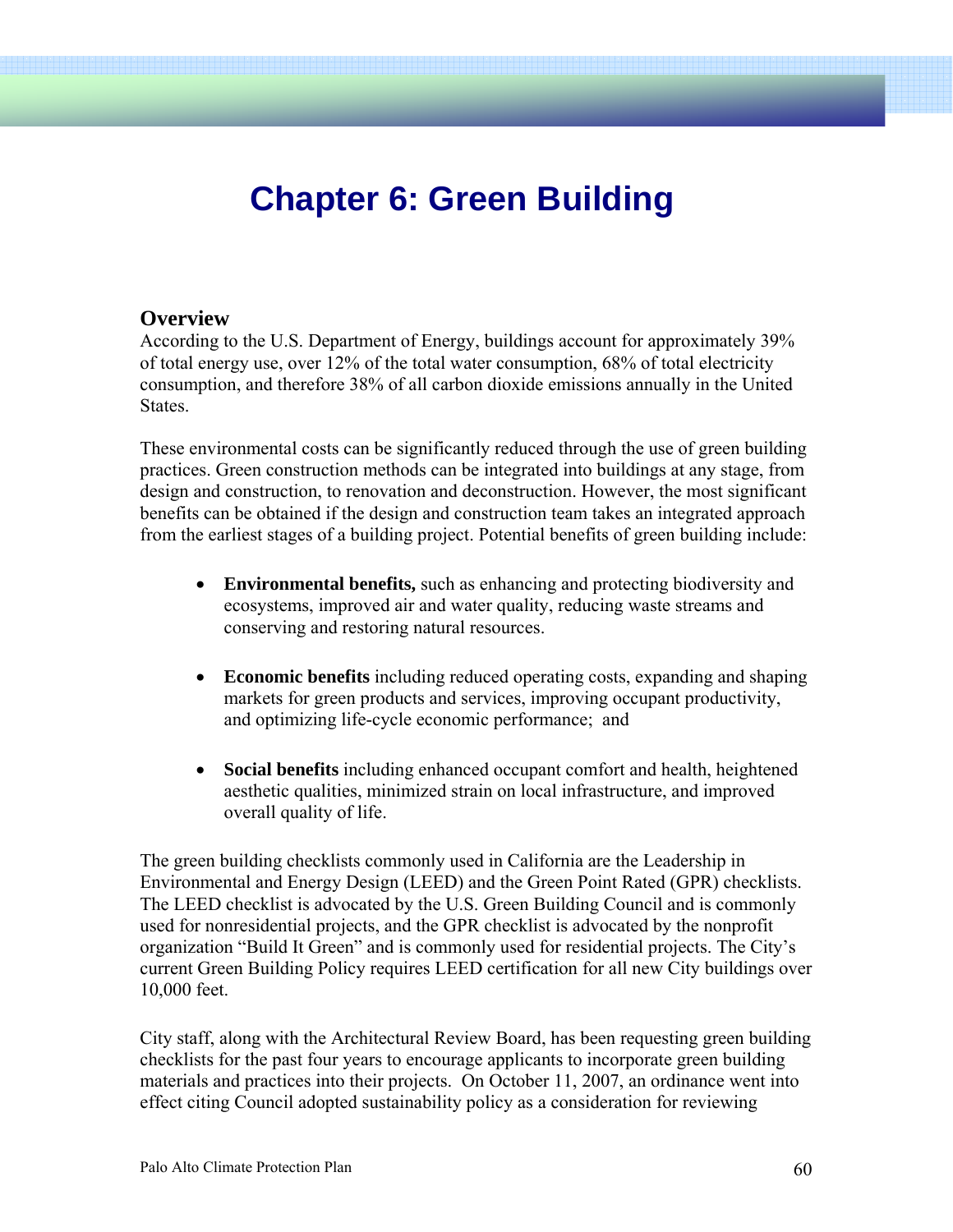certain planning applications, and thereby allowing City staff to require the submittal of a LEED, GPR or an equivalent checklist to complete an entitlement application. A minimum number of LEED or GPR points is suggested, but compliance is voluntary. Also in effect as of October 11, 2007, a revised Architectural Review Approval Finding (#15) requires the following for projects subject to Architectural Review:

The project (must) exhibit green building and sustainable design that is energy efficient, water conserving, durable and nontoxic, with high-quality spaces and high recycled content materials. The following considerations should be utilized in determining sustainable site and building design:

- Optimize building orientation for heat gain, shading, daylighting, and natural ventilation;
- Design of landscaping to create comfortable micro-climates and reduce heat island effects;
- Design for easy pedestrian, bicycle and transit access;
- Maximize on-site stormwater management through landscaping and permeable paving;
- Use sustainable building materials;
- Design lighting, plumbing and equipment for efficient energy and water use;
- Create healthy indoor environments; and
- Use creativity and innovation to build more sustainable environments.

Single family residences are not subject to Architectural Review Approval Finding #15 unless there are three or more homes proposed by the same applicant. Residential projects subject to discretionary planning review in addition to building permit review are requested to submit a Green Point Rated checklist, which is included in Build It Green's Guidelines for New Home Construction and Remodeling. All applicants for single family residential projects are directed to the City's website or the Development Center's Green Building kiosk to obtain their own copy of the guidelines.

Also in October, the City launched the "Ask an Expert" service, a phone and email service that provides free assistance to building professionals and the public in an effort to make Palo Alto homes healthier and higher-performing. This service, also provided by Build It Green, is made possible by the City of Palo Alto Public Works, Utilities, and Planning and Community Environment Departments.

The consensus emerging within the City is that incentive programs will likely increase the level of green building and are an important first step before implementing mandatory requirements. The City's website now includes a green building incentives matrix (http://www.cityofpaloalto.org/civica/filebank/blobdload.asp?BlobID=9453) to help Palo Alto homeowners take advantage of incentives available to enable new homes or remodels to be higher performing (a.k.a. "green"). This matrix of rebates, tax credits, and services is organized into categories corresponding to the Build It Green Guidelines, which are (1) Site & landscape, (2) Building Envelope, (3) HVAC & Plumbing, (4)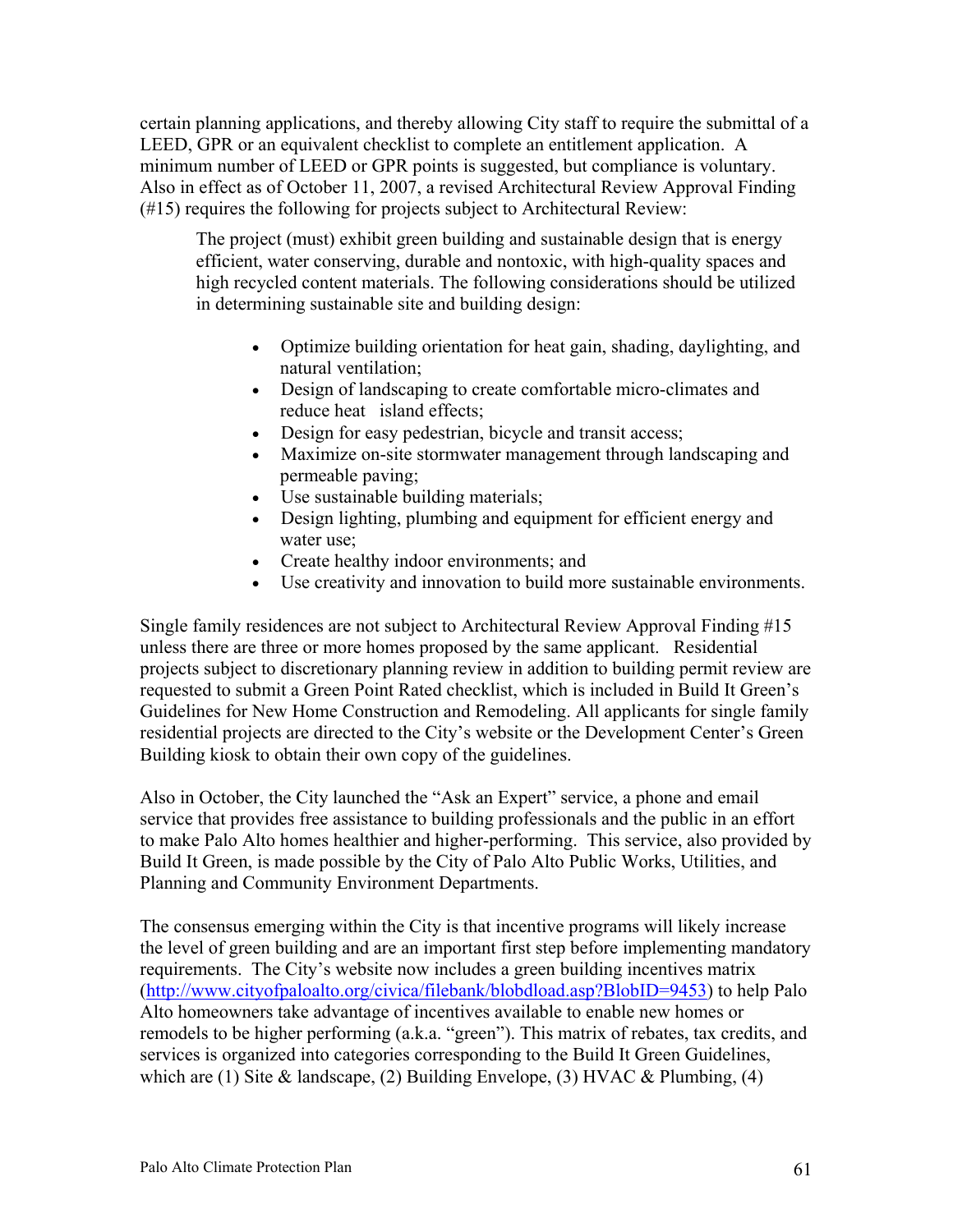Appliances & Lighting, (5) Renewable Energy, and (6) Tools & Financing. The City's Green Building Team is exploring additional incentives to promote green building.

Projects going through planning entitlement processes are subject to the existing City requirements for water efficient landscape design and to several existing and recently adopted zoning code requirements and guidelines (PAMC 18.23, 18.40, 18.76 and 18.83) designed to enhance the City's tree canopy and landscaping and mitigate stormwater pollution. The Urban Forest Master Plan will further address the Green Ribbon Task Force Building Committee's recommendation regarding the use of trees to save energy and the requirement for water efficiency.

Chapter 5, Transportation and Sustainable Land Use, addressed the GRTF's Building Committee's recommendations regarding transit-oriented and traffic reducing development and the promotion of biking and walking.

Additionally, the City will consider amendments to the California Energy Code, part of Title 24, or the California Building Standards Code, when the next version is published in March 2008. The anticipated amendments would establish more stringent energy efficiency standards for buildings beyond what the Energy Code currently requires. At this time, a target of 10%-15% additional energy efficiency for buildings beyond Title 24 requirements appears practical and justifiable. However, a study demonstrating the expected energy savings and cost-effectiveness of the proposed standards, as well as findings that the amendments are reasonably necessary based on local climatic, geologic or topographic conditions, will first need to be prepared. The study, proposed amendments and findings will then require approval by the City Council before submission to the California Energy Commission.

# **Goals and Actions**

#### **Short Term (2007/2008) Goals**

- Require LEED "Silver" certification or equivalency for new City buildings over 5,000 square feet, which are to be occupied by people, with limited exceptions (current policy requires LEED certification for new buildings over 10,000 feet)
- Require substantial renovations and additions of over 5,000 square feet to City buildings to be evaluated by an appointed green building professional to determine the costs and benefits of adding or enhancing green building features
- Require City building renovations and additions of under 5,000 square feet to use a LEED or equivalent checklist as a guideline to enhance the green building features
- Increase understanding of green building practices and benefits through stakeholder involvement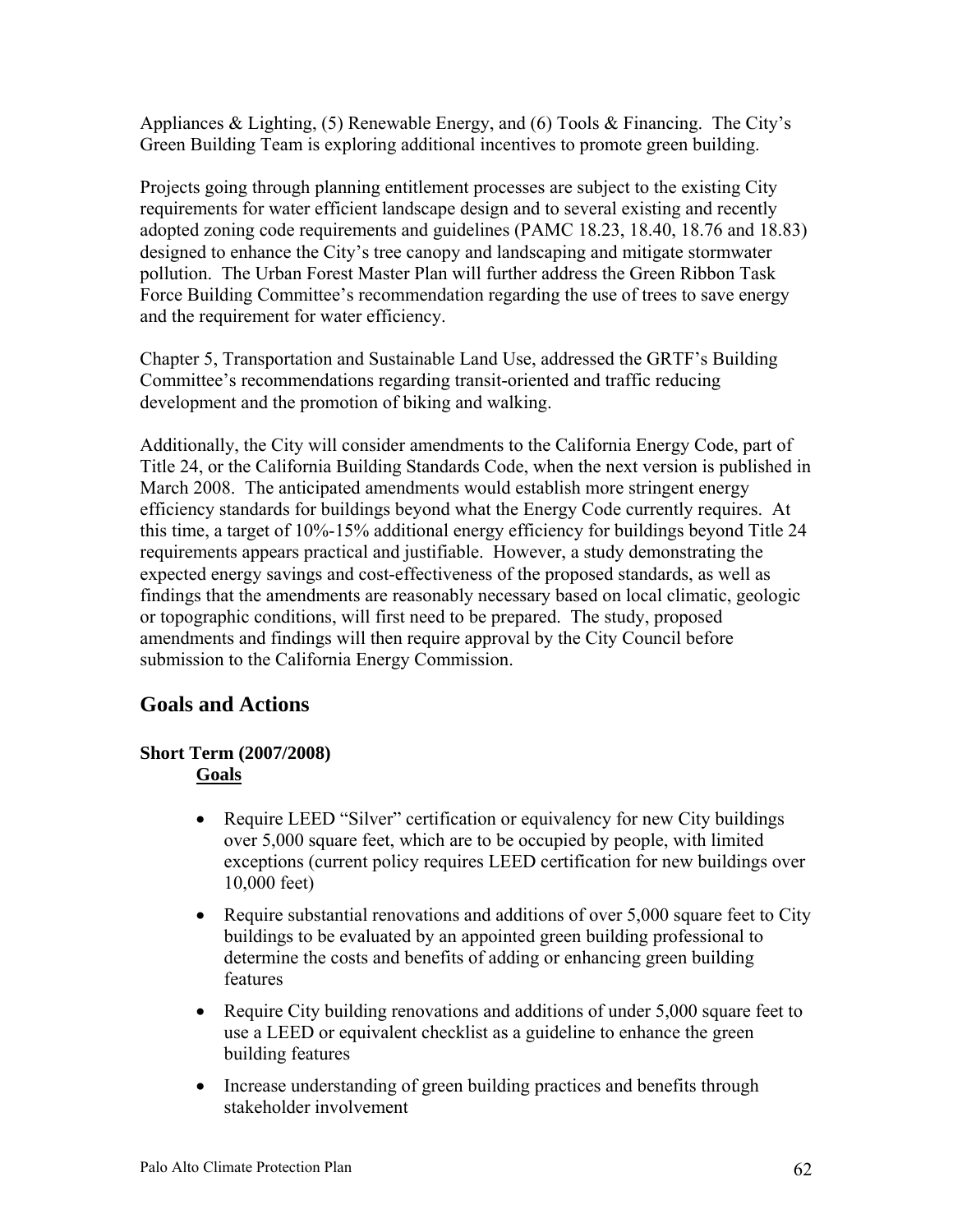- Explore and implement incentives to increase the level of voluntary green building for all residential and commercial projects
- Require multi-family and commercial buildings (new construction and renovation) to have a minimum level of green building compliance starting July 2008
- Establish reasonable, cost-effective energy efficiency and conservation requirements for buildings that exceed California Energy Code (Title 24) standards

#### **Actions**

- Following Council discussion on December 3, 2007, update the existing City green building policy
- Create task force or review committee composed of developers, architects and other stakeholders to provide feedback and ideas on approaches to green building incentives and requirements
- Continue benchmarking green building programs of other cities
- Continue to work with Utilities staff on developing and implementing meaningful incentives
- Coordinate with Utilities and Recycling program, and with newly created staff/citizen forum on public outreach efforts
- Draft and circulate an ordinance for mandatory multi-family and commercial green building and introduce the ordinance for passage in spring 2008 (July 2008 effective date)
- Train existing staff (and possibly offer a pay incentive for certification or accreditation) or contract out for expertise in LEED and GPR (e.g. projects not designed by a LEED accredited architect/engineer could pay a fee for review by someone with LEED expertise)
- Adopt California Energy Code (CEC) (by reference). Retain consultant to perform relevant studies to justify local amendments to the CEC that will require increased energy efficiency and conservation measures. Adopt local amendments to the CEC with applicable findings and submit to the California Energy Commission

#### **Medium Term (2009-2011) Goals**

- Require new single-family residential construction to have a minimum level of green building compliance starting July 2009.
- Monitor compliance levels and impact of new policies.
- Provide recognition for "green building."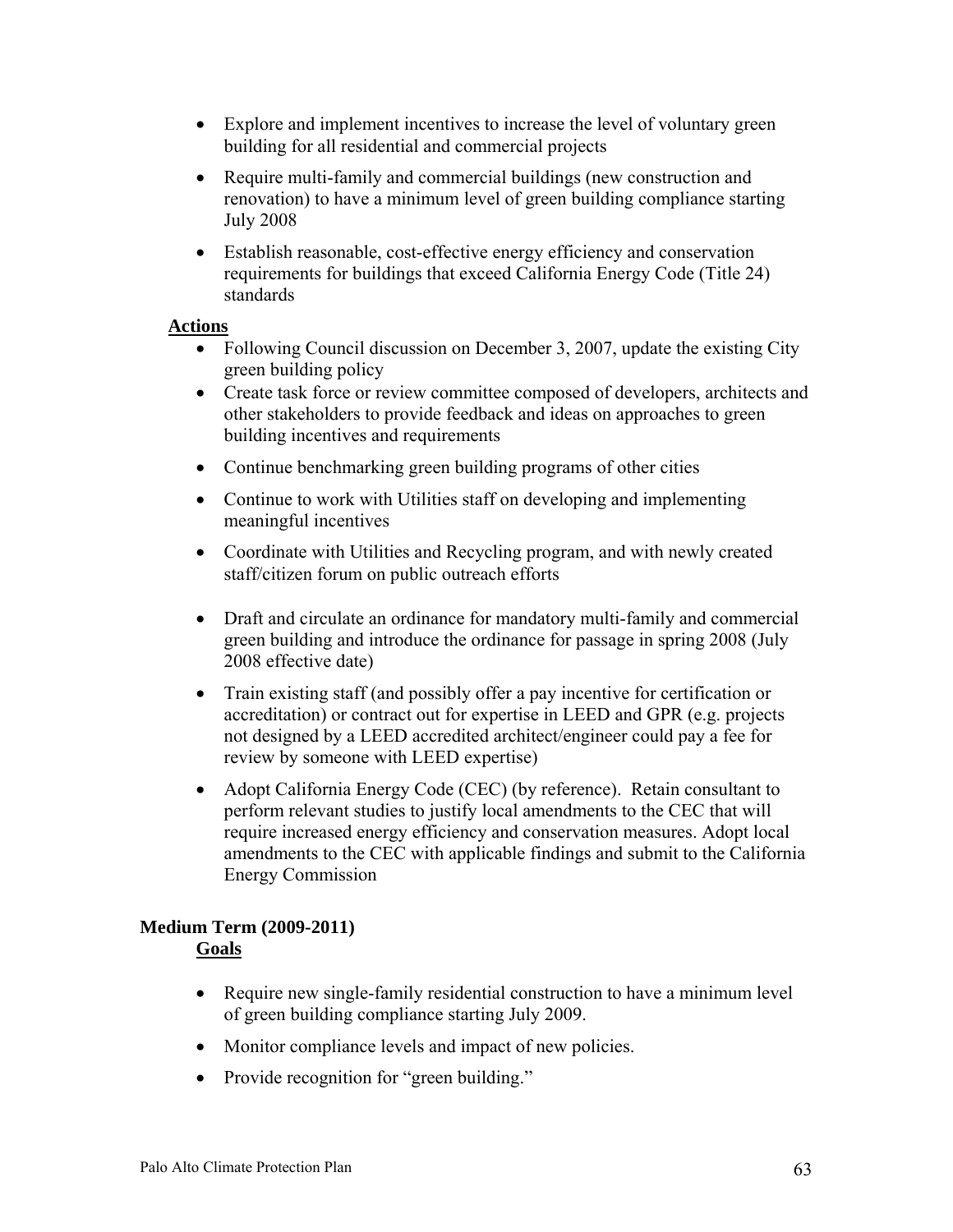#### **Actions**

- Introduce an ordinance for mandatory low-density residential green building for passage in spring 2009 (effective July 2009.)
- Increase understanding of green building practices and benefits through stakeholder involvement.
- Continue to conduct staff training (and reward certification/accreditation).
- Explore new financing opportunities for green building efforts (e.g. greenfriendly banks such as New Resource Bank and Valencia Green Bank.)
- Include "green building" among criteria for determining the 2010 ARB award winners.

# **Monitoring**

The City will monitor its progress in the green building arena by tracking annually:

- Number of Green Point Rated and LEED-certified building projects completed
- Square feet of Green Point Rated and LEED-certified projects completed
- Number of building projects following LEED and BIG guidelines, but not certified
- Average point ratings achieved for City buildings
- Average point ratings achieved for residential projects
- Average point ratings achieved for commercial projects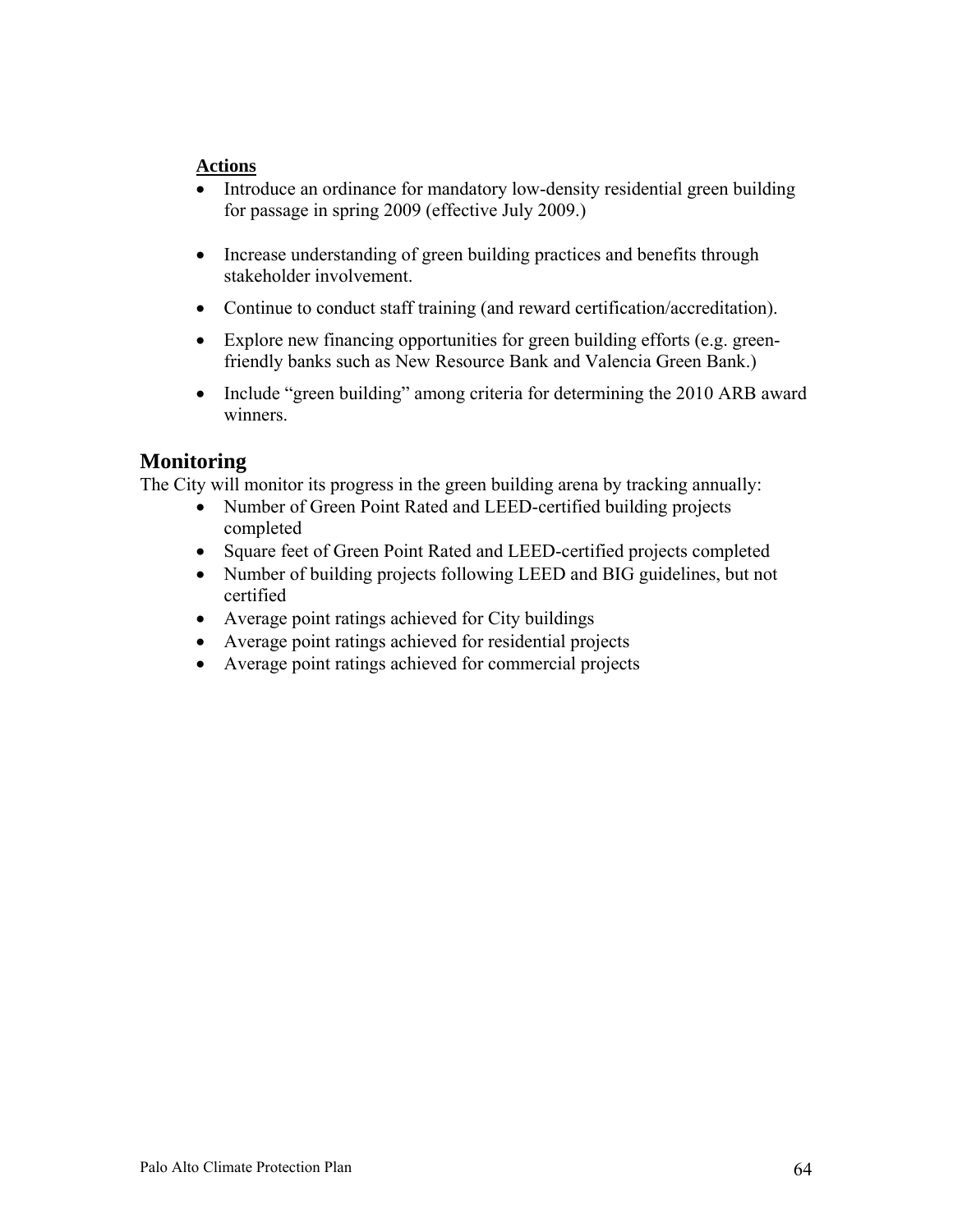# **Table 6.2. Summary of CPP and GRTF Recommendations**

| <b>GRTF Recommendations</b>                                                                                                                                                                                                                                                                                                                                                                                      | <b>CPP Recommendations</b>                                                                                                                                                                                                                                                                                                                                                                                                                                                                                                                                                                                                                                                                                                                                                                                                                                                                                                                                                                                                                                                                                                                                                                                                                         | <b>Cost Benefit</b>                                                                                                                                                                                                                                                                                                                                                                                                                                                                                                                                                         |
|------------------------------------------------------------------------------------------------------------------------------------------------------------------------------------------------------------------------------------------------------------------------------------------------------------------------------------------------------------------------------------------------------------------|----------------------------------------------------------------------------------------------------------------------------------------------------------------------------------------------------------------------------------------------------------------------------------------------------------------------------------------------------------------------------------------------------------------------------------------------------------------------------------------------------------------------------------------------------------------------------------------------------------------------------------------------------------------------------------------------------------------------------------------------------------------------------------------------------------------------------------------------------------------------------------------------------------------------------------------------------------------------------------------------------------------------------------------------------------------------------------------------------------------------------------------------------------------------------------------------------------------------------------------------------|-----------------------------------------------------------------------------------------------------------------------------------------------------------------------------------------------------------------------------------------------------------------------------------------------------------------------------------------------------------------------------------------------------------------------------------------------------------------------------------------------------------------------------------------------------------------------------|
| (1) Provide green building planning and building review<br>advice and education $(2)$ by hiring new, $(3)$ training<br>existing staff or $(4)$ using consultant time. $(5)$ Require<br>senior building officials to be LEED (Leadership in<br>Energy and Environmental Design) accredited and BIG<br>(Build it Green) certified. (6) Provide green educational<br>materials at planning and building department. | (1) Continue to direct the public and building<br>professionals to the Development Center Green<br>Building kiosk, City website, and applicable City<br>requirements and guidelines.<br>(2) Continue to seek candidates for planning and<br>building positions with keen interest in green<br>building who also meet the other qualifications.<br>(3) Continue to encourage technical staff to take<br>green building courses and become BIG certified<br>and/or LEED accredited and explore providing<br>pay incentive for such achievement and<br>maintenance of certification.<br>(4) Continue to use green building consultants<br>(including BIG's Ask-An-Expert) as needed.<br>Continue to support LEED accreditation as<br>desirable training for ARB members. Two<br>current ARB members are LEED accredited,<br>which helps to review ARB applications for green<br>building features.<br>(5) Requirement for LEED accredited/BIG<br>certified senior officials is not recommended,<br>since it can eliminate good candidates and this<br>knowledge is only a very small portion of what<br>such management-level officials need to know.<br>(6) Consider differential pay for employees with<br>BIG certification or LEED accreditation. | $(1)$ No change in cost other<br>than continued outreach;<br>Potential benefits are great.<br>(2) No cost; good potential<br>benefit.<br>(3) Cost could be pay<br>differential $(1\%)$ to<br>encourage certification and<br>accreditation; Benefit could<br>include savings when outside<br>consultants are not needed for<br>city projects<br>(4) Benefit of Ask An Expert<br>could be increased green<br>building for new homes and<br>remodels. No cost for ARB<br>members having LEED<br>accreditation, as the City does<br>not pay ARB members;<br>benefits are great. |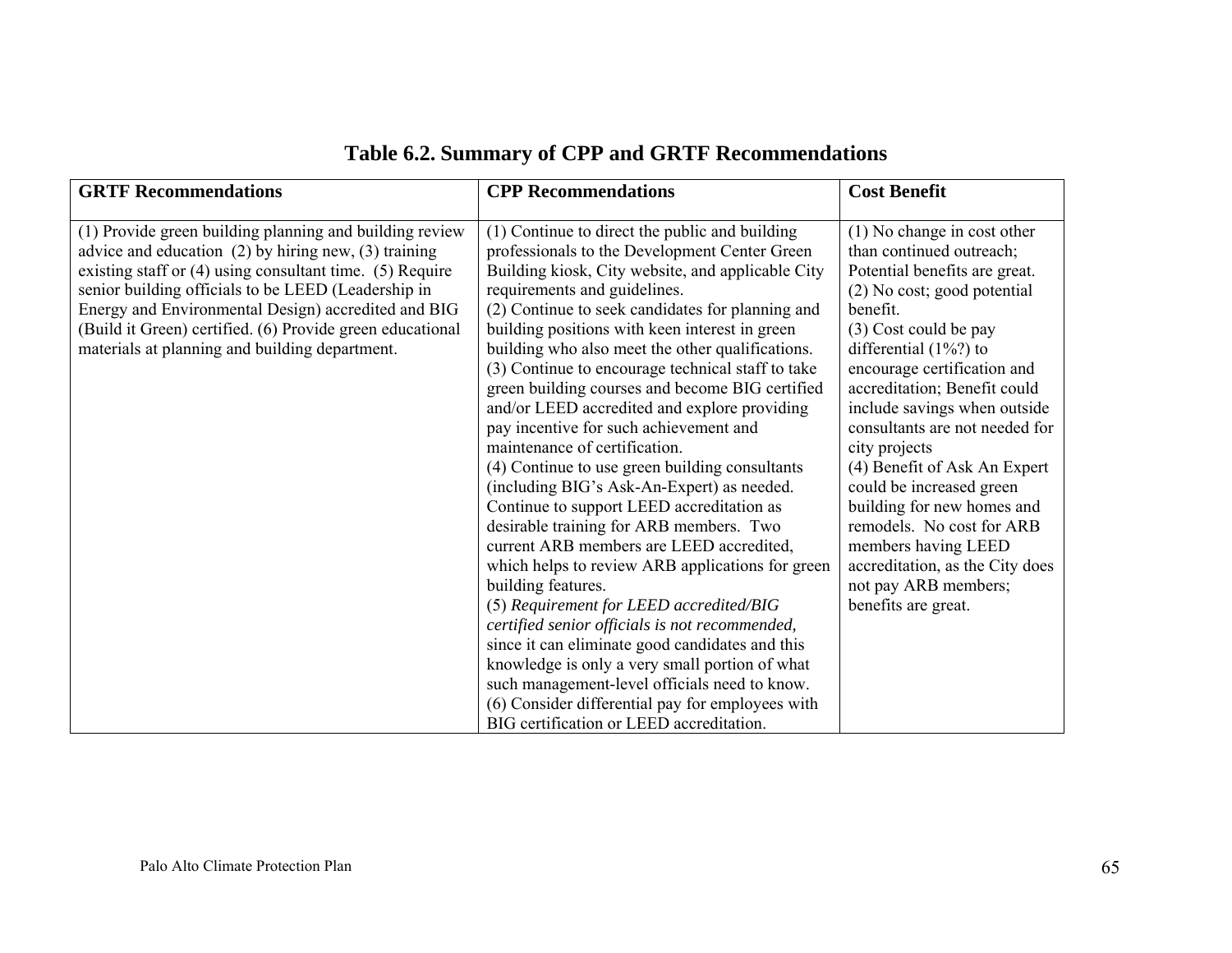# **Table 6.2. (continued) Summary of CPP and GRTF Recommendations**

| <b>GRTF Recommendations</b>                                                                                                                                      | <b>CPP Recommendations</b>                                                                                                                                                                                                                                                                                                                                                                                                                                                                                                                                                                                                                                        | <b>Cost Benefit</b>                                                                                                                                                                                                                                                                                                                                                          |
|------------------------------------------------------------------------------------------------------------------------------------------------------------------|-------------------------------------------------------------------------------------------------------------------------------------------------------------------------------------------------------------------------------------------------------------------------------------------------------------------------------------------------------------------------------------------------------------------------------------------------------------------------------------------------------------------------------------------------------------------------------------------------------------------------------------------------------------------|------------------------------------------------------------------------------------------------------------------------------------------------------------------------------------------------------------------------------------------------------------------------------------------------------------------------------------------------------------------------------|
| (1) Require LEED/GPR checklist points list to be<br>printed on permit drawings, and (2) require an escalating<br>number of points be met over a period of years. | (1) Continue to require checklists with planning<br>entitlement applications submitted after October<br>11 (effective date of PAMC Chapter 18.77<br>revision referencing Council adopted<br>sustainability policy). Can include a condition of<br>approval for those applications to include the<br>checklist on building permit plan sets,<br>HOWEVER, neither building plan checkers nor<br>construction inspectors would be responsible for<br>actual compliance with checklist items, would not<br>be "signing off" building's compliance with green<br>building checklists. The points would need to be<br>documented by the architect/contractor/owner in a | $(1)$ No change in cost;<br>requiring checklists to be<br>printed on plan sets would not<br>require inspectors to "sign<br>off" and does not guarantee<br>green building nor can the<br>City require certification and<br>consultant evaluation at this<br>time.<br>(2) Cost is City staff time<br>needed for research,<br>meetings, ordinance<br>preparation, education and |
|                                                                                                                                                                  | specific way (for USGBC/BIG); it would not be<br>feasible for City inspectors to track. (2) Begin to<br>draft mandatory green building ordinances for<br>Council review and adoption in 2008 and 2009                                                                                                                                                                                                                                                                                                                                                                                                                                                             | outreach, and eventual<br>enforcement for non-<br>compliance (unknown cost).<br>Benefits not quantified.                                                                                                                                                                                                                                                                     |
|                                                                                                                                                                  | that will seek enhanced green building levels over<br>a period of years.                                                                                                                                                                                                                                                                                                                                                                                                                                                                                                                                                                                          |                                                                                                                                                                                                                                                                                                                                                                              |
| Provide incentives or recognition for incorporating green<br>building elements in both residential and nonresidential<br>buildings.                              | The City's Green Building Team should continue<br>to explore and promote incentives to the public.<br>The ARB's award program (currently five-year<br>interval) should continue to include green<br>building as a factor for determining winners that<br>were subject to ARB review. Green homes tours<br>feature built Palo Alto homes, which provides<br>recognition, but additional recognition programs<br>could be established for single family homes.                                                                                                                                                                                                      | Cost is City staff time needed<br>for research, meetings,<br>establishment and<br>maintenance of incentives<br>and recognition programs.<br>Benefits not quantified.                                                                                                                                                                                                         |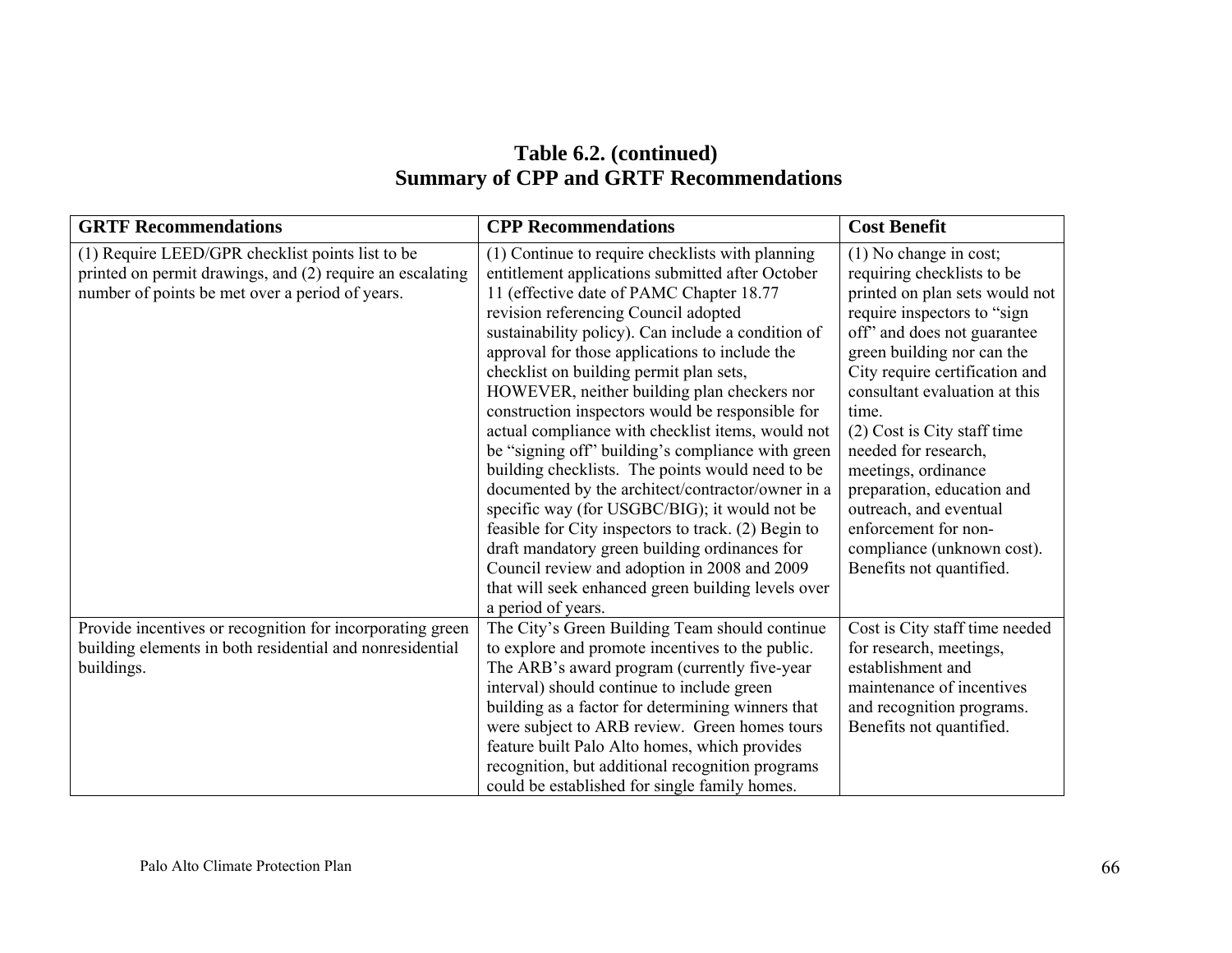# **Table 6.2. (continued) Summary of CPP and GRTF Recommendations**

| <b>GRTF Recommendations</b>                                                                                                                                       | <b>CPP Recommendations</b>                                                                                                                                                                                                                                                                                                                                                                                                                                                                                                                                                                                                                                                                  | <b>Cost Benefit</b>                                                                                                                                                                                                                                                                                                                                                                                                                                                                                             |
|-------------------------------------------------------------------------------------------------------------------------------------------------------------------|---------------------------------------------------------------------------------------------------------------------------------------------------------------------------------------------------------------------------------------------------------------------------------------------------------------------------------------------------------------------------------------------------------------------------------------------------------------------------------------------------------------------------------------------------------------------------------------------------------------------------------------------------------------------------------------------|-----------------------------------------------------------------------------------------------------------------------------------------------------------------------------------------------------------------------------------------------------------------------------------------------------------------------------------------------------------------------------------------------------------------------------------------------------------------------------------------------------------------|
| (1) Offer expedited reviews or lower costs for green<br>energy projects. (2) Allow specific exemptions to<br>building guidelines when green elements are applied. | (1) The City's Green Building Team should<br>continue to explore "feebates" and the like for<br>enhanced "green" projects or extending the<br>review period for projects that are not "green". It<br>is not likely that staff could review building<br>permits in less time than current practice, and<br>could lead to mistakes. (2) The City should<br>consider exemptions to zoning ordinance<br>requirements, such as using the Design<br>Enhancement Exception (DEE) process, where<br>there is a nexus to green building (e.g. a parking<br>structure to exceed maximum lot coverage to<br>allow the extended area that would have been<br>surface parking to be landscaped instead.) | $(1)$ City staff time needed for<br>research, meetings, outreach<br>and education. Benefits to<br>customers that choose higher<br>levels of green. Costs to<br>customers that choose not to<br>build green or lower levels of<br>green.<br>(2) City staff time needed<br>only if exemptions are to be<br>codified rather than<br>considered on a project-by-<br>project basis. If codified,<br>would need task groups to<br>study possible code changes<br>prior to recommendation.<br>Benefits not quantified. |
| Build or establish more traffic reducing development.                                                                                                             | City should continue to partner with Eden<br>Housing and Community Housing Alliance to<br>develop affordable housing on Alma near the<br>University Avenue Caltrain station.                                                                                                                                                                                                                                                                                                                                                                                                                                                                                                                | Cost is City staff time needed<br>for meetings; project<br>development costs should be<br>partially offset by Housing<br>Impact Fees from other<br>development projects in City.<br>Benefits are likely greatest for<br>affordable and attainable<br>housing to reduce trips.                                                                                                                                                                                                                                   |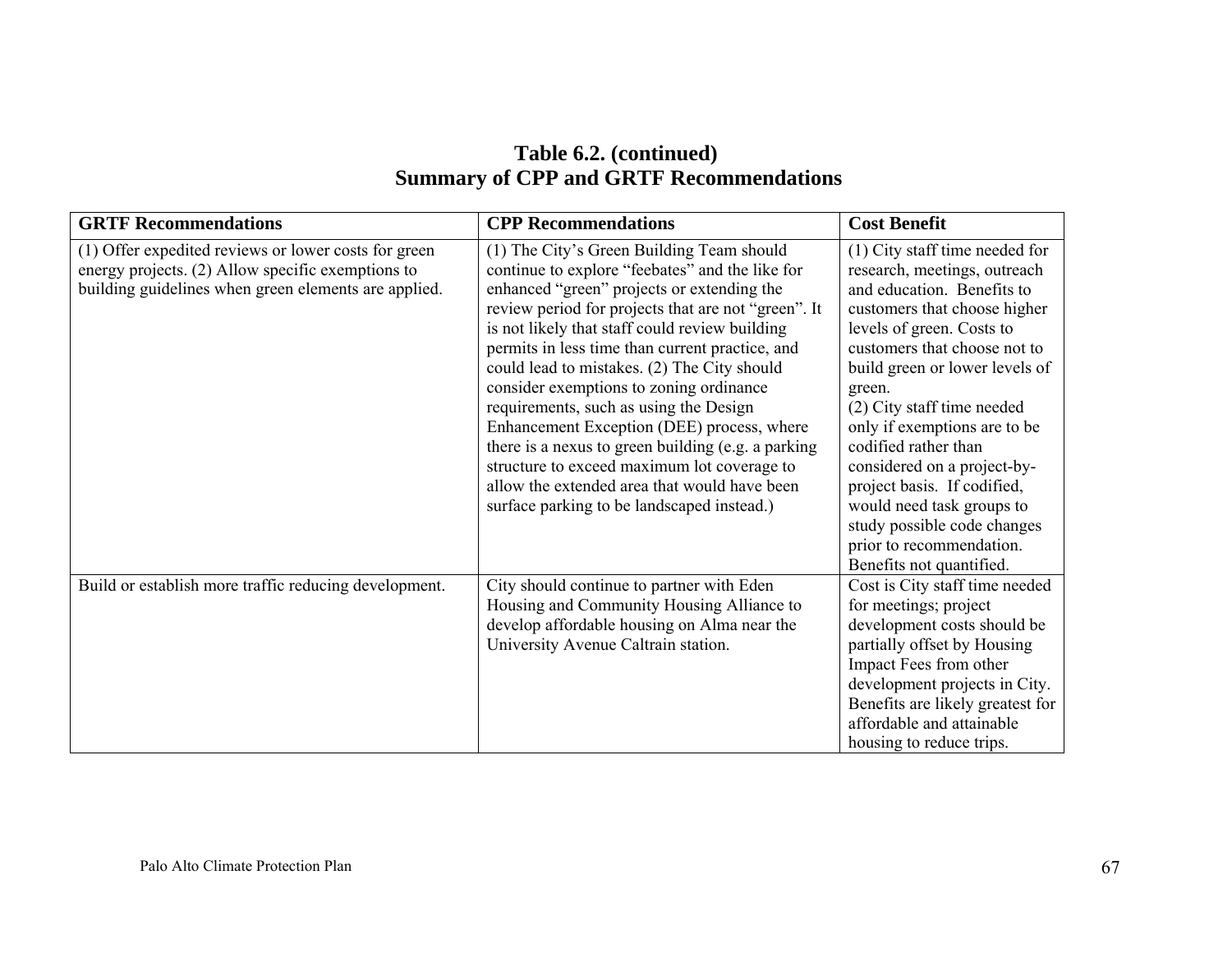# **Table 6.2. (continued) Summary of CPP and GRTF Recommendations**

| <b>GRTF Recommendations</b>                                                                                                                                                                                                                                            | <b>CPP</b> Recommendations                                                                                                                                                                                                                                                                                                                                       | <b>Cost Benefit</b>                                                                                                                                                |
|------------------------------------------------------------------------------------------------------------------------------------------------------------------------------------------------------------------------------------------------------------------------|------------------------------------------------------------------------------------------------------------------------------------------------------------------------------------------------------------------------------------------------------------------------------------------------------------------------------------------------------------------|--------------------------------------------------------------------------------------------------------------------------------------------------------------------|
| (1) Provide incentives to encourage businesses and<br>residents to invest in efficiency and renewables; and (2)<br>explore requiring energy upgrades (e.g., installation of<br>solar hot water) when a property changes hands or<br>undergoes significant improvement. | (1) City should continue to provide and promote<br>the public's use of the incentives matrix on the<br>City's website. (2) The City's Green Building<br>Team should continue benchmarking and<br>discussing incentives for energy upgrades and<br>requirements, working with stakeholders leading<br>up to mandatory green building ordinance<br>implementation. | (1) No change in cost; good<br>benefit,<br>(2) Cost is City staff time<br>needed for research,<br>meetings, outreach and<br>education. Benefits not<br>quantified. |
| Use trees to save energy and encourage or require water<br>efficiency (and aquifer replenishment).<br>Encourage transit-oriented development (TOD) and                                                                                                                 | Continue to enforce existing City requirements<br>and guidelines re: water efficient landscaping.<br>(Aquifer replenishment is a different topic).<br>Continue to encourage applicants to build TOD                                                                                                                                                              | No change in costs for<br>ongoing compliance.<br>No change in costs for                                                                                            |
| promote biking and walking.                                                                                                                                                                                                                                            | per the applicable Comprehensive Plan Policies<br>and Zoning Code sections (See CPP Chapter 5)                                                                                                                                                                                                                                                                   | ongoing encouragement.                                                                                                                                             |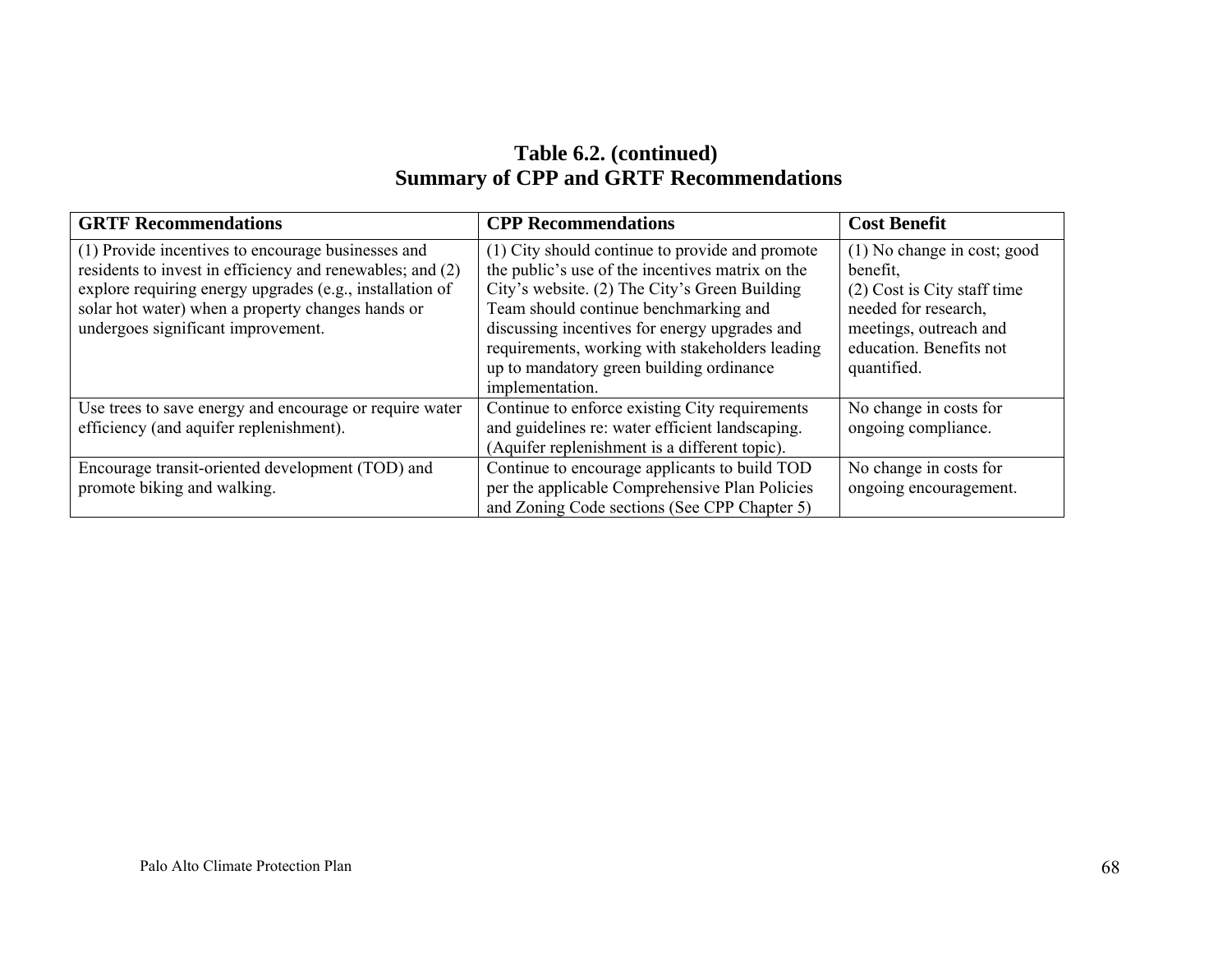# **Chapter 7: Zero Waste**

#### **Overview**

In October 2005, the City established a goal of 73 percent diversion by 2011 and to strive for Zero Waste by 2021. To reach these goals, the City will need to work collaboratively with all waste generators (e.g., residents, businesses, institutions) to use policies and incentives designed to eliminate waste at the source and maximize recycling through expanded collection programs, processing facilities, education, outreach and technical assistance.

The waste reduction and diversion goals of Zero Waste will have a significant impact on greenhouse gas (GHG) emission reductions through the decrease of overall production of materials (resource extraction, manufacturing, transportation and disposal) and through the diversion of materials from landfills.

A waste composition study was done as an initial step toward achieving Zero Waste to understand the current waste stream and identify opportunities for additional waste prevention, reuse, recycling and composting. Figure 7.1 shows the percentages of the components in the waste stream. Study findings indicate that approximately 43% of the waste stream is currently recyclable (recyclable paper 14% and other recyclables 29%). Problem materials are those items that are currently unrecyclable, reusable or compostable. Maximizing our use of the current recycling program is the quickest and least expensive action we can take to make significant strides toward both Zero Waste and GHG emissions reductions. Program maximization will not be easy, however, because Palo Alto has a 35 year history of a comprehensive waste reduction program that has already captured easy gains. Additional efforts must address those sectors of the community that up to now have not been engaged in waste reduction efforts or only minimally engaged. Such new efforts will need to address and overcome their barriers to participation.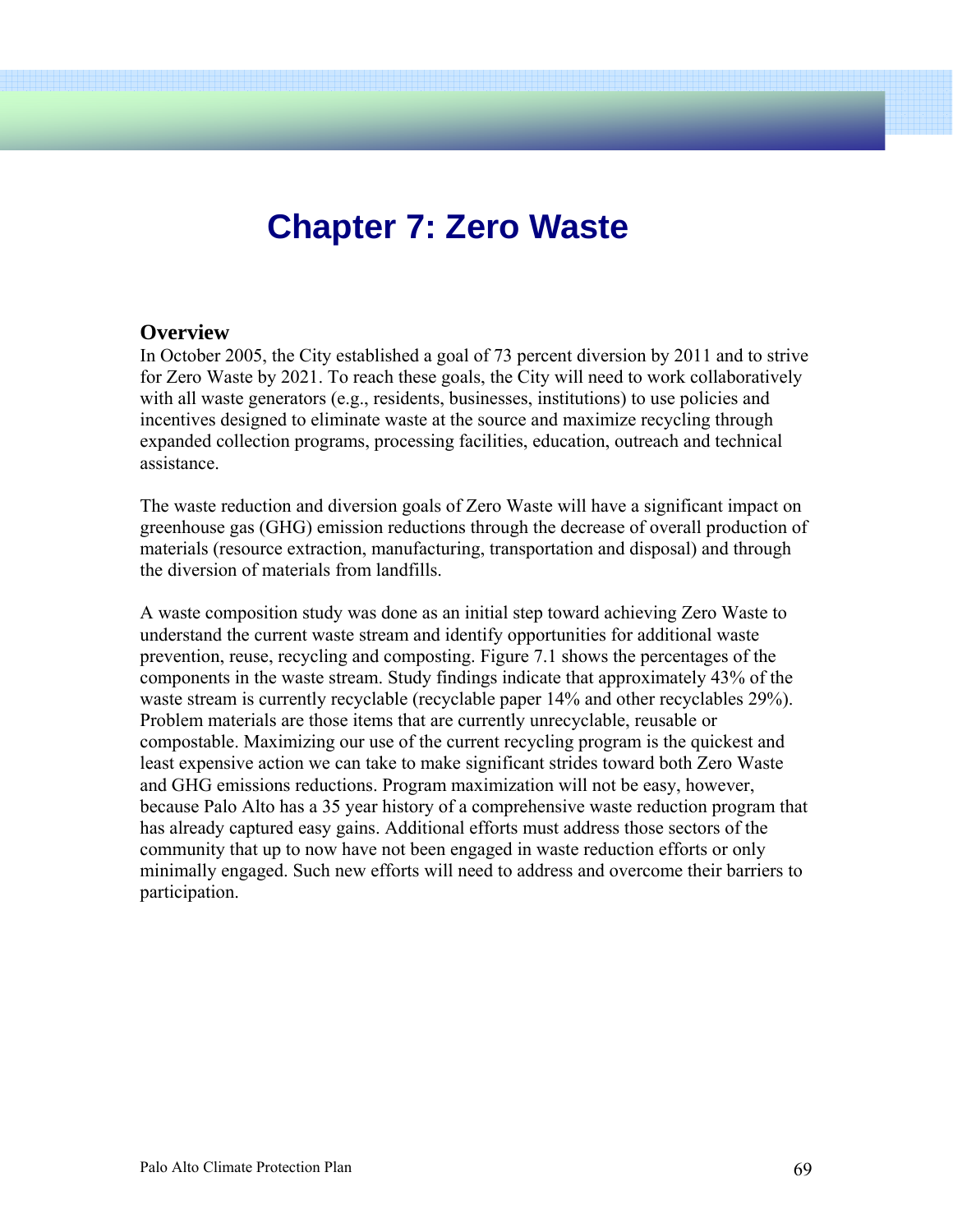

The GRTF did not make recommendations on Zero Waste. Instead it deferred to the Zero Waste Operational Plan, which incorporated the recommendations of the Zero Waste Task Force.

# **Current Emissions Estimate**

Palo Alto's total waste-related emissions in 2005 were 100,304 metric tons of  $CO<sub>2</sub>e$ .

Waste-related emissions data are comprised of two primary components.

- 2005 Historic Emissions Annual emissions caused by the decomposition of waste disposed in the Palo Alto landfill before 2005
- 2005 Emissions Lifecycle emissions from materials landfilled in 2005.

Both historic and lifecycle emissions refer only to methane generated but not collected. The collected portion of emissions from the Palo Alto landfill are captured through landfill gas recovery systems and used by the Regional Water Quality Control Plant (RWQCP) to incinerate waste water treatment sludge or otherwise converted to  $CO<sub>2</sub>$  by flaring.

# 2005 Historic Emissions

 $\overline{a}$ 

The historic emissions were estimated 20,643 metric tons of  $CO<sub>2</sub>e$  in 2005, although this estimate has a high degree of uncertainty. ICLEI estimated the emissions as high as 55,000 metric tons, while CCAR based estimates are approximately 3,900. These emissions are based on an estimate calculated by ICLEI using the LandGEM model from the US EPA $<sup>9</sup>$ </sup>

<sup>&</sup>lt;sup>9</sup> Landfill Gas Emissions Model software from US EPA which calculates GHG emissions from landfills.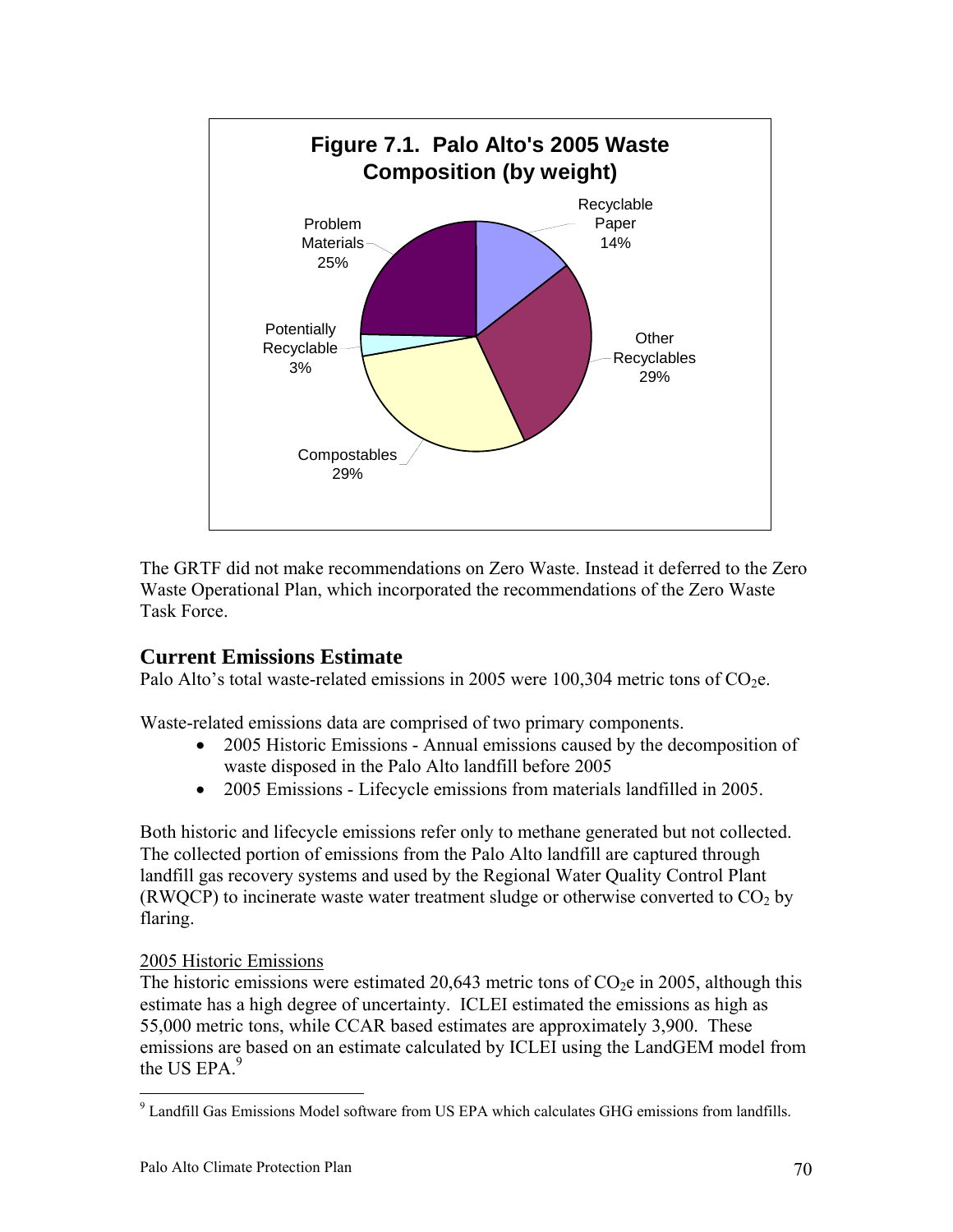2005 Lifecycle Emissions

The emissions created by the waste generated in 2005 are factored using two calculations, Clean Air and Climate Protection (CACP) Software from ICLEI and US EPA emissions factors.

The lifecycle emissions of methane from materials that were landfilled by Palo Alto in 2005 were estimated using the CACP software from ICLEI. The emission estimates were calculated using waste tonnage data from Palo Alto's 2005 Annual Report to the California Integrated Waste Management Board (CIWMB) and the percentages of material by type in the waste stream derived from the 2006 Waste Composition Study. Palo Alto emitted 24,823 metric tons of  $CO<sub>2</sub>e$  in 2005 from the material disposed in landfills as shown in table 7.1.

|                             | Tons of             | Metric Tons of                  | Notes/Data sources         |
|-----------------------------|---------------------|---------------------------------|----------------------------|
|                             | Waste <sup>11</sup> | CO <sub>2</sub> e <sup>12</sup> |                            |
|                             |                     | (as methane)                    |                            |
| Total Waste to Landfill     | 69,491              |                                 | Disposal tonnage from      |
|                             |                     |                                 | 2005 annual report         |
| Paper products              |                     | 12,027                          | <b>ICLEI CACP</b> protocol |
| Food Waste                  |                     | 15,237                          | <b>ICLEI CACP</b> protocol |
| <b>Plant Debris</b>         |                     | $-644$                          | <b>ICLEI CACP</b> protocol |
| Wood/Textiles               |                     | $-1,797$                        | <b>ICLEI CACP</b> protocol |
| <b>Total Emissions from</b> |                     |                                 |                            |
| Landfilled Waste            |                     | 24,823                          |                            |

|  |  | Table 7.1. ICLEI Emission Estimates for Waste Landfilled in Palo Alto in 2005 |
|--|--|-------------------------------------------------------------------------------|
|  |  |                                                                               |

The US EPA emission factors from the 2006 *Solid Waste Management and Greenhouse Gases: A Life-Cycle Assessment of Emissions and Sinks (3rd Edition)* report are based on a life-cycle approach, which reflects emissions and avoided emissions upstream and downstream from the point of use. As such, the emission factors provide an account of the net impact to the environment. This life-cycle approach incorporates impacts occurring outside of the community. However, Palo Alto's demand for products directly causes these products to be manufactured, thereby causing the associated emissions. For this reason, these emissions have been included in Palo Alto's inventory.

The US EPA emissions factors were used to estimate Palo Alto's emissions in 2005 due to recyclable materials that were disposed in the landfill instead of being recycled. If these items had been recycled, the following emissions could have been avoided. Additional emissions reductions are achievable than estimated by this table because the US EPA emissions factors do not include material reuse which is less energy intensive than recycling and thus emits less, and there are no emissions factors for a variety of recyclable items (listed as 'no data' in the table). Therefore, the calculations represent the minimum reduction potential for removing reusable and recyclable materials from our waste stream. These calculations, shown in table 7.2, indicate that Palo Alto was

 $\overline{a}$ 

 $11$  Source: Palo Alto Annual Report to CIWMB (2005)

<sup>&</sup>lt;sup>12</sup> Source: Palo Alto Waste Composition Study (2006)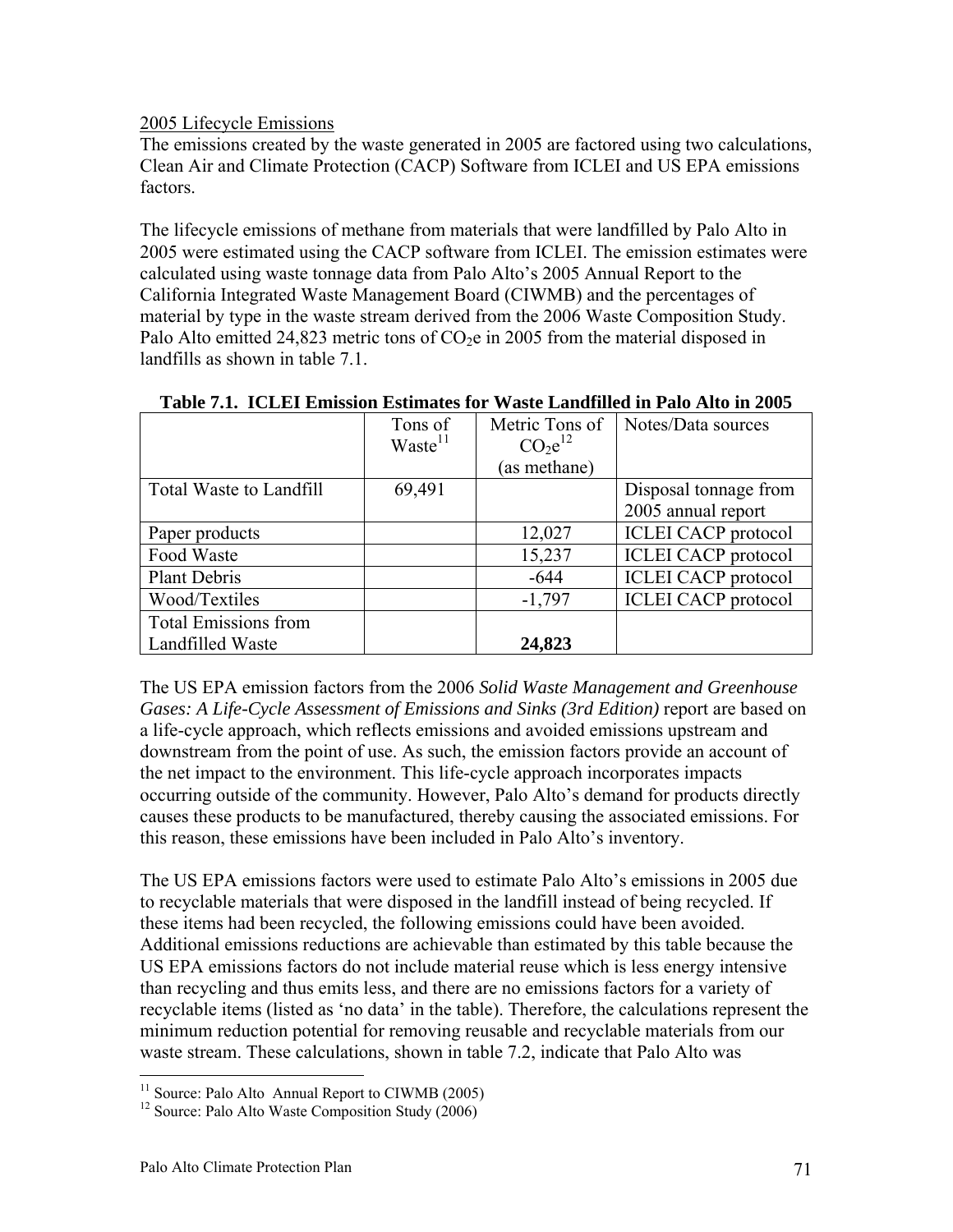responsible for the emission of 54,838 metric tons of  $CO<sub>2</sub>e$  due to landfilling of recyclable materials.

|                       | Tons in Waste Stream <sup>13</sup> | <b>Emissions Metric tons</b><br>$\overline{\text{CO}_2 (2,200 \text{ lbs})}^{14}$ |
|-----------------------|------------------------------------|-----------------------------------------------------------------------------------|
| Paper                 |                                    |                                                                                   |
| Corrugated cardboard  | 1,965                              | 6,110                                                                             |
| Magazines             | 1,617                              | 4,963                                                                             |
| Newspaper             | 1,744                              | 4,867                                                                             |
| Office Paper          | 1,432                              | 4,081                                                                             |
| Phonebooks            | 46                                 | 123                                                                               |
| Mixed Paper           | 3,151                              | 11,154                                                                            |
| <b>Total Paper</b>    | 9,955                              | 31,299                                                                            |
| <b>Plastics</b>       |                                    |                                                                                   |
| <b>HDPE</b>           | 379                                | 527                                                                               |
| <b>PET</b>            | 293                                | 451                                                                               |
| <b>Plastic Bags</b>   | 306                                | 518                                                                               |
| <b>Mixed Plastics</b> | 1,564                              | 2,330                                                                             |
| <b>Total Plastics</b> | 2,542                              | 3,825                                                                             |
| <b>Glass</b>          |                                    |                                                                                   |
| <b>Mixed Glass</b>    | 1,147                              | 321                                                                               |
| <b>Total Glass</b>    | 1,147                              | 321                                                                               |
| <b>Metals</b>         |                                    |                                                                                   |
| Aluminum Cans         | 113                                | 1,537                                                                             |
| <b>Steel Cans</b>     | 341                                | 611                                                                               |
| Mixed Metal           | 2,031                              | 10,662                                                                            |
| <b>Total Metals</b>   | 2,486                              | 12,811                                                                            |

**Table 7.2. Emissions Due to Landfilled Recyclables in Palo Alto in 2005**

 $\overline{a}$ <sup>13</sup> Sources: Palo Alto Waste Composition Study (2006), Palo Alto Annual Report to CIWMB (2005)

<sup>&</sup>lt;sup>14</sup> Source: US EPA Solid Waste Management and Greenhouse Gases: A Life-Cycle Assessment of *Emissions and Sinks (3rd Edition)*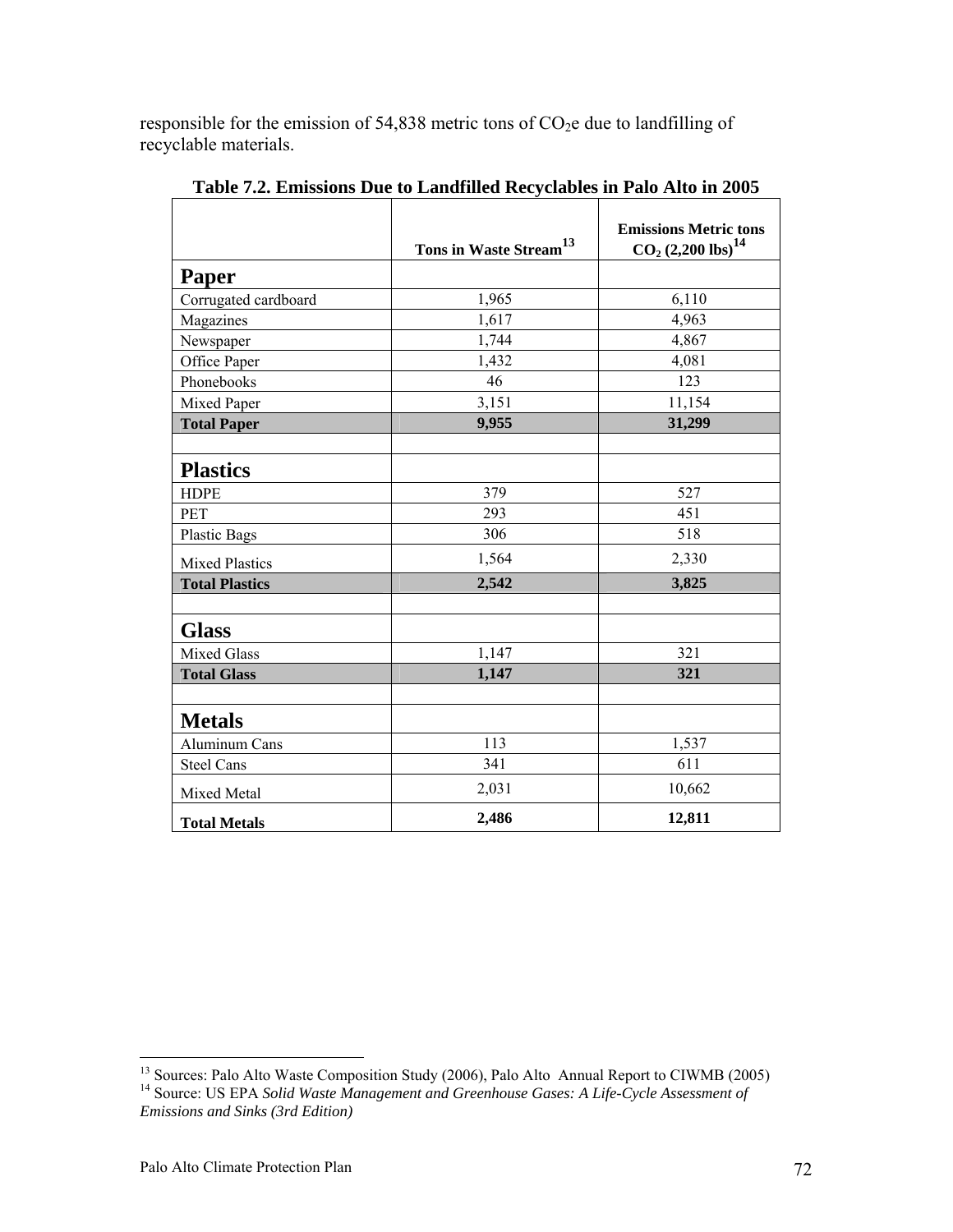|                                     | Tons in Waste Stream <sup>15</sup> | <b>Emissions Metric tons</b><br>$CO2 (2,200)$ lbs) <sup>16</sup> |
|-------------------------------------|------------------------------------|------------------------------------------------------------------|
| <b>Electronic Waste</b>             |                                    |                                                                  |
| <b>Brown Goods</b>                  | 220                                | No Data                                                          |
| <b>Computer Related Electronics</b> | 95                                 | No Data                                                          |
| Other Small Consumer<br>Electronics | 17                                 | No Data                                                          |
| TV's and CRT's                      | 81                                 | No Data                                                          |
| <b>Total Electronic Waste</b>       | 412                                | <b>No Data</b>                                                   |

**Table 7.2 (continued) Emissions Due to Landfilled Recyclables in Palo Alto in 2005**

| <b>Construction and Demolition</b> |          |          |
|------------------------------------|----------|----------|
| Concrete                           | 1,383    | 14       |
| Rock, Soil and Fines               | 5,115    | No Data  |
| Gypsum                             | 1,649    | No Data  |
| <b>Asphalt Roofing</b>             | 1,792    | No Data  |
| <b>Total C&amp;D</b>               | 9,940    | 14       |
|                                    |          |          |
| <b>Other Waste</b>                 |          |          |
| Hazardous Wastes                   | 423      | No Data  |
| Tires                              | $\theta$ | $\theta$ |
| Wood                               | 2,670    | 6,568    |
| <b>Total Other</b>                 | 3,092    | 6,568    |
|                                    |          |          |
| <b>Grand Total</b>                 | 29,574   | 54,838   |

#### **Zero Waste Goals & Actions**

#### **Short Term (2008)**

#### **Goals**

- Integrate Climate Protection into the Zero Waste program
- Expand implementation of Zero Waste programs

#### **Actions**

- Integrate climate protection analysis into the Zero Waste decision-making process
- Expand efforts in waste prevention through legislation, policies, ordinances, outreach and technical assistance

<sup>1</sup> <sup>15</sup> Sources: Palo Alto Waste Composition Study (2006), Palo Alto Annual Report to CIWMB (2005)

<sup>&</sup>lt;sup>16</sup> Source: US EPA Solid Waste Management and Greenhouse Gases: A Life-Cycle Assessment of *Emissions and Sinks (3rd Edition)*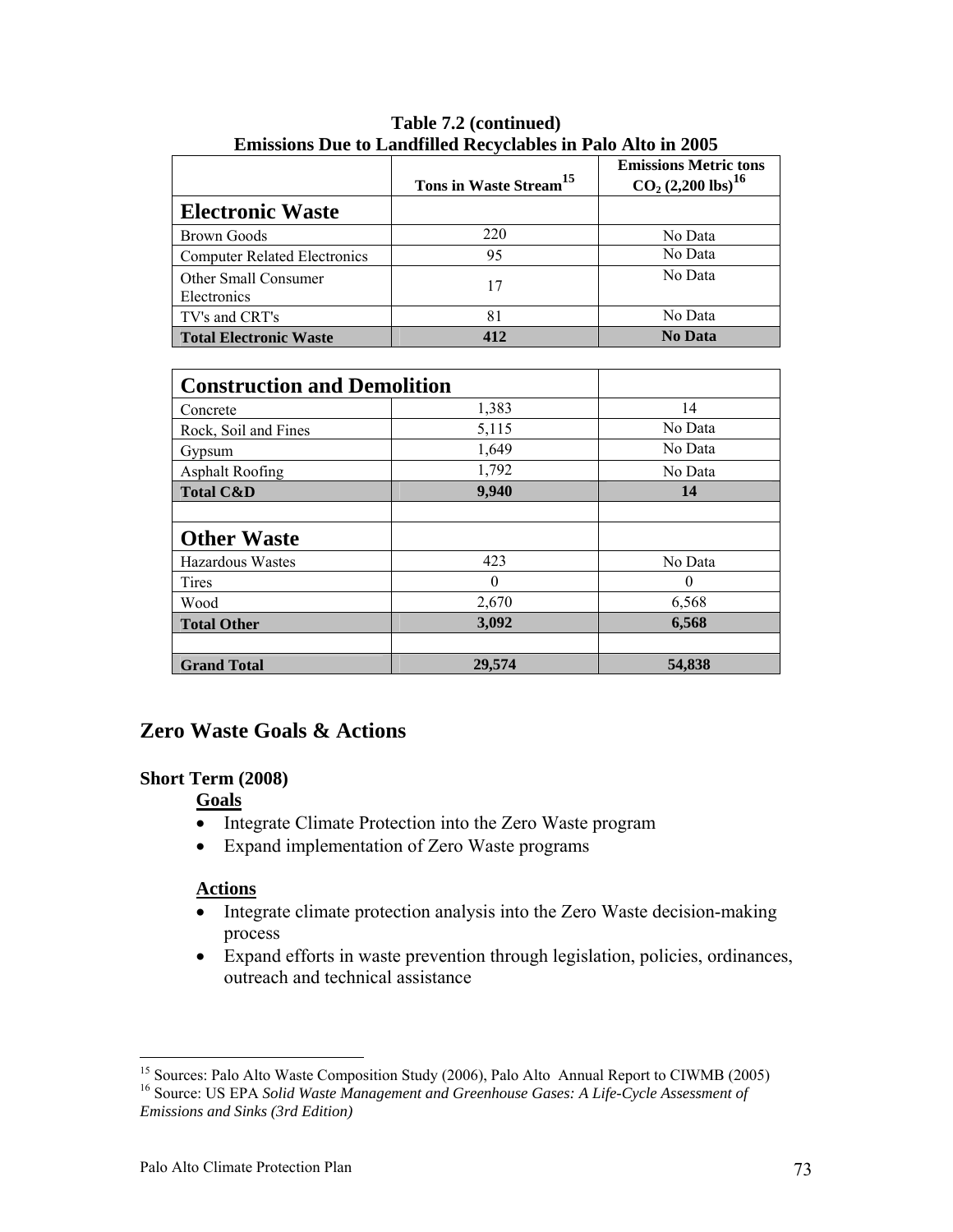- Reduce the amount and toxicity of consumer product waste through measures that place the appropriate level of responsibility on manufacturers for the endof-life of their products
- Encourage innovative reuse and recycling services to be added by the private sector and nonprofit groups, such as electronics and building materials, so the City does not have to invest in those activities
- Work with residents, businesses, community organizations, Bay Area Product Stewardship Council, Bay Area Zero Waste Communities, Bay Friendly Regional Coalition and other such groups to further the City's Zero Waste efforts
- Modify the Construction and Demolition (C&D) debris ordinance to:
	- o Increase the amount of materials salvaged for reuse
	- o Increase the diversion percentage required for demolition permits from 50% to 75%
	- o Increase the number of projects that are covered by the ordinance
- Expand collaborative efforts with targeted businesses to reduce the use of disposable items such as plastic shopping bags and take-out containers
- Facilitate connections between food rescue organizations and Palo Alto businesses to reduce the amount of food discarded into the waste stream
- Support development of a Sustainable Purchasing Policy and Implementation Plan (see Sustainable Purchasing chapter)
- Propose a grant or loan program for local reuse and recycling
- Ensure that new waste collection and processing service RFP includes Zero Waste service options (e.g., expanded organics collection, expanded C&D debris collection and container inspections upon collection)
- Enhance business, multi-family and school waste reduction programs
- Divert remaining debris boxes rich in C&D materials to C&D processing facilities
- Propose a phased-in mandatory recycling ordinance
- Propose materials to be banned from the Palo Alto Landfill
- Retool the SMaRT Station to increase diversion rate from 18% to 25%
- Find a location for a local recycling drop-off center and household hazardous waste facility

#### **Medium Term (2009-2011)**

#### **Goals**

• Achieve 73% diversion of waste from landfill by 2011, with an estimated GHG emissions reduction of  $6,849$  metric tons CO<sub>2</sub>e.

#### **Actions**

- Modify garbage rates to encourage Zero Waste
- Collaborate with the Planning and Community Environment Department to increase Green Building and adaptive reuse efforts (see Green Building chapter)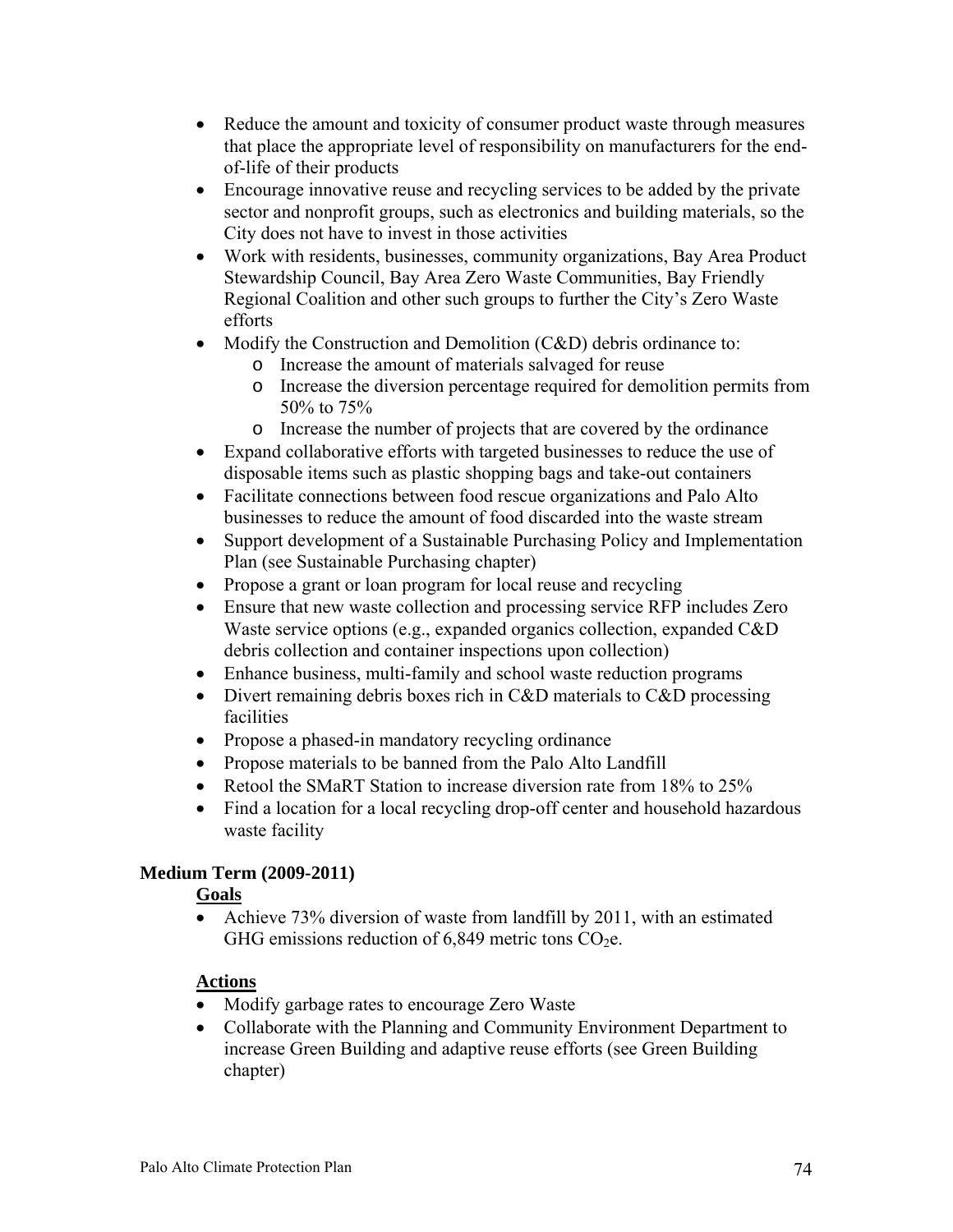- Build on collaborative efforts with targeted businesses to reduce disposable items
- Propose Sustainable Gardening and Landscaping Policy and Implementation Plan
- New collection contract
	- o Expand the organics program
	- o Provide recycling services to all commercial customers
	- o Expand the types of recyclable materials collected by the curbside program
	- o Improve the current bulky item collection program to further reuse and recycling
	- o Divert additional industrial loads to C&D debris processing facilities
- Propose possible product bans or fees to reduce the use of products such as plastic bags and bottled water
- Implement approved material bans and mandatory recycling ordinances
- Improve recycling in public areas

#### **Long Term (2012-2021)**

#### **Goals**

• Zero Waste by 2021 (78 – 90% diversion of waste from landfill) – estimated GHG emissions reduction of  $25,251$  metric tons CO<sub>2</sub>e.

#### **Actions**

- Evaluate emerging technology or other innovative approaches to materials management
- Continue to develop and implement Zero Waste programs

#### **Cost Benefit Analysis**

Staff estimates that the above actions will impact City and communitywide emissions as follows:

| <b>Percent of waste</b><br>diverted from<br>landfill | Cost<br>$(additional)^{17}$ | <b>Emission</b><br><b>Reduction</b> (metric<br>tons $CO2e$ ) | <b>Cost/Metric Ton of</b><br><b>Emissions Avoided</b> |
|------------------------------------------------------|-----------------------------|--------------------------------------------------------------|-------------------------------------------------------|
| 68%                                                  | \$615,000                   | 9,623                                                        | \$64                                                  |
| 73%                                                  | \$3,376,000                 | 10,254                                                       | \$329                                                 |
| $78\% - 90\%$                                        | Not available               | 37,806                                                       | Not available                                         |

#### **Table 7.3. Costs and Emission Reductions**

 $\overline{a}$ 

<sup>&</sup>lt;sup>17</sup> Zero Waste Operational Plan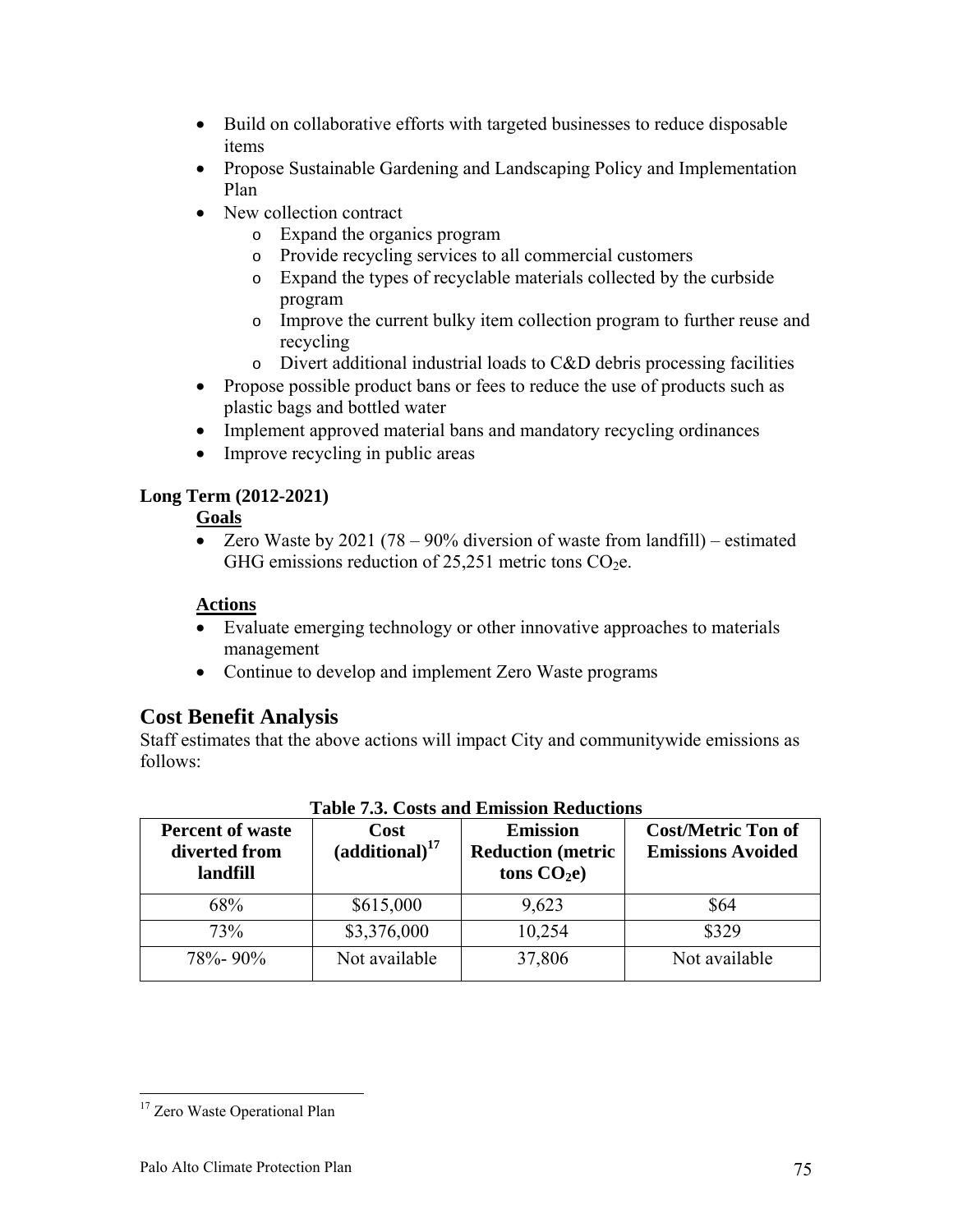#### **Monitoring Plan**

The City will use the data created for this plan as a baseline and will use this same measurement tool annually to calculate the impact of the City's waste reduction and diversion efforts on greenhouse gas emissions reduction using the disposal tonnage and waste percentages from the 2006 Waste Characterization Study to calculate the estimated emission changes.

This monitoring plan shall be followed until more accurate and/or reliable data become available or state regulation regarding waste reports changes the reporting data.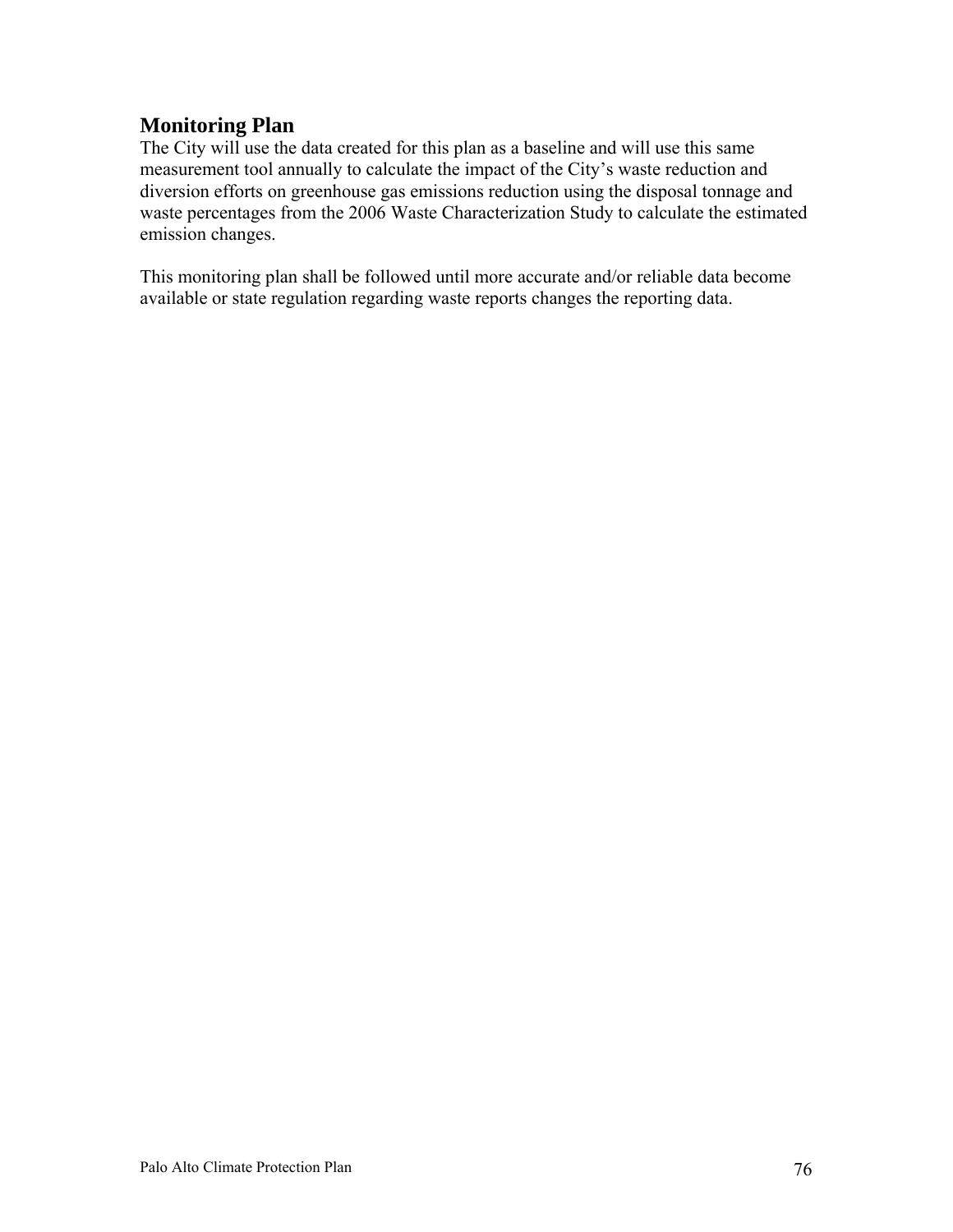## **Chapter 8: Education and Motivation**

#### **Overview**

Climate Protection is a challenge that requires innovation and collaboration among all of the stakeholders in the Palo Alto community. It will necessitate, in many cases, learning new ways of conducting our daily lives. The Palo Alto City government and community, in cooperation with surrounding communities and regional efforts, will need to work together to examine these issues from multiple angles, build cohesion among the various stakeholders, reach consensus, and move together toward achieving progressive, successful solutions.

The GRTF recommendations presented the concept of "nodes" or segments to educate and motivate the public. To achieve our emission reduction goals, the City must work with representatives of the business, nonprofit/service organization, faith, and school communities, as well as neighborhood organizations, to communicate, coordinate, and implement climate protection efforts throughout the community.

This chapter proposes a strategy based on the GRTF recommendations for both City operations and the larger community. The main focus is the creation of collaborative relationships through which all the stakeholders can freely discuss the problems associated with climate protection, gain a fuller understanding of what is required to reduce the community's carbon footprint, determine what needs to be done to move forward, and then cooperate on implementing the plan.

The actions prescribed in this chapter do not have a cost-per-ton analysis associated with them. Since education and motivation will be the foundation for the success of every other component of the CPP, the costs and benefits are not calculated separately.

#### **Goals & Actions City Operations**

Although City operations account for 10.5% of Palo Alto's total GHG emissions, changing City operations to become more "climate smart" will set an example for the community, provide leadership, test solutions for viability, and help build markets to make products and services more readily available.

This section will address how to engage City employees in making the changes necessary to reduce City-generated emissions.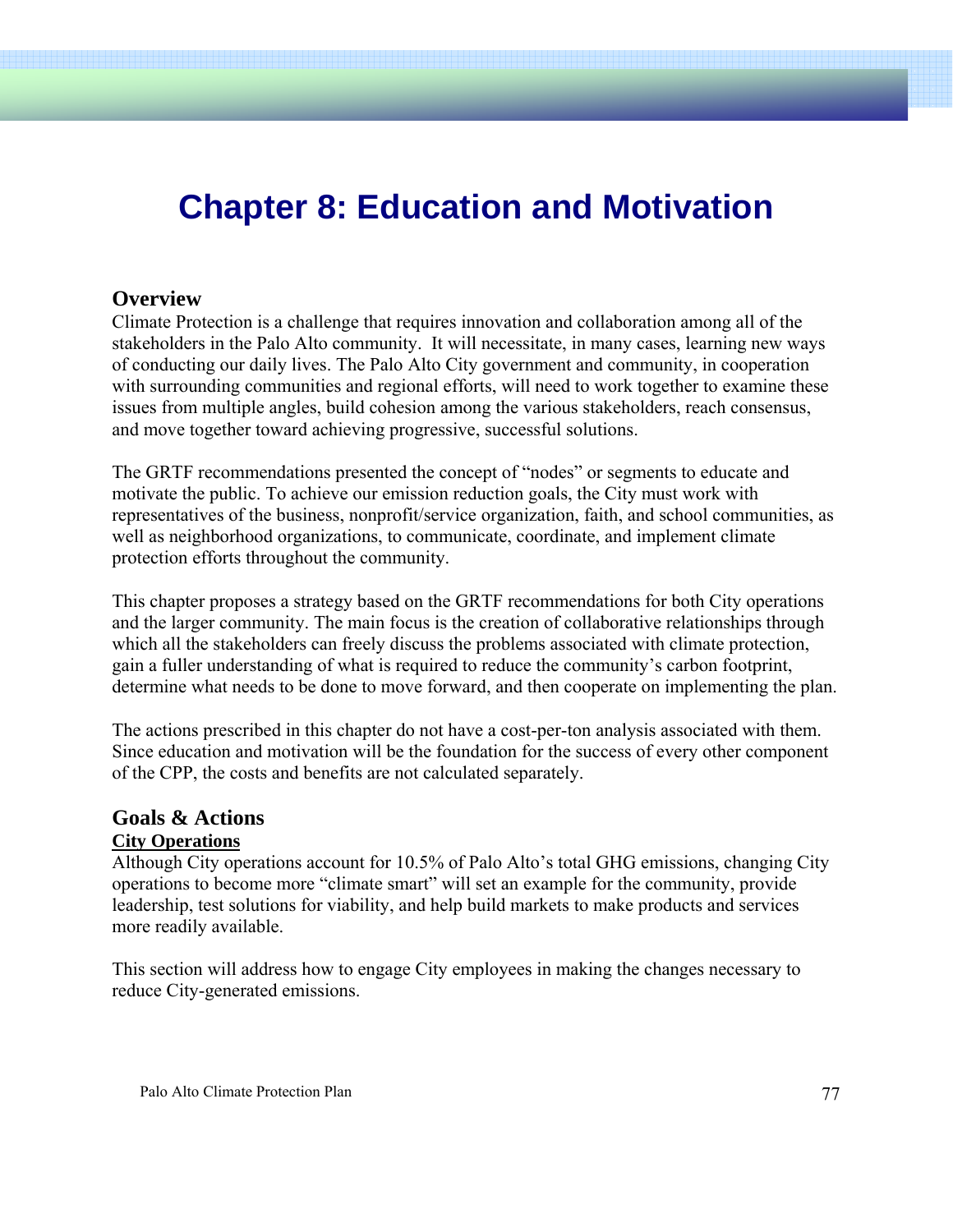#### **Short Term (2008)**

#### **Goals**

• Increase City employee's awareness of climate protection issues and the Climate Protection Plan

#### **Actions**

- Create a Climate Protection Education & Motivation (CPEM) task group from the Environmental Stewardship Steering Committee that includes representatives from the affected departments.
- Through the new CPEM task group, create an interdepartmental outreach, education and engagement plan (which may include loop messages, flyers, intranet site, work group meetings, all-City-employee meetings, new City employee trainings, incentive programs and more)
- Identify actions that have the greatest impact on  $CO<sub>2</sub>$  emissions (e.g., vehicle idling, single-sided copying or printing out emails)

#### **Medium Term (2009-2011)**

#### **Goals**

- Target 5-10 core actions and/or processes for reducing emissions
- Integrate climate protection into City events and operations

#### **Actions**

- Integrate learning into new employee training
- Work with HR to create new training program for all current employees regarding climate protection and other environmental issues
- Integrate climate consciousness into City functions (e.g., make all City-sponsored events "BYOPS" [bring your own place setting] and otherwise promote Zero Waste, biking/walking/carpooling, energy efficiency, use green power, buy local and organic food products, require vendors to adhere to City sustainability policies)
- Create an incentive program to reward departments or divisions that implement effective reduction efforts
- Create working groups to address the identified actions
- Launch campaigns to encourage desired actions and practices

#### **Long Term (2012 and beyond)**

#### **Goals**

• Complete integration of climate protection into all City operations

#### **Actions**

• Continue education and outreach efforts, monitoring and adjusting them as needed

#### **Communitywide Efforts**

To effectively work with the community, the City must have an effective, two-way mechanism for communicating and collaborating with the members of the public.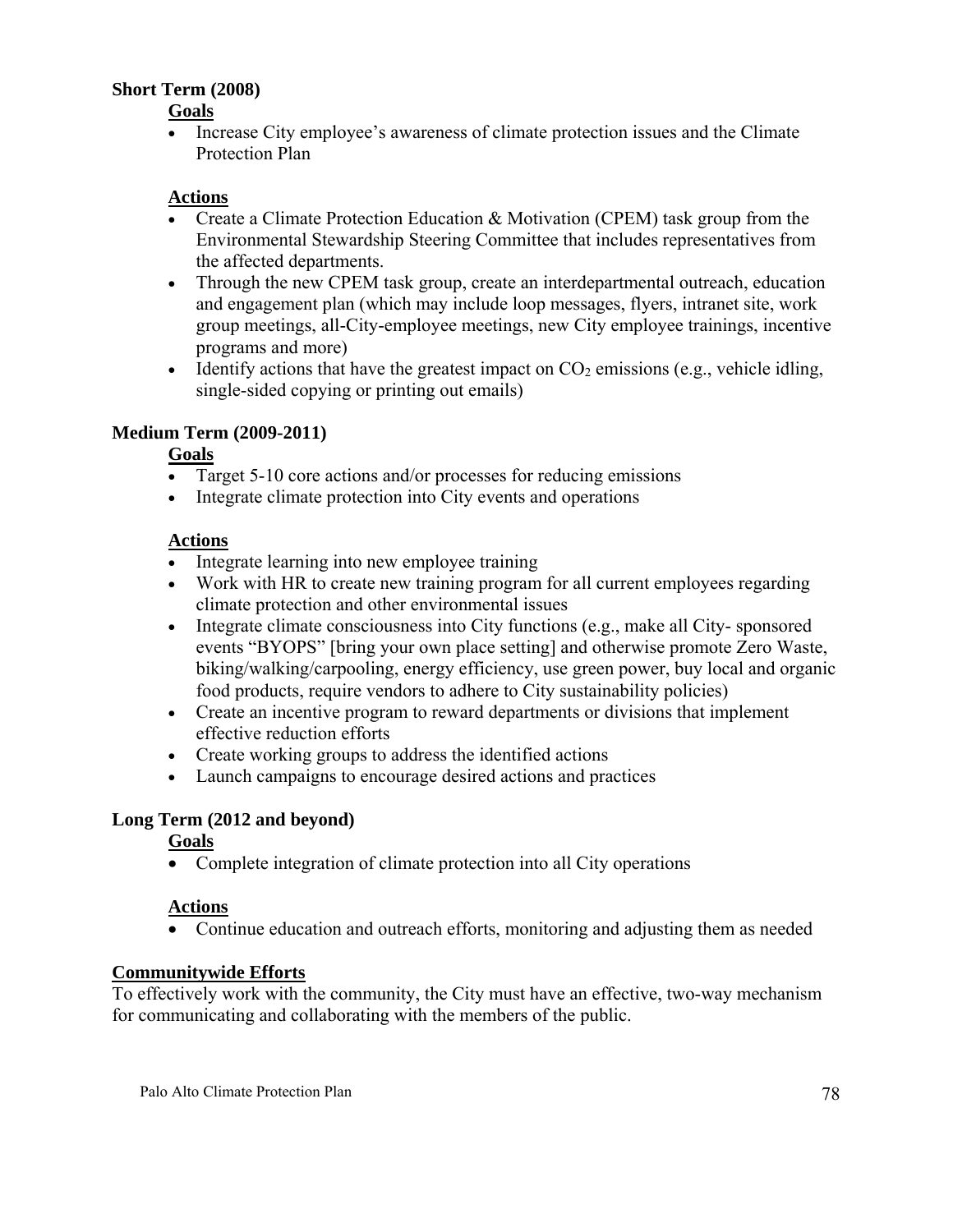The communitywide efforts section of this chapter comprises two components: the creation of a collaborative forum between citizens and staff, and the development and implementation of a citywide public information strategy.

#### **I. Citizen/Staff Forum**

Create a public private partnership where city staff, citizens, and businesses collaborate on implementing sustainability initiatives through public education and other programs. The forum should be a standing, action-oriented body focused on sustainability, with members from all six community segments articulated by the GRTF, focusing on climate protection for the first two to three years. This forum would coordinate and promote events and groups similar to some that have already taken place in the community, such as Palo Alto Business Goes Green, via the Chamber of Commerce, the Sustainable Schools Committee, the Interfaith Convocation on Climate Change, the Solar Homes Tour, and several other lectures/presentations and events throughout the community. The forum would also explore collaborating with Stanford on outreach events and programs.

#### **Short Term (2008)**

#### **Goals**

• Launch the Citizen/Staff Forum

#### **Actions**

- Create and convene a collaborative citizen/staff forum with representatives from all six segments of the community
- Create first annual Goal-Setting process for the forum
- Forum identifies its top-three priorities for the coming 1-3 year period
- Forum selects top-3 projects or actions for implementation in year 1

At the end of the first year, goals and projects will be re-evaluated and re-prioritized for the following year.

#### **II. City Public Information Strategy**

The City will develop and implement a public information strategy to integrate climate protection into ongoing City sustainability outreach and education efforts, as well as share information about other organizations throughout the community working on climate change.

The public education plan will incorporate:

- A more fully developed and accessible/searchable web site on climate change and sustainability issues
- Utility bill inserts regarding new program developments
- Utilization of other City outreach mechanisms (e.g., City Pages, Frank's Memos, Community & Business Recyclers, Utility Announcements, Libraries, Enjoy Catalog and the Family Services Ambassador Development Program)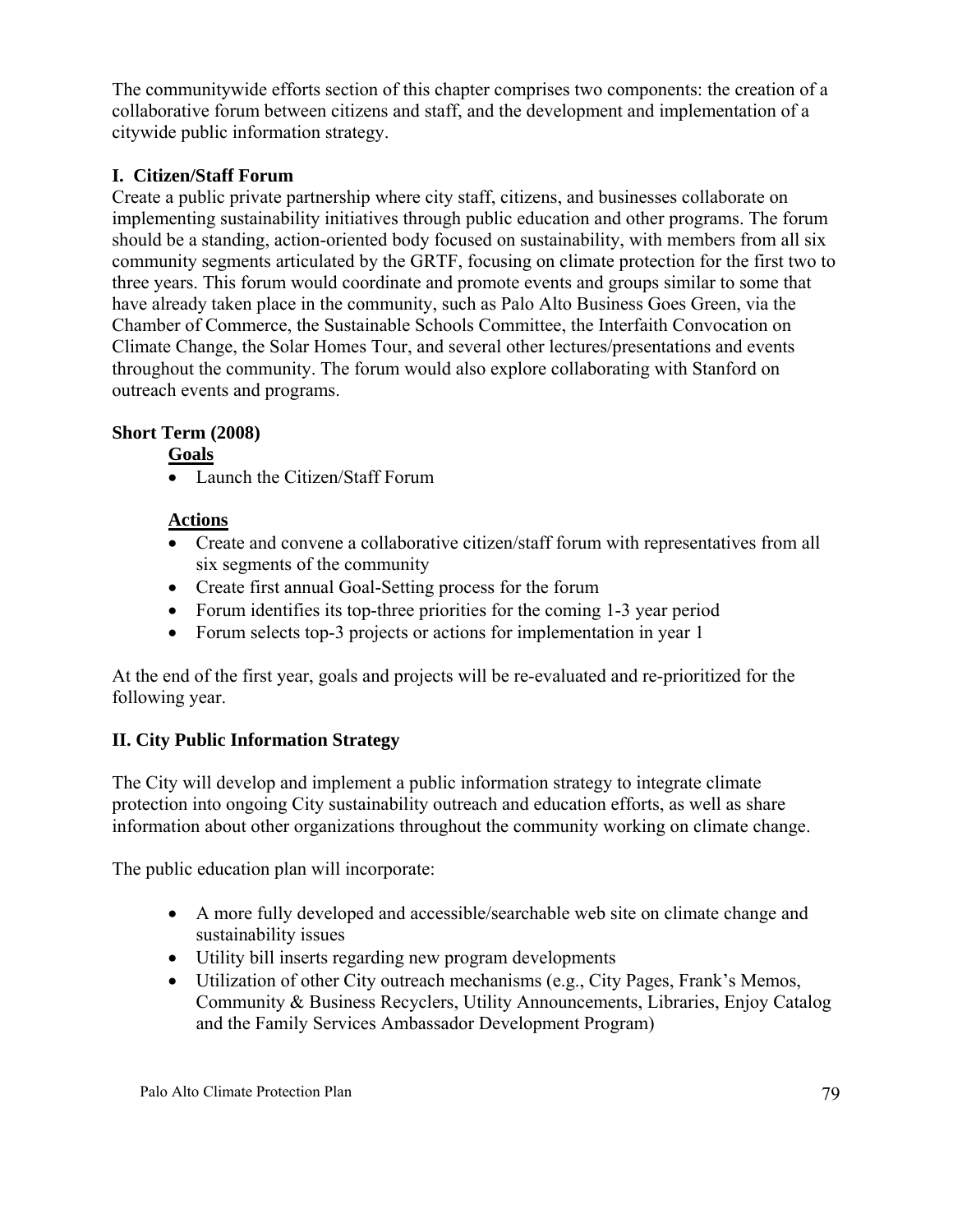- Press strategy aiming for systematic outreach and discussion of climate change in the local press. For example, collaborating with one or more local nonprofits to have a weekly "Ask the Environmentalist" column in one of the local papers.
- Internet-based communications utilizing Facebook, blogs and other vehicles for getting the City's message(s) out.

#### **Short Term (2008)**

**Goals**

• Increase awareness of climate protection issues and new plan

#### **Actions**

- Explore the options for creating baseline data of the community's awareness
- Integrate climate protection into City outreach, harnessing the outreach currently done for City and City Utilities programs that affect climate change to help spread awareness (e.g., include climate protection plan logo)
- Create and implement an outreach, education and engagement plan coordinating the efforts of the CPEM task group and the staff/citizen forum
- Choose  $2 5$  "most-achievable" messages/actions for the first year

#### **Medium Term to Long Term (2009-2011)**

#### **Goals**

• Continue coordinated outreach, education and engagements efforts of the City and the Environmental Committee

#### **Actions**

- Choose 2-5 messages/actions to concentrate on each year
- Evaluate impact of previous years' efforts and adjust new efforts accordingly to improve impact and efficiency.
- Expand plan to additional media of communication

#### **Monitoring**

The City will measure its progress in educating and motivating the community to act on climate change by conducting informal surveys regarding community attitudes towards climate change, and by evaluating community progress on reducing emissions through the bi-annual inventories discussed in chapter 2.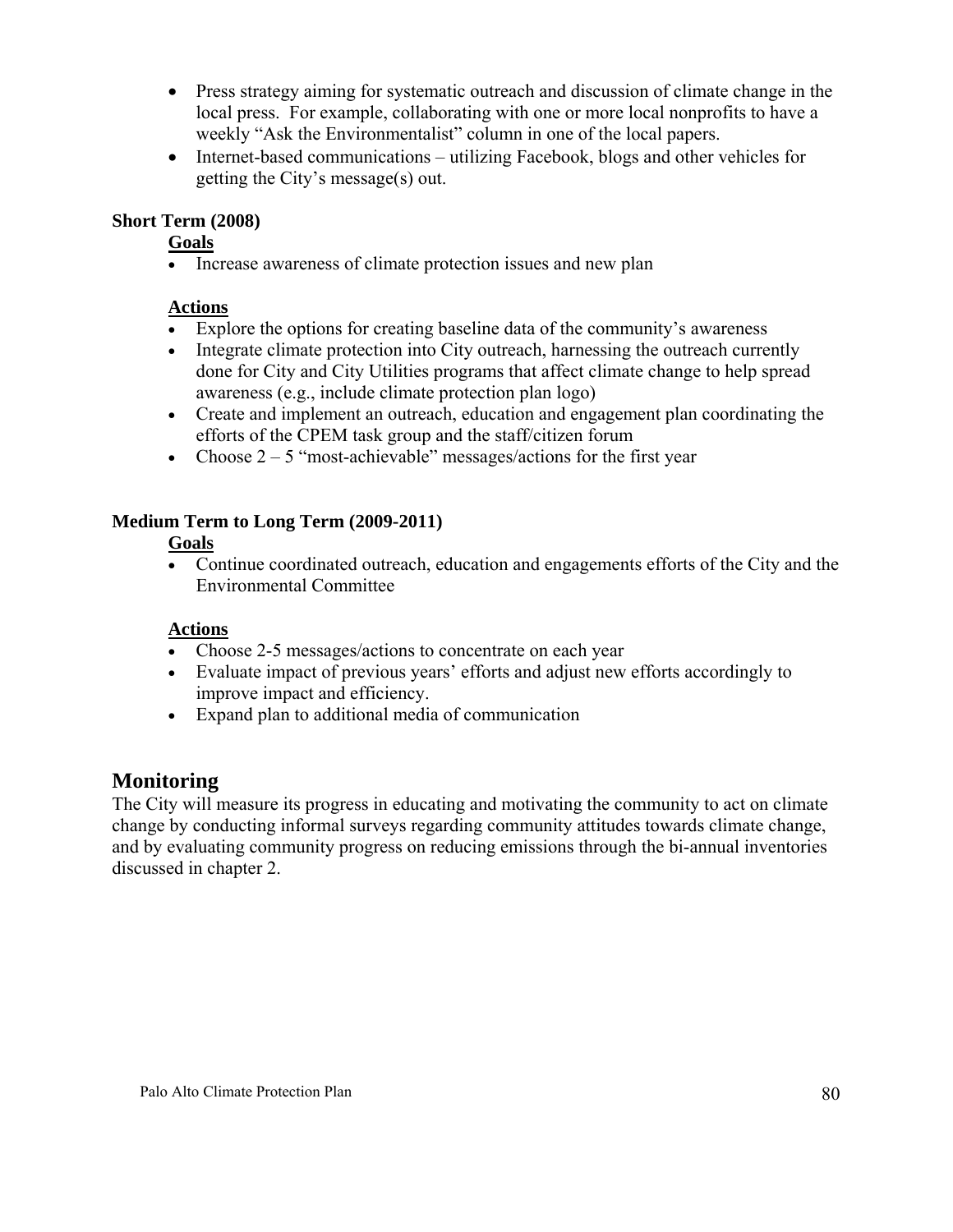|  |  |  |  | Table 8.2. Summary of CPP and GRTF Recommendations |
|--|--|--|--|----------------------------------------------------|
|--|--|--|--|----------------------------------------------------|

| <b>GRTF Recommendations</b>                                                                                                                                                                                                                                                                                                                                   | <b>CPP</b> Recommendations                                                                                                                                                                                | <b>Cost Benefit</b> |
|---------------------------------------------------------------------------------------------------------------------------------------------------------------------------------------------------------------------------------------------------------------------------------------------------------------------------------------------------------------|-----------------------------------------------------------------------------------------------------------------------------------------------------------------------------------------------------------|---------------------|
| Improve communication about "green" issues<br>between nodes.                                                                                                                                                                                                                                                                                                  | Create citizen/staff forum with<br>representatives from each node to<br>"institutionalize" this communication                                                                                             | n/a                 |
| Identify common goals and reinforce them.<br>Encourage synergy by sharing existing ideas and<br>programs.                                                                                                                                                                                                                                                     | Forum would identify top-priority goals<br>and programs for each year and<br>collaborate on implementation                                                                                                | n/a                 |
| Create a "bandwagon effect" by making the<br>message about our community's response to global<br>warming constantly reinforced and visible<br>everywhere . Create a sense of moral imperative<br>about this issue.                                                                                                                                            | Staff and citizens would collaborate on<br>determining the most productive<br>mechanisms for delivering this message                                                                                      | n/a                 |
| Create synergy, not duplication, between new and<br>existing green activities. Suggestions include<br>identifying a lead organization within each node,<br>asking that organization what is already being done<br>in its area, creating a computer database of those<br>actions, and encouraging each node to adopt its own<br>"green certification" program. | Would be considered by the forum                                                                                                                                                                          | n/a                 |
| Create an overall "PR Umbrella" for Palo Alto<br>green action. The report contains several creative<br>suggestions for implementation, for example:<br>create a logo; run a "green" column in local<br>newspaper(s), city green web page                                                                                                                      | Sustainability Coordinator would<br>coordinate climate protection-related PR<br>with existing City outreach programs.<br>Each of these examples is included as<br>part of this chapter's recommendations. | n/a                 |
| To leverage the work that's already going on and<br>integrate it with new green action, create a<br>public/private partnership.                                                                                                                                                                                                                               | The forum would serve as the venue for<br>the partnership.                                                                                                                                                | n/a                 |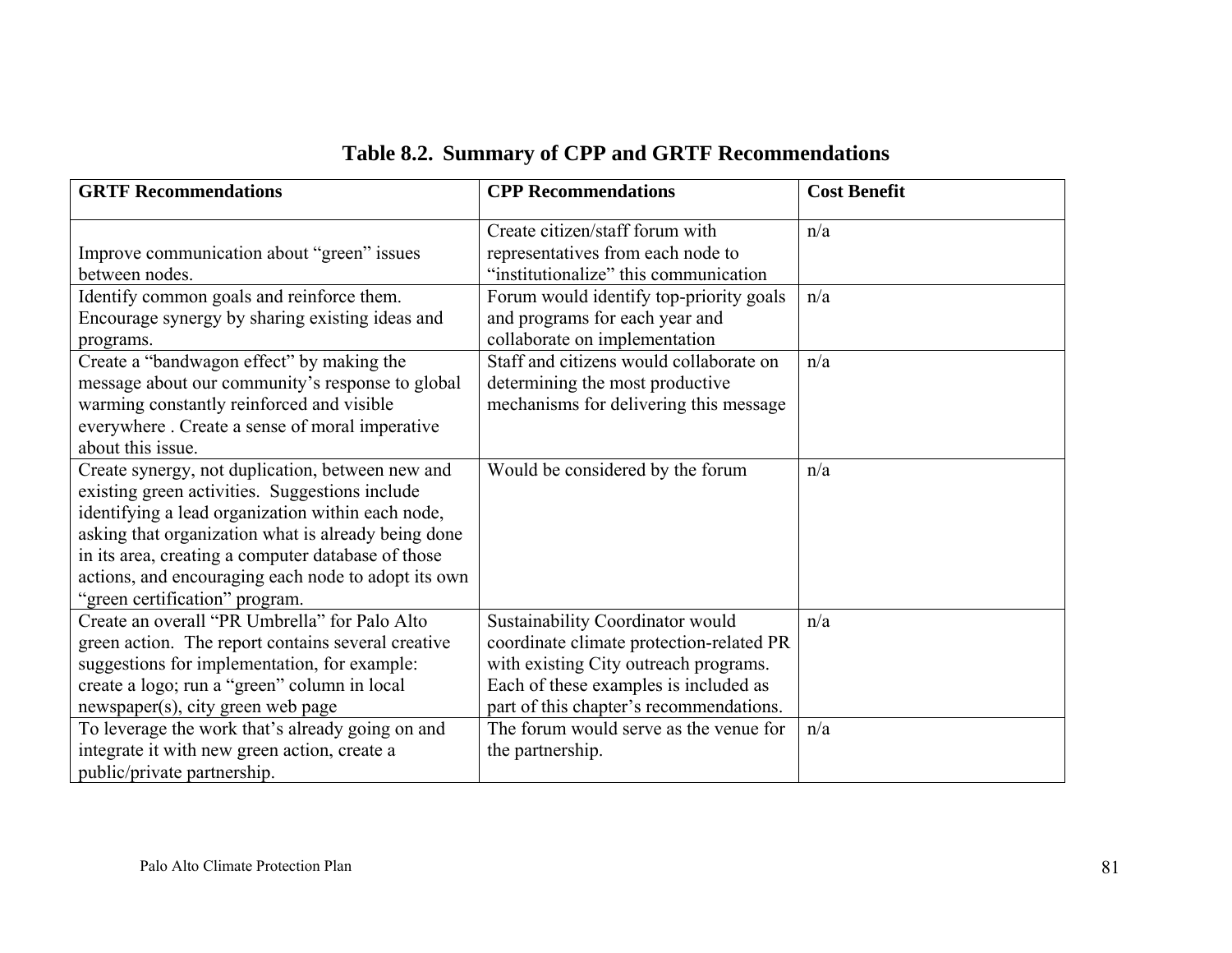### **Glossary**

**AB1470:** California Assembly Bill 1470 (2007), established a requirement for gas-utilityfunded solar hot water heating incentive programs.

**AB2021:** California Assembly Bill 2021 (2006), added to SB1307 new and very specific long-term planning, reporting, and review requirements with specific deadlines, and a requirement to "treat efficiency as procurement investments…without regard to previous minimum investments." AB 2021 requires that utilities develop and submit 10-year energy efficiency plans on a three-year cycle.

**AB32:** California Assembly Bill 32 (2006), "California Global Warming Solutions Act of 2006," established greenhouse gas reduction targets for California–1990 levels by 2020 and 80% below 1990 levels by 2050.

**Acterra:** A Palo Alto-based non-profit organization that seeks to bring people together to create local solutions that enhance the natural environment.

**Adder:** A value used in evaluating investment or purchasing alternatives that credits alternatives for reduced environmental or other impacts.

**Anthropogenic:** Created by human activity.

Ask an Expert: Call center available to Palo Alto residents and businesses providing Green Building expertise. 1-888-40-GREEN.

**B20:** a blend of biodiesel which contains 20 percent biodiesel and 80 percent diesel.

**BIG:** Build It Green, a residential green building rating system.

**Biogas:** Natural gas fuel made from non-fossil fuel sources.

**Biogenic**: Created naturally or non-manmade.

**Build It Green:** A residential green building rating system.

**BYOPS:** Bring Your Own Place Plate Setting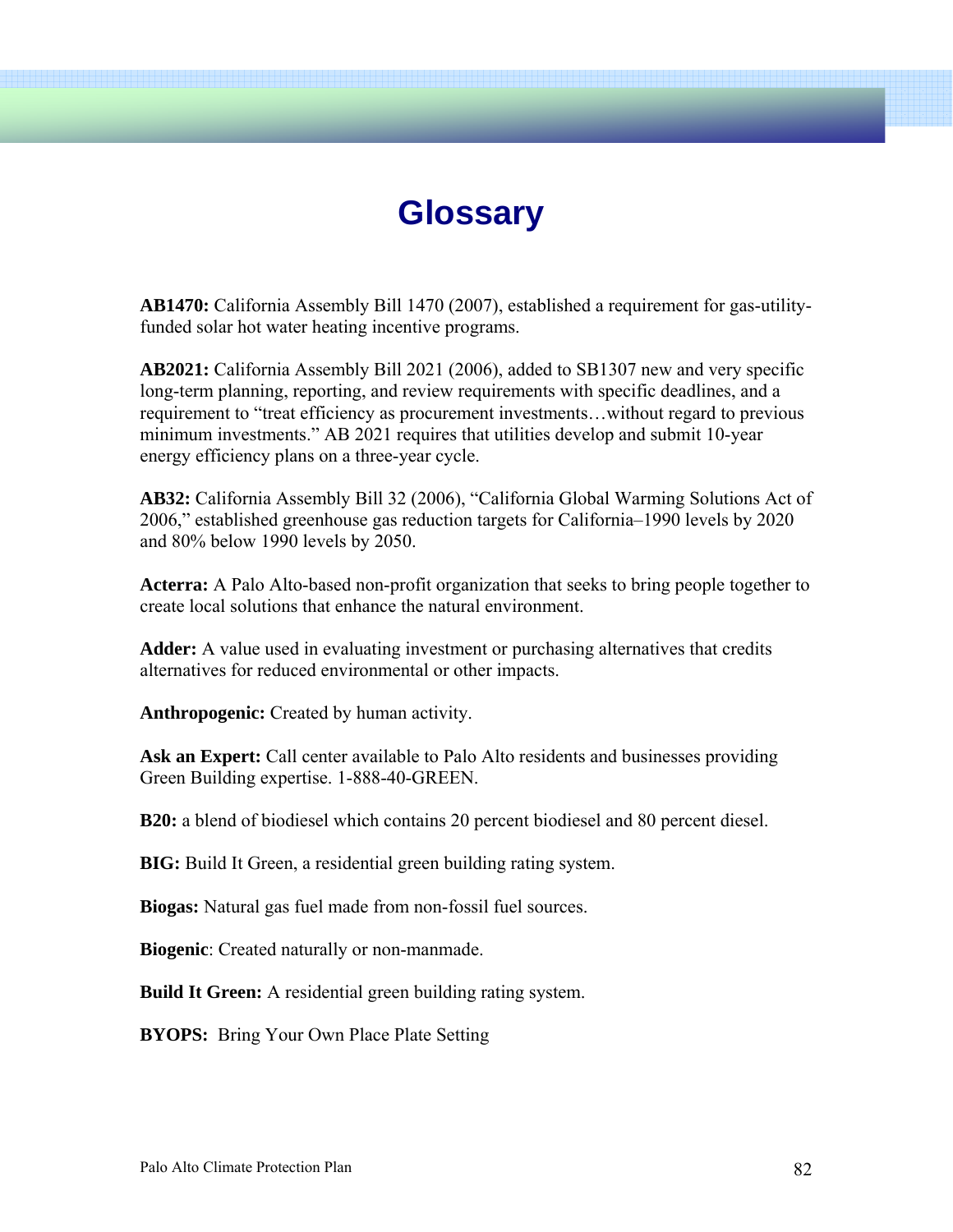**CACP:** ICLEI Clean Air and Climate Protection software used to help determine a portion of the City's GHG emissions.

**CARB:** California Air Resource Board.

**CCAR:** California Climate Action Registry. CCAR software is used to determine greenhouse gas emissions from City of Palo Alto Utilities.

**CCP:** Cities for Climate Protection<sup>TM</sup> A campaign sponsored by International Coalition of Local Environmental Initiatives which assists cities to adopt policies and implement quantifiable measures to reduce local greenhouse gas emissions, improve air quality, and enhance urban livability and sustainability.

**CEC:** California Energy Commission.

**CH<sub>4</sub>**: Methane, a greenhouse gas with 21 times the global warming potential of  $CO<sub>2</sub>$ .

#### **CIWMB: California Integrated Waste Management Board**

**Climate Smart:** PG&E retail rate program whereby customers pay extra to invest in CO2 reduction projects.

**CMUA GHG Reduction Principles:** California Municipal Utilities Association Greenhouse Gas Reduction Principles.

**CO2:**Carbon dioxide, a greenhouse gas.

**Cogeneration:** Simultaneous generation of electricity and useful heat.

**CPAU:** City of Palo Alto Utilities

**CPEM:** Climate Protection Education & Motivation

**CPP:** The City of Palo Alto Climate Protection Plan.

**EPP:** Environmental Purchasing Policy.

**GPR:** Green Point Rated. The rating system used by Build It Green.

**GRTF**: Green Ribbon Task Force.

**GULP:** Gas utility Long-term Plan.

**GWP:** Global Warming Potential.

**HFC:** Hydrofluorocarbons, a greenhouse gas with 140-12,100 times the global warming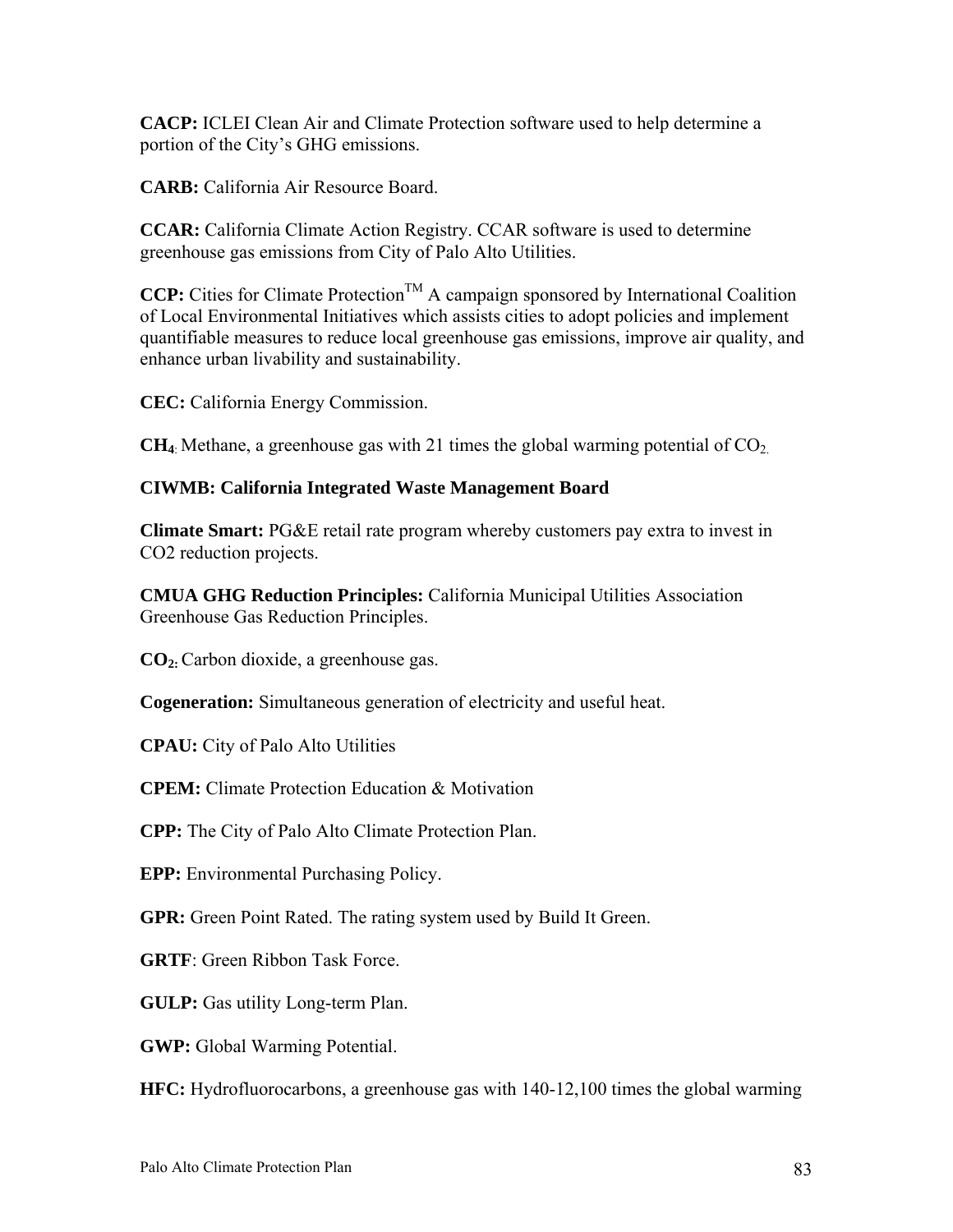potential of  $CO<sub>2</sub>$ .

**ICLEI**: International Council of Local Environmental Initiatives, an international association of local governments that promote sustainable development.

**IPCC:** Intergovernmental Panel on Climate Change, established to assess scientific technical and socio-economic information relevant to understand climate change, its potential impacts and options for adaptation mitigation.

**Joint Venture Silicon Valley Climate Protection Taskforce:** a Climate Protection Task Force comprised of public agencies to develop strategies for reducing greenhouse gas emissions from city, county, and other agencies' operations.

**kWh:** A kilowatt hour(1,000 watts). The work performed by one kilowatt of electric power in one hour.

**Kyoto Protocol:** the United Nations treaty which targets the reduction of greenhouse gases that cause global warming.

**LEAP:** Long-Term Electric Acquisition Plan.

**LEED:** Leadership in Energy and Environmental Design. A voluntary, consensus-based national standard for developing high-performance, sustainable buildings.

**N2O:** Nitrous Oxide, a greenhouse gas with 310 times the global warming potential of  $CO<sub>2</sub>$ 

**NOx:** the collective symbol for nitrogen oxides.

**Palo Alto Business Goes Green:** The Palo Alto Chamber of Commerce campaign to encourage local businesses to become certified as a Santa Clara Valley Green Business.

**Life Cycle Cost:** Total costs including initial costs, operating costs, maintenance costs, and end-of-life disposal costs.

**M&V:** Measurement and verification

**MMBtu:** One million BTUs.

**MWh:** a Megawatt-hour, or 1,000 kWh.

**NAPEE MOU:** National Action Plan for Energy Efficiency Memorandum of Understanding (CMR: 316:06).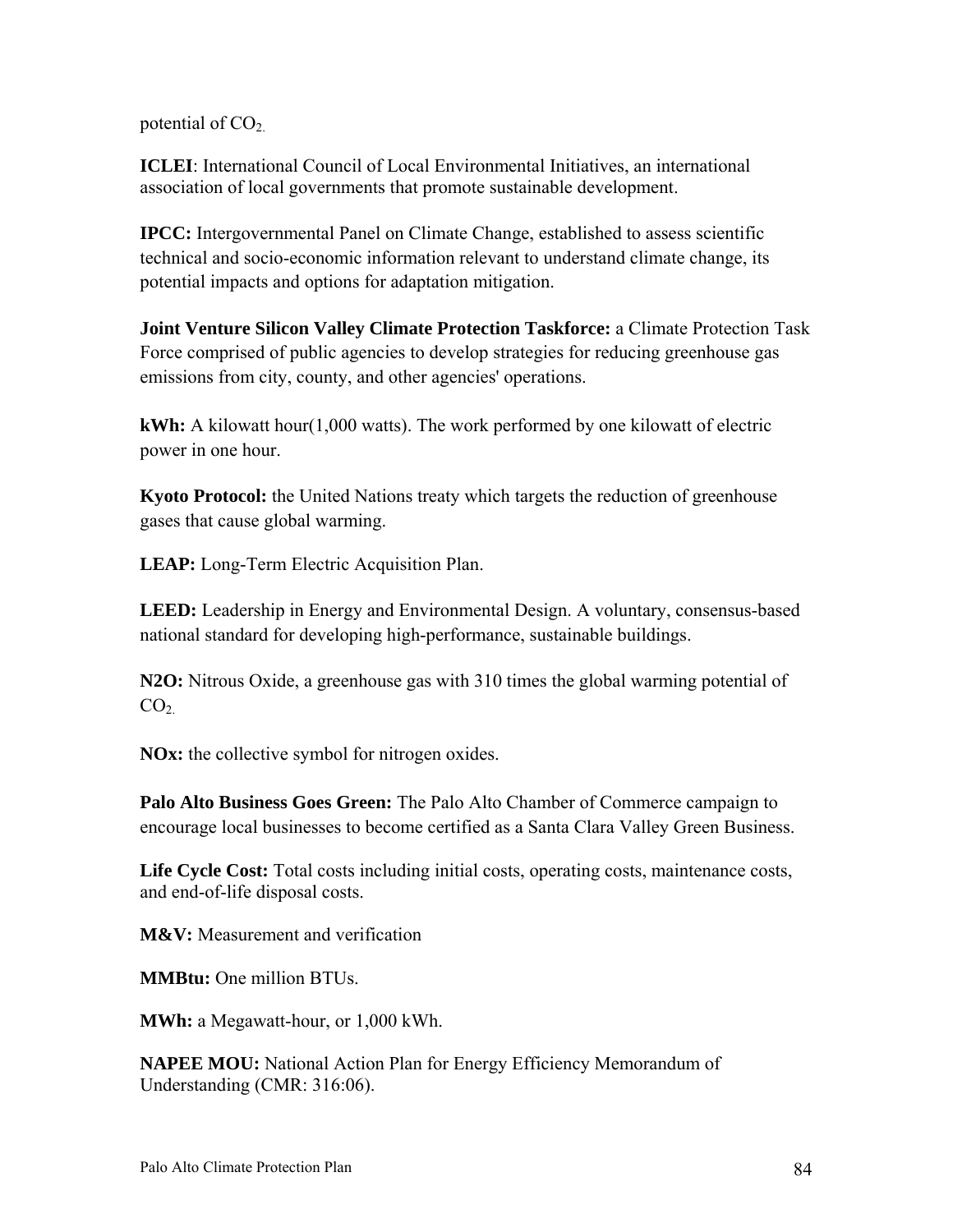**NCPA:** Northern California Power Agency.

**Offset**: A contract to reduce emissions, by a specified amount, within a specified time, to a specified degree of certainty, or a certificate of proof thereof.

**PFCs:** Perfluorocarbons, a greenhouse gas with 6,500-9,200 times the global warming potential of CO2.

**PM10:** Particulate matter less than 10 microns in diameter.

**PG&E:** Pacific Gas & Electric Company.

**PLUG-In:** Power from Local Ultra-clean Generation Incentive program. A utilities program that provides incentives for customer-sited small-scale clean distributed power generation such as cogeneration and fuel cells.

**PV:** photovoltaics, a solar electric generator that converts sunlight directly into electricity using semiconductors.

**REC:** Renewable Energy Credit, also known as Green Tags or Tradable Renewable Certificates. A certificate of proof that one unit of electricity was generated and delivered by an eligible renewable energy resource.

**RPS:** Renewable Portfolio Standard.

**RWQCP:** Regional Water Quality Control Plant-owned and operated by the City of Palo Alto it treats wastewater from Palo Alto and its five partner cities.

**SAP:** the enterprise software application used by the City of Palo Alto for purchasing and finance operations.

**SB 1037**: Senate Bill 1037 (2005), established a "loading order" for electric power resources, specifying a preference hierarchy of: first, Energy Efficiency and Demand Reduction; second, Renewable Energy Supply; and then third, Conventional Power Supply.

**SB1:** California Senate Bill 1 (2006), established the California Solar Initiative to install 3,000 megawatts of solar photovoltaic systems in California over ten years, or approximately one million systems.

**SB107:** California Senate Bill 1078 (2006), accelerated the California RPS targets to 20% by 2010 instead of 2017, and added annual reporting requirements for publiclyowned electric utilities to report annually to the California Energy Commission.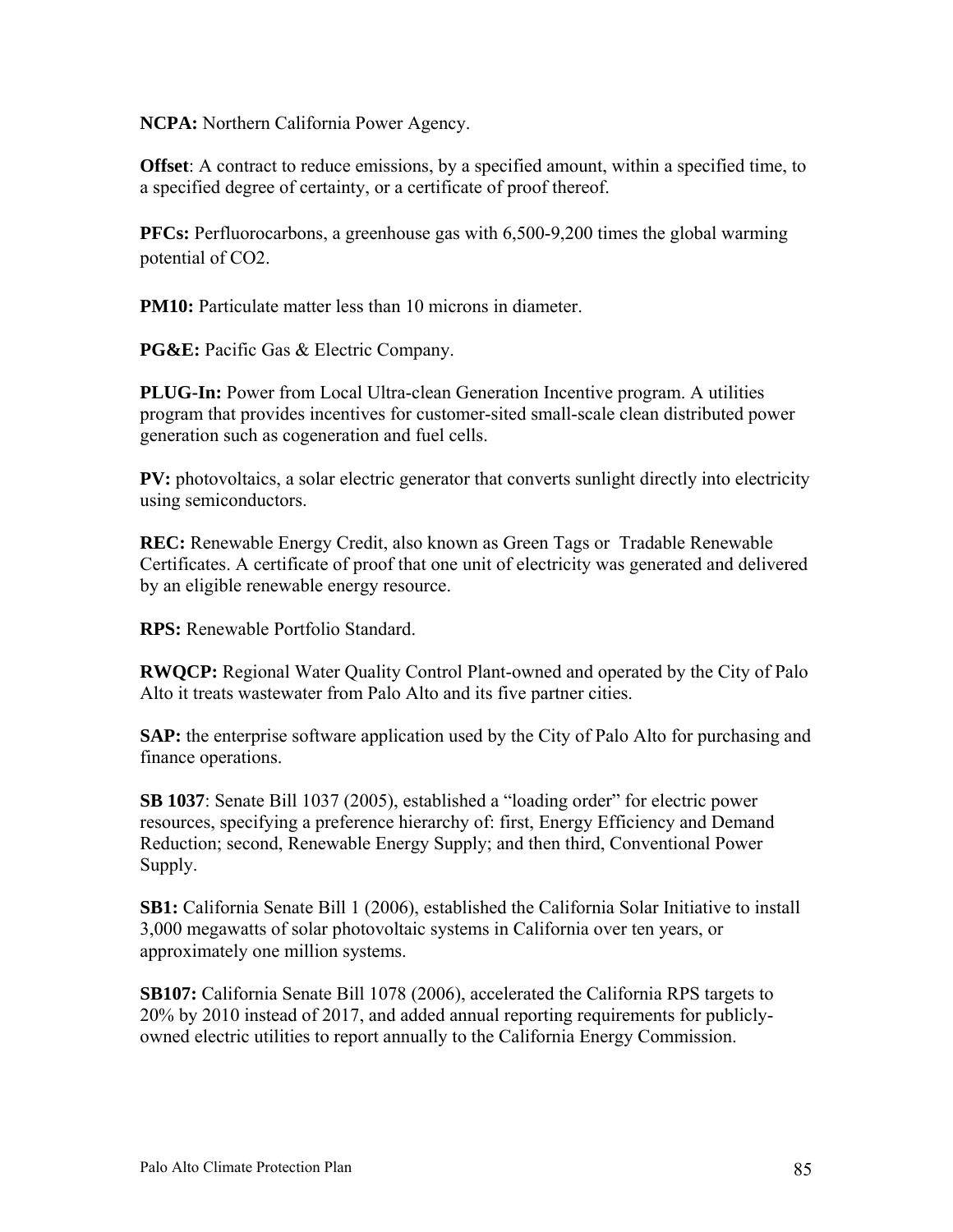**SB1078**: California Senate Bill 1078 (2002), established California's Renewable Portfolio Standard, with targets of achieving 20% of electric supply from eligible renewable resources by 2017.

**SB1368:** California Senate Bill 1368 (2006), established greenhouse gas content limitations on long-term electricity contracts and generation facilities.

**Sequestration:** processes that remove carbon dioxide from the atmosphere.

**SF6:** Sulfur Hexaflouide, a greenhouse gas with 23,900 times the global warming potential of CO2.

**Sinks:** a carbon reservoir that is increasing in size.

**SSV:** Sustainable Silicon Valley, a collaboration of businesses, governments, and nongovernmental organizations that are identifying and addressing environmental and resource pressures in the Valley. SSV is engaging prominent Valley organizations to work towards a goal of reducing regional carbon dioxide (CO2) emissions 20% below 1990 levels by 2010.

**Sustainability Policy:** The City of Palo Alto's Sustainability Policy which outlines the City's intention to meet the economic, social and environmental needs of the city.

#### **TDM: Transportation Design Management**

**Therm:** 100,000 BTUs (British Thermal Units), equivalent to approximately 100 standard cubic feet of natural gas.

**US Mayors Climate Protection Agreement**: An initiative of the US Council of Mayors in which mayors commit their City to meet or beat the Kyoto protocols.

**USEPA:** United States Environmental Protection Agency.

**WARM:** Waste Reduction Model developed by US EPA to help solid waste planners and organizations track and voluntarily report greenhouse gas emissions reductions from several different waste management practices.

**Zero Waste**: the City's initiative to reduce Palo Alto waste generation to zero by 2021, or as close as a practicable.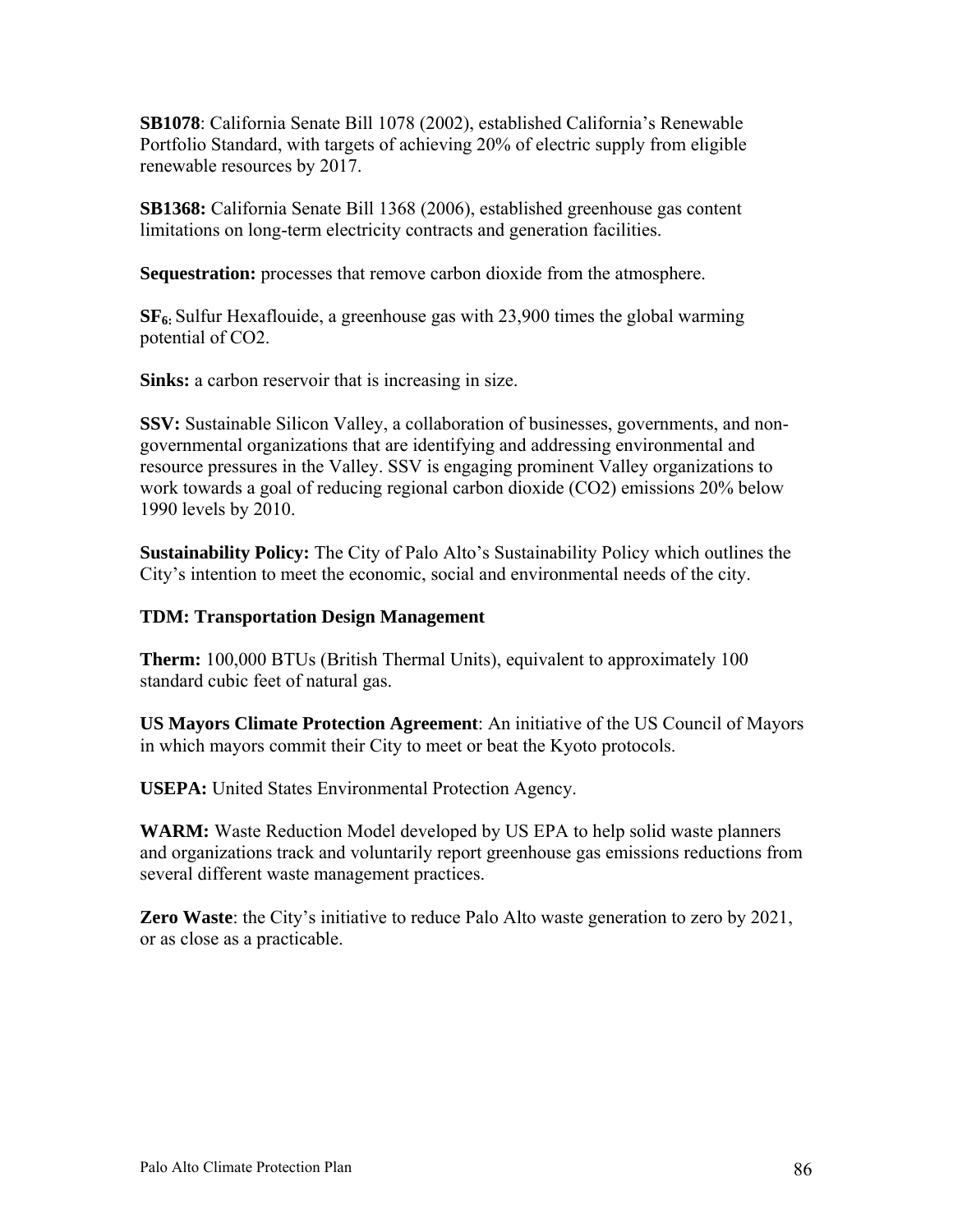| <b>COMMITTEE</b> | <b>GOAL</b><br><b>STRATEGY</b><br><b>TACTIC</b><br><b>OBSERVATION</b><br><b>MISSION</b> | <b>Green Ribbon Task Force Recommendation</b><br>or Idea                                                                                                                                                                                                                            | <b>Climate Protection Plan Cross Reference</b>                                                                                                             |
|------------------|-----------------------------------------------------------------------------------------|-------------------------------------------------------------------------------------------------------------------------------------------------------------------------------------------------------------------------------------------------------------------------------------|------------------------------------------------------------------------------------------------------------------------------------------------------------|
| <b>BASELINE</b>  | Observation                                                                             | Would be improved with more frequently updated Palo Alto<br>specific data.                                                                                                                                                                                                          | Data on City emissions should be maintained. However,<br>key issue is community inventory. The city should work<br>to improve this segment.                |
| <b>BASELINE</b>  | Observation                                                                             | The committee did not address non-fossil fuel CO2 or other<br>greenhouse gases such as methane, nitrous oxide,<br>refrigerants, or sulfur hexafluoride. - (Include all GHG)                                                                                                         | Recommended in CPP Chapter 1                                                                                                                               |
| <b>BASELINE</b>  | Strategy                                                                                | In developing targets, devise a method to measure and<br>track progress.                                                                                                                                                                                                            | Recommended in CPP Chapter 1                                                                                                                               |
| <b>BASELINE</b>  | Strategy                                                                                | Measure progress against time, not against others.                                                                                                                                                                                                                                  | Recommended in CPP Chapter 1                                                                                                                               |
| <b>BASELINE</b>  | Observation                                                                             | There is no uniformly accepted baseline methodology for<br>municipalities. (standard tool is needed)<br>Reporting protocols are being developed by agencies such<br>as ICLEI and the California Climate Action Registry                                                             | Protocol development has improved since GRTF, but no<br>protocol covers the full range of emissions. CPP uses 3<br>approved protocols: ICLEI, CCAR and EPA |
| <b>ENERGY</b>    | Strategy                                                                                | Community businesses, institutions and residents take<br>individual and collective action to reduce their<br>environmental footprint, aided, we hope, by some of the<br>ideas and suggestions presented in this report.                                                             | City needs to serve as catalyst for action.                                                                                                                |
| <b>ENERGY</b>    | Goal                                                                                    | Council direct or authorize staff to develop a climate action<br>plan for the City utilities department with the goal of<br>achieving climate neutrality by 2020.                                                                                                                   | Recommended in CPP Chapter 1                                                                                                                               |
| <b>ENERGY</b>    | Strategy                                                                                | City Council, Committees, Commissions, Boards, and City<br>staff take these suggestions into account as they develop,<br>review and implement initiatives and programs, and adopt<br>new codes, standards and procedures applicable to energy-<br>related greenhouse gas emissions. | Recommended in CPP                                                                                                                                         |
| <b>ENERGY</b>    | Goal                                                                                    | 1. Reduce electricity and natural gas use through<br>conservation and energy efficiency.                                                                                                                                                                                            | Recommended in CPP Chapter 3                                                                                                                               |
| <b>ENERGY</b>    | Strategy                                                                                | 2. Reduce carbon intensity of energy supply provided by<br>CPAU.                                                                                                                                                                                                                    | Recommended in CPP Chapter 3                                                                                                                               |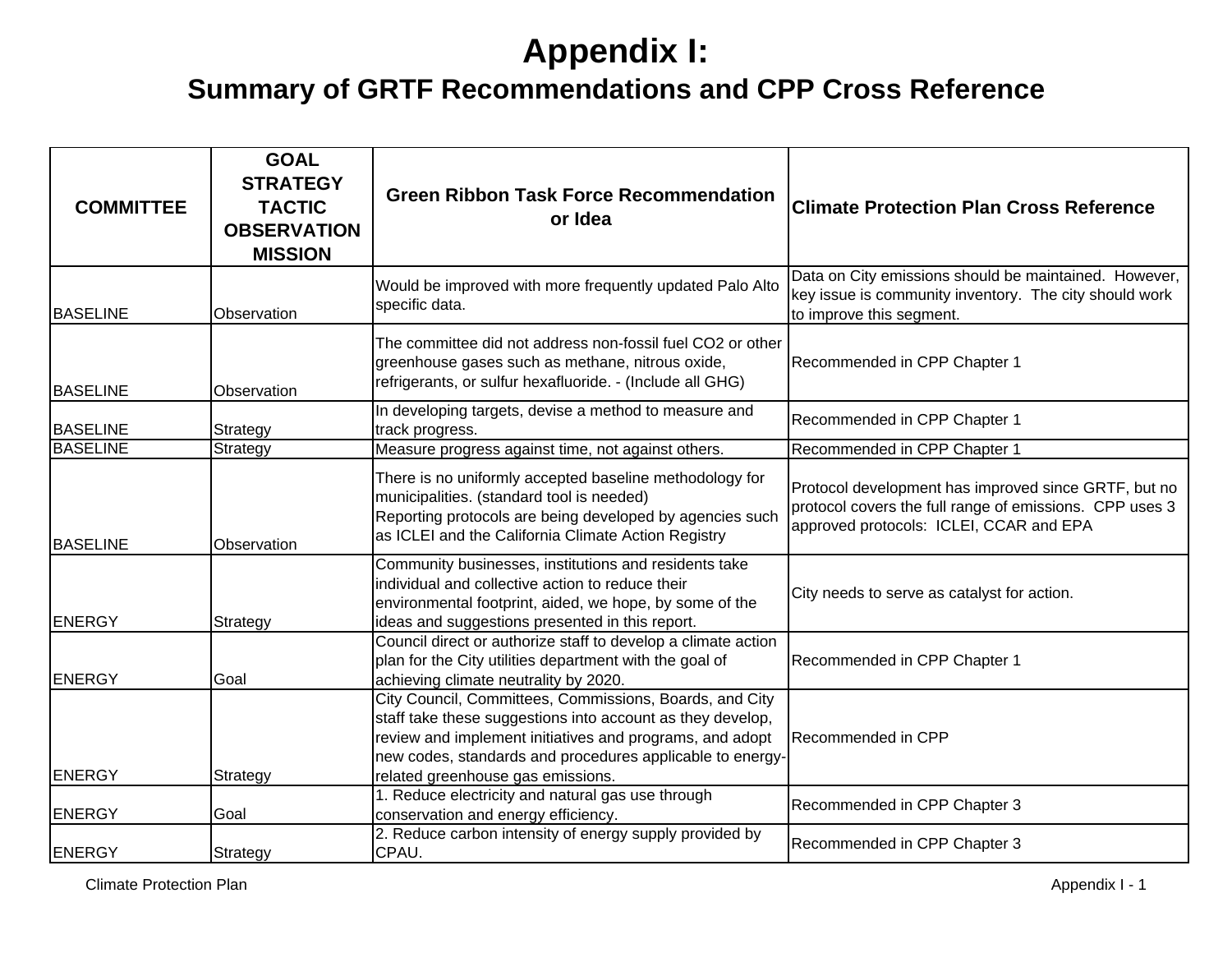| <b>COMMITTEE</b> | <b>GOAL</b><br><b>STRATEGY</b><br><b>TACTIC</b><br><b>OBSERVATION</b><br><b>MISSION</b> | <b>Green Ribbon Task Force Recommendation</b><br>or Idea                                                                                                                                                                                   | <b>Climate Protection Plan Cross Reference</b> |
|------------------|-----------------------------------------------------------------------------------------|--------------------------------------------------------------------------------------------------------------------------------------------------------------------------------------------------------------------------------------------|------------------------------------------------|
| <b>ENERGY</b>    | Strategy                                                                                | 3. Expand use of renewable energy installed or purchased<br>directly by customers.                                                                                                                                                         | Recommended in CPP Chapter 3                   |
| <b>ENERGY</b>    | Strategy                                                                                | 4. Participate in and promote greenhouse gas emissions<br>inventory tracking and reporting.                                                                                                                                                | Recommended in CPP Chapter 3                   |
| <b>ENERGY</b>    | Strategy                                                                                | 5. Promote and implement climate-neutral alternatives and<br>education.                                                                                                                                                                    | Recommended in CPP Chapter 3                   |
| <b>ENERGY</b>    | Strategy                                                                                | 6. Employ urban forest opportunities to reduce energy use<br>and increase carbon sequestration.                                                                                                                                            | Recommended in CPP Chapter 3                   |
| <b>ENERGY</b>    | Strategy                                                                                | 7. Invest in GHG-reducing projects or offsets to balance<br>remaining emissions.                                                                                                                                                           | Recommended in CPP Chapter 3                   |
| <b>ENERGY</b>    | Strategy                                                                                | 8. Support Research and Development in GHG-reducing<br>science and sociology.                                                                                                                                                              | Recommended in CPP Chapter 3                   |
| <b>ENERGY</b>    | Strategy                                                                                | 9. Coordinate energy climate activities with building and<br>urban planning activities.                                                                                                                                                    | Recommended in CPP Chapter 3                   |
| <b>ENERGY</b>    | Tactic                                                                                  | Community challenge or incentives to report greenhouse<br>gases with a recognized agency such as Sustainable<br>Silicon Valley, California Climate Action registry, and/or<br>other recognized national or international reporting groups. |                                                |
| <b>ENERGY</b>    | Tactic                                                                                  | Actively advertise available tax credits and incentives (such<br>as the current CPAU website)                                                                                                                                              | Recommended in CPP Chapter 3                   |
| <b>ENERGY</b>    | Tactic                                                                                  | Electricity use and gas use displays in the home and<br>business to encourage conservation, show energy, cost and<br>environmental impacts.                                                                                                |                                                |
| <b>ENERGY</b>    | Tactic                                                                                  | Sponsor a "carbon neutral" homes tour.                                                                                                                                                                                                     |                                                |
| <b>ENERGY</b>    | Tactic                                                                                  | Sponsor energy and the environment reference library<br>section.                                                                                                                                                                           |                                                |
| <b>ENERGY</b>    | Tactic                                                                                  | "Energy Budget": Require that homes above a certain size<br>be designed to use energy no more than some size (e.g.<br>3,000 sq ft house) at Title 24 standards, and possibly<br>something similar for businesses.                          |                                                |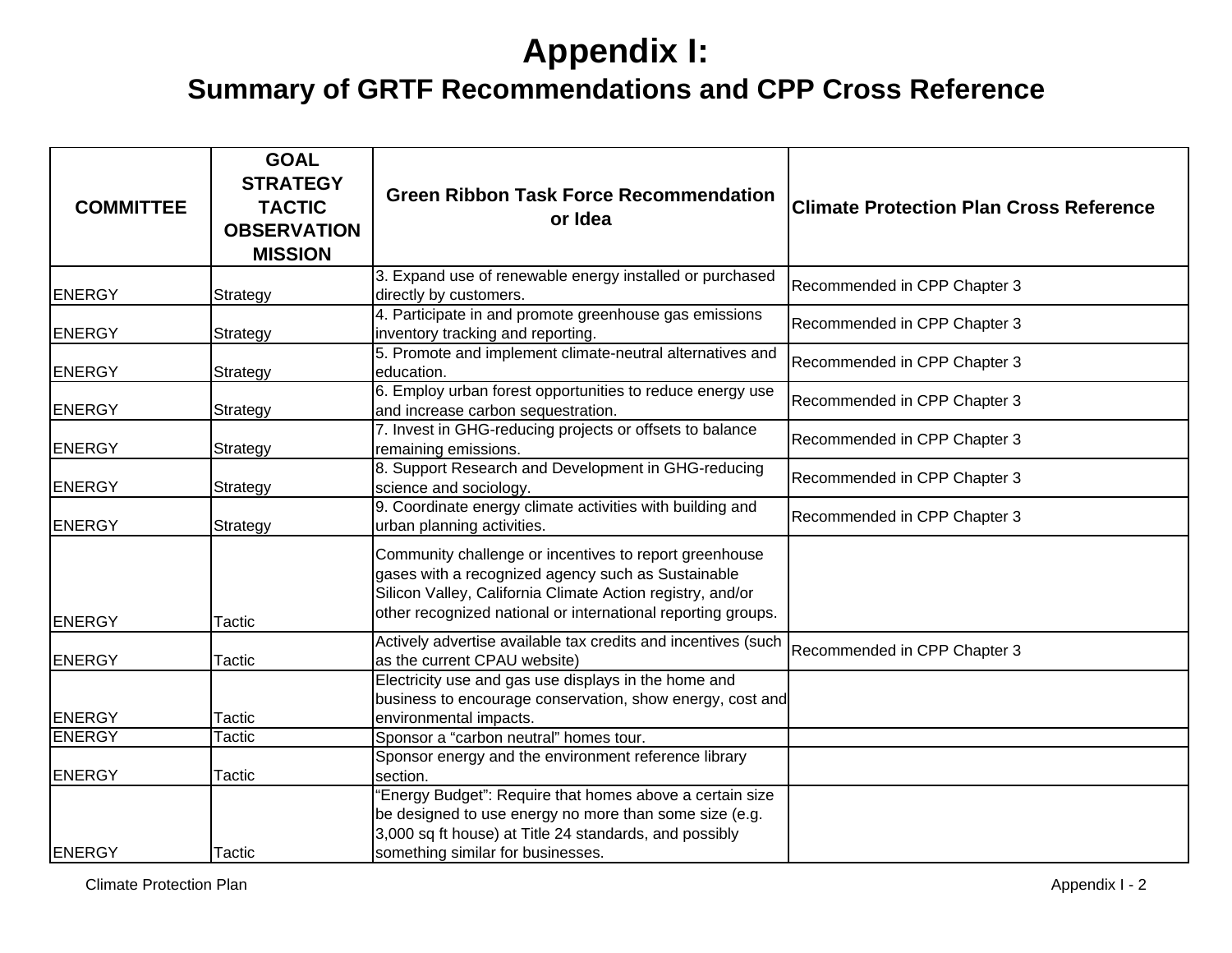| <b>COMMITTEE</b> | <b>GOAL</b><br><b>STRATEGY</b><br><b>TACTIC</b><br><b>OBSERVATION</b><br><b>MISSION</b> | <b>Green Ribbon Task Force Recommendation</b><br>or Idea                                                                                            | <b>Climate Protection Plan Cross Reference</b> |
|------------------|-----------------------------------------------------------------------------------------|-----------------------------------------------------------------------------------------------------------------------------------------------------|------------------------------------------------|
| <b>ENERGY</b>    | Tactic                                                                                  | Add efficiency checklist as standard in planning and ARB<br>reviews.                                                                                | Recommended in CPP Chapter 5                   |
| <b>ENERGY</b>    | Strategy                                                                                | Zero energy home incentives.                                                                                                                        |                                                |
| <b>ENERGY</b>    | Tactic                                                                                  | Building permit review "fast lane" for low-energy buildings<br>and energy efficiency improvements.                                                  |                                                |
| <b>ENERGY</b>    | Tactic                                                                                  | RECO for rental properties (Residential Energy<br><b>Conservation Ordinance)</b>                                                                    |                                                |
| <b>ENERGY</b>    | Tactic                                                                                  | Require solar option on developments over 5 homes rather<br>than 50.                                                                                |                                                |
| <b>ENERGY</b>    | Strategy                                                                                | Design for LEED/Green Points for new city buildings.                                                                                                | Recommended in CPP Chapter 5                   |
| <b>ENERGY</b>    | Tactic                                                                                  | Build a zero-energy home and use for a B&B or Utility<br>Director's home! Maybe team with Sunset Magazine or<br>other partner.                      |                                                |
| <b>ENERGY</b>    | Tactic                                                                                  | Time of use rates that incorporate CO2 impacts.                                                                                                     |                                                |
| <b>IENERGY</b>   | Tactic                                                                                  | Enhance tiered rate structures to encourage electricity and<br>natural gas conservation - add extra retail rate tier(s) to<br>highest energy users. |                                                |
| <b>ENERGY</b>    | Tactic                                                                                  | Provide incentives for companies to purchase Palo Alto<br>Green - inverse tiered rate structure -- the more you buy<br>the cheaper it is per unit.  |                                                |
| <b>ENERGY</b>    | Tactic                                                                                  | Provide voluntary retail rate option to invest in offsets for<br>natural gas use or climate neutral utility bills.                                  |                                                |
| <b>ENERGY</b>    | Tactic                                                                                  | Discount utility rates for Energy Star homes.                                                                                                       |                                                |
| <b>ENERGY</b>    | Tactic                                                                                  | Special rates for electric vehicles                                                                                                                 |                                                |
| <b>ENERGY</b>    | Strategy                                                                                | Reduce electric and gas distribution system losses.                                                                                                 | Recommended in CPP Chapter 3                   |
| <b>ENERGY</b>    | Tactic                                                                                  | Join Energy Star Partnership - both City government and<br>commercial businesses.                                                                   |                                                |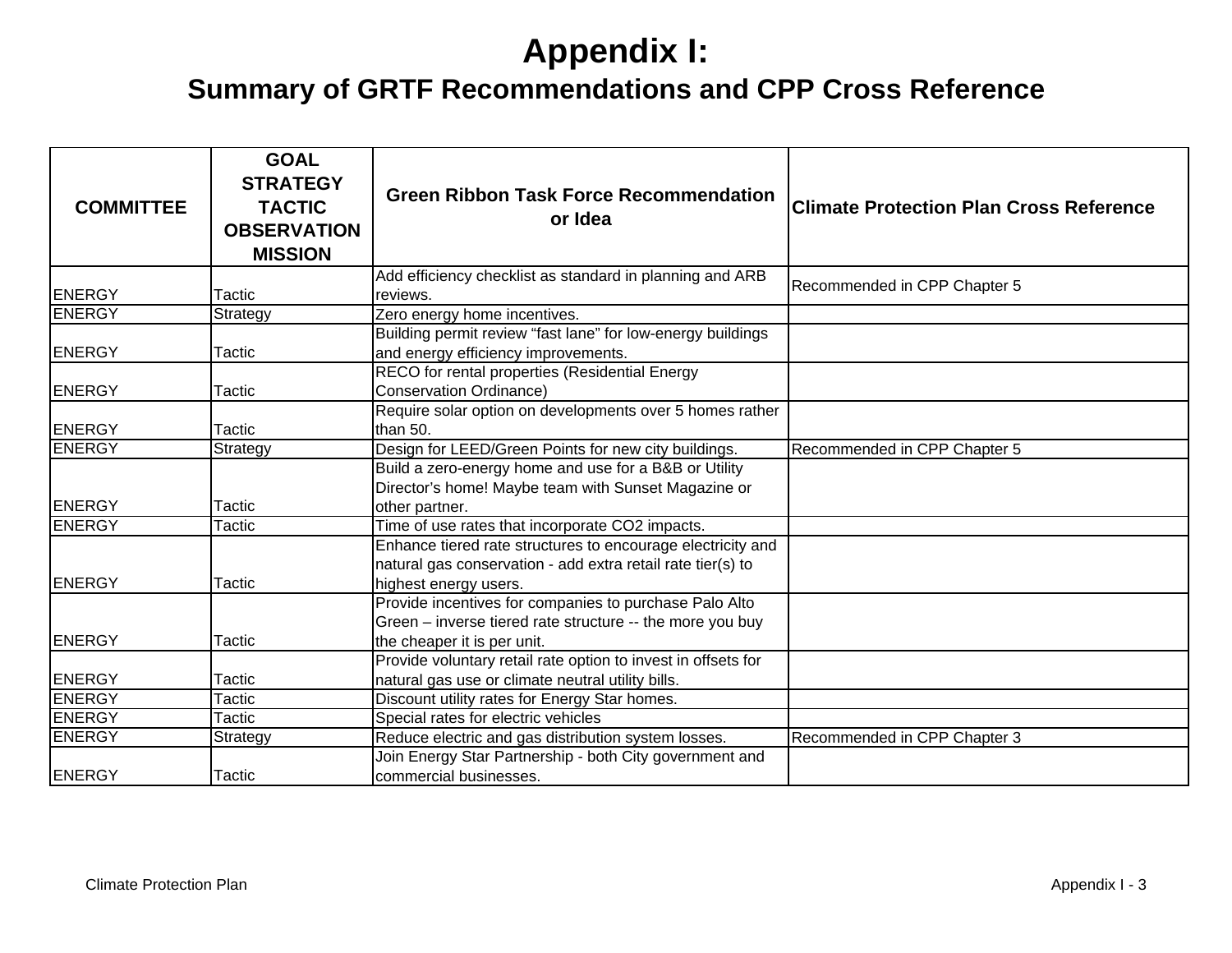| <b>COMMITTEE</b> | <b>GOAL</b><br><b>STRATEGY</b><br><b>TACTIC</b><br><b>OBSERVATION</b><br><b>MISSION</b> | <b>Green Ribbon Task Force Recommendation</b><br>or Idea                                                                                                                                                                                    | <b>Climate Protection Plan Cross Reference</b> |
|------------------|-----------------------------------------------------------------------------------------|---------------------------------------------------------------------------------------------------------------------------------------------------------------------------------------------------------------------------------------------|------------------------------------------------|
| <b>ENERGY</b>    | Tactic                                                                                  | Acterra Cool Homes program to install compact fluorescent<br>lights (CFLs), low flow shower heads, programmable<br>thermostats, water heater blankets, close lines, adjust water<br>heater temp. and other energy efficiency measures.      |                                                |
| <b>ENERGY</b>    | <b>Tactic</b>                                                                           | Recommission commercial and public facilities to ensure<br>that efficiency measures already taken are working<br>properly.                                                                                                                  |                                                |
| <b>ENERGY</b>    | Tactic                                                                                  | Install high-efficiency lighting and controls. Lighting is the<br>number one electric end-use and has the highest potential<br>for cost-effective energy efficiency reductions.                                                             |                                                |
| <b>ENERGY</b>    | Strategy                                                                                | Increase use of clotheslines. Natural gas use for residential<br>laundry emits approximately 2,200 tpy.<br>LED holiday lights for University Avenue would save up to                                                                        |                                                |
| ENERGY           | Tactic                                                                                  | 10-20 tonnes CO2 per year, but more importantly could<br>have a striking visibility and strategic impact if combined<br>with educational information.                                                                                       |                                                |
| <b>ENERGY</b>    | Tactic                                                                                  | Expand solar programs to install solar water, heating, hybrid<br>lighting, and passive solar design.                                                                                                                                        |                                                |
| <b>ENERGY</b>    | <b>Strategy</b>                                                                         | Support "Solar for schools" program                                                                                                                                                                                                         |                                                |
| ENERGY           | Goal                                                                                    | Install 13 MW of Photovoltaics (Goal implied by Million<br>Solar Roofs Legislation SB1)                                                                                                                                                     |                                                |
| <b>ENERGY</b>    | Strategy                                                                                | Install solar hot water systems.                                                                                                                                                                                                            |                                                |
|                  |                                                                                         | Implement a "Solar Garden" (central PV with subscribers).<br>A solar garden would enable customers without adequate<br>solar resources on their own home or businesses to have<br>solar energy delivered into the CPAU grid from collective |                                                |
| ENERGY           | Tactic                                                                                  | action.                                                                                                                                                                                                                                     |                                                |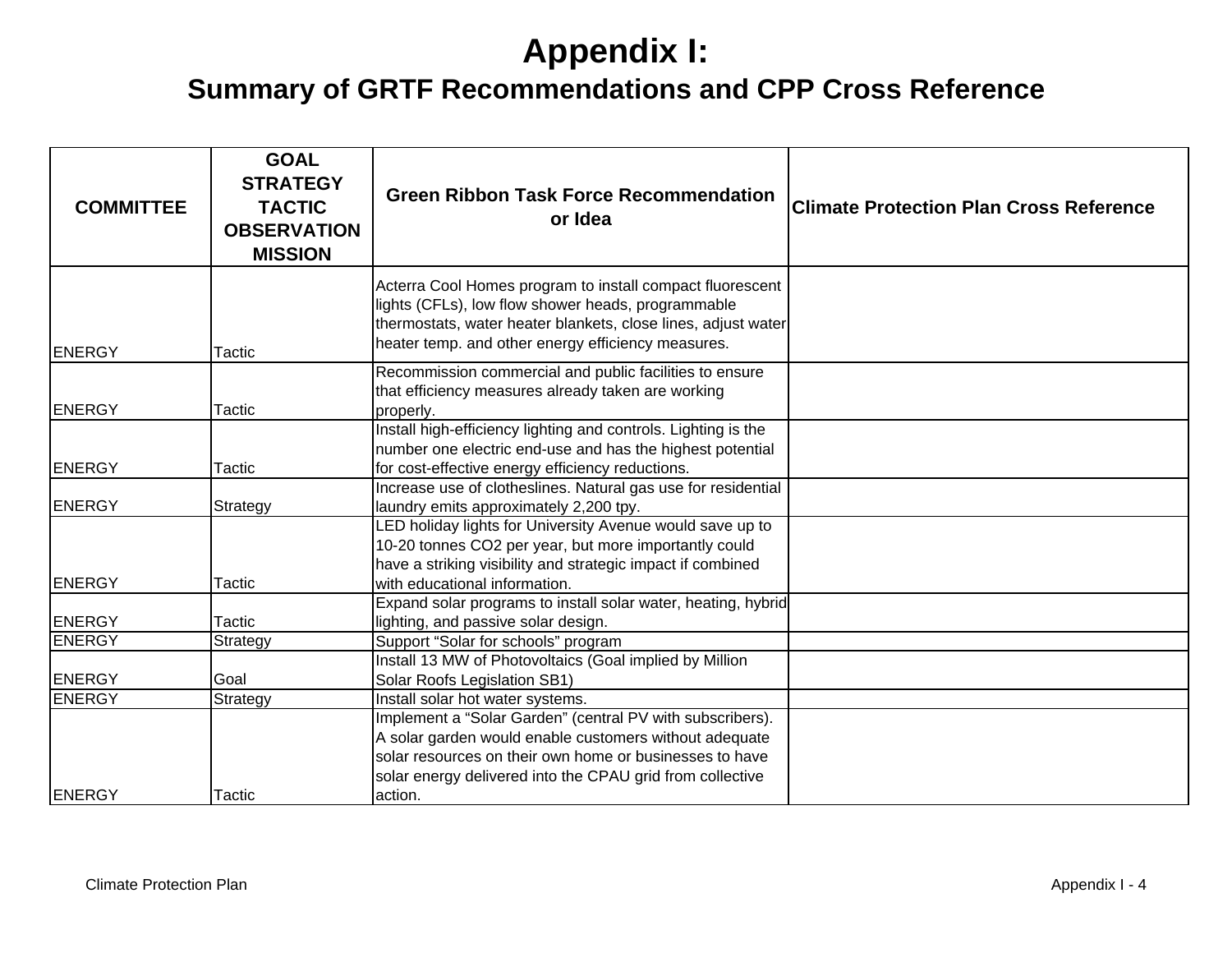| <b>COMMITTEE</b> | <b>GOAL</b><br><b>STRATEGY</b><br><b>TACTIC</b><br><b>OBSERVATION</b><br><b>MISSION</b> | <b>Green Ribbon Task Force Recommendation</b><br>or Idea                                                                                                                                                    | <b>Climate Protection Plan Cross Reference</b>           |
|------------------|-----------------------------------------------------------------------------------------|-------------------------------------------------------------------------------------------------------------------------------------------------------------------------------------------------------------|----------------------------------------------------------|
| <b>ENERGY</b>    | Tactic                                                                                  | Solar heating for all City and PAUSD pools. Natural gas use<br>for swimming pool heating emits over 4,000 tpy in Palo Alto.<br>Implementing solar sets an example for the community and<br>will save money. |                                                          |
| <b>ENERGY</b>    | Tactic                                                                                  | Offer solar-type incentives and rebates for GHG reduction<br>from energy use regardless of technology involved.                                                                                             |                                                          |
| <b>ENERGY</b>    | Strategy                                                                                | Meet all energy load growth with efficiency and renewable<br>resources.                                                                                                                                     |                                                          |
| <b>ENERGY</b>    | Tactic                                                                                  | Sign up for Palo Alto Green - e.g. set goal to sign up 50%<br>of load to be PaloAltoGreen.<br>Would likely require Renewable Energy Credits or a change term.<br>to mix other than 97.5% wind/2.5% solar.   | CPP calls for achieving 5% in short term and 10% in long |
| <b>ENERGY</b>    | Tactic                                                                                  | Deploy clean small-scale distributed generation, including<br>incentives for local renewables and low-net-GHG<br>cogeneration.                                                                              |                                                          |
| <b>ENERGY</b>    | Tactic                                                                                  | Expand City urban forest management/master plan to<br>recognize energy savings and CO2 sequestration benefits.                                                                                              |                                                          |
| <b>ENERGY</b>    | Tactic                                                                                  | Enhance utilities' "Right tree in the Right Place" program<br>expanded to accommodate solar access for PV and hot<br>water.                                                                                 |                                                          |
| <b>ENERGY</b>    | Tactic                                                                                  | Increase tree canopy coverage for parking lots. Reduces<br>fuel consumption for car air conditioners and heat island<br>effect.                                                                             |                                                          |
| <b>ENERGY</b>    | Tactic                                                                                  | Utilities purchase GHG offsets equal to the residual GHG<br>content of utilities energy supply offsets (natural gas and<br>electricity).                                                                    |                                                          |
| ENERGY           | Tactic                                                                                  | Individuals and companies purchase GHG offsets equal to<br>the GHG content of utilities energy supply offsets<br>(voluntary).                                                                               |                                                          |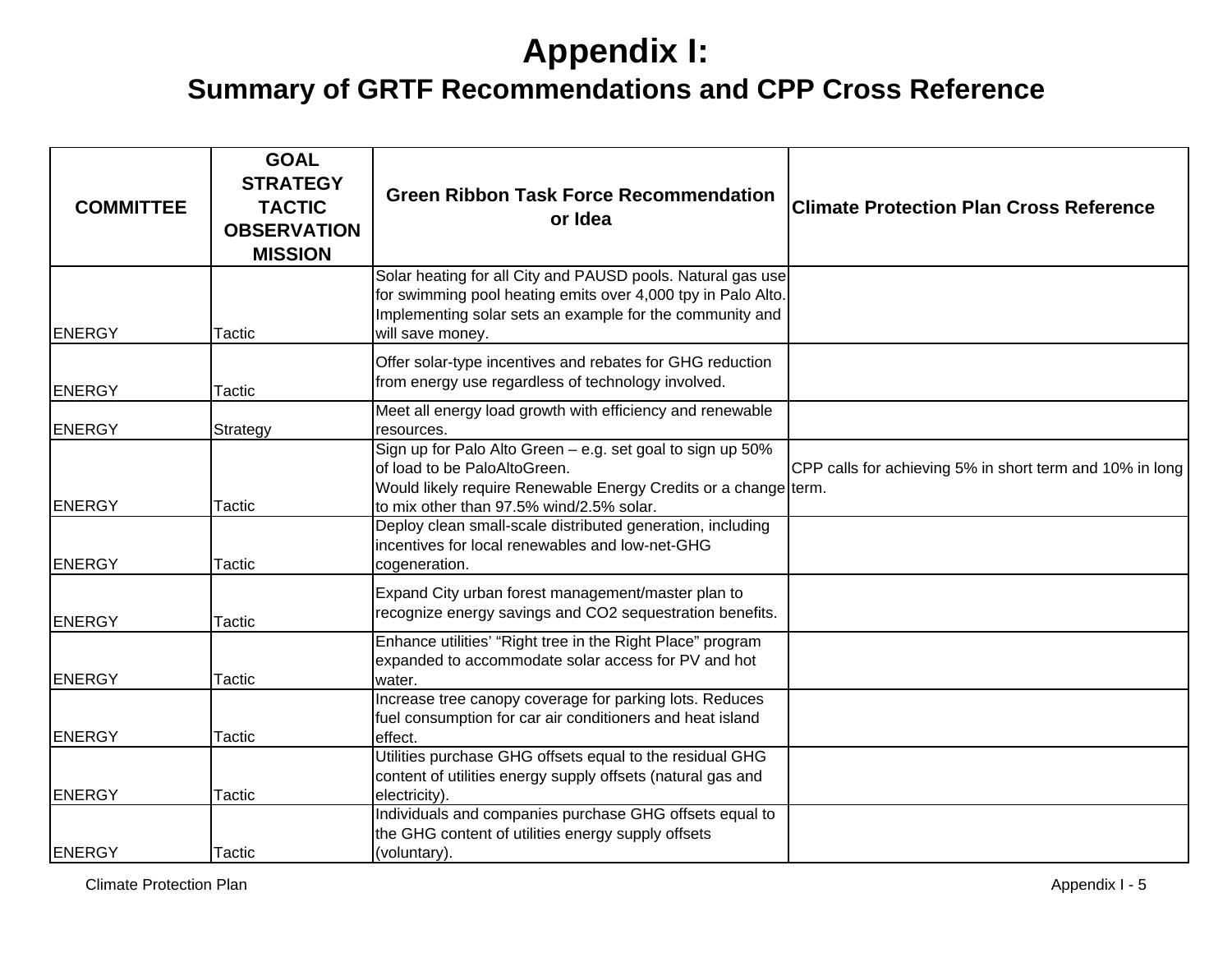| <b>COMMITTEE</b>      | <b>GOAL</b><br><b>STRATEGY</b><br><b>TACTIC</b><br><b>OBSERVATION</b><br><b>MISSION</b> | <b>Green Ribbon Task Force Recommendation</b><br>or Idea                                                                                                                                                           | <b>Climate Protection Plan Cross Reference</b> |
|-----------------------|-----------------------------------------------------------------------------------------|--------------------------------------------------------------------------------------------------------------------------------------------------------------------------------------------------------------------|------------------------------------------------|
| <b>ENERGY</b>         |                                                                                         | Establish a Green Tech Center to facilitate the                                                                                                                                                                    |                                                |
|                       | Strategy                                                                                | commercialization of new technologies.<br>Reduce energy used for landscape maintenance, such as                                                                                                                    |                                                |
| <b>ENERGY</b>         | Strategy                                                                                | landscaping not requiring lawnmowers (no grass) or using<br>goats instead of lawnmowers.                                                                                                                           | Recommended in Chapter 6                       |
| <b>TRANSPORTATION</b> | Goal                                                                                    | Get more car drivers biking and walking to their destination<br>or to mass transit.                                                                                                                                | Recommended in Chapter 5                       |
| <b>TRANSPORTATION</b> | Strategy                                                                                | Facilitate increased biking and walking.                                                                                                                                                                           | Recommended in Chapter 5                       |
| <b>TRANSPORTATION</b> | Goal                                                                                    | Improve both local and regional mass transit options and<br>functionality.                                                                                                                                         | Recommended in Chapter 5                       |
| <b>TRANSPORTATION</b> | Goal                                                                                    | Increase mass transit availability.                                                                                                                                                                                |                                                |
| <b>TRANSPORTATION</b> | Goal                                                                                    | Reduce carbon emissions from vehicles and passenger<br>planes.                                                                                                                                                     | Recommended in Chapter 5                       |
| <b>TRANSPORTATION</b> | Strategy                                                                                | Encourage electronic alternatives to travel.                                                                                                                                                                       | Recommended in Chapter 5                       |
| <b>TRANSPORTATION</b> | Tactic                                                                                  | Reduce carbon emissions from vehicles and passenger<br>planes through the increased use of high speed web<br>access and ultimately "live like" video conferencing as an<br>alternative to commuting and traveling. |                                                |
| <b>TRANSPORTATION</b> | Strategy                                                                                | Reduce the number of cars driving kids to school and make<br>Palo Alto a leader in safe, healthy, and green school<br>commute options.                                                                             | Recommended in Chapter 5                       |
| <b>TRANSPORTATION</b> | Goal                                                                                    | Reduce emissions from school commuting.                                                                                                                                                                            | Recommended in Chapter 5                       |
| <b>TRANSPORTATION</b> | Strategy                                                                                | Encourage people to drive less by modifying parking<br>policies.                                                                                                                                                   |                                                |
| <b>TRANSPORTATION</b> | Goal                                                                                    | Improve the efficiency and lower emissions from vehicles in<br>the City and the general public.                                                                                                                    | Recommended in Chapter 5                       |
| <b>TRANSPORTATION</b> | Strategy                                                                                | Promote alternative fuels.                                                                                                                                                                                         | Recommended in Chapter 5                       |
| <b>TRANSPORTATION</b> | Strategy                                                                                | City leading the way in purchasing fuel-efficient vehicles.<br>(alternative fuel vehicles implied)                                                                                                                 | Recommended in Chapter 5                       |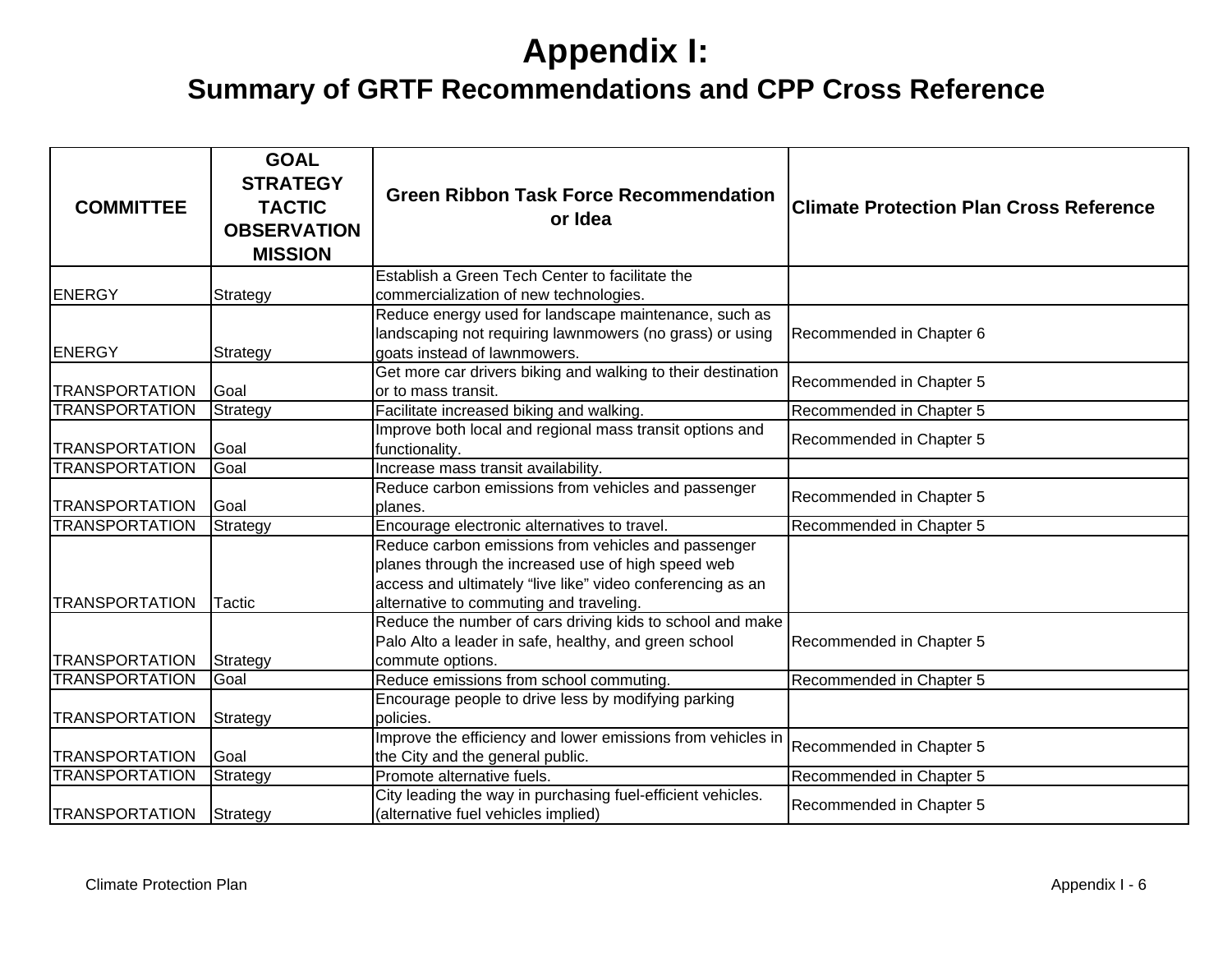| <b>COMMITTEE</b>      | <b>GOAL</b><br><b>STRATEGY</b><br><b>TACTIC</b><br><b>OBSERVATION</b><br><b>MISSION</b> | <b>Green Ribbon Task Force Recommendation</b><br>or Idea                                                                                                                    | <b>Climate Protection Plan Cross Reference</b>     |
|-----------------------|-----------------------------------------------------------------------------------------|-----------------------------------------------------------------------------------------------------------------------------------------------------------------------------|----------------------------------------------------|
|                       |                                                                                         | Encourage people to drive, fly, and consume less by<br>providing access to web-based educational tools that make<br>the connections between transport and carbon emissions. |                                                    |
| <b>TRANSPORTATION</b> | Tactic                                                                                  |                                                                                                                                                                             |                                                    |
| <b>TRANSPORTATION</b> | Goal                                                                                    | Educate the public on transport emissions                                                                                                                                   | Recommended in Chapter 8                           |
| <b>TRANSPORTATION</b> | Goal                                                                                    | Reduce commercial transport emissions                                                                                                                                       |                                                    |
| <b>TRANSPORTATION</b> | Strategy                                                                                | Encourage local purchasing.                                                                                                                                                 |                                                    |
| <b>TRANSPORTATION</b> | Strategy                                                                                | After reductions, offset emissions from remaining driving on<br>fossil fuel.                                                                                                | Recommended in Chapter 5                           |
| <b>TRANSPORTATION</b> | Strategy                                                                                | Consider having the City offset its emissions.                                                                                                                              |                                                    |
| <b>TRANSPORTATION</b> | Strategy                                                                                | Encourage businesses and residents to offset its<br>emissions.                                                                                                              | Recommended in Chapter 3                           |
| <b>TRANSPORTATION</b> | Strategy                                                                                | Encourage State and Federal legislation in topic areas that<br>would decrease Transportation's contribution to net GHG<br>emissions.                                        |                                                    |
| <b>TRANSPORTATION</b> | Strategy                                                                                | Lobby for policy changes at region, state, and federal levels.                                                                                                              |                                                    |
| <b>TRANSPORTATION</b> | Strategy                                                                                | Increase bike carriage on mass transit.                                                                                                                                     |                                                    |
| <b>TRANSPORTATION</b> | Tactic                                                                                  | Usage data on bike carriers on VTA buses might reveal<br>further areas where small investments could increase<br>demand.                                                    |                                                    |
| <b>TRANSPORTATION</b> | Strategy                                                                                | Increase bike parking at mass transit stations.                                                                                                                             | Recommended in Chapter 5 (assume it will be added) |
|                       |                                                                                         | Secure bike storage at transit points can also encourage                                                                                                                    |                                                    |
| <b>TRANSPORTATION</b> | Tactic                                                                                  | mass transit use.                                                                                                                                                           | Recommended in Chapter 5 (assume it will be added) |
| <b>TRANSPORTATION</b> | Strategy                                                                                | Create more bike boulevards and other bike friendly<br>improvements.                                                                                                        | Recommended in Chapter 5                           |
|                       |                                                                                         | Create pedestrian retail zones with enhanced transit, biking                                                                                                                |                                                    |
| <b>TRANSPORTATION</b> | <b>Tactic</b>                                                                           | & walking access. See also the "Green Parking Policies"<br>section.                                                                                                         |                                                    |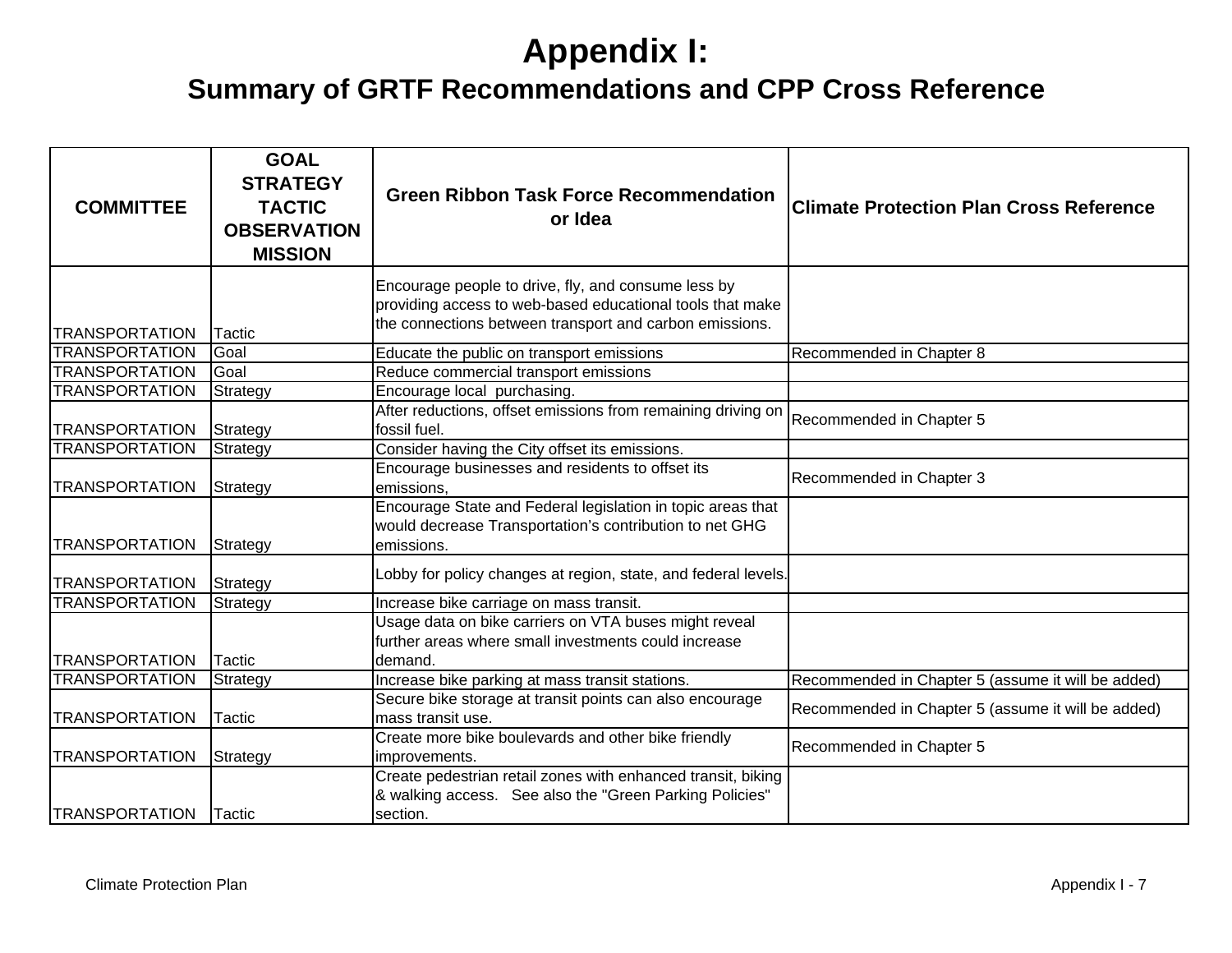| <b>COMMITTEE</b>      | <b>GOAL</b><br><b>STRATEGY</b><br><b>TACTIC</b><br><b>OBSERVATION</b><br><b>MISSION</b> | <b>Green Ribbon Task Force Recommendation</b><br>or Idea                                | <b>Climate Protection Plan Cross Reference</b> |
|-----------------------|-----------------------------------------------------------------------------------------|-----------------------------------------------------------------------------------------|------------------------------------------------|
|                       |                                                                                         | CPA should integrate planning for bike and pedestrian                                   |                                                |
|                       |                                                                                         | friendly crossings at all future street improvement, repaving                           |                                                |
| <b>TRANSPORTATION</b> |                                                                                         | projects. A request process should formally take public<br>input in this specific area. |                                                |
| <b>TRANSPORTATION</b> | Strategy<br>Tactic                                                                      | More stoplights sensitive to bikes                                                      |                                                |
|                       |                                                                                         | Single car lane through-fares with wide bike paths (e.g.                                |                                                |
| <b>TRANSPORTATION</b> | Tactic                                                                                  | Charleston)                                                                             |                                                |
| <b>TRANSPORTATION</b> | Strategy                                                                                | Pedestrian & bike only street sections in retail areas.                                 |                                                |
| <b>TRANSPORTATION</b> | Tactic                                                                                  | Better bike parking downtown and at businesses                                          |                                                |
|                       |                                                                                         | over/underpasses to create bike/walk short cuts across                                  |                                                |
|                       |                                                                                         | otherwise impassible streets/rail lines to transit or other                             |                                                |
| <b>TRANSPORTATION</b> | <b>Tactic</b>                                                                           | popular destinations                                                                    |                                                |
|                       |                                                                                         | CPA can focus more effort on improving bike and                                         |                                                |
|                       |                                                                                         | pedestrian access and bike carriers on VTA, CalTrain, and                               | Recommended in Chapter 5                       |
| <b>TRANSPORTATION</b> | Tactic                                                                                  | BART points within Palo Alto.                                                           |                                                |
|                       |                                                                                         | Require showers at all businesses. Local businesses that                                |                                                |
|                       |                                                                                         | generate significant parking demand should make such                                    |                                                |
|                       |                                                                                         | facilities available to their employees, directly or through                            |                                                |
| <b>TRANSPORTATION</b> | Tactic                                                                                  | health clubs, etc.                                                                      |                                                |
|                       |                                                                                         | CPA Website should provide information about cycling                                    |                                                |
|                       |                                                                                         | options within and around the city. It should also support                              |                                                |
|                       |                                                                                         | other websites dedicated to addressing the topic such as                                |                                                |
| <b>TRANSPORTATION</b> | Tactic                                                                                  | the bicycling section of 511.org                                                        |                                                |
|                       |                                                                                         | Expand Palo Alto shuttle service, with more routes and                                  | Recommended in Chapter 5                       |
| <b>TRANSPORTATION</b> | Tactic                                                                                  | greater frequency.                                                                      |                                                |
|                       |                                                                                         | Improve system interconnectivity with Caltrain, so that                                 |                                                |
|                       |                                                                                         | buses and shuttles are synchronized with arriving and                                   |                                                |
| <b>TRANSPORTATION</b> | Strategy                                                                                | departing trains.                                                                       |                                                |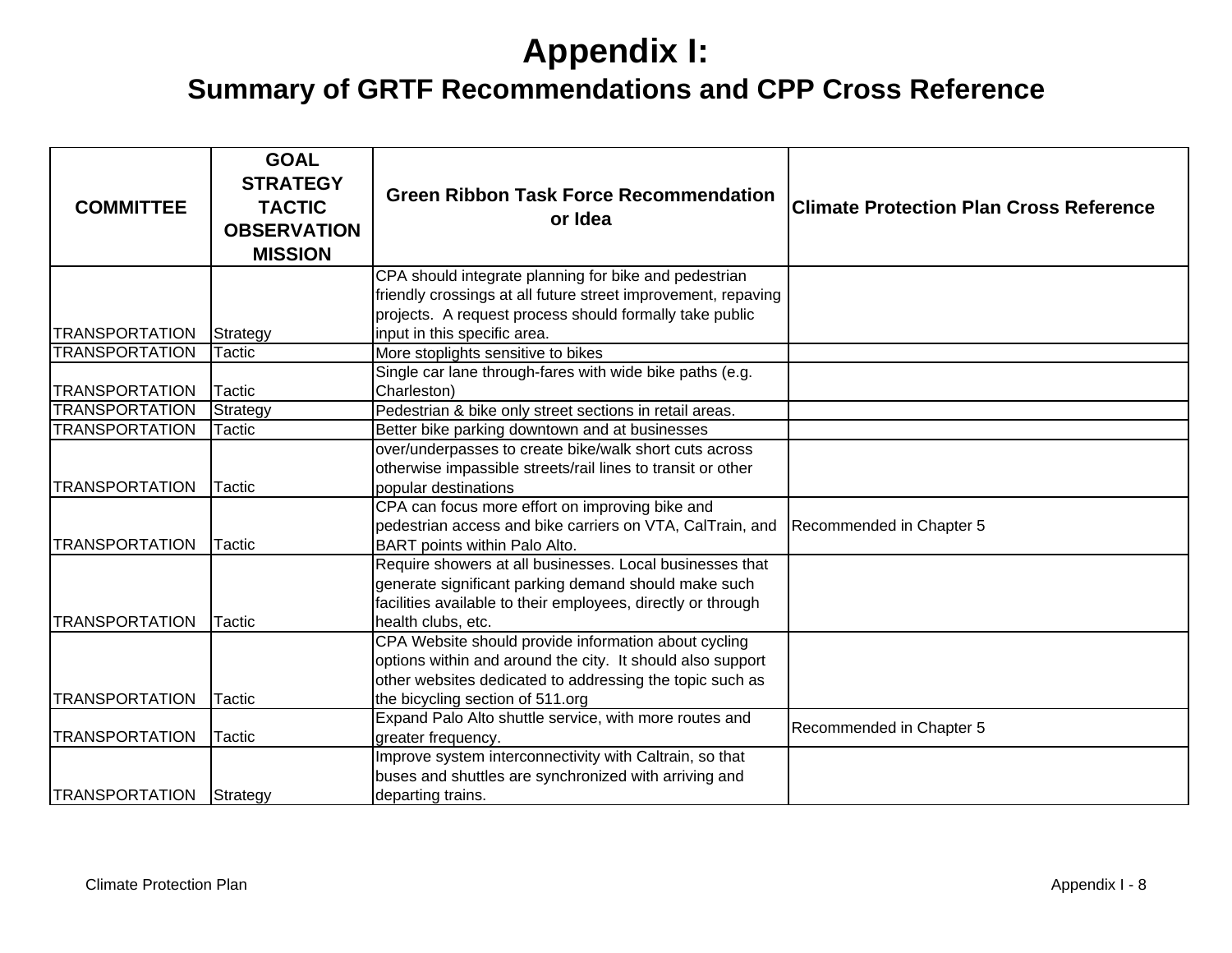| <b>COMMITTEE</b>      | <b>GOAL</b><br><b>STRATEGY</b><br><b>TACTIC</b><br><b>OBSERVATION</b><br><b>MISSION</b> | <b>Green Ribbon Task Force Recommendation</b><br>or Idea                                                                                                                                                                       | <b>Climate Protection Plan Cross Reference</b> |
|-----------------------|-----------------------------------------------------------------------------------------|--------------------------------------------------------------------------------------------------------------------------------------------------------------------------------------------------------------------------------|------------------------------------------------|
| <b>TRANSPORTATION</b> | Strategy                                                                                | Lobby for multi-modal passes and/or tickets that work<br>across transit systems. One implementation of this could<br>be based on the use of personal transponders (similar to<br>FasTrak system used at Bay Area toll plazas). |                                                |
| <b>TRANSPORTATION</b> | Tactic                                                                                  | Launch public awareness campaign (mass transit)                                                                                                                                                                                | Recommended in Chapter 8                       |
| <b>TRANSPORTATION</b> | Strategy                                                                                | Require local employers to offer financial incentives for<br>taking public transit.                                                                                                                                            |                                                |
| <b>TRANSPORTATION</b> | Tactic                                                                                  | Make VTA buses free within Palo Alto or encourage<br>distribution of bus passes by local employers.                                                                                                                            |                                                |
| <b>TRANSPORTATION</b> | Tactic                                                                                  | Sync up existing transit, traffic, and weather systems into<br>city sponsored info service.                                                                                                                                    |                                                |
| <b>TRANSPORTATION</b> | Strategy                                                                                | Investigate the deployment of an innovative bus based<br>transit solution designed for low density communities.                                                                                                                |                                                |
| <b>TRANSPORTATION</b> | Tactic                                                                                  | Lobby for extending BART around the Bay                                                                                                                                                                                        |                                                |
| <b>TRANSPORTATION</b> | Tactic                                                                                  | Lobby for a statewide Bullet train system that would connect<br>the major metropolitan areas.                                                                                                                                  |                                                |
| <b>TRANSPORTATION</b> | Tactic                                                                                  | Lobby for an increase in the frequency of Caltrain express<br>trains.                                                                                                                                                          |                                                |
| <b>TRANSPORTATION</b> | Tactic                                                                                  | Lobby for increased grade separations for Caltrain (to<br>facilitate increase in Caltrain frequency, Bullet Trains, and<br>cross bicycling and walking)                                                                        |                                                |
| <b>TRANSPORTATION</b> | <b>Tactic</b>                                                                           | Promote comparison table from 511.org showing each area<br>employer's support activities for different commute modes.<br>Lets employers see where they stand and how to improve.                                               |                                                |
| <b>TRANSPORTATION</b> | Tactic                                                                                  | Enable use of Alma/High Garage (Word Garage) as<br>Caltrain parking lot overflow by installing a Day Pass<br>vending machine.                                                                                                  |                                                |
| <b>TRANSPORTATION</b> | Tactic                                                                                  | Facilitate high speed reliable broadband access to homes<br>and businesses                                                                                                                                                     |                                                |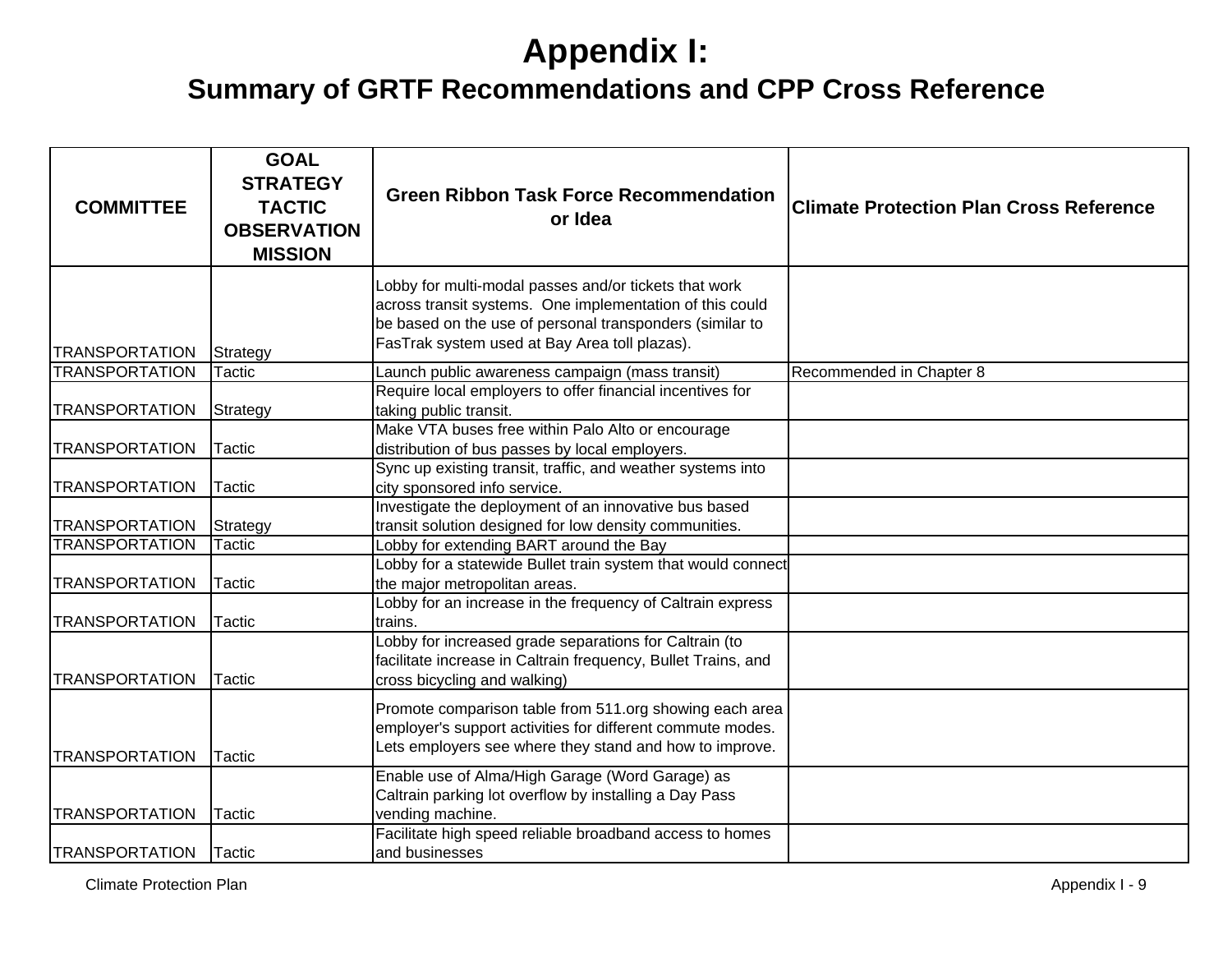| <b>COMMITTEE</b>      | <b>GOAL</b><br><b>STRATEGY</b><br><b>TACTIC</b><br><b>OBSERVATION</b><br><b>MISSION</b> | <b>Green Ribbon Task Force Recommendation</b><br>or Idea                                                                                            | <b>Climate Protection Plan Cross Reference</b> |
|-----------------------|-----------------------------------------------------------------------------------------|-----------------------------------------------------------------------------------------------------------------------------------------------------|------------------------------------------------|
|                       |                                                                                         | Partner with hotels to support videoconferencing in hotel                                                                                           |                                                |
| <b>TRANSPORTATION</b> | Tactic                                                                                  | conference rooms                                                                                                                                    |                                                |
| <b>TRANSPORTATION</b> | <b>Tactic</b>                                                                           | Include videoconferencing capabilities in libraries                                                                                                 |                                                |
| <b>TRANSPORTATION</b> | Tactic                                                                                  | Create telecommuting incentives for companies                                                                                                       |                                                |
| <b>TRANSPORTATION</b> | Tactic                                                                                  | Encourage public private cooperation in building web<br>conferencing facilities for small and home based business<br>and residential market.        |                                                |
| <b>TRANSPORTATION</b> | Tactic                                                                                  | Collect videoconferencing best practices for setup and<br>operations                                                                                |                                                |
| <b>TRANSPORTATION</b> | Tactic                                                                                  | Consider building or zoning incentives for business who<br>build web conferencing facilities for their employees, other<br>business and the public. |                                                |
| <b>TRANSPORTATION</b> | Tactic                                                                                  | Offer carbon offsets to employers and individuals who use<br>web conferencing.                                                                      |                                                |
| <b>TRANSPORTATION</b> | Tactic                                                                                  | Explore efficacy of block purchases of unused web<br>conferencing time from existing web conferencing facilities<br>by public/private cooperatives. |                                                |
| <b>TRANSPORTATION</b> | <b>Tactic</b>                                                                           | Impose annual impact fees for unsuccessful TDM programs<br>(also under Green Parking)                                                               |                                                |
| <b>TRANSPORTATION</b> | <b>Tactic</b>                                                                           | Make telecommuting a Green Biz Certification Req.                                                                                                   |                                                |
| <b>TRANSPORTATION</b> | Tactic                                                                                  | Promote EPA's Best Workplaces for Commuters program                                                                                                 |                                                |
| <b>TRANSPORTATION</b> | <b>Tactic</b>                                                                           | Run census on home-based businesses                                                                                                                 |                                                |
| <b>TRANSPORTATION</b> | <b>Tactic</b>                                                                           | Lobby for increased (carbon) tax on fuel and air travel                                                                                             |                                                |
| <b>TRANSPORTATION</b> | Strategy                                                                                | Develop more busing programs.                                                                                                                       | Recommended in Chapter 5                       |
| <b>TRANSPORTATION</b> | <b>Tactic</b>                                                                           | City sponsored shuttles (e.g. Go Fast bus for Gunn), VTA,<br>or PAUSD busing solutions for high traffic routes.                                     | Recommended in Chapter 5                       |
| <b>TRANSPORTATION</b> | Tactic                                                                                  | Consider parent user fees to fund useful solutions.                                                                                                 |                                                |
| <b>TRANSPORTATION</b> | Tactic                                                                                  | The City needs to track more data in this area. (school<br>commute)                                                                                 |                                                |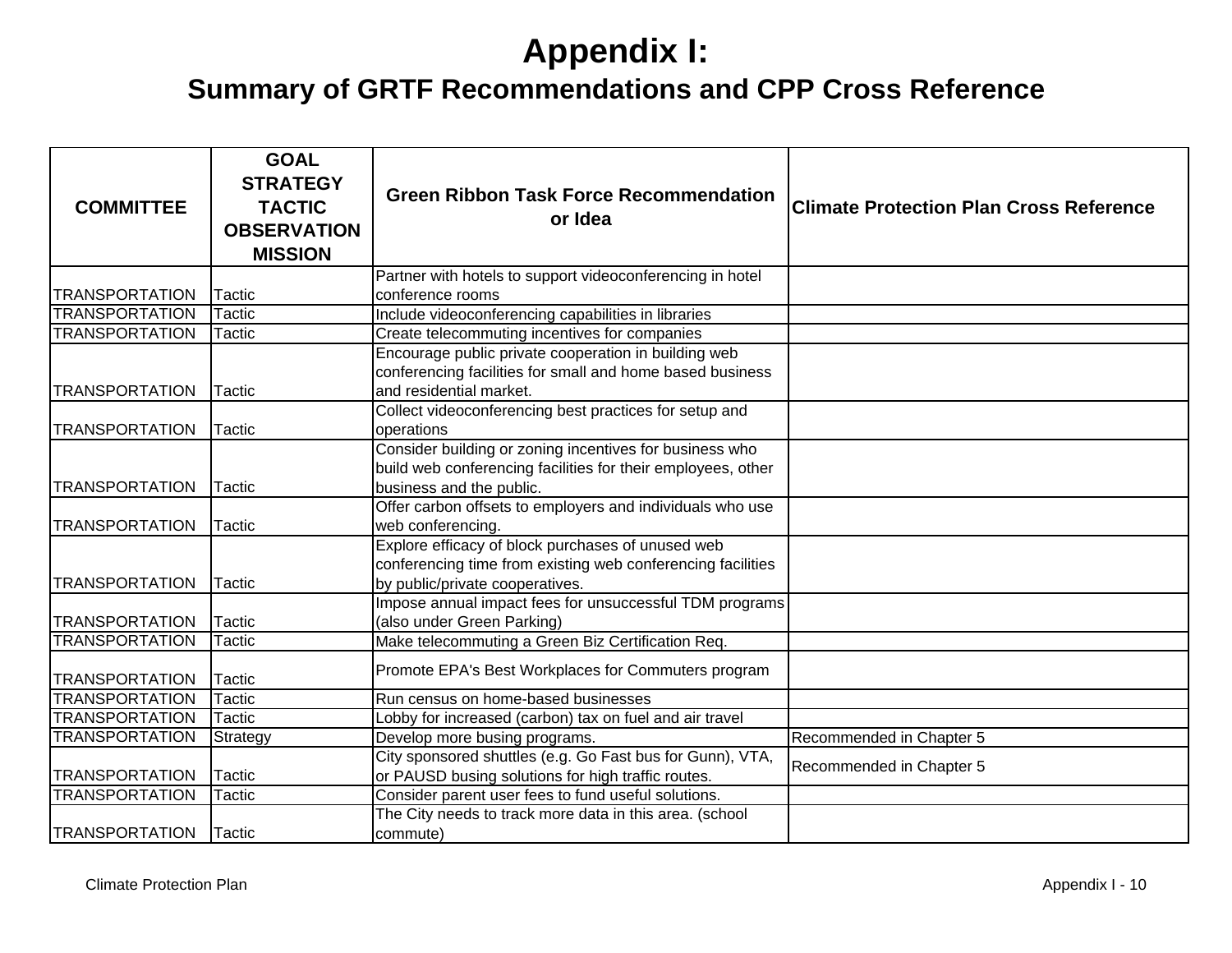| <b>COMMITTEE</b>      | <b>GOAL</b><br><b>STRATEGY</b><br><b>TACTIC</b><br><b>OBSERVATION</b><br><b>MISSION</b> | <b>Green Ribbon Task Force Recommendation</b><br>or Idea                                                                                                                                                                                                                                                                                                                                                                                                                                                                                                                                                          | <b>Climate Protection Plan Cross Reference</b> |
|-----------------------|-----------------------------------------------------------------------------------------|-------------------------------------------------------------------------------------------------------------------------------------------------------------------------------------------------------------------------------------------------------------------------------------------------------------------------------------------------------------------------------------------------------------------------------------------------------------------------------------------------------------------------------------------------------------------------------------------------------------------|------------------------------------------------|
| <b>TRANSPORTATION</b> | Strategy                                                                                | Support the local Safe Routes to School priorities and<br>programs.<br>This program has shown success by increasing biking,<br>walking, and busing and mostly through grass roots efforts.<br>Volunteers at each school promote commute alternatives<br>and work with the district and City for positive change. This<br>program addresses all modes such as Walking and Biking,<br>Busing, & Carpooling<br>This group has a network in place and can help guide<br>increased efforts to measure and improve the major school<br>commute corridors like the successful Charleston /<br>Arastradero redevelopment. | Recommended in Chapter 5                       |
| <b>TRANSPORTATION</b> | Strategy                                                                                | Encourage PAUSD to take responsibility for reducing<br>emissions.                                                                                                                                                                                                                                                                                                                                                                                                                                                                                                                                                 | Recommended in Chapter 5                       |
| <b>TRANSPORTATION</b> | Tactic                                                                                  | The district should be encouraged to adopt goals and<br>measures for CO2 reductions from school commuting.                                                                                                                                                                                                                                                                                                                                                                                                                                                                                                        |                                                |
| <b>TRANSPORTATION</b> | Tactic                                                                                  | Adjust and coordinate School start and end times.                                                                                                                                                                                                                                                                                                                                                                                                                                                                                                                                                                 |                                                |
| <b>TRANSPORTATION</b> | Tactic                                                                                  | Academic "Choice" programs that require cross town<br>commuting.                                                                                                                                                                                                                                                                                                                                                                                                                                                                                                                                                  |                                                |
| <b>TRANSPORTATION</b> | Strategy                                                                                | The existing City/School/Parent forums could work to<br>address these (school emissions) concerns with the help of<br>stronger leadership on the city side.                                                                                                                                                                                                                                                                                                                                                                                                                                                       |                                                |
| <b>TRANSPORTATION</b> | Tactic                                                                                  | More and better walking paths to schools                                                                                                                                                                                                                                                                                                                                                                                                                                                                                                                                                                          |                                                |
| <b>TRANSPORTATION</b> | Strategy                                                                                | Facilitate carpooling through coordinated programs                                                                                                                                                                                                                                                                                                                                                                                                                                                                                                                                                                |                                                |
| <b>TRANSPORTATION</b> | Strategy                                                                                | Empower school commute coordinators                                                                                                                                                                                                                                                                                                                                                                                                                                                                                                                                                                               |                                                |
| <b>TRANSPORTATION</b> | Strategy                                                                                | Promote environmental awareness and change in schools                                                                                                                                                                                                                                                                                                                                                                                                                                                                                                                                                             |                                                |
| <b>TRANSPORTATION</b> | Tactic                                                                                  | Provide covered and secured bike parking at all schools                                                                                                                                                                                                                                                                                                                                                                                                                                                                                                                                                           |                                                |
| <b>TRANSPORTATION</b> | Tactic                                                                                  | Provide transit surge capacity on days of inclement weather                                                                                                                                                                                                                                                                                                                                                                                                                                                                                                                                                       |                                                |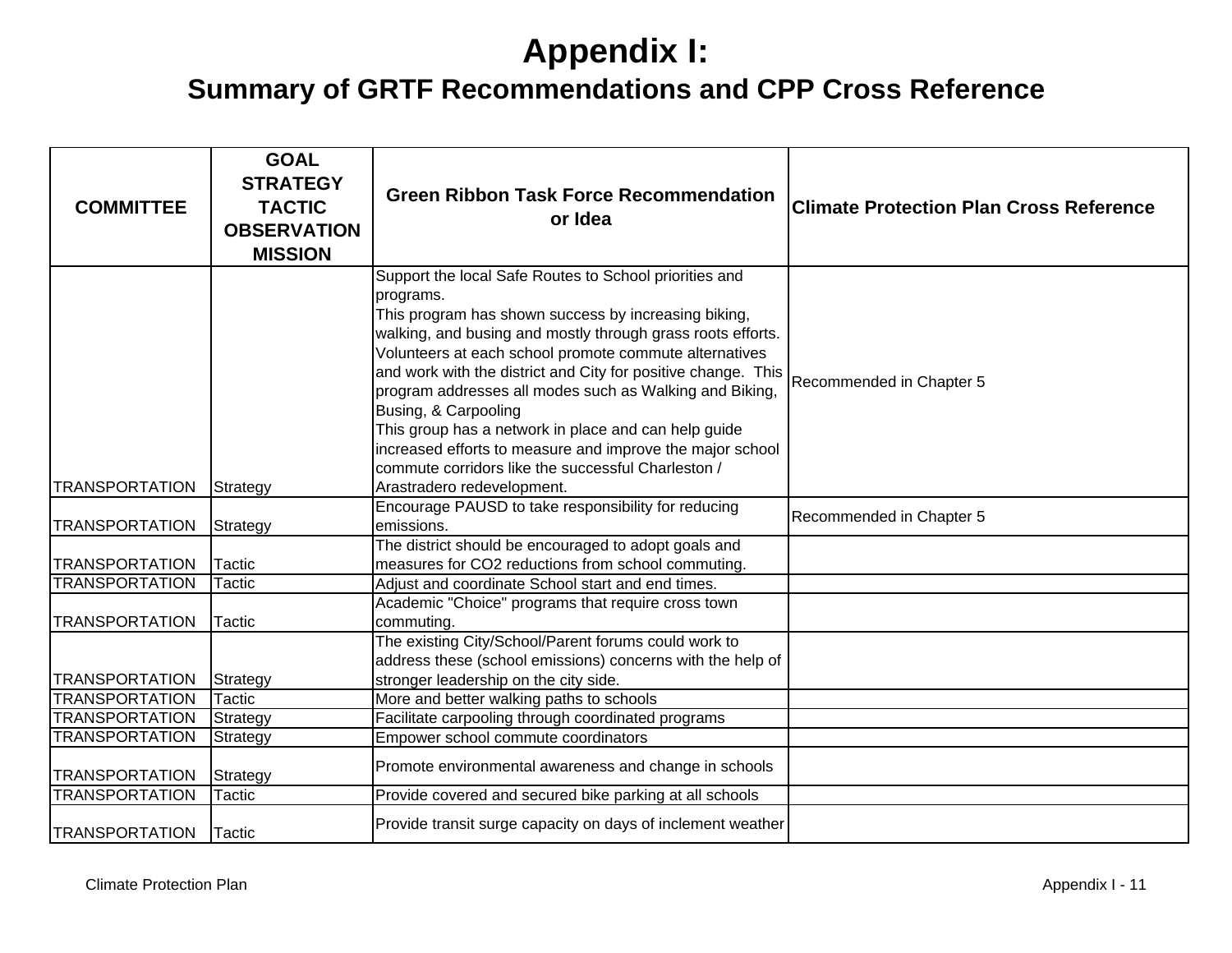| <b>COMMITTEE</b>      | <b>GOAL</b><br><b>STRATEGY</b><br><b>TACTIC</b><br><b>OBSERVATION</b><br><b>MISSION</b> | <b>Green Ribbon Task Force Recommendation</b><br>or Idea                                                                                                                                                                                                                                                         | <b>Climate Protection Plan Cross Reference</b> |
|-----------------------|-----------------------------------------------------------------------------------------|------------------------------------------------------------------------------------------------------------------------------------------------------------------------------------------------------------------------------------------------------------------------------------------------------------------|------------------------------------------------|
|                       |                                                                                         | Charge developers a transportation impact fee that pays for                                                                                                                                                                                                                                                      |                                                |
| <b>TRANSPORTATION</b> | Tactic                                                                                  | shuttles                                                                                                                                                                                                                                                                                                         |                                                |
| <b>TRANSPORTATION</b> | <b>Tactic</b>                                                                           | Create endowment for school bus shuttles                                                                                                                                                                                                                                                                         |                                                |
| <b>TRANSPORTATION</b> | Strategy                                                                                | Expand parking benefits for green vehicles.                                                                                                                                                                                                                                                                      | Recommended in Chapter 5                       |
| <b>TRANSPORTATION</b> | Tactic                                                                                  | Create more free green vehicle spaces.                                                                                                                                                                                                                                                                           | Recommended in Chapter 5                       |
| <b>TRANSPORTATION</b> | Tactic                                                                                  | Extend parking times for green vehicles.                                                                                                                                                                                                                                                                         | Recommended in Chapter 5                       |
| <b>TRANSPORTATION</b> | Tactic                                                                                  | Provide electric outlets and free charging.                                                                                                                                                                                                                                                                      | Recommended in Chapter 5                       |
| <b>TRANSPORTATION</b> | Tactic                                                                                  | Create pedestrian (i.e. automobile free) retail zones with<br>enhanced transit, biking & walking access. (was in Green<br>parking Policies Section)                                                                                                                                                              |                                                |
|                       |                                                                                         | Reduce parking requirements for successful telecommute                                                                                                                                                                                                                                                           |                                                |
| <b>TRANSPORTATION</b> | Tactic                                                                                  | programs. (also under Electronic Travel)                                                                                                                                                                                                                                                                         |                                                |
| <b>TRANSPORTATION</b> | Strategy                                                                                | Discourage unsuccessful Transport Demand Management<br>programs. (with parking policies)                                                                                                                                                                                                                         |                                                |
| <b>TRANSPORTATION</b> | Tactic                                                                                  | Bring parking charges to offices in Palo Alto This would<br>have a big impact but requires Palo Alto to pioneer a<br>parking charges policy for other cities to follow.                                                                                                                                          | Recommended in Chapter 5                       |
| <b>TRANSPORTATION</b> | Strategy                                                                                | Encourage offices to implement parking cashout programs.<br>Parking cashout is where employer gives alternative<br>commuter the value of the freed up parKing space. A<br>parking district could lease the freed up space from<br>employer for more retail/restaurant parking or auto dealer<br>car storage etc. | Recommended in Chapter 5                       |
| <b>TRANSPORTATION</b> | Tactic                                                                                  | REALLY compact car parking ('Smart' Car, electric cars)                                                                                                                                                                                                                                                          | Being Rolled out in US in late October         |
| <b>TRANSPORTATION</b> | Tactic                                                                                  | Free vanpool parking in downtown lots                                                                                                                                                                                                                                                                            |                                                |
| <b>TRANSPORTATION</b> | Tactic                                                                                  | Free, secured parking for scooters, bikes                                                                                                                                                                                                                                                                        |                                                |
| <b>TRANSPORTATION</b> | Tactic                                                                                  | Free parking for scooters, bikes                                                                                                                                                                                                                                                                                 |                                                |
| <b>TRANSPORTATION</b> | Tactic                                                                                  | More parking meters in downtown, in parking lots                                                                                                                                                                                                                                                                 |                                                |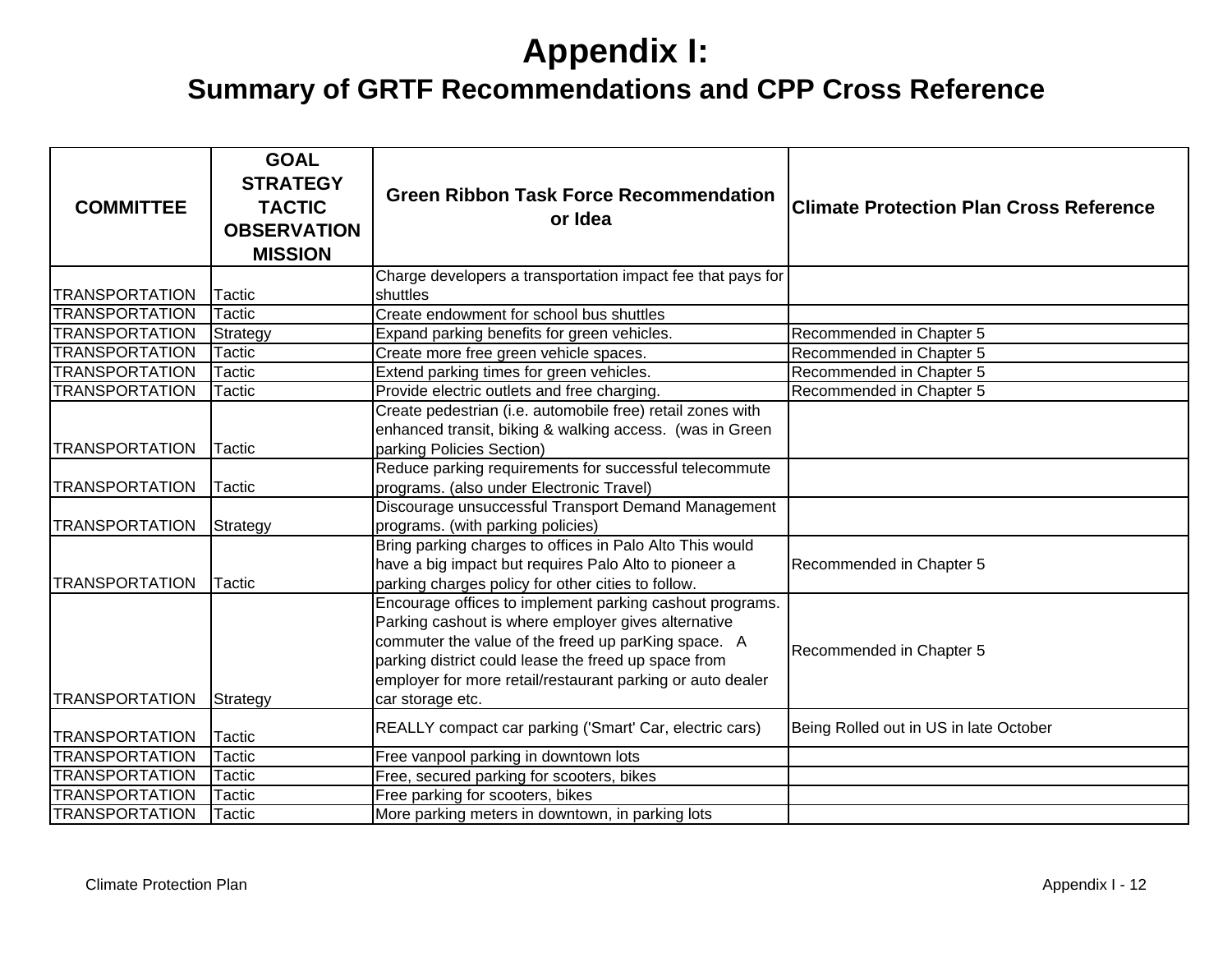| <b>COMMITTEE</b>                               | <b>GOAL</b><br><b>STRATEGY</b><br><b>TACTIC</b><br><b>OBSERVATION</b><br><b>MISSION</b> | <b>Green Ribbon Task Force Recommendation</b><br>or Idea                                                                                                                     | <b>Climate Protection Plan Cross Reference</b> |
|------------------------------------------------|-----------------------------------------------------------------------------------------|------------------------------------------------------------------------------------------------------------------------------------------------------------------------------|------------------------------------------------|
| <b>TRANSPORTATION</b>                          | Tactic                                                                                  | Make train accessible/high traffic streets more expensive to<br>park on (except for those driving to train station to use train)                                             |                                                |
| <b>TRANSPORTATION</b>                          | Tactic                                                                                  | Permit parking for residents on residential streets near<br>downtown and limited 2 hr parking for the rest.                                                                  |                                                |
| <b>TRANSPORTATION</b><br><b>TRANSPORTATION</b> | Tactic<br>Strategy                                                                      | Free vanpool parking in downtown lots<br>Change city purchasing policy to factor in clean<br>energy/efficiency with special attention to clean energy<br>vehicle procurement | Recommended in Chapter 4, within limitations   |
| <b>TRANSPORTATION</b>                          | Goal                                                                                    | Enhance the City's ability to promote alternative fuels within<br>the City                                                                                                   | Not discussed                                  |
| <b>TRANSPORTATION</b>                          | Tactic                                                                                  | Create incentives bio-fuels infrastructure                                                                                                                                   | Not discussed                                  |
| <b>TRANSPORTATION</b>                          | Tactic                                                                                  | Create first bay area biofuels gas station in PA<br>Endorse proposed feebate programs for vehicles based on                                                                  | Not discussed                                  |
| <b>TRANSPORTATION</b>                          | Strategy                                                                                | emissions                                                                                                                                                                    |                                                |
| <b>TRANSPORTATION</b>                          | Tactic                                                                                  | Time of Use electric metering for electric and plug-in hybrid<br>vehicles                                                                                                    | Not recommended                                |
| <b>TRANSPORTATION</b>                          | Tactic                                                                                  | Increase low electric rate limit for those with electric and<br>plug-in hybrid vehicles                                                                                      | Not recommended                                |
| <b>TRANSPORTATION</b>                          | <b>Tactic</b>                                                                           | Partner with the Post Office to partially fund or fuel<br>alternative fuel or hybrid or electric postal vehicles                                                             |                                                |
| <b>TRANSPORTATION</b>                          | Tactic                                                                                  | Join with Plug-in Partners. The City should promise to<br>purchase of a fleet of plug-in hybrid vehicles once an<br>automaker begins producing such cars commercially        |                                                |
| <b>TRANSPORTATION</b>                          | Tactic                                                                                  | City should develop or partner to develop a "Reducing<br>Emissions" portion of the Palo Alto City website.                                                                   | Already in Existence                           |
| <b>TRANSPORTATION</b>                          | Tactic                                                                                  | The reducing emission website should include a carbon<br>calculator and make it available on the web.                                                                        |                                                |
| <b>TRANSPORTATION</b>                          | <b>Tactic</b>                                                                           | Integrate the carbon calculator with a public awareness<br>campaign to educate people about their carbon emissions.                                                          | Recommended in Chapter 3                       |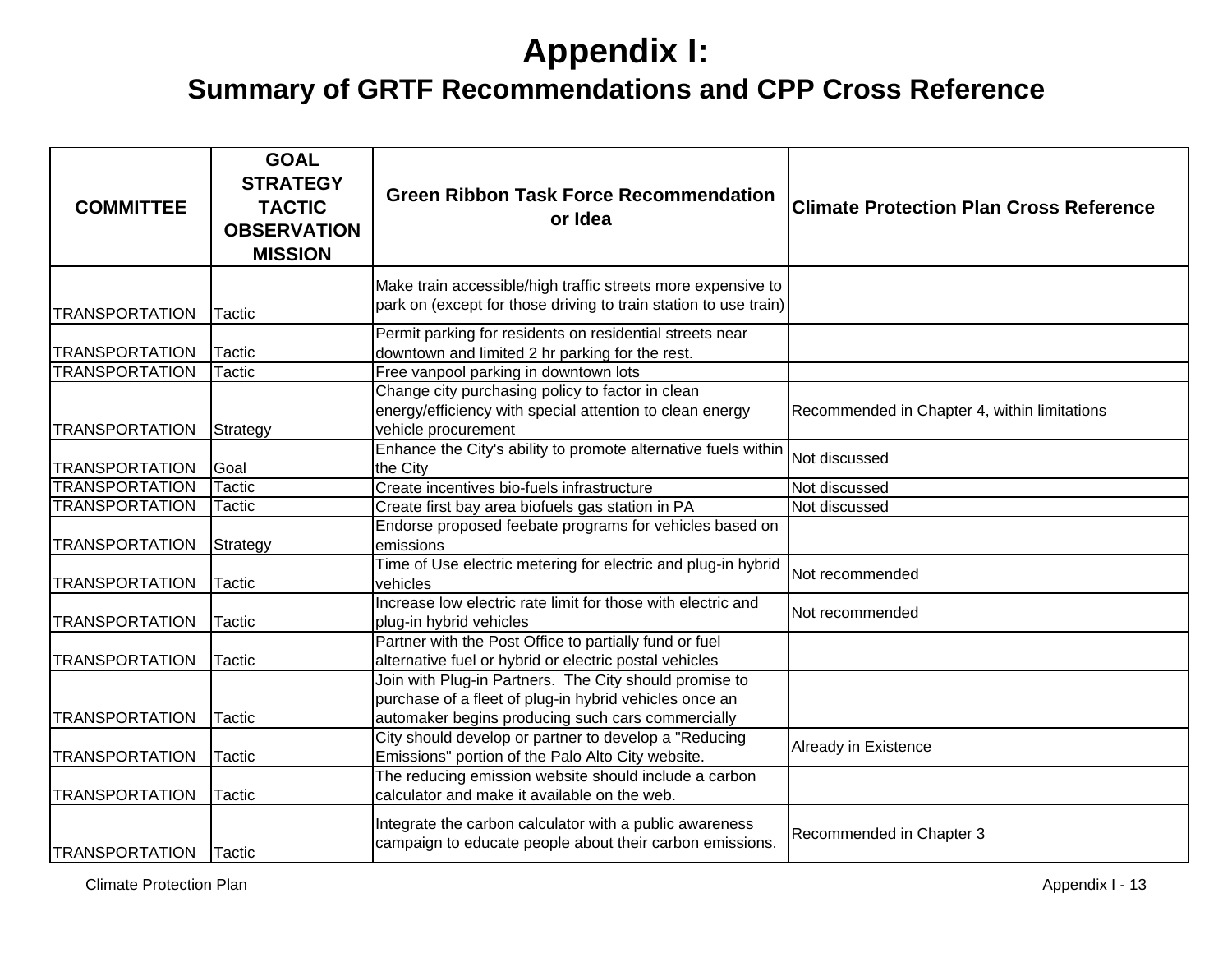| <b>COMMITTEE</b>      | <b>GOAL</b><br><b>STRATEGY</b><br><b>TACTIC</b><br><b>OBSERVATION</b><br><b>MISSION</b> | <b>Green Ribbon Task Force Recommendation</b><br>or Idea                                                                                                                                                                                                                                                        | <b>Climate Protection Plan Cross Reference</b> |
|-----------------------|-----------------------------------------------------------------------------------------|-----------------------------------------------------------------------------------------------------------------------------------------------------------------------------------------------------------------------------------------------------------------------------------------------------------------|------------------------------------------------|
| <b>TRANSPORTATION</b> | Tactic                                                                                  | Add a household transportation related carbon emissions<br>survey to the website.                                                                                                                                                                                                                               |                                                |
| <b>TRANSPORTATION</b> | <b>Tactic</b>                                                                           | Add a carbon-offset clearing-house section that explains<br>the concept of carbon offsets and points users towards<br>existing organizations that sell offsets. (website)                                                                                                                                       |                                                |
| <b>TRANSPORTATION</b> | Strategy                                                                                | Ensure the school curriculum includes education on the<br>sources and impact of GHGs and the individual and<br>community strategies to reduce them.                                                                                                                                                             |                                                |
| <b>TRANSPORTATION</b> | Tactic                                                                                  | Use website to highlight the impact of carbon intensive<br>hobbies on emissions such as skiing in Tahoe, buying and<br>keeping empty cabins, etc.                                                                                                                                                               |                                                |
| <b>TRANSPORTATION</b> | <b>Tactic</b>                                                                           | Palo Alto City website that educates Palo Altans on<br>emissions from long distance transport and encourages<br>citizens to buy locally produced goods and locally grown<br>produce. Educate on the positive climate benefits of<br>patronizing local farmer's markets, which sell local food by<br>definition. |                                                |
| <b>TRANSPORTATION</b> | <b>Tactic</b>                                                                           | Integrate website with a public awareness campaign: "Buy<br>Local".                                                                                                                                                                                                                                             |                                                |
| <b>TRANSPORTATION</b> | Strategy                                                                                | Encourage grocers to work farmers produce in next to their<br>regular supply of "factory" produce.<br>Encourage consumers to favor vegetables over of meat and                                                                                                                                                  |                                                |
| <b>TRANSPORTATION</b> | Strategy                                                                                | unprocessed food over processed food. Both meat and<br>processed food have higher carbon footprints.<br>Create "Grow your own" campaign and build on the<br>recycling center's "Give and Experience for Christmas (e.g.<br>movie, play, sports event, rather than a physical good)"                             |                                                |
| <b>TRANSPORTATION</b> | <b>Tactic</b>                                                                           | communications to reduce refuse<br>Combine efforts to create local buying options with                                                                                                                                                                                                                          |                                                |
| <b>TRANSPORTATION</b> | Strategy                                                                                | neighboring cities                                                                                                                                                                                                                                                                                              |                                                |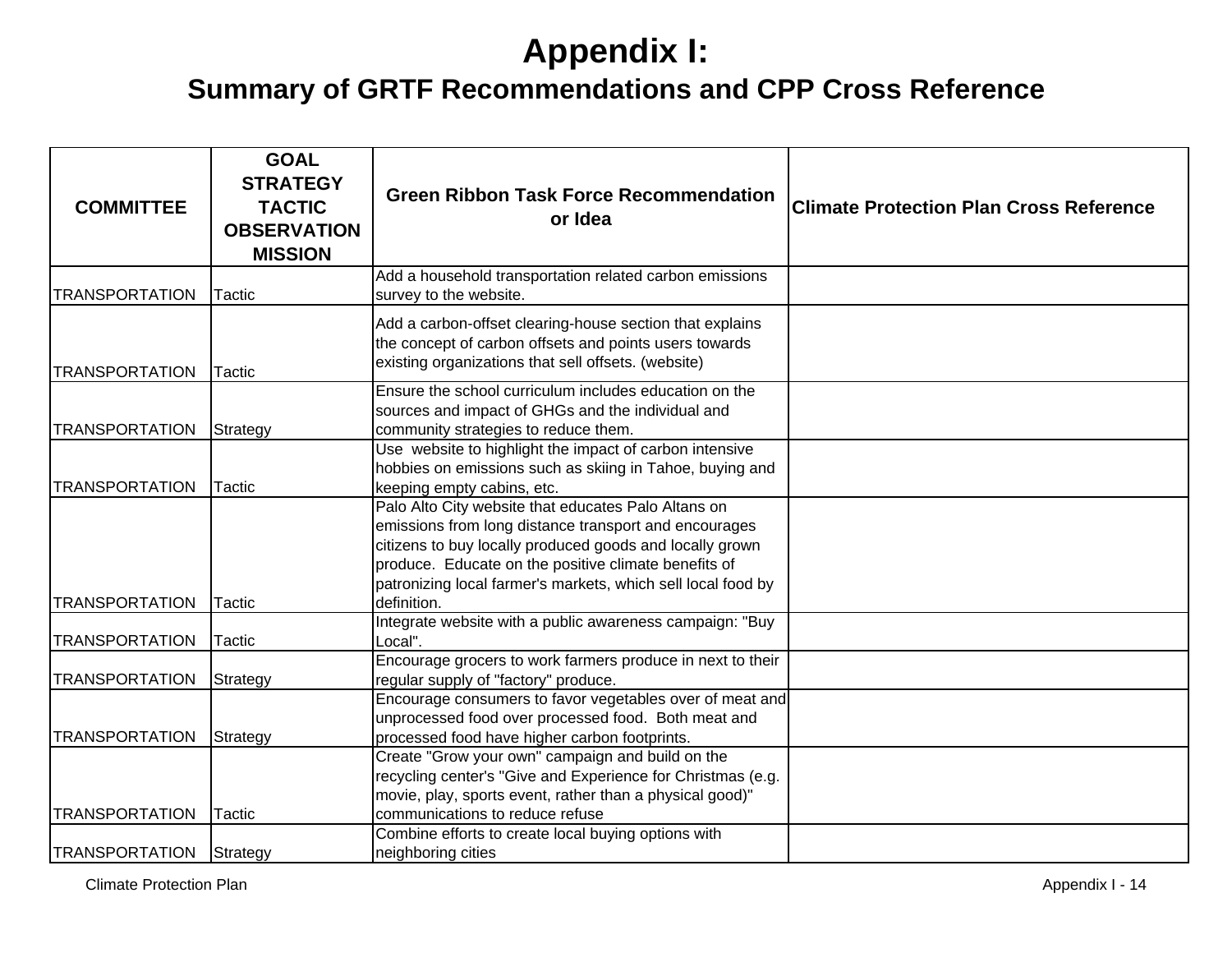| <b>COMMITTEE</b>      | <b>GOAL</b><br><b>STRATEGY</b><br><b>TACTIC</b><br><b>OBSERVATION</b><br><b>MISSION</b> | <b>Green Ribbon Task Force Recommendation</b><br>or Idea                                                                                                | <b>Climate Protection Plan Cross Reference</b> |
|-----------------------|-----------------------------------------------------------------------------------------|---------------------------------------------------------------------------------------------------------------------------------------------------------|------------------------------------------------|
| <b>TRANSPORTATION</b> | Strategy                                                                                | Encourage less packaging to reduce deliveries                                                                                                           |                                                |
| <b>TRANSPORTATION</b> | Tactic                                                                                  | Sponsor a tax on non-recyclable packaging                                                                                                               |                                                |
| <b>TRANSPORTATION</b> | Strategy                                                                                | Encourage consumers to buy produce "in season"                                                                                                          |                                                |
| <b>TRANSPORTATION</b> | Tactic                                                                                  | Purchase carbon credits to offset City owned fleet vehicle<br>emissions                                                                                 |                                                |
| <b>TRANSPORTATION</b> | Strategy                                                                                | Provide incentives to cause businesses to offset carbon<br>emissions in vehicles and travel in general.                                                 |                                                |
| <b>TRANSPORTATION</b> | Strategy                                                                                | Encourage businesses and individuals to purchase carbon<br>offsets when they buy air travel either directly through travel<br>websites or offset firms. |                                                |
| <b>TRANSPORTATION</b> | <b>Tactic</b>                                                                           | Build carbon offset option into DMV vehicle license renewal.                                                                                            |                                                |
| <b>TRANSPORTATION</b> | <b>Tactic</b>                                                                           | Use parking meter revenues to offset carbon emissions.                                                                                                  |                                                |
| <b>TRANSPORTATION</b> | Tactic                                                                                  | Create gas tax to purchase carbon credits.                                                                                                              |                                                |
| <b>TRANSPORTATION</b> | Tactic                                                                                  | Offer carbon offset option at PA gas pumps used to<br>subsidize e-cars.                                                                                 |                                                |
| <b>TRANSPORTATION</b> | Tactic                                                                                  | Encourage carbon offset groups and airline Frequent Flyer<br>miles programs to develop "use your miles to buy offsets"<br>program.                      |                                                |
| <b>TRANSPORTATION</b> | Strategy                                                                                | Lobby at all levels for increased (carbon) tax on fuel for<br>auto, air, and sea transportation.                                                        |                                                |
| <b>TRANSPORTATION</b> | Strategy                                                                                | Lobby for increased Bike Carriage on Mass Transit                                                                                                       |                                                |
| <b>TRANSPORTATION</b> | Strategy                                                                                | Lobby to Change State purchasing policy to factor in clean<br>energy/efficiency with special attention to clean energy<br>vehicle procurement           |                                                |
| <b>TRANSPORTATION</b> | Strategy                                                                                | Lobby to Create incentives bio-fuels infrastructure                                                                                                     |                                                |
| <b>TRANSPORTATION</b> | Strategy                                                                                | Endorse proposed fee-bate programs for vehicles based on<br>emissions                                                                                   |                                                |
| <b>TRANSPORTATION</b> | Strategy                                                                                | Sponsor a tax non-recyclable packaging                                                                                                                  |                                                |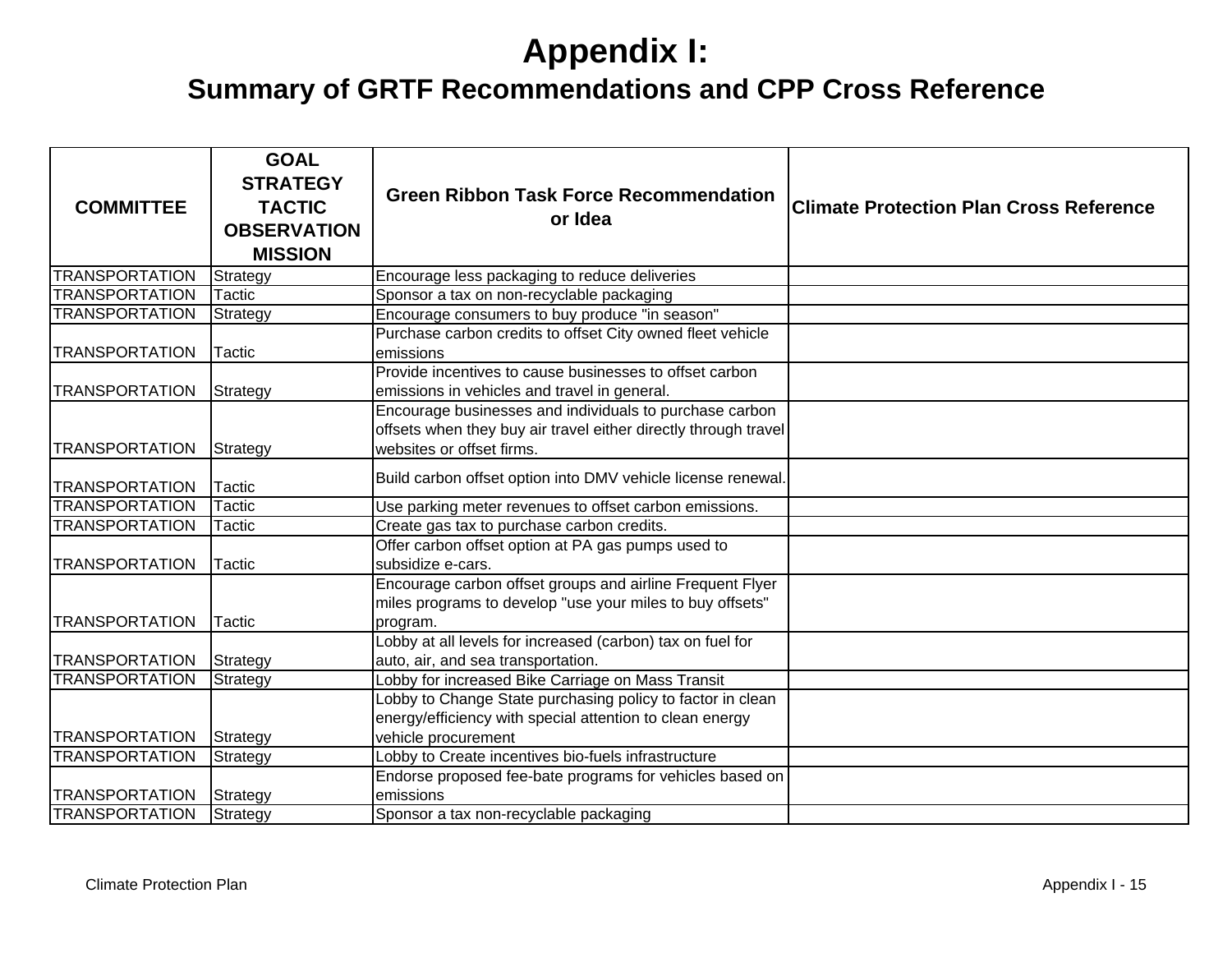| <b>COMMITTEE</b>                               | <b>GOAL</b><br><b>STRATEGY</b><br><b>TACTIC</b><br><b>OBSERVATION</b><br><b>MISSION</b> | <b>Green Ribbon Task Force Recommendation</b><br>or Idea                                                                                                                                                                                                                                                               | <b>Climate Protection Plan Cross Reference</b> |
|------------------------------------------------|-----------------------------------------------------------------------------------------|------------------------------------------------------------------------------------------------------------------------------------------------------------------------------------------------------------------------------------------------------------------------------------------------------------------------|------------------------------------------------|
| <b>TRANSPORTATION</b>                          | Strategy                                                                                | Lobby for multi-modal passes and/or tickets that work<br>across transit systems. One implementation of this could<br>be based on the use of personal transponders (similar to<br>FasTrak system used at Bay Area toll plazas).                                                                                         |                                                |
| <b>TRANSPORTATION</b>                          | Strategy                                                                                | Lobby for a statewide Bullet train system that would connect<br>the major metropolitan areas.<br>Lobby for extending BART down the Peninsula and also<br>providing a line across the bay at the Dumbarton bridge                                                                                                       |                                                |
| TRANSPORTATION                                 | Strategy                                                                                | instead of the proposed rail line.                                                                                                                                                                                                                                                                                     |                                                |
| <b>TRANSPORTATION</b><br><b>TRANSPORTATION</b> | Strategy<br>Strategy                                                                    | Lobby to Increase the frequency of Caltrain express trains.<br>Lobby for Grade separations for Caltrain (to facilitate<br>increase in Caltrain frequency, Bullet Trains, and cross<br>bicycling and walking)                                                                                                           |                                                |
| <b>TRANSPORTATION</b>                          | Strategy                                                                                | Lobby to Build carbon offset option into DMV vehicle license<br>renewal                                                                                                                                                                                                                                                |                                                |
| <b>TRANSPORTATION</b>                          | Strategy                                                                                | Lobby to Create state or local gas tax to purchase carbon<br>credits<br>Provide incentives to encourage businesses and residents<br>to invest in efficiency and renewables; and explore requiring<br>energy upgrades (e.g., installation of solar hot water) when<br>a property changes hands or undergoes significant |                                                |
| <b>BUILDINGS</b>                               | Strategy                                                                                | improvement).                                                                                                                                                                                                                                                                                                          |                                                |
| <b>BUILDINGS</b>                               | Strategy                                                                                | Use trees to save energy.                                                                                                                                                                                                                                                                                              |                                                |
| <b>BUILDINGS</b>                               | Strategy                                                                                | Encourage or require water efficiency and aquifer<br>replenishment.                                                                                                                                                                                                                                                    |                                                |
| <b>BUILDINGS</b>                               | Strategy                                                                                | Encourage transit-oriented development                                                                                                                                                                                                                                                                                 |                                                |
| <b>BUILDINGS</b>                               | Strategy                                                                                | Promote biking and walking.                                                                                                                                                                                                                                                                                            | Recommended in Chapter 5                       |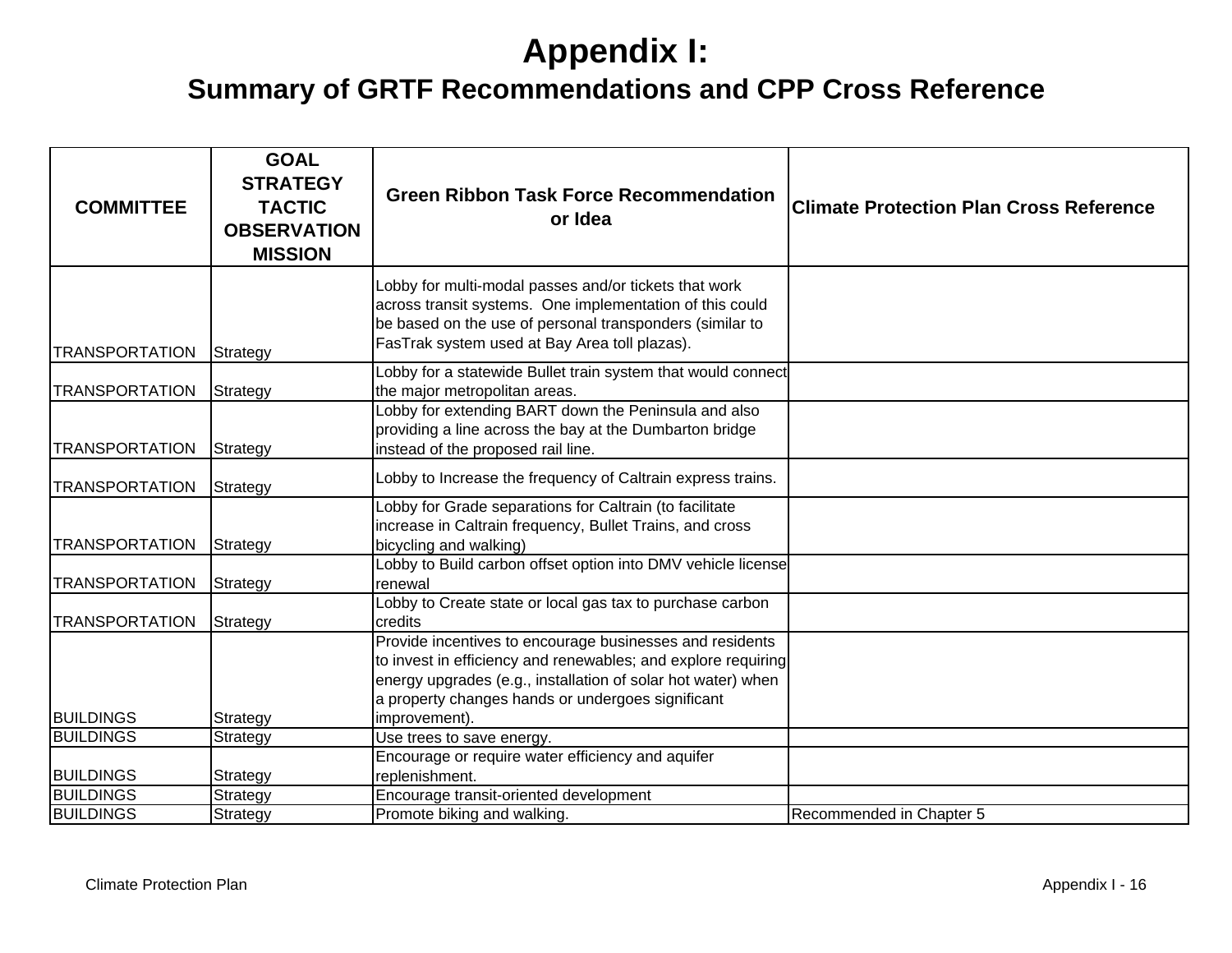| <b>COMMITTEE</b>                     | <b>GOAL</b><br><b>STRATEGY</b><br><b>TACTIC</b><br><b>OBSERVATION</b><br><b>MISSION</b> | <b>Green Ribbon Task Force Recommendation</b><br>or Idea                                                                                                                                                                                                                                                                                                                                                                                        | <b>Climate Protection Plan Cross Reference</b> |
|--------------------------------------|-----------------------------------------------------------------------------------------|-------------------------------------------------------------------------------------------------------------------------------------------------------------------------------------------------------------------------------------------------------------------------------------------------------------------------------------------------------------------------------------------------------------------------------------------------|------------------------------------------------|
|                                      |                                                                                         | Provide green building planning and building review advice<br>and education by hiring new, training existing staff or using                                                                                                                                                                                                                                                                                                                     | Recommended in Chapter 6                       |
| <b>BUILDINGS</b><br><b>BUILDINGS</b> | <b>Tactic</b><br><b>Tactic</b>                                                          | consultant time.<br>Require senior building officials to be LEED (Leadership in<br>Energy and Environmental Design) accredited and BIG<br>(Build it Green) certified.                                                                                                                                                                                                                                                                           | Recommended in Chapter 6                       |
| <b>BUILDINGS</b>                     | Tactic                                                                                  | Provide green educational materials at planning and<br>building department. Some examples might include Building<br>Resource guides; Information on Green lenders; Energy<br>Star and water-wise incentives; Information on nonprofit<br>benefits, e.g., tax deduction for donation of building<br>materials deconstructed for reuse rather than demolition;<br>Information on tax credits for energy-efficient and green<br>building projects. | Recommended in Chapter 6                       |
| <b>BUILDINGS</b>                     | Tactic                                                                                  | Require LEED points list to be printed on nonresidential<br>permit drawings, and require an escalating number of<br>points be met over a period of years.                                                                                                                                                                                                                                                                                       |                                                |
| <b>BUILDINGS</b>                     | Tactic                                                                                  | Require BIG points list to be printed on residential permit<br>drawings, and require an escalating number of points be<br>met over a period of years.                                                                                                                                                                                                                                                                                           |                                                |
| <b>BUILDINGS</b>                     | Tactic                                                                                  | Provide incentives or recognition for incorporating green<br>building elements in both residential and nonresidential<br>buildings.<br>Offer expedited reviews or lower costs for green energy                                                                                                                                                                                                                                                  |                                                |
| <b>BUILDINGS</b>                     | Tactic                                                                                  | projects. Examples of eligible projects might include:<br>· Projects that exceed Title 24 guidelines by at least 15<br>bercent.<br>. Projects that incorporate radiant barriers for all new and<br>re-roofing.                                                                                                                                                                                                                                  |                                                |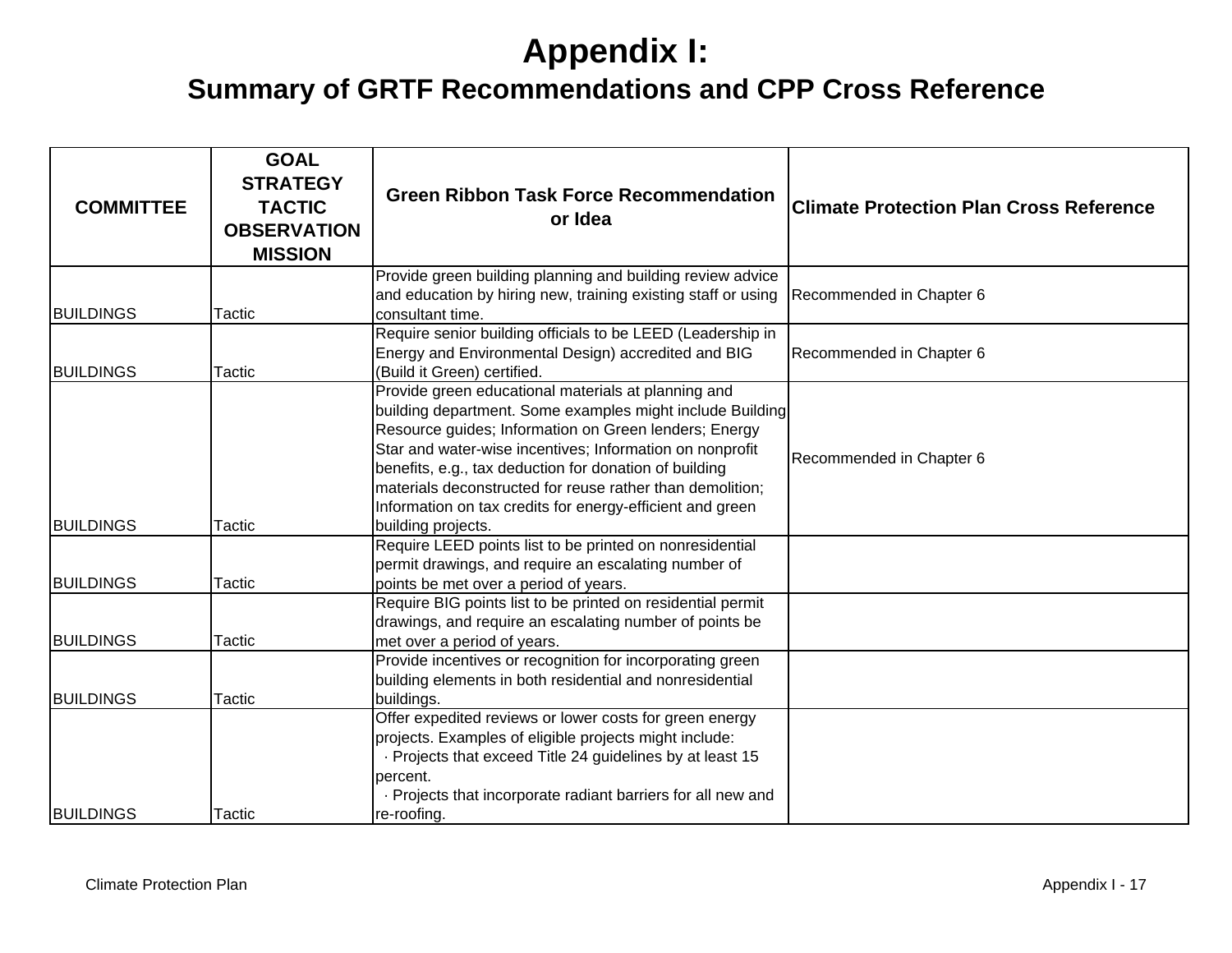| <b>COMMITTEE</b> | <b>GOAL</b><br><b>STRATEGY</b><br><b>TACTIC</b><br><b>OBSERVATION</b><br><b>MISSION</b> | <b>Green Ribbon Task Force Recommendation</b><br>or Idea                                                                 | <b>Climate Protection Plan Cross Reference</b> |
|------------------|-----------------------------------------------------------------------------------------|--------------------------------------------------------------------------------------------------------------------------|------------------------------------------------|
|                  |                                                                                         | Allow specific exemptions to building guidelines when green                                                              |                                                |
|                  |                                                                                         | elements are applied. For example, provide floor-area ratio<br>allowances in cases where walls are built extra thick for |                                                |
|                  |                                                                                         |                                                                                                                          |                                                |
| <b>BUILDINGS</b> | Tactic                                                                                  | energy efficiency. Likewise, allow some flexibility in                                                                   |                                                |
|                  |                                                                                         | setbacks to allow solar building orientation.<br>Establish special considerations for green building/high-               |                                                |
|                  |                                                                                         | performance building projects. In a vein similar to HIE                                                                  |                                                |
|                  |                                                                                         | (Home Improvement Exemption), consider creating a                                                                        |                                                |
| <b>BUILDINGS</b> | Tactic                                                                                  | 'Green Improvement Exemption" (GIE).                                                                                     |                                                |
|                  |                                                                                         | Build or establish more traffic reducing housing (TRH) in                                                                |                                                |
|                  |                                                                                         | Palo Alto. For example, when selling or renting new                                                                      |                                                |
|                  |                                                                                         | apartments, condos, and town homes, select residents who                                                                 |                                                |
| <b>BUILDINGS</b> | Tactic                                                                                  | commit to owning fewer cars and driving less.                                                                            |                                                |
|                  |                                                                                         | Increase incentives for traffic-reducing commercial. For                                                                 |                                                |
|                  |                                                                                         | example, offer stipends for employees that live within a                                                                 |                                                |
| <b>BUILDINGS</b> | Tactic                                                                                  | short distance of their work.                                                                                            |                                                |
|                  |                                                                                         | Create a fund for energy efficiency consultants to address                                                               |                                                |
| <b>BUILDINGS</b> | Tactic                                                                                  | the needs of both large and small clients.                                                                               |                                                |
| <b>BUILDINGS</b> | Strategy                                                                                | Encourage renewable power, such as photovoltaics.                                                                        | Recommended in Chapter 3                       |
|                  |                                                                                         | Encourage energy-efficient water heating solutions, such as                                                              |                                                |
| <b>BUILDINGS</b> | Strategy                                                                                | tankless and solar water heating.                                                                                        |                                                |
|                  |                                                                                         | Explore a residential energy consumption ordinance                                                                       |                                                |
|                  |                                                                                         | (RECO) similar to that in effect in the city of Berkeley, which                                                          |                                                |
|                  |                                                                                         | requires an energy upgrade when a property changes                                                                       |                                                |
| <b>BUILDINGS</b> | Tactic                                                                                  | hands or undergoes significant improvement.                                                                              |                                                |
|                  |                                                                                         | Increase ratio of trees to spaces in parking areas and in                                                                |                                                |
| <b>BUILDINGS</b> | Tactic                                                                                  | paved areas to prevent heat islands.                                                                                     |                                                |
|                  |                                                                                         | Implement water efficiency. Examples might include                                                                       |                                                |
|                  |                                                                                         | Xeriscaping, weather linked irrigation controllers, native                                                               |                                                |
| <b>BUILDINGS</b> | Strategy                                                                                | plantings.                                                                                                               |                                                |
| <b>BUILDINGS</b> | Strategy                                                                                | Implement trees planted optimally for building shading                                                                   |                                                |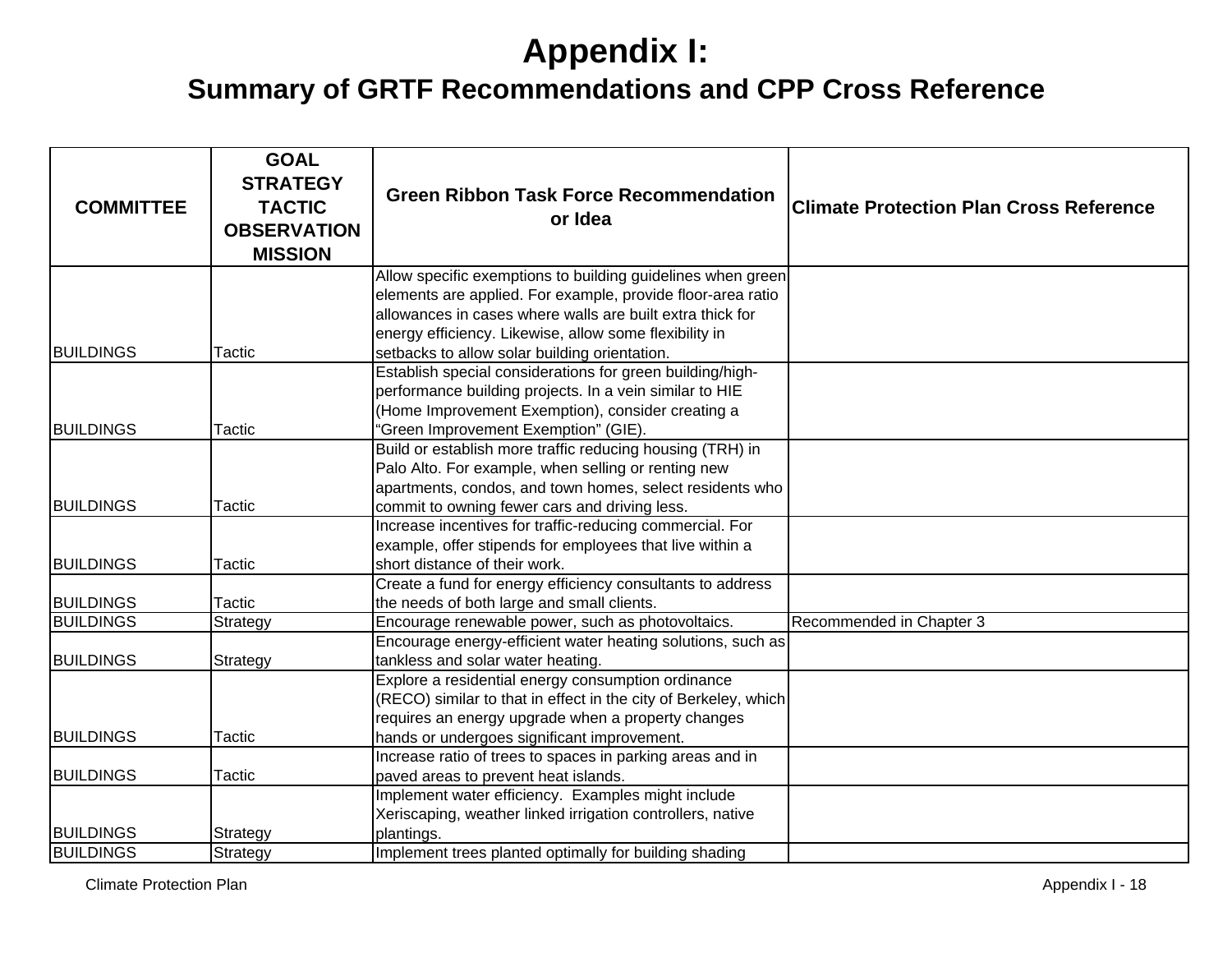| <b>COMMITTEE</b> | <b>GOAL</b><br><b>STRATEGY</b><br><b>TACTIC</b><br><b>OBSERVATION</b><br><b>MISSION</b> | <b>Green Ribbon Task Force Recommendation</b><br>or Idea                                                                                                                                                                                          | <b>Climate Protection Plan Cross Reference</b> |
|------------------|-----------------------------------------------------------------------------------------|---------------------------------------------------------------------------------------------------------------------------------------------------------------------------------------------------------------------------------------------------|------------------------------------------------|
| <b>BUILDINGS</b> | Strategy                                                                                | Encourage aquifer replenishment. For example, require use<br>of pervious concrete for paved areas or rainwater<br>catchment.                                                                                                                      |                                                |
| <b>BUILDINGS</b> | Goal                                                                                    | Create more residential density downtown, near train<br>stations, and at public transit corridors (e.g., El Camino<br>Real).                                                                                                                      | Recommended in Chapter 5                       |
| <b>BUILDINGS</b> | Strategy                                                                                | Implement bike circulation and bike parking in all areas, and<br>increase communication of bike routes and amenities.                                                                                                                             |                                                |
| <b>BUILDINGS</b> | Strategy                                                                                | Encourage outdoor seating and pedestrian access at<br>commercial areas such as University Avenue and California<br>Avenue, similar the City of Mountain View's approach.                                                                          |                                                |
| <b>BUILDINGS</b> | Strategy                                                                                | Reduce parking space requirements for well-located, high-<br>density residential developments.                                                                                                                                                    |                                                |
| <b>EDUCATION</b> | Mission                                                                                 | Improve communication about "green" issues between<br>nodes.                                                                                                                                                                                      | Possible role for Sustainability Coordinator   |
| <b>EDUCATION</b> | Mission                                                                                 | Identify common goals and reinforce them. Encourage<br>synergy by sharing existing ideas and programs.                                                                                                                                            | Possible role for Sustainability Coordinator   |
| <b>EDUCATION</b> | <b>Mission</b>                                                                          | Create a "bandwagon effect" by making the message about<br>our community's response to global warming constantly<br>reinforced and visible everywhere. Create a sense of<br>moral imperative about this issue.                                    | Possible role for Sustainability Coordinator   |
| <b>EDUCATION</b> | Strategy                                                                                | (1) Create synergy, not duplication, between new and<br>existing green activities.                                                                                                                                                                | Primary goal of CPP                            |
| <b>EDUCATION</b> | Tactic                                                                                  | Identify a lead organization within each node, asking that<br>organization what is already being done in its area, creating<br>a computer database of those actions, and encouraging<br>each node to adopt its own "green certification" program. |                                                |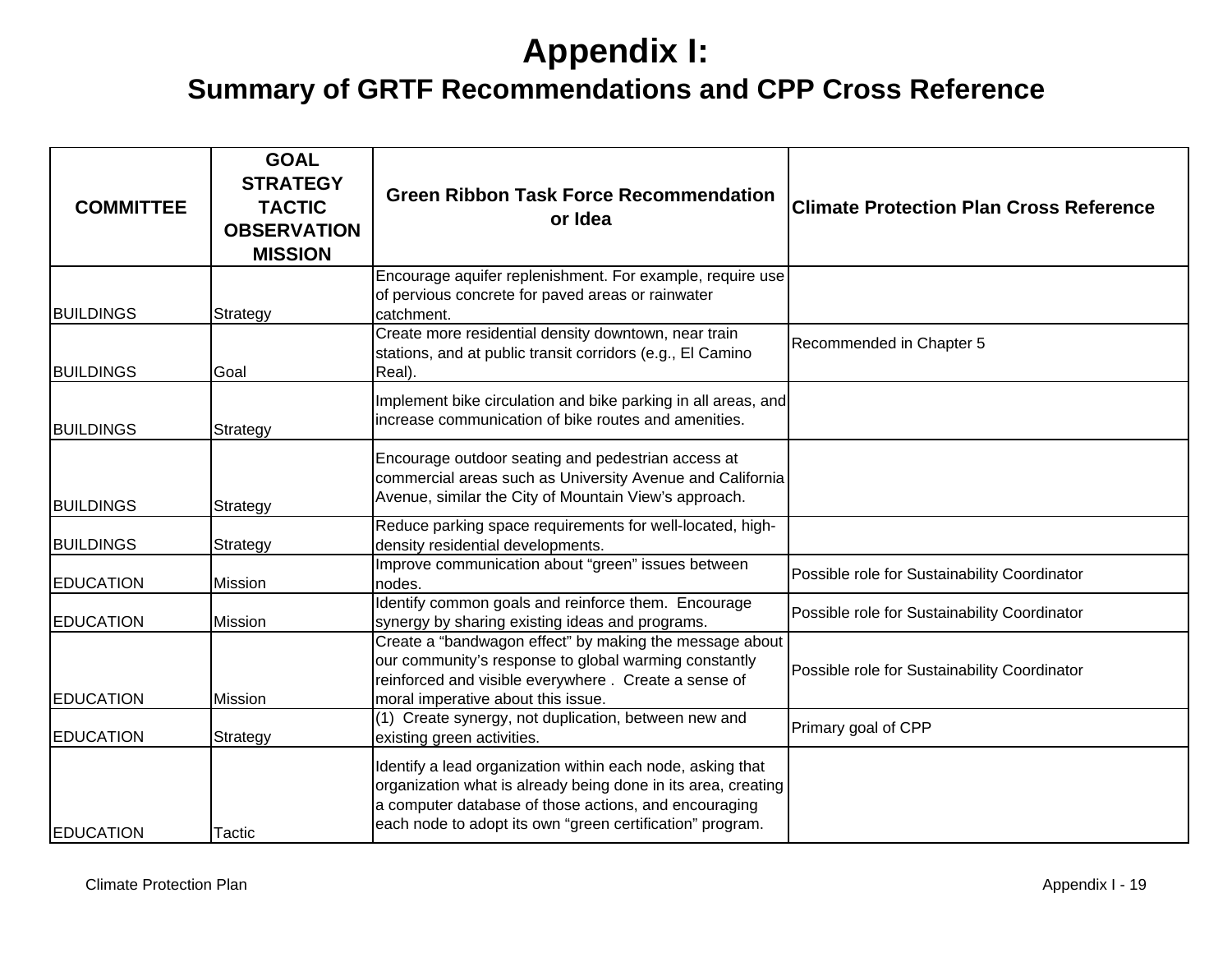| <b>COMMITTEE</b> | <b>GOAL</b><br><b>STRATEGY</b><br><b>TACTIC</b><br><b>OBSERVATION</b><br><b>MISSION</b> | <b>Green Ribbon Task Force Recommendation</b><br>or Idea                                                                                                                                                       | <b>Climate Protection Plan Cross Reference</b>     |
|------------------|-----------------------------------------------------------------------------------------|----------------------------------------------------------------------------------------------------------------------------------------------------------------------------------------------------------------|----------------------------------------------------|
| <b>EDUCATION</b> | Strategy                                                                                | (2) Create an overall "PR Umbrella" for Palo Alto green<br>action.                                                                                                                                             | Possible role for Sustainability Coordinator       |
| <b>EDUCATION</b> | Tactic                                                                                  | Create a name, logo and branding for GRTF activities.                                                                                                                                                          | Possible role for Sustainability Coordinator       |
| <b>EDUCATION</b> | Tactic                                                                                  | Brand Palo Alto as the Green City.                                                                                                                                                                             | Possible role for Sustainability Coordinator       |
| <b>EDUCATION</b> | Tactic                                                                                  | Permission to use PaloAltoGreen logo                                                                                                                                                                           | Possible role for Sustainability Coordinator       |
| <b>EDUCATION</b> | Tactic                                                                                  | Green column in the PA Weekly, daily news, on-line news<br>sources.                                                                                                                                            | Possible role for Sustainability Coordinator       |
| <b>EDUCATION</b> | Tactic                                                                                  | City Green web page                                                                                                                                                                                            | Already in Existence                               |
| <b>EDUCATION</b> | Tactic                                                                                  | Create easy way to use green logo and tagline.                                                                                                                                                                 | Already in Existence                               |
| <b>EDUCATION</b> | Tactic                                                                                  | Publicize need to reduce emissions with billboards, contest<br>and workshops                                                                                                                                   |                                                    |
| <b>EDUCATION</b> | Tactic                                                                                  | (3) To leverage the work that's already going on and<br>integrate it with new green action, create a public/private<br>partnership.                                                                            | Primary goal of CPP to actuate this recommendation |
| <b>EDUCATION</b> | Tactic                                                                                  | Assign a part-time City staff person to this public/private<br>partnership,                                                                                                                                    | Part of Sustainability Coordinator                 |
| <b>EDUCATION</b> | Strategy                                                                                | Act as a "filter" for the findings of the other GRTF<br>subcommittees (Baseline, Buildings, Education, Energy,<br>Transportation, and Waste Reduction) which can be<br>effectively communicated to the public. | Primary goal of CPP                                |
| <b>EDUCATION</b> | Goal                                                                                    | Educate and motivate all segments of the Palo Alto<br>community to take quantifiable action to reduce carbon<br>emissions.                                                                                     | Primary goal of CPP                                |
| <b>EDUCATION</b> | Strategy                                                                                | Identify and publicize the actions that people and<br>organizations are now already doing about climate change.                                                                                                |                                                    |
| <b>EDUCATION</b> | Strategy                                                                                | Using the recommendations of the GRTF, synthesize and<br>design a community awareness program.                                                                                                                 |                                                    |
| <b>EDUCATION</b> | Tactic                                                                                  | Measure the results of this education/motivation program.                                                                                                                                                      |                                                    |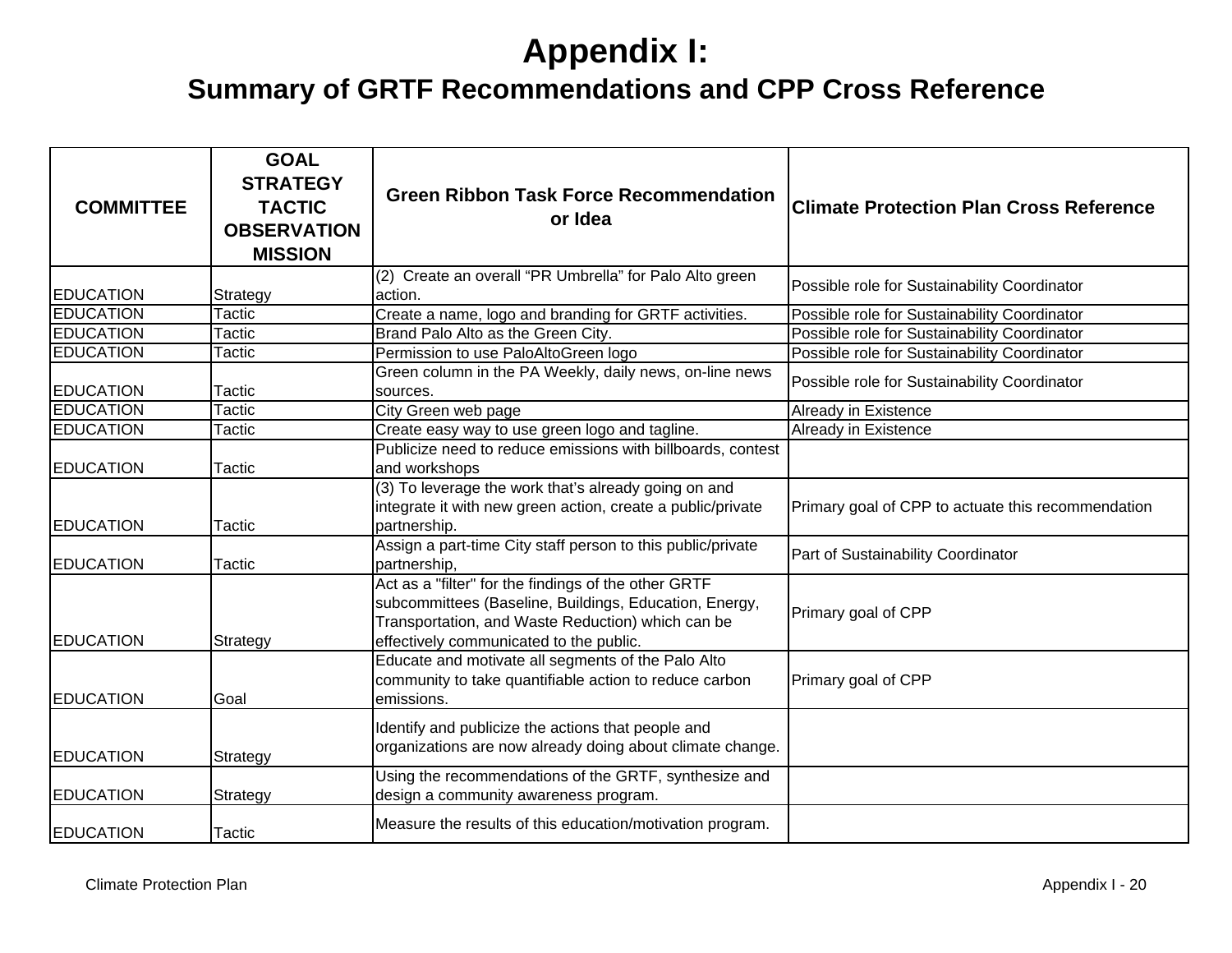| <b>COMMITTEE</b> | <b>GOAL</b><br><b>STRATEGY</b><br><b>TACTIC</b><br><b>OBSERVATION</b><br><b>MISSION</b> | <b>Green Ribbon Task Force Recommendation</b><br>or Idea | <b>Climate Protection Plan Cross Reference</b> |
|------------------|-----------------------------------------------------------------------------------------|----------------------------------------------------------|------------------------------------------------|
|                  |                                                                                         | Honor the accomplishments of the community on a yearly   |                                                |
| <b>EDUCATION</b> | Tactic                                                                                  | Ibasis.                                                  |                                                |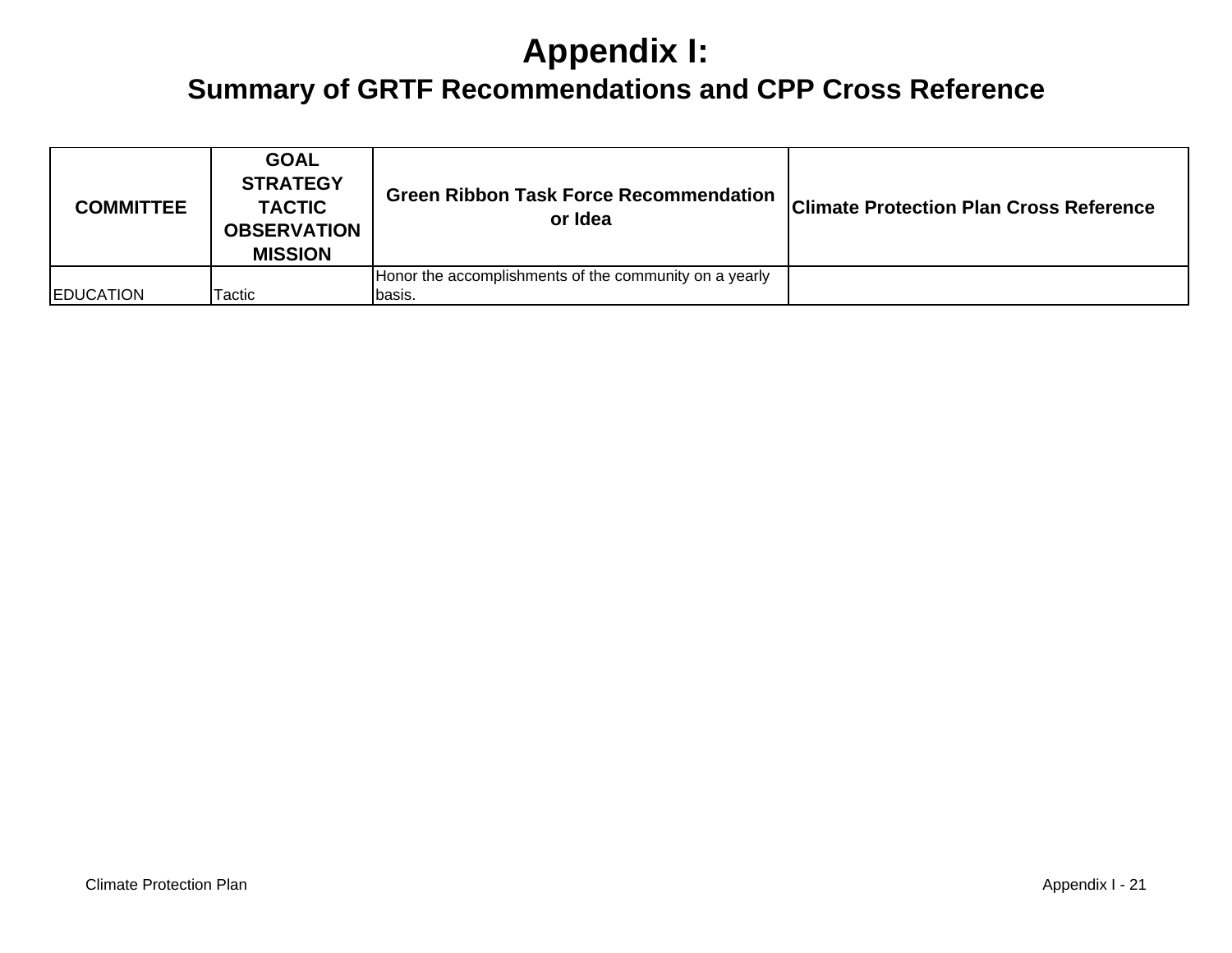#### **Appendix II: Possible Actions by Short Term, Medium Term, and Long Term**

| <b>Chapter</b>                          | Short Term $=$<br>1: Medium<br>$Term = 2, Long$<br>$Term = 3$ | <b>Possible Action</b>                                                                                                                                          | <b>City</b>        | <b>Total Cost to</b> | <b>Total metric</b><br>tons of CO <sub>2</sub> e<br><b>Reduced</b> | <b>Cost Per Ton of</b><br><b>CO<sub>2</sub>e</b> Removed | <b>Budget Implications</b>                                                                                   |
|-----------------------------------------|---------------------------------------------------------------|-----------------------------------------------------------------------------------------------------------------------------------------------------------------|--------------------|----------------------|--------------------------------------------------------------------|----------------------------------------------------------|--------------------------------------------------------------------------------------------------------------|
| <b>Short Term</b>                       |                                                               | Goal by July $2009 =$ for the City to reduce emissions<br>by $5\%$ = reduction of 3,266 tons                                                                    |                    |                      | $Goal = 3,266$                                                     |                                                          |                                                                                                              |
| Chapter 3 Utilities                     | -1                                                            | Promote and Implement Climate-Neutral Alternatives<br>and Education                                                                                             | <b>TBD</b>         |                      | TBD                                                                | <b>TBD</b>                                               | Funding in current budget                                                                                    |
| Chapter 3 Utilities                     | 1                                                             | Support Research and Development in GHG-Reducing<br>Science and Sociology                                                                                       | TBD                |                      | TBD                                                                | TBD                                                      | Partial funding in current budget                                                                            |
| Chapter 3 Utilities                     | 1                                                             | Expand Use of Renewable Energy Installed or<br><b>Purchased Directly By Customers</b>                                                                           | $\mathbb{S}$       | 135,000              | 3,280                                                              |                                                          | 41 Funding in current budget                                                                                 |
| Chapter 3 Utilities                     | 1                                                             | Achieve participation in Palo Alto Green to meet 5% of<br>load                                                                                                  |                    |                      | 17,700                                                             |                                                          | There is a cost to the community of 1.5 cents per kilowatt hour<br>$(50,000 \text{ MWh})$                    |
| Chapter 3 Utilities                     | 1                                                             | City match community participation level in<br>subscription to Green Power 5%                                                                                   | $\hat{\mathbf{S}}$ | 22,000               | 550                                                                |                                                          | 40 Needs additional funding                                                                                  |
| Chapter 4 Sustainable Purchasing        | 1                                                             | Create an interdepartmental team responsible for<br>completing a Sustainable Purchasing Policy and<br>Implementation Plan by June 2008                          | TBD                |                      | <b>TBD</b>                                                         | TBD                                                      | Partial funding in current budget                                                                            |
| Chapter 4 Sustainable Purchasing        | -1                                                            | Conduct outreach and education among City employees<br>to promote understanding and participation in<br>Sustainable Purchasing goals                            | TBD                |                      | TBD                                                                | <b>TBD</b>                                               | Costs to be determined                                                                                       |
| Chapter 4 Sustainable Purchasing        | $\mathbf{1}$                                                  | Establish a framework and criteria for identifying,<br>specifying, and evaluating the performance and costs of<br>sustainable products and services             | <b>TBD</b>         |                      | TBD                                                                | TBD                                                      | Funding in current budget                                                                                    |
| Chapter 4 Sustainable Purchasing        | 1                                                             | Determine annual reporting needs for the City                                                                                                                   | TBD                |                      | <b>TBD</b>                                                         | TBD                                                      | Funding in current budget                                                                                    |
| Chapter 4 Sustainable Purchasing        | $\mathbf{1}$                                                  | Include a three-year timeline for incorporating changes<br>to the City's purchasing specifications, scopes of<br>service, and procedures                        | TBD                |                      | TBD                                                                | TBD                                                      | Funding in current budget                                                                                    |
| Chapter 4 Sustainable Purchasing        | $\mathbf{1}$                                                  | Present to Council the Sustainable Purchasing Policy<br>and Implementation Plan by June 2008                                                                    | TBD                |                      | TBD                                                                | <b>TBD</b>                                               | Funding in current budget                                                                                    |
| <b>Chapter 4 Sustainable Purchasing</b> | -1                                                            | Make recommendations for financial resources needed<br>to implement Sustainable Purchasing                                                                      | TBD                |                      | TBD                                                                | <b>TBD</b>                                               | Funding in current budget                                                                                    |
| Chapter 4 Sustainable Purchasing        | -1                                                            | Require annual vendor reporting on sustainable product<br>purchases, tracking dollars spent, units purchased, and<br>other information as specified by the City | <b>TBD</b>         |                      | TBD                                                                | TBD                                                      | Costs to be determined                                                                                       |
| Chapter 4 Sustainable Purchasing        | 1                                                             | Purchase only remanufacturered toner cartridges when<br>available.                                                                                              | $\mathbf{\hat{s}}$ | (13,380)             | $\mathbf{s}$<br>$\overline{2}$                                     | ${\mathbb S}$                                            | $(6,690)$ Funding in current budget                                                                          |
| Chapter 4 Sustainable Purchasing        | $\mathbf{1}$                                                  | Mandate Purchasing of only 100% recycled content<br>paper when available.                                                                                       | $\mathbf{\hat{s}}$ | 6,000                | 33                                                                 |                                                          | 185 Needs additional funding                                                                                 |
| Chapter 5 Transportation                | -1                                                            | City allows telecommuting to reduce emissions by 53<br>metric tons.                                                                                             | $\mathbf{\hat{x}}$ |                      | 53                                                                 |                                                          | While there would be no budget implications, telecommuting may<br>cause an increase in administrative costs. |
| Chapter 5 Transportation                | 1                                                             | Purchase Carbon Offsets for Employee Business Travel<br>38 ton reduction)                                                                                       | $\hat{\mathbf{S}}$ | 1,300                | 39                                                                 |                                                          | 33 Not currently funded                                                                                      |
| Chapter 5 Transportation                | 1                                                             | Increase the TDM Coordinator from .5 FTE to 1.0 FTE                                                                                                             | <sup>\$</sup>      | 50,000               | <b>TBD</b>                                                         |                                                          | Not currently funded                                                                                         |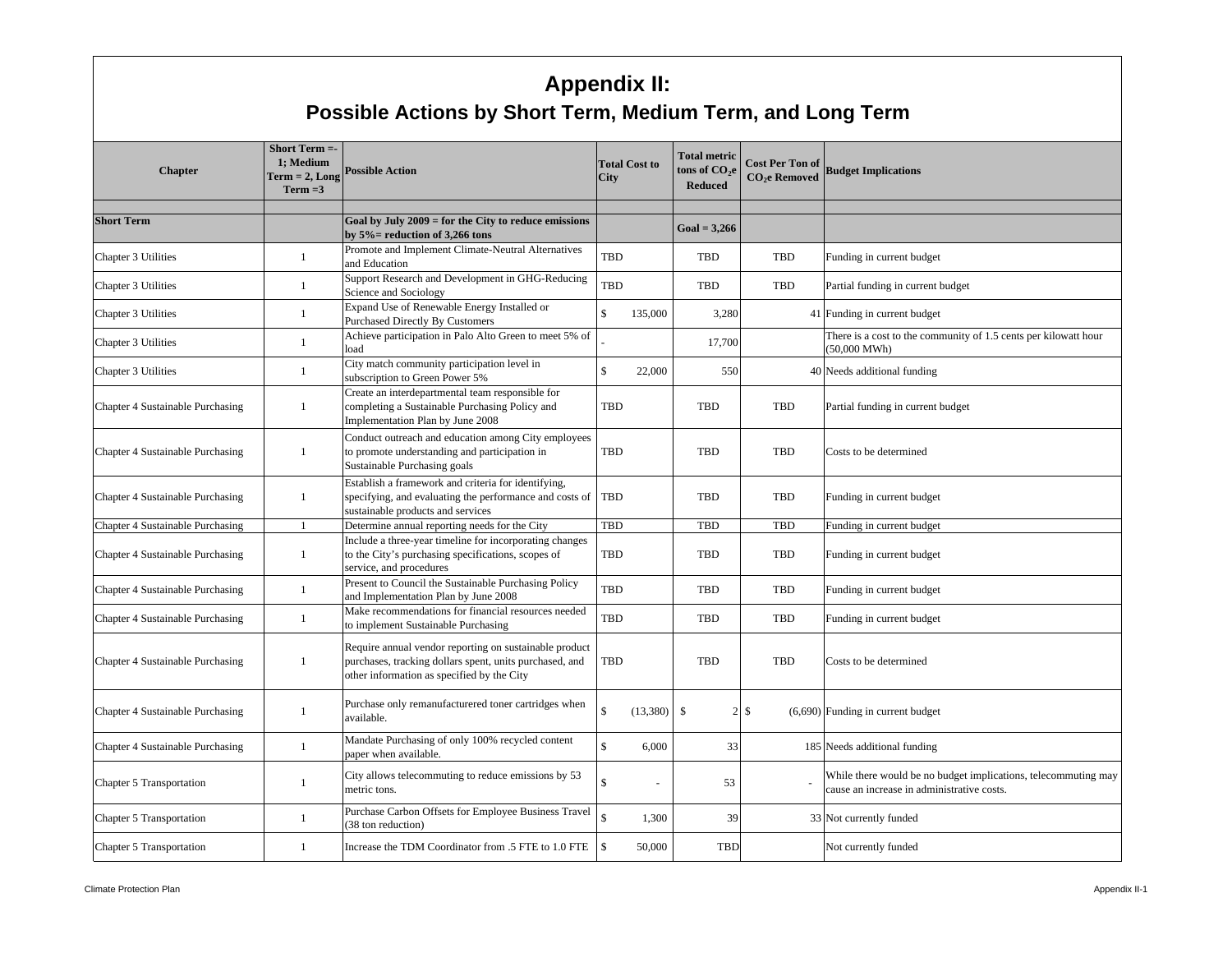| <b>Chapter</b>           | Short Term =-<br>1; Medium<br>$Term = 2, Long$<br>$Term = 3$ | <b>Possible Action</b>                                                                                                                                                                                                                                                                                                                   | <b>Total Cost to</b><br><b>City</b> | <b>Total metric</b><br>tons of $\mathrm{CO}_2\mathrm{e}$<br>Reduced | <b>Cost Per Ton of</b><br><b>CO<sub>2</sub>e</b> Removed | <b>Budget Implications</b>                  |
|--------------------------|--------------------------------------------------------------|------------------------------------------------------------------------------------------------------------------------------------------------------------------------------------------------------------------------------------------------------------------------------------------------------------------------------------------|-------------------------------------|---------------------------------------------------------------------|----------------------------------------------------------|---------------------------------------------|
| Chapter 5 Transportation | -1                                                           | Facilitate and enhance potential for mixed use<br>development                                                                                                                                                                                                                                                                            | TBD                                 | TBD                                                                 | TBD                                                      | Funding in current budget                   |
| Chapter 5 Transportation | $\mathbf{1}$                                                 | Zone for Mixed Use and Higher Density Around Transit<br><b>Stations</b>                                                                                                                                                                                                                                                                  | <b>TBD</b>                          | <b>TBD</b>                                                          | <b>TBD</b>                                               | Funding in current budget                   |
| Chapter 5 Transportation | 1                                                            | Reduce Parking Needs for New Development                                                                                                                                                                                                                                                                                                 | TBD                                 | TBD                                                                 | <b>TBD</b>                                               | Funding in current budget                   |
| Chapter 5 Transportation | $\mathbf{1}$                                                 | Require Transportation Demand Management (TDM)<br>Programs                                                                                                                                                                                                                                                                               | TBD                                 | <b>TBD</b>                                                          | <b>TBD</b>                                               | Funding in current budget                   |
| Chapter 5 Transportation | $\mathbf{1}$                                                 | Develop Monitoring Programs for Transit Use and TDN<br>Effectiveness                                                                                                                                                                                                                                                                     | TBD                                 | <b>TBD</b>                                                          | <b>TBD</b>                                               | Funding in current budget                   |
| Chapter 5 Transportation | 1                                                            | Reduce idling by installing auxiliary electrical systems                                                                                                                                                                                                                                                                                 | $\hat{\mathbf{S}}$<br>40,000        | 136                                                                 | 295                                                      | Not currently funded                        |
| Chapter 6 Green Building | $\mathbf{1}$                                                 | developers, architects and other stakeholders to provide<br>feedback and ideas on approaches to green building<br>incentives and requirements.                                                                                                                                                                                           | TBD                                 | <b>TBD</b>                                                          | <b>TBD</b>                                               | Costs to be Determined                      |
| Chapter 6 Green Building | $\mathbf{1}$                                                 | Continue benchmarking green building programs of<br>other cities and identify and resolve any potential legal<br>issues related to mandatory compliance.                                                                                                                                                                                 | TBD                                 | <b>TBD</b>                                                          | <b>TBD</b>                                               | Costs to be Determined                      |
| Chapter 6 Green Building | $\mathbf{1}$                                                 | Continue to work with Utilities staff on developing and<br>implementing meaningful incentives.                                                                                                                                                                                                                                           | TBD                                 | <b>TBD</b>                                                          | <b>TBD</b>                                               | Costs to be Determined                      |
| Chapter 6 Green Building | $\mathbf{1}$                                                 | Coordinate with Utilities and Public Works programs,<br>and with newly created staff/citizen forum on public                                                                                                                                                                                                                             | TBD                                 | <b>TBD</b>                                                          | <b>TBD</b>                                               | Costs to be Determined                      |
| Chapter 6 Green Building | 1                                                            | Draft and circulate an ordinance for mandatory multi-<br>family and commercial green building and introduce the<br>ordinance for passage in spring 2008 (July 2008)<br>effective date).                                                                                                                                                  | TBD                                 | TBD                                                                 | TBD                                                      | Costs to be Determined                      |
| Chapter 6 Green Building | $\mathbf{1}$                                                 | Train existing staff (and possibly offer a pay incentive<br>for certification or accreditation) or contract out for<br>expertise in LEED and Green Point Rated (e.g. projects<br>not designed by a LEED accredited architect/engineer<br>could pay a fee for review by someone with LEED<br>expertise).                                  | TBD                                 | <b>TBD</b>                                                          | <b>TBD</b>                                               | Costs to be Determined                      |
| Chapter 6 Green Building | $\mathbf{1}$                                                 | Following Council discussion on December 3, 2007,<br>update the existing City green building policy.                                                                                                                                                                                                                                     | <b>TBD</b>                          | <b>TBD</b>                                                          | <b>TBD</b>                                               | Funding in current budget                   |
| Chapter 6 Green Building | $\mathbf{1}$                                                 | Retain consultant to perform relevant studies to justify<br>local amendments to the CEC that will require increased<br>energy efficiency and conservation measures. Adopt<br>local amendments to the CEC with applicable findings<br>and submit to both the California Building Standards<br>Commission and California Energy Commission | TBD                                 | <b>TBD</b>                                                          | <b>TBD</b>                                               | Staff and consulting costs to be determined |
| Chapter 7 Zero Waste     |                                                              | Integrate climate protection analysis into the Zero Waste<br>decision-making process                                                                                                                                                                                                                                                     | TBD                                 | <b>TBD</b>                                                          | <b>TBD</b>                                               | Funding in current budget                   |
| Chapter 7 Zero Waste     | $\mathbf{1}$                                                 | Expand efforts in waste prevention through legislation,<br>policies, ordinances, outreach and technical assistance                                                                                                                                                                                                                       | TBD                                 | <b>TBD</b>                                                          | TBD                                                      | Funding in current budget                   |
| Chapter 7 Zero Waste     | 1                                                            | Reduce the amount and toxicity of consumer product<br>waste through measures that place the appropriate level<br>of responsibility on manufacturers for the end-of-life of<br>their products                                                                                                                                             | TBD                                 | <b>TBD</b>                                                          | <b>TBD</b>                                               | Funding in current budget                   |
| Chapter 7 Zero Waste     | $\mathbf{1}$                                                 | Encourage innovative reuse and recycling services to be<br>added by the private sector and nonprofit groups, such<br>as electronics and building materials, so the City does<br>not have to invest in those activities                                                                                                                   | TBD                                 | TBD                                                                 | TBD                                                      | Funding in current budget                   |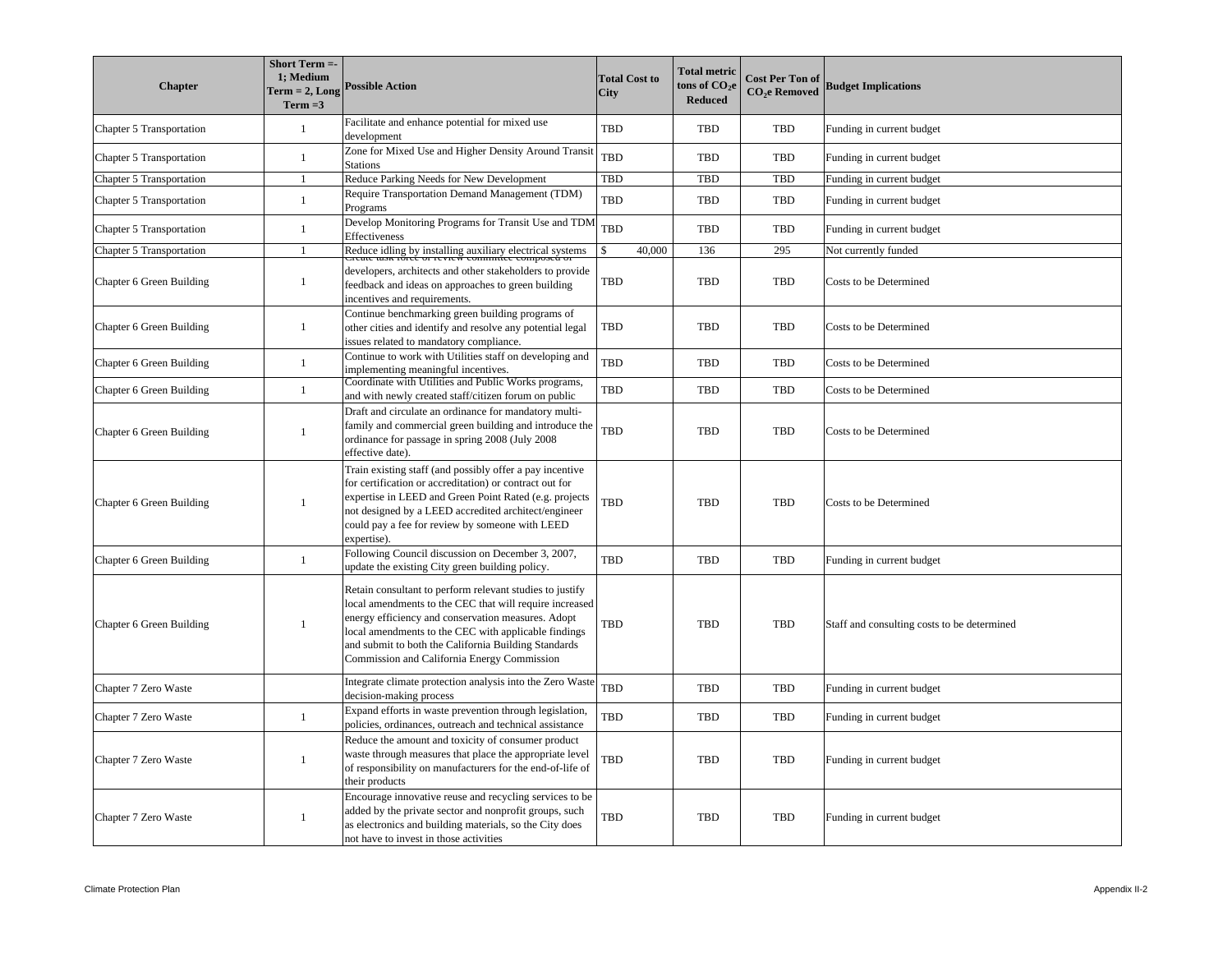| <b>Chapter</b>                         | Short Term =-<br>1; Medium<br>$Term = 2, Long$<br>$Term = 3$ | <b>Possible Action</b>                                                                                                                                                                                                                                                                     | <b>Total Cost to</b><br><b>City</b> | <b>Total metric</b><br>tons of $\mathrm{CO}_2\mathrm{e}$<br><b>Reduced</b> | <b>Cost Per Ton of</b><br><b>CO<sub>2</sub>e</b> Removed | <b>Budget Implications</b> |
|----------------------------------------|--------------------------------------------------------------|--------------------------------------------------------------------------------------------------------------------------------------------------------------------------------------------------------------------------------------------------------------------------------------------|-------------------------------------|----------------------------------------------------------------------------|----------------------------------------------------------|----------------------------|
| Chapter 7 Zero Waste                   | $\mathbf{1}$                                                 | Work with residents, businesses, community<br>organizations, Bay Area Product Stewardship Council,<br>Bay Area Zero Waste Communities, Bay Friendly<br>Regional Coalition and other such groups to further the<br>City's Zero Waste efforts                                                | TBD                                 | <b>TBD</b>                                                                 | <b>TBD</b>                                               | Funding in current budget  |
| Chapter 7 Zero Waste                   | $\overline{1}$                                               | Modify the Construction and Demolition (C&D) debris<br>ordinance to: increase the amount of materials salvaged<br>for reuse; ncrease the diversion percentage required for<br>demolition permits from 50% to 75%; and increase the<br>number of projects that are covered by the ordinance | TBD                                 | <b>TBD</b><br><b>TBD</b>                                                   |                                                          | Funding in current budget  |
| Chapter 7 Zero Waste                   | $\mathbf{1}$                                                 | Expand collaborative efforts with targeted businesses to<br>reduce the use of disposable items such as plastic<br>shopping bags and take-out containers                                                                                                                                    | <b>TBD</b>                          | <b>TBD</b>                                                                 | <b>TBD</b>                                               | Funding in current budget  |
| Chapter 7 Zero Waste                   | $\mathbf{1}$                                                 | Facilitate connections between food rescue organizations<br>and Palo Alto businesses to reduce the amount of food<br>discarded into the waste stream                                                                                                                                       | <b>TBD</b>                          | <b>TBD</b>                                                                 | <b>TBD</b>                                               | Funding in current budget  |
| Chapter 7 Zero Waste                   | -1                                                           | Support development of a Sustainable Purchasing Policy<br>and Implementation Plan                                                                                                                                                                                                          | TBD                                 | <b>TBD</b>                                                                 | TBD                                                      | Needs additional funding   |
| Chapter 7 Zero Waste                   | -1                                                           | Propose a grant or loan program for local reuse and<br>ecycling                                                                                                                                                                                                                            | TBD                                 | <b>TBD</b>                                                                 | <b>TBD</b>                                               | Needs additional funding   |
| Chapter 7 Zero Waste                   | $\mathbf{1}$                                                 | Ensure that new waste collection and processing service<br>RFP includes Zero Waste service options (e.g.,<br>expanded organics collection, expanded C&D debris<br>collection and container inspections upon collection)                                                                    | TBD                                 | <b>TBD</b>                                                                 | TBD                                                      | Funding in current budget  |
| Chapter 7 Zero Waste                   | -1                                                           | Enhance business, multi-family and school waste<br>reduction programs                                                                                                                                                                                                                      | TBD                                 | <b>TBD</b>                                                                 | <b>TBD</b>                                               | Funding in current budget  |
| Chapter 7 Zero Waste                   | -1                                                           | Divert remaining debris boxes rich in C&D materials to<br>$C&D$ processing facilities                                                                                                                                                                                                      | <b>TBD</b>                          | <b>TBD</b>                                                                 | <b>TBD</b>                                               | Needs additional funding   |
| Chapter 7 Zero Waste                   | $\overline{1}$                                               | Propose a phased-in mandatory recycling ordinance                                                                                                                                                                                                                                          | <b>TBD</b>                          | <b>TBD</b>                                                                 | <b>TBD</b>                                               | Needs additional funding   |
| Chapter 7 Zero Waste                   | $\mathbf{1}$                                                 | Propose materials to be banned from the Palo Alto<br>Landfill                                                                                                                                                                                                                              | TBD                                 | TBD                                                                        | TBD                                                      | Funding in current budget  |
| Chapter 7 Zero Waste                   | $\mathbf{1}$                                                 | Retool the SMaRT Station to increase diversion rate<br>from 18% to 25%                                                                                                                                                                                                                     | TBD                                 | <b>TBD</b>                                                                 | <b>TBD</b>                                               | Funding in current budget  |
| Chapter 7 Zero Waste                   | $\mathbf{1}$                                                 | Find a location for a local recycling drop-off center and<br>nousehold hazardous waste facility                                                                                                                                                                                            | TBD                                 | TBD                                                                        | TBD                                                      | Needs additional funding   |
| Chapter 8 Education/Motivation         | -1                                                           | Create an internal Climate Protection Education and<br>Motivation (CPEM) task group from the Environmental<br>Stewardship Steering Committee that includes<br>representatives from the affected departments                                                                                | TBD                                 | <b>TBD</b>                                                                 | TBD                                                      | Costs to be determined     |
| Chapter 8 Education/Motivation         |                                                              | Create and convene a collaborative citizen/staff forum                                                                                                                                                                                                                                     | <b>TBD</b>                          | <b>TBD</b>                                                                 | <b>TBD</b>                                               | Costs to be determined     |
| Chapter 8 Education/Motivation         |                                                              | Define goal-setting process for staff/citizen forum                                                                                                                                                                                                                                        | TBD                                 | <b>TBD</b>                                                                 | <b>TBD</b>                                               | Costs to be determined     |
| Chapter 8 Education/Motivation         | -1                                                           | Forum identifies its top-three priorities for the coming 1<br>3 year period                                                                                                                                                                                                                | TBD                                 | <b>TBD</b>                                                                 | TBD                                                      | Costs to be determined     |
| Chapter 8 Education/Motivation         | $\mathbf{1}$                                                 | Forum selects top-3 projects or actions for<br>mplementation in year 1                                                                                                                                                                                                                     | <b>TBD</b>                          | <b>TBD</b>                                                                 | <b>TBD</b>                                               | Costs to be determined     |
| <b>Chapter 8 Education/ Motivation</b> | -1                                                           | Create and implement an outreach, education and<br>engagement plan coordinating the efforts of the CPEM<br>ask group and the staff/citizen forum                                                                                                                                           | <b>TBD</b>                          | <b>TBD</b>                                                                 | <b>TBD</b>                                               | Costs to be determined     |
| Chapter 8 Education/Motivation         | $\mathbf{1}$                                                 | Choose $2 - 5$ most-achievable messages/actions for the<br>first year                                                                                                                                                                                                                      | <b>TBD</b>                          | <b>TBD</b>                                                                 | TBD                                                      | Costs to be determined     |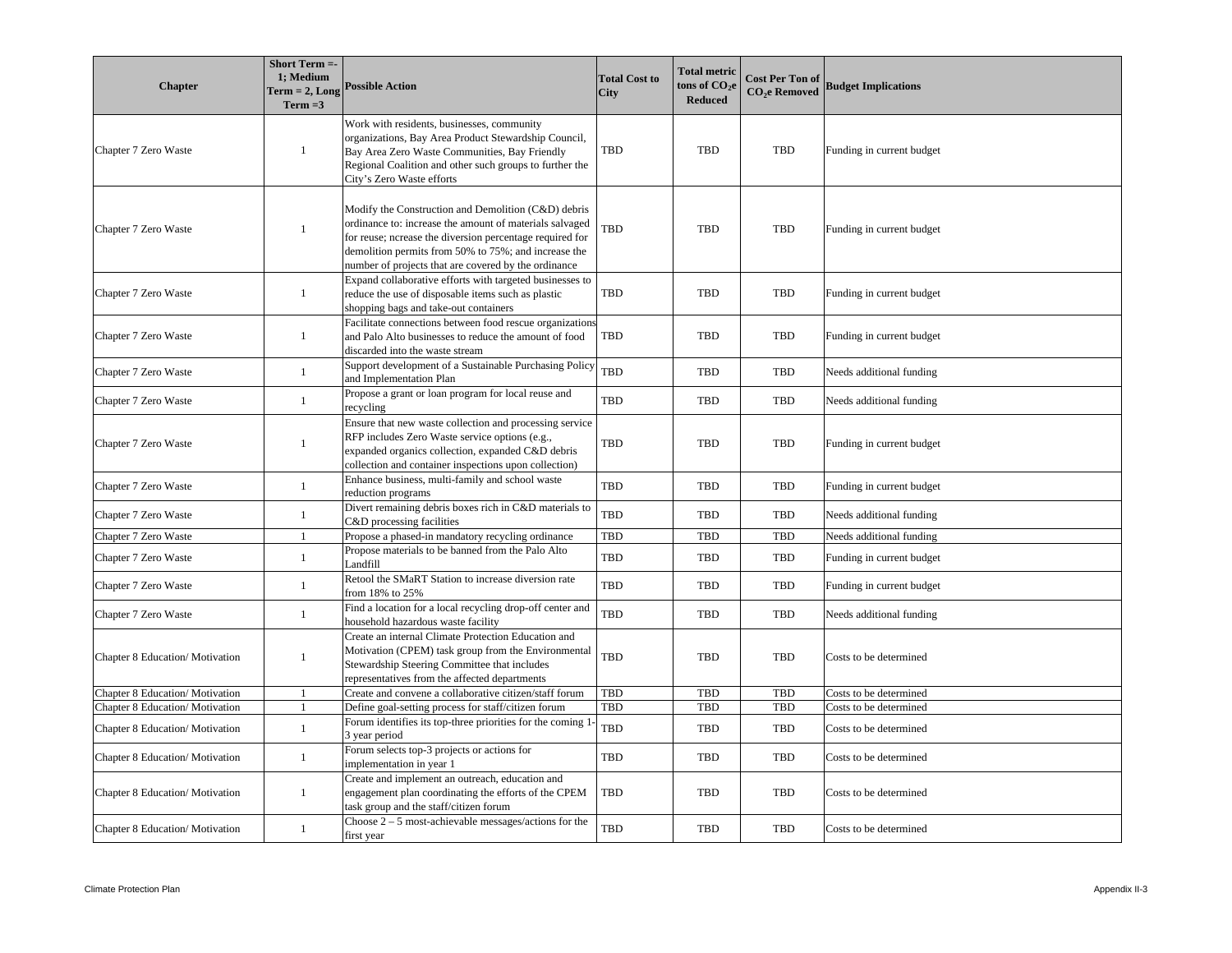| <b>Chapter</b>                   | Short Term =-<br>1; Medium<br>$Term = 2, Long$<br>$Term = 3$ | <b>Possible Action</b>                                                                                                                                   | <b>Total Cost to</b><br>City |         | <b>Total metric</b><br>tons of $\mathrm{CO}_2\mathrm{e}$<br><b>Reduced</b> | <b>Cost Per Ton of</b><br>CO <sub>2</sub> e Removed |     | <b>Budget Implications</b>                                                                                                                                                           |
|----------------------------------|--------------------------------------------------------------|----------------------------------------------------------------------------------------------------------------------------------------------------------|------------------------------|---------|----------------------------------------------------------------------------|-----------------------------------------------------|-----|--------------------------------------------------------------------------------------------------------------------------------------------------------------------------------------|
| Chapter 8 Education/Motivation   | $\mathbf{1}$                                                 | Explore the options for creating baseline data of the<br>community's awareness                                                                           | TBD                          |         | <b>TBD</b>                                                                 | TBD                                                 |     | Costs to be determined                                                                                                                                                               |
| Chapter 8 Education/Motivation   | $\mathbf{1}$                                                 | Integrate climate protection into City outreach,<br>harnessing outreach currently done by City and CPAU                                                  | <b>TBD</b>                   |         | <b>TBD</b>                                                                 | TBD                                                 |     | Costs to be determined                                                                                                                                                               |
|                                  |                                                              |                                                                                                                                                          |                              |         |                                                                            |                                                     |     |                                                                                                                                                                                      |
| Medium Term                      |                                                              | Goal by July $2011 =$ for the City and community to<br>reduce emissions by $5\%$ = reduction of 39,702 tons                                              |                              |         |                                                                            |                                                     |     |                                                                                                                                                                                      |
| Chapter 3 Utilities              | 2                                                            | Develop voluntary CO2 reductions for Gas                                                                                                                 | \$                           |         | 16,400                                                                     |                                                     |     |                                                                                                                                                                                      |
| Chapter 3 Utilities              | 2                                                            | Invest in GHG-Reducing Projects or Offsets to Balance<br><b>Remaining Emissions</b>                                                                      | $\mathbf{\hat{s}}$           | 25,000  | 1,000                                                                      |                                                     |     | 25 Partial funding in current budget                                                                                                                                                 |
| Chapter 3 Utilities              | 2                                                            | Participate in and Promote Greenhouse Gas Emissions<br><b>Inventory Tracking and Reporting</b>                                                           | <b>TBD</b>                   |         | <b>TBD</b>                                                                 | <b>TBD</b>                                          |     | Funding in current budget                                                                                                                                                            |
| Chapter 3 Utilities              | 2                                                            | <b>Employ Urban Forest Opportunities to Reduce Energy</b><br>Use and Increase Carbon Sequestration                                                       | <b>TBD</b>                   |         | TBD                                                                        | TBD                                                 |     | Funding in current budget                                                                                                                                                            |
| Chapter 3 Utilities              | 2                                                            | Coordinate Energy Climate Activities with Building and<br>Jrban Planning Activities                                                                      | TBD                          |         | <b>TBD</b>                                                                 | TBD                                                 |     | Funding in current budget                                                                                                                                                            |
| Chapter 4 Sustainable Purchasing | 2                                                            | Implement full duplexing as default in all printers and<br>copiers in City facilities when possible                                                      | $\mathbf{\hat{S}}$           | 20,000  | 29                                                                         | $\mathbb{S}$                                        | 696 | Additional funding required for set-up period only. Assumes<br>printer and copier replacement as scheduled (no acceleration).                                                        |
| Chapter 4 Sustainable Purchasing | $\mathbf{1}$                                                 | Expand staff education and engagement efforts                                                                                                            | <b>TBD</b>                   |         | TBD                                                                        | TBD                                                 |     | Staff costs to be determined                                                                                                                                                         |
| Chapter 4 Sustainable Purchasing | $\overline{2}$                                               | Implement programs and procedures that encourage and<br>facilitiate both centralized and decentralized purchases<br>of sustainable products and services | TBD                          |         | <b>TBD</b>                                                                 | TBD                                                 |     | Costs to be determined                                                                                                                                                               |
| Chapter 4 Sustainable Purchasing | $\overline{2}$                                               | Review and revise Sustainable Purchasing Plan and<br>timeline annually and realign with City GHG emission<br>coals and other priorities as needed        | TBD                          |         | <b>TBD</b>                                                                 | TBD                                                 |     | Costs to be determined                                                                                                                                                               |
| Chapter 5 Transportation         | 2                                                            | Fleet optimization to reduce emissions by 284 metric<br>ons                                                                                              | $\mathbf{\hat{S}}$           | 14,820  | 285                                                                        | \$                                                  |     | Funding for implementation is in FY 06/07 budget. There would<br>52 be some additional administrative costs, but these would likely be<br>offset by savings on fuel and vehicle use. |
| Chapter 5 Transportation         | 2                                                            | Purchase 2 Hybrids (per car/Total) – CO2 reduction of<br>.37/car or 27 metric tons for fleet total                                                       | $\hat{\mathbf{x}}$           | 1,700   | 3                                                                          |                                                     |     | 88 Needs additional funding                                                                                                                                                          |
| Chapter 5 Transportation         | 2                                                            | Fleet Accountability Programs to reduce emissions by<br>95 metric tons                                                                                   | $\mathbf{\hat{s}}$           | 12,000  | 95                                                                         |                                                     |     | 126 Needs additional funding                                                                                                                                                         |
| Chapter 5 Transportation         | $\overline{2}$                                               | Limit Idling to same 136 metric tons CO2<br>approximately \$2,000 per truck)                                                                             | $\mathbf{\hat{s}}$           | 40,000  | 136                                                                        |                                                     |     | 294 Needs additional funding                                                                                                                                                         |
| Chapter 5 Transportation         | 2                                                            | Expand use of biodiesel (18.6 metric tons emission<br>reduction)                                                                                         | $\mathbf{\hat{S}}$           | 12,392  | 19                                                                         |                                                     |     | 652 Needs additional funding                                                                                                                                                         |
| Chapter 5 Transportation         | 2                                                            | Increase Employee Commute Incentives (\$242/metric<br>on)                                                                                                | $\mathbf{s}$                 | 301,532 | 284                                                                        |                                                     |     | 1,062 Needs additional funding                                                                                                                                                       |
| Chapter 5 Transportation         | 2                                                            | Enhance use of Cross town shuttles (180 metric tons<br>reduced)                                                                                          | $\mathbb{S}$                 | 125,000 | 180                                                                        |                                                     |     | 694 Needs additional funding                                                                                                                                                         |
| Chapter 5 Transportation         |                                                              | Increase the Transportation Demand Management<br>TDM) Coordinator from .5 FTE to 1.0 FTE.                                                                | \$                           | 50,000  | <b>TBD</b>                                                                 |                                                     |     | TBD Needs additional funding                                                                                                                                                         |
| Chapter 5 Transportation         | 2                                                            | Purchase Offsets for Community Air Travel                                                                                                                | <b>TBD</b>                   |         | <b>TBD</b>                                                                 | <b>TBD</b>                                          |     | Costs to be determined                                                                                                                                                               |
| Chapter 5 Transportation         | 2                                                            | Work with School District and parent community to<br>reduce emissions from school commute                                                                | TBD                          |         | <b>TBD</b>                                                                 | TBD                                                 |     | Costs to be determined                                                                                                                                                               |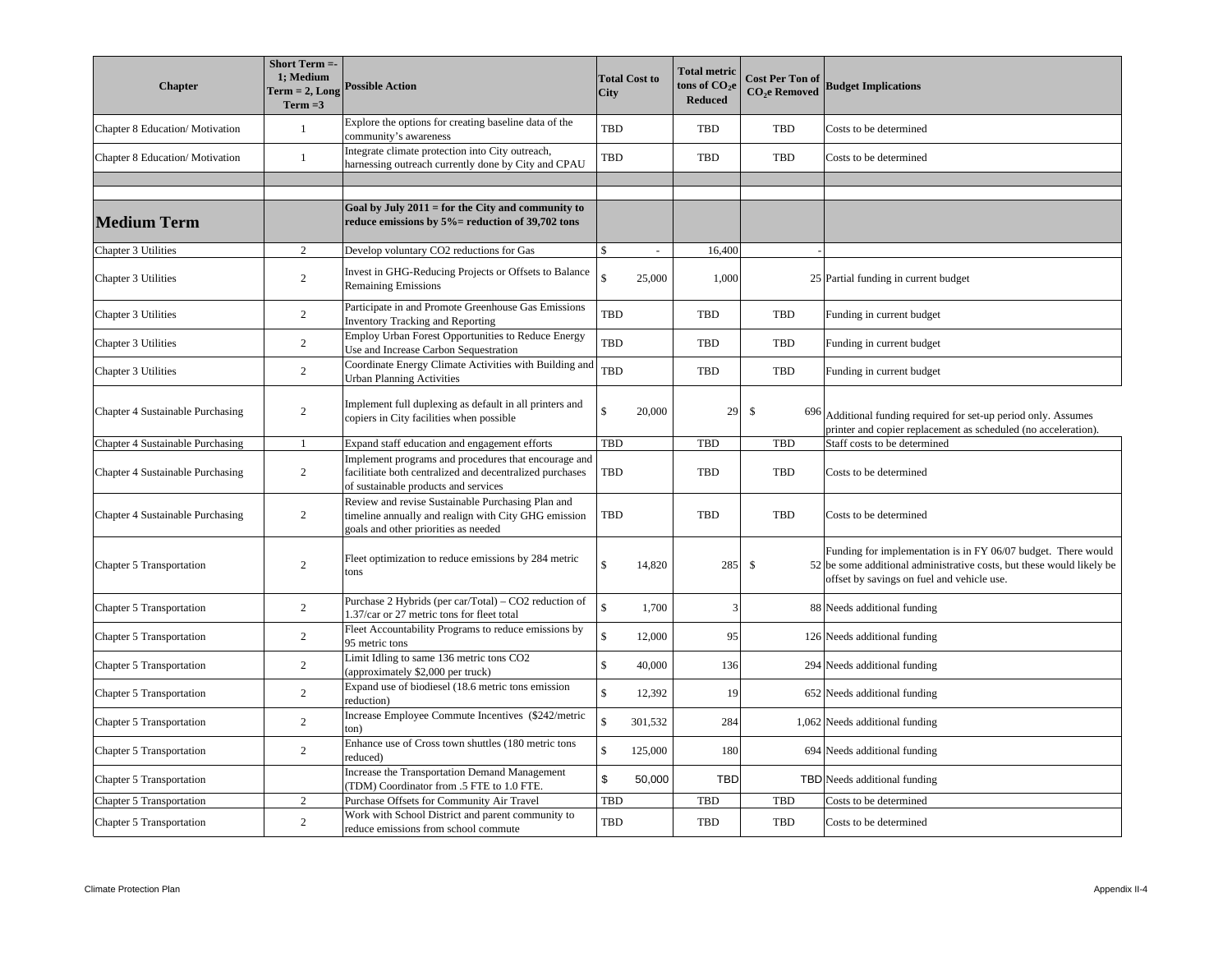| <b>Chapter</b>                  | Short Term =-<br>1; Medium<br>$Term = 2, Long$<br>$Term = 3$ | <b>Possible Action</b>                                                                                                                                            | <b>Total Cost to</b><br><b>City</b> | <b>Total metric</b><br>tons of $\mathrm{CO}_2\mathrm{e}$<br><b>Reduced</b> | <b>Cost Per Ton of</b><br><b>CO<sub>2</sub>e</b> Removed | <b>Budget Implications</b>                                                                                       |
|---------------------------------|--------------------------------------------------------------|-------------------------------------------------------------------------------------------------------------------------------------------------------------------|-------------------------------------|----------------------------------------------------------------------------|----------------------------------------------------------|------------------------------------------------------------------------------------------------------------------|
| Chapter 5 Transportation        | $\overline{2}$                                               | Purchase very low emission vehicles to serve as shuttle<br>services between City Hall, Municipal Services Center<br>and the Regional Water Quality Plant          | \$1,175 per<br>vehicle per year     | 2.3                                                                        | \$<br>510                                                |                                                                                                                  |
| Chapter 5 Transportation        | 2                                                            | Implement Pedestrian and Transit Oriented Zoning in<br>Downtown                                                                                                   | TBD                                 | <b>TBD</b>                                                                 | <b>TBD</b>                                               | Costs to be determined                                                                                           |
| Chapter 5 Transportation        | 2                                                            | Develop Comprehensive Plan Programs to Support<br><b>Increased Density near Transit</b>                                                                           | TBD                                 | <b>TBD</b>                                                                 | <b>TBD</b>                                               | Costs to be determined                                                                                           |
| Chapter 5 Transportation        | 2                                                            | Modify Zoning Ordinance to Require Pricing Strategies<br>o Reduce Parking                                                                                         | <b>TBD</b>                          | <b>TBD</b>                                                                 | TBD                                                      | Costs to be determined                                                                                           |
| Chapter 5 Transportation        | $\overline{2}$                                               | Develop Plans for Transportation Improvements around<br>California Avenue Caltrain Station                                                                        | TBD                                 | <b>TBD</b>                                                                 | TBD                                                      | Costs to be determined                                                                                           |
| Chapter 6 Green Building        | 2                                                            | Explore new financing opportunities for green building<br>efforts (e.g. green-friendly banks such as New Resource<br>Bank and Valencia Green Bank.)               | <b>TBD</b>                          | <b>TBD</b>                                                                 | <b>TBD</b>                                               | Costs need to be determined, though the costs will be at least<br>partially offset by reduced fuel use by fleet. |
| Chapter 6 Green Building        | 2                                                            | Introduce an ordinance for mandatory low-density<br>esidential green building for passage in spring 2009<br>effective July 2009.)                                 | TBD                                 | <b>TBD</b>                                                                 | <b>TBD</b>                                               | Staff Administrative costs                                                                                       |
| Chapter 6 Green Building        |                                                              | Increase understanding of green building practices and<br>benefits through stakeholder involvement.                                                               | <b>TBD</b>                          | <b>TBD</b>                                                                 | TBD                                                      | Staff Administrative costs                                                                                       |
| Chapter 6 Green Building        | 2                                                            | Continue to conduct staff training (and reward<br>certification/accreditation).                                                                                   | TBD                                 | <b>TBD</b>                                                                 | <b>TBD</b>                                               | <b>Staff Administrative costs</b>                                                                                |
| Chapter 6 Green Building        | 2                                                            | Review and revise Sustainable Purchasing Plan and<br>timeline annually and realign with City GHG emission<br>goals and other priorities as needed                 | <b>TBD</b>                          | <b>TBD</b>                                                                 | <b>TBD</b>                                               | Staff and consulting costs to be determined                                                                      |
| Chapter 6 Green Building        | $\overline{2}$                                               | include "green building" among criteria for determining<br>the 2010 ARB award winners.                                                                            | <b>TBD</b>                          | <b>TBD</b>                                                                 | TBD                                                      | Funding in current budget                                                                                        |
| Chapter 7 Zero Waste            | 2                                                            | Achieve 68% waste diverted from landfill                                                                                                                          | \$615,000                           | 6,427                                                                      | 96                                                       | Needs additional funding                                                                                         |
| Chapter 7 Zero Waste            | 2                                                            | Modify garbage rates to encourage Zero Waste                                                                                                                      | TBD                                 | <b>TBD</b>                                                                 | <b>TBD</b>                                               | Costs to be determined                                                                                           |
| Chapter 7 Zero Waste            | $\overline{2}$                                               | Collaborate with the Planning and Community<br>Environment Department to increase Green Building<br>and adaptive reuse efforts                                    | TBD                                 | <b>TBD</b>                                                                 | <b>TBD</b>                                               | Costs to be determined                                                                                           |
| Chapter 7 Zero Waste            | $\overline{2}$                                               | Build on collaborative efforts with targeted businesses to<br>educe disposable items                                                                              | <b>TBD</b>                          | <b>TBD</b>                                                                 | TBD                                                      | Costs to be determined                                                                                           |
| Chapter 7 Zero Waste            | 2                                                            | Propose Sustainable Gardening and Landscaping Policy<br>and Implementation Plan                                                                                   | <b>TBD</b>                          | <b>TBD</b>                                                                 | <b>TBD</b>                                               | Costs to be determined                                                                                           |
| Chapter 7 Zero Waste            | $\overline{2}$                                               | program; provide recycling services to all commercial<br>customers; expand types of recyclable materials<br>collected; improved bulky item collection; and divert | TBD                                 | <b>TBD</b>                                                                 | <b>TBD</b>                                               | Costs to be determined                                                                                           |
| Chapter 7 Zero Waste            | 2                                                            | Propose possible product bans or fees to reduce product<br>use, such as bottled water or plastic bags                                                             | <b>TBD</b>                          | <b>TBD</b>                                                                 | <b>TBD</b>                                               | Costs to be determined                                                                                           |
| Chapter 7 Zero Waste            | 2                                                            | Implement approved material bans and mandatory<br>recycling ordinances                                                                                            | TBD                                 | <b>TBD</b>                                                                 | <b>TBD</b>                                               | Costs to be determined                                                                                           |
| Chapter 7 Zero Waste            | 2                                                            | Improve recycling in public areas                                                                                                                                 | TBD                                 | <b>TBD</b>                                                                 | TBD                                                      | Costs to be Determined                                                                                           |
| Chapter 8 Education/Motivation  | 2                                                            | Integrate learning into new employee training                                                                                                                     | TBD                                 | <b>TBD</b>                                                                 | <b>TBD</b>                                               | Costs to be determined                                                                                           |
| Chapter 8 Education/Motivation  | $\overline{2}$                                               | Work with HR to create new training program for all<br>current employees regarding climate protection and<br>other environmental issues                           | TBD                                 | <b>TBD</b>                                                                 | <b>TBD</b>                                               | Costs to be determined                                                                                           |
| Chapter 8 Education/Motivation  | 2                                                            | Integrate climate consciousness into City functions                                                                                                               | TBD                                 | <b>TBD</b>                                                                 | <b>TBD</b>                                               | Costs to be determined                                                                                           |
| Chapter 8 Education/ Motivation | $\overline{2}$                                               | Create an incentive program to reward departments or<br>divisions that implement effective reduction efforts                                                      | TBD                                 | <b>TBD</b>                                                                 | <b>TBD</b>                                               | Costs to be determined                                                                                           |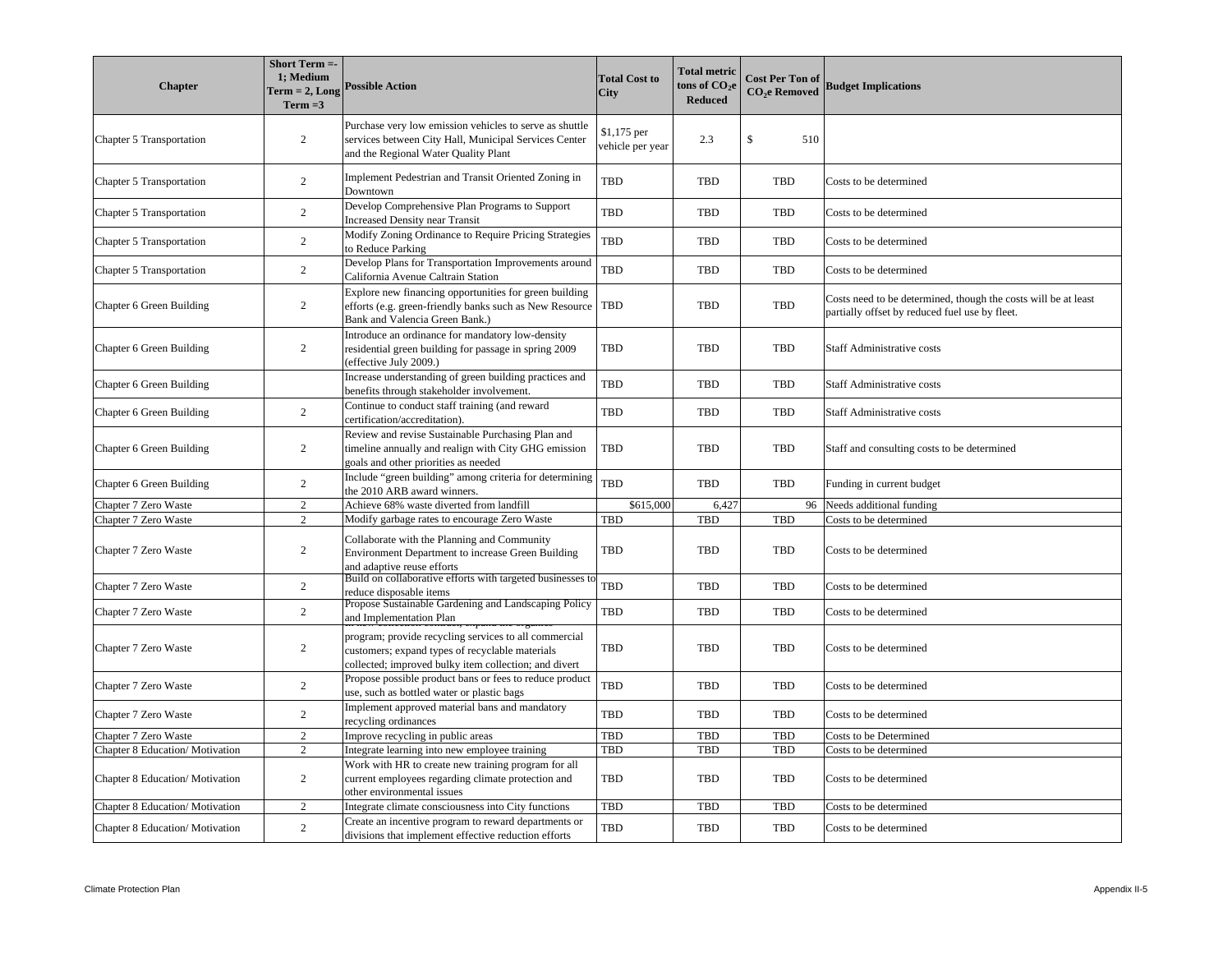| <b>Chapter</b>                   | Short Term =-<br>1: Medium<br>$Term = 2, Long$<br>$Term = 3$ | <b>Possible Action</b>                                                                                                              | <b>Total Cost to</b><br><b>City</b> | <b>Total metric</b><br>tons of $CO2e$<br><b>Reduced</b> | <b>Cost Per Ton of</b><br><b>CO<sub>2</sub>e</b> Removed | <b>Budget Implications</b>                                                                |
|----------------------------------|--------------------------------------------------------------|-------------------------------------------------------------------------------------------------------------------------------------|-------------------------------------|---------------------------------------------------------|----------------------------------------------------------|-------------------------------------------------------------------------------------------|
| Chapter 8 Education/Motivation   | $\overline{2}$                                               | Evaluate impact of previous years' efforts and adjust<br>new efforts accordingly to improve impact and<br>efficiency.               | TBD                                 | <b>TBD</b>                                              | TBD                                                      | Costs to be determined                                                                    |
| Chapter 8 Education/Motivation   | $\overline{2}$                                               | Expand plan to additional media of communication                                                                                    | <b>TBD</b>                          | TBD                                                     | TBD                                                      | Costs to be determined                                                                    |
| Chapter 8 Education/ Motivation  |                                                              | CPEM to identify staff actions that have the greatest<br>impact on $CO2$ emissions                                                  | TBD                                 | <b>TBD</b>                                              | TBD                                                      | Costs to be determined                                                                    |
| Chapter 8 Education/Motivation   | $\overline{2}$                                               | Create internal working groups to address the identified<br>actions                                                                 | TBD                                 | TBD                                                     | TBD                                                      | Costs to be determined                                                                    |
| Chapter 8 Education/Motivation   | $\overline{2}$                                               | Launch campaigns to encourage desired actions and<br>practices.                                                                     | TBD                                 | <b>TBD</b>                                              | TBD                                                      | Costs to be determined                                                                    |
|                                  |                                                              |                                                                                                                                     |                                     |                                                         |                                                          |                                                                                           |
| <b>Long Term</b>                 |                                                              | Goal by July $2020 =$ for the City and community to<br>reduce emissions by 15% = reduction of 119,107 tons                          |                                     |                                                         |                                                          |                                                                                           |
| Chapter 3 Utilities              | 3                                                            | Reduce electricity and natural gas use through<br>conservation and energy efficiency. Extrapolated from<br>10 year efficiency plan. | \$0.00                              | 22,100                                                  |                                                          | Funding in current budget                                                                 |
| Chapter 3 Utilities              | $\overline{3}$                                               | Reduce Carbon Intensity of Energy Supply Provided by<br><b>CPAU</b>                                                                 | $\mathbb{S}$<br>5,000,000           | 91,000                                                  |                                                          | 55 Funding in current budget                                                              |
| Chapter 3 Utilities              | $\overline{3}$                                               | Promote Solar Initiatives                                                                                                           | 25,000                              | 250                                                     |                                                          | 100 Funding in current budget                                                             |
| Chapter 3 Utilities              | 3                                                            | Achieve participation in Palo Alto Green to meet 10% of<br>load                                                                     |                                     | 35,400                                                  |                                                          | There is a cost to the community of 1.5 cents per kilowatt hour<br>$(50,000 \text{ MWh})$ |
| Chapter 3 Utilities              | 3                                                            | City to increase its participation in Palo Alto Green from<br>5% to to match community 10% of load                                  | $\hat{\mathbf{r}}$<br>22,500        | 550                                                     |                                                          | 41 1.5 cents per kilowatt hour                                                            |
| Chapter 7 Zero Waste             | 3                                                            | Achieve 73% of Diverted Waste                                                                                                       | s.<br>3,376,000                     | -S<br>6,849                                             | 493                                                      |                                                                                           |
| Chapter 4 Sustainable Purchasing | 3                                                            | Review Sustainable Purchasing Plan every 3 years                                                                                    | <b>TBD</b>                          | <b>TBD</b>                                              | <b>TBD</b>                                               | Costs to be determined                                                                    |
| Chapter 5 Transportation         | $\mathfrak{Z}$                                               | Evaluate Pedestrian and Transit Oriented Development<br>Zoning Intensity, Including Along El Camino Real                            | TBD                                 | <b>TBD</b>                                              | TBD                                                      | Costs to be determined                                                                    |
| Chapter 5 Transportation         | $\overline{3}$                                               | Develop Intermodal Transit Center and High-Density<br>Public Transportation on Demand Project                                       | TBD                                 | <b>TBD</b>                                              | TBD                                                      | Costs to be determined                                                                    |
| Chapter 5 Transportation         | $\overline{3}$                                               | Implement Grand Boulevard Improvement Strategies for<br>El Camino Real                                                              | <b>TBD</b>                          | <b>TBD</b>                                              | TBD                                                      | Costs to be determined                                                                    |
| Chapter 5 Transportation         | 3                                                            | Work with VTA, Caltrain and other regional<br>transportation agencies to improve transit services in<br>Palo Alto                   | TBD                                 | TBD                                                     | <b>TBD</b>                                               | Costs to be determined                                                                    |
| Chapter 7 Zero Waste             | 3                                                            | Evaluate emerging technology or other innovative<br>approaches to materials management                                              | TBD                                 | TBD                                                     | TBD                                                      | Costs to be determined                                                                    |
| Chapter 7 Zero Waste             | 3                                                            | Continue to develop and implement Zero Waste<br>programs                                                                            | TBD                                 | TBD                                                     | TBD                                                      | Costs to be determined                                                                    |